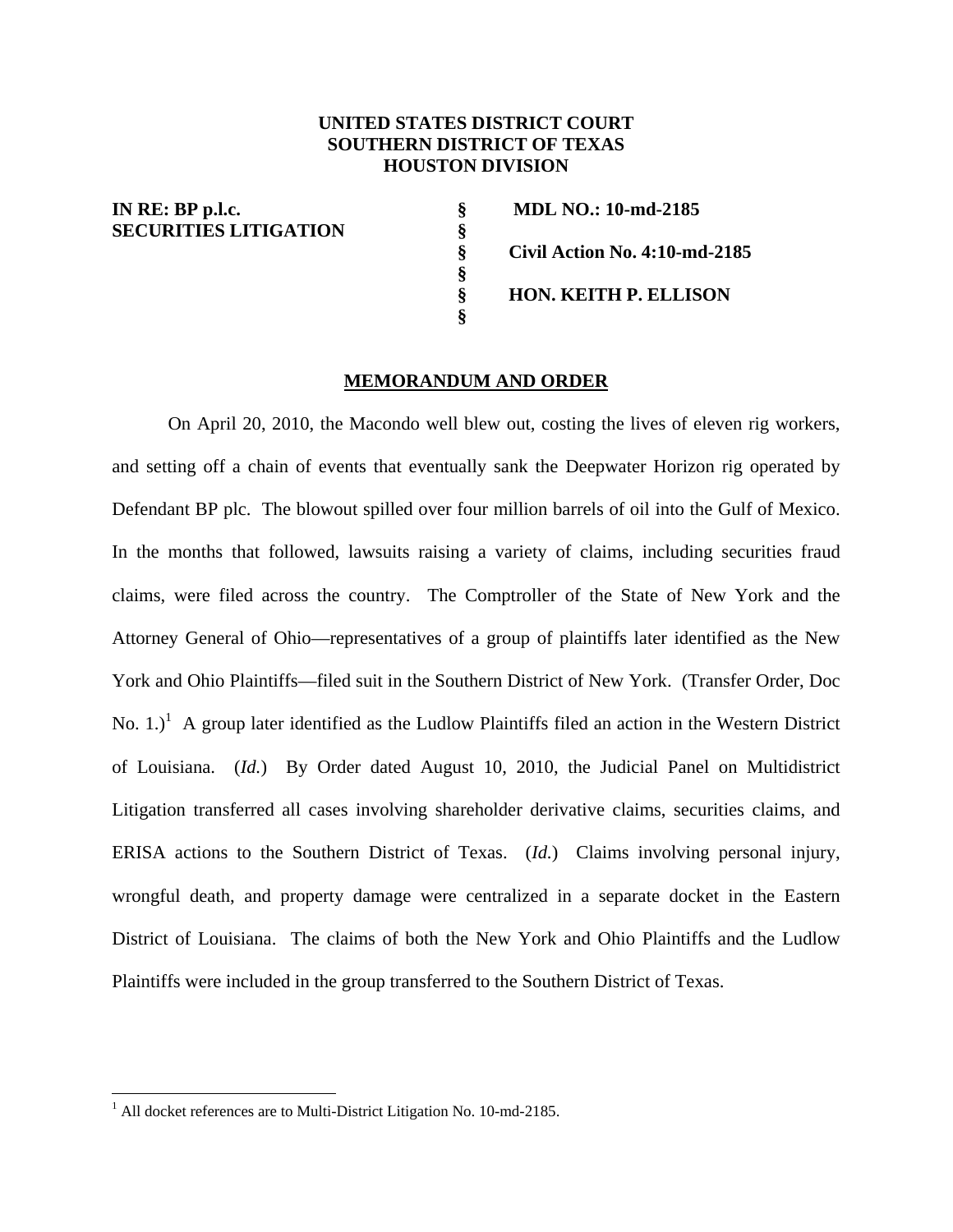On December 28, 2010, this Court consolidated all of the securities class actions pending in the Court, $^2$  appointed the New York and Ohio Plaintiffs as lead plaintiffs, and appointed the Ludlow Plaintiffs as lead plaintiffs of a subclass.<sup>3</sup> (Order, Doc. No. 79.) In its decision, this Court expressed its expectation that "the lead plaintiffs work together as needed to prevent inefficiencies" and its hope that the two lead plaintiffs would file a joint complaint, if possible. (*Id.*) That did not happen. Instead, the two lead plaintiffs filed two separate and extremely lengthy consolidated amended complaints.

On February 14, 2011, the New York and Ohio Plaintiffs filed a Consolidated Class Action Complaint (hereinafter "Complaint") against three corporate defendants, BP plc, BP America, Inc., and BP Exploration & Production, Inc., and against ten individual defendants (collectively "Defendants"). (Complaint ("Compl."), Doc. No. 113.) The Ludlow Plaintiffs filed a separate complaint on February 11, 2011. (Doc. No. 112.) On March 4, 2011, this Court set a briefing schedule for Defendants' motions to dismiss after deciding that, by necessity, briefing in this case had to be directed separately to each complaint. (Doc. No. 120.)

On May 6, 2011, Defendants filed two separate motions to dismiss the New York and Ohio Plaintiffs, distinguishing between the claims of the purchasers of BP ordinary shares ("Ordinary Share Purchasers") (Doc. No. 153) and the remaining claims of the purchasers of BP American Depositary Shares ("ADSs") ("ADS Purchasers") (Doc. No. 149).<sup>4</sup> The Ordinary

<sup>2</sup> The seven securities class actions consolidated into the instant case include: *Ludlow v. BP PLC*, Case No. 10-cv-3043, *Johnson Inv. Counsel Inc. v. BP PLC*, Case No. 10-cv-3044, *Yuen v. BP PLC*, Case No. 10-cv-3049, *Greenfield v. BP PLC*, Case No, 10-cv-3448, *McClurg v. BP PLC*, Case No. 10-cv-3449, *Oklahoma Police Pension & Ret. Sys. V. BP PLC*, Case No. 10-cv-3452, and *Safe v. British Petroleum*, Case No. 10-cv-4675. 3

<sup>&</sup>lt;sup>3</sup> The Court created a subclass in part because the competing lead plaintiffs advanced different theories of the case. Whereas the Ludlow Plaintiffs' claims center on BP's statements about the safety of its drilling operations in the Gulf of Mexico in the thirteen months leading up to the Deepwater Horizon explosion, the New York and Ohio Plaintiffs argue more generally that BP made fraudulent statements over a much longer period, between 2007 and 2010, about safety precautions both in the Gulf of Mexico and elsewhere. (Doc. No. 79 at 10, 18–19.)

<sup>&</sup>lt;sup>4</sup> Defendants also filed a motion to dismiss the Ludlow Plaintiffs' claims (Doc. No. 151). Given the separate briefing in this case and the diversity of allegations, defendants, and legal issues, the Court will issue a separate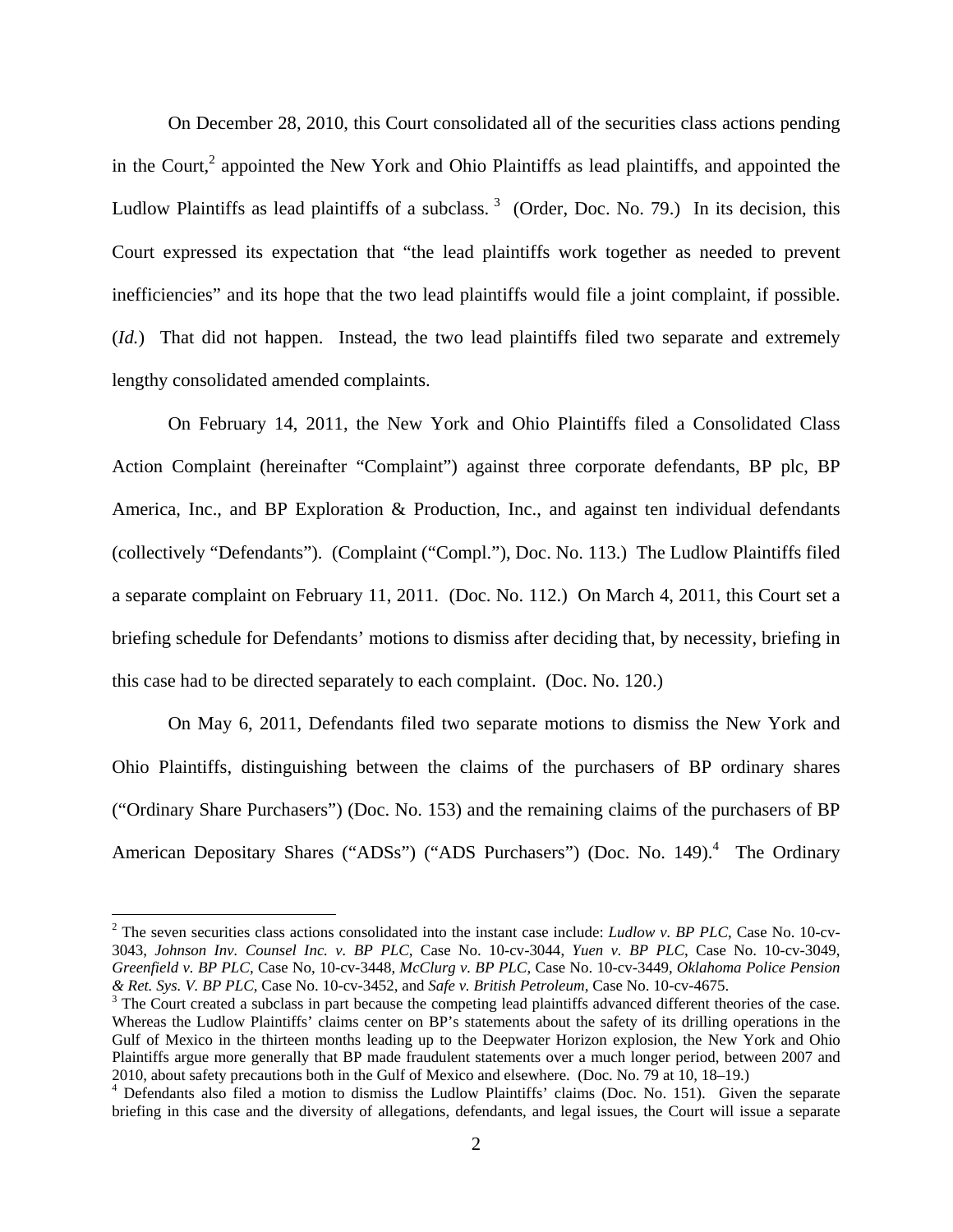Share Purchasers and ADS Purchasers then filed separate responses to the motions to dismiss. (Doc. Nos. 175 & 186.) Defendants filed replies in support of their respective motions to dismiss on June 21, 2011. (Doc. Nos. 216 & 220.) After briefing concluded, the Court heard oral argument on the motions to dismiss on November 4, 2011.

Pending before the Court are Defendants' Motion to Dismiss the Claims of BP ADS Purchasers in the New York and Ohio Plaintiffs' Consolidated Class Action Complaint (Doc. No. 149) and Defendants' Motion to Dismiss the Claims of Purchasers of BP Ordinary Shares (Doc. No. 153). Having considered the parties' pleadings, arguments and the applicable law, the Court finds that Defendants' Motion to Dismiss the Claims of BP ADS Purchasers (Doc. No. 149) must be **GRANTED IN PART** and **DENIED IN PART**. Defendants' Motion to Dismiss the Claims of BP Ordinary Share Purchasers (Doc. No. 153) must be **GRANTED** in its entirety.

### **I. DEFENDANTS' MOTION TO DISMISS THE CLAIMS OF BP ADS PURCHASERS IS GRANTED IN PART AND DENIED IN PART**

What follows is a description of the parties, a summary of the allegations in the Complaint, the standards applicable to the motion, and the Court's conclusions with respect to the adequacy of the allegations of false and misleading statements, materiality, and scienter.

#### **A. The Parties**

Lead Plaintiffs are Thomas P. DiNapoli, Comptroller of the State of New York, as Administrative Head of the New York State and Local Retirement Systems and sole Trustee of New York State Common Retirement Fund, and four Ohio systems. They are the Ohio Public Employees Retirement System, the State Teachers Retirement System of Ohio, the School Employees Retirement System of Ohio, and the Ohio Police & Fire Pension Fund, along with their statutory litigation counsel, Ohio Attorney General Mike DeWine (collectively, the

ruling on the Ludlow Plaintiffs' claims.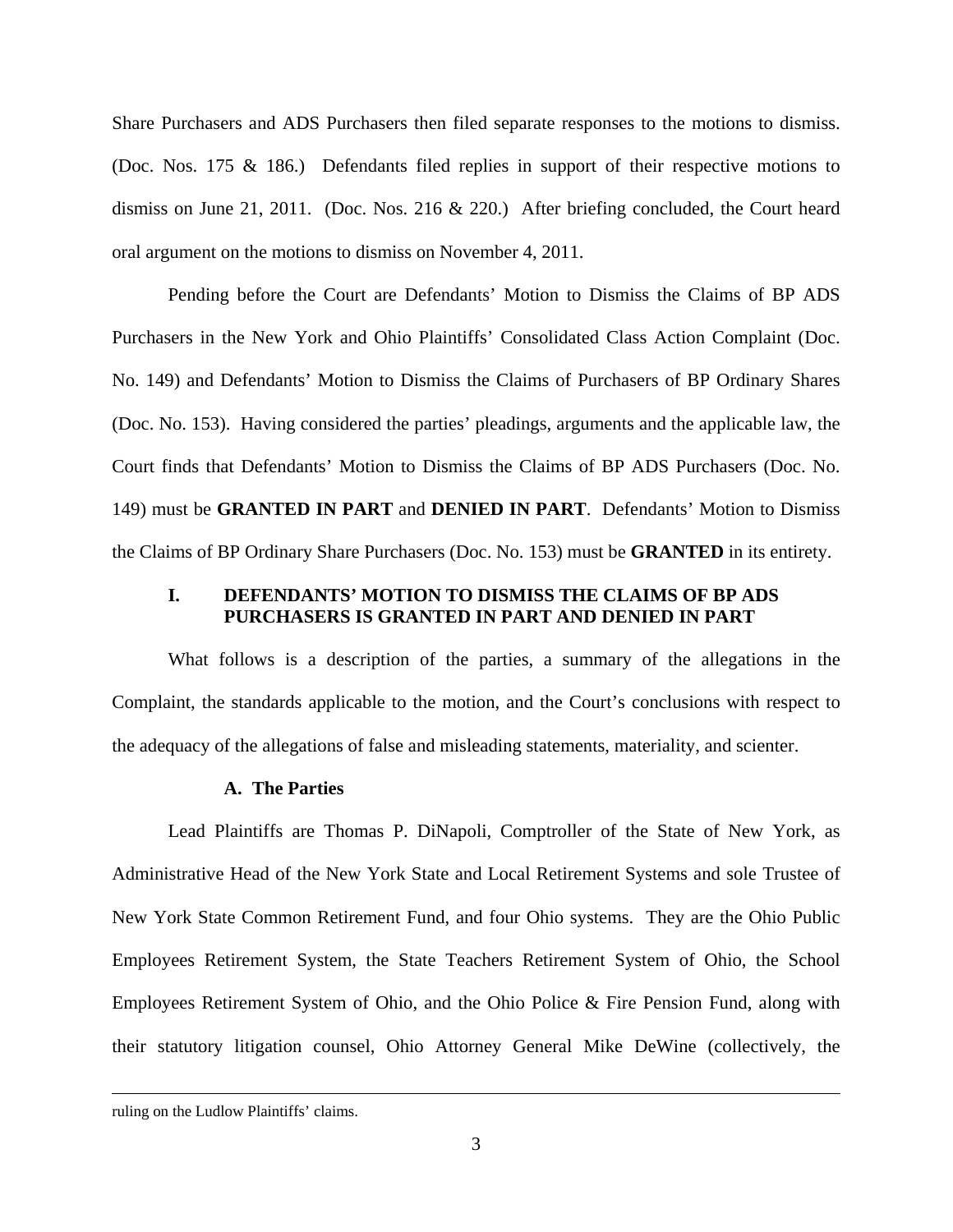"NY/OH Plaintiffs" or "Plaintiffs"). (Compl. ¶¶ 31–32.) The NY/OH Plaintiffs bring their consolidated class action on behalf of the following proposed plaintiff class: (1) all persons and entities who purchased or acquired BP ADSs (the "ADS Purchasers") between January 16, 2007, and May 28, 2010 (the "Class Period"), and (2) all persons and entities who purchased or acquired BP ordinary shares in domestic transactions executed on foreign exchanges (the "Ordinary Share Purchasers") during the Class Period.<sup>5</sup> (Compl., at 1.)

Defendants include BP plc, BP America, Inc., and BP Exploration & Production, Inc. (collectively "BP" or "the Company") and ten of BP's present and former officers and directors. BP plc is a U.K. corporation with its principal executive offices located in London, England. BP's ADSs trade on the New York Stock Exchange ("NYSE"), and BP is the largest non-U.S. company listed on the NYSE. (Compl. ¶ 33.) BP's ordinary shares are also listed on the NYSE in connection with BP's ADS program. BP America, Inc. and BP Exploration & Production, Inc. ("BP E&P"), both wholly-owned subsidiaries of BP, are Delaware corporations with their principal places of business in Houston, Texas. (*Id.* ¶¶ 34–35.)

The ten individual defendants were directors and officers of BP prior to and during the Deepwater Horizon spill. They are Anthony B. "Tony" Hayward, executive director of BP since 2003 and BP's Chief Executive Officer ("CEO") from May 2007 to October 2010 ("Hayward"); Lord Edmund John Philip Browne, BP's CEO from 1995 to April 2007 ("Browne"); Andrew G. "Andy" Inglis, Chief Executive of Exploration and Production and an executive director of BP from 2007 to October 2010 ("Inglis"); Bryon E. Grote, a member of BP's executive management, serving as a director since 2000 and the Company's Chief Financial Officer ("CFO") since 2002 ("Grote"); Douglas Suttles, BP's Chief Operating Officer for Exploration and Production from January 2009 to at least January 2011 ("Suttles"); Iain Conn, Chief

<sup>&</sup>lt;sup>5</sup> This suit has not yet been certified as a class action.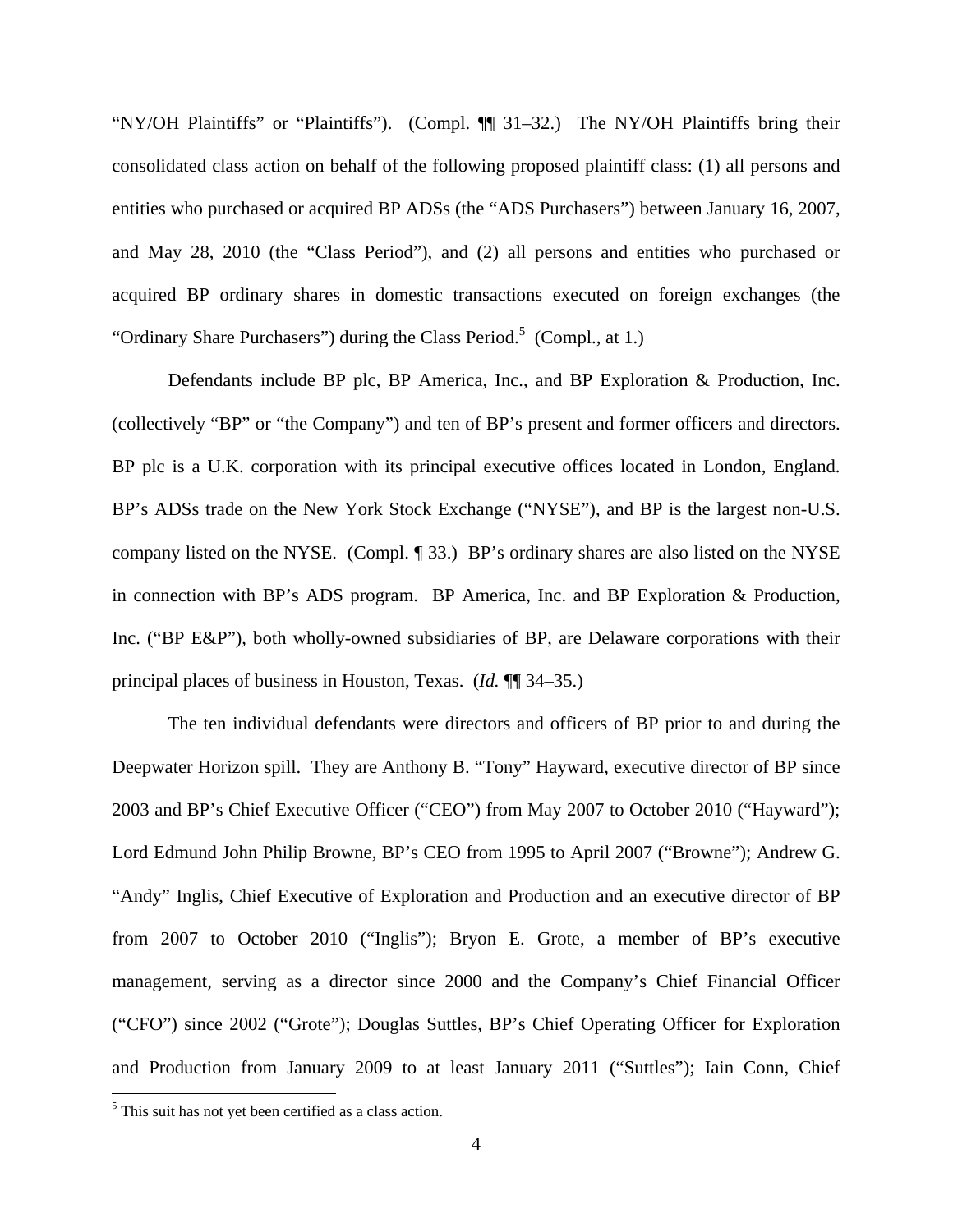Executive for BP Refining and Marketing ("Conn"); David Rainey, BP's Vice President of Exploration for the Gulf of Mexico ("Rainey"); Robert "Bob" Dudley, an executive director of BP since April 2009 and Group Chief Executive since October 2010 ("Dudley"); Robert "Bob" Malone, Chairman and President of BP America from July 2006 to February 2009 ("Malone"); and H. Lamar McKay, the Chairman and President of BP America, since January 2009 ("McKay") (collectively, the "Individual Defendants"). (*Id.* ¶¶ 36–45.)

#### **B. Factual Allegations and Claims**

 In a Rule 12(b)(6) motion to dismiss, the court must accept as true a plaintiff's wellpleaded factual allegations. FED. R. CIV. P. 12(b)(6). The court does not, however, "accept as true conclusory allegations, unwarranted factual inferences, or legal conclusions." *Cent. Laborers' Pension Fund v. Integrated Elec. Servs. Inc.*, 497 F.3d 546, 550 (5th Cir. 2007) (citation omitted) (internal quotation marks omitted). Accordingly, the Court will set forth the relevant facts as alleged by Plaintiffs.

The NY/OH Plaintiffs, both the ADS Purchasers and Ordinary Share Purchasers, assert violations of section 10(b) of the Securities and Exchange Act of 1934 (the "Exchange Act") and Rule 10b-5 of the Securities and Exchange Commission ("SEC") against all Defendants.<sup>6</sup> They also assert violations of section 20(a) of the Exchange Act against the Individual Defendants. In addition, the Ordinary Share Purchasers assert both New York common law and English law claims against BP. Plaintiffs seek certification as a class action pursuant to Rule 23, compensatory and punitive damages against Defendants, jointly and severally, pre-judgment interest, costs, and attorneys' fees.

1

<sup>&</sup>lt;sup>6</sup> For simplicity's sake, the Court will refer to Plaintiffs' claims arising under section 10(b) and Rule 10b–5 as "section 10(b)" claims.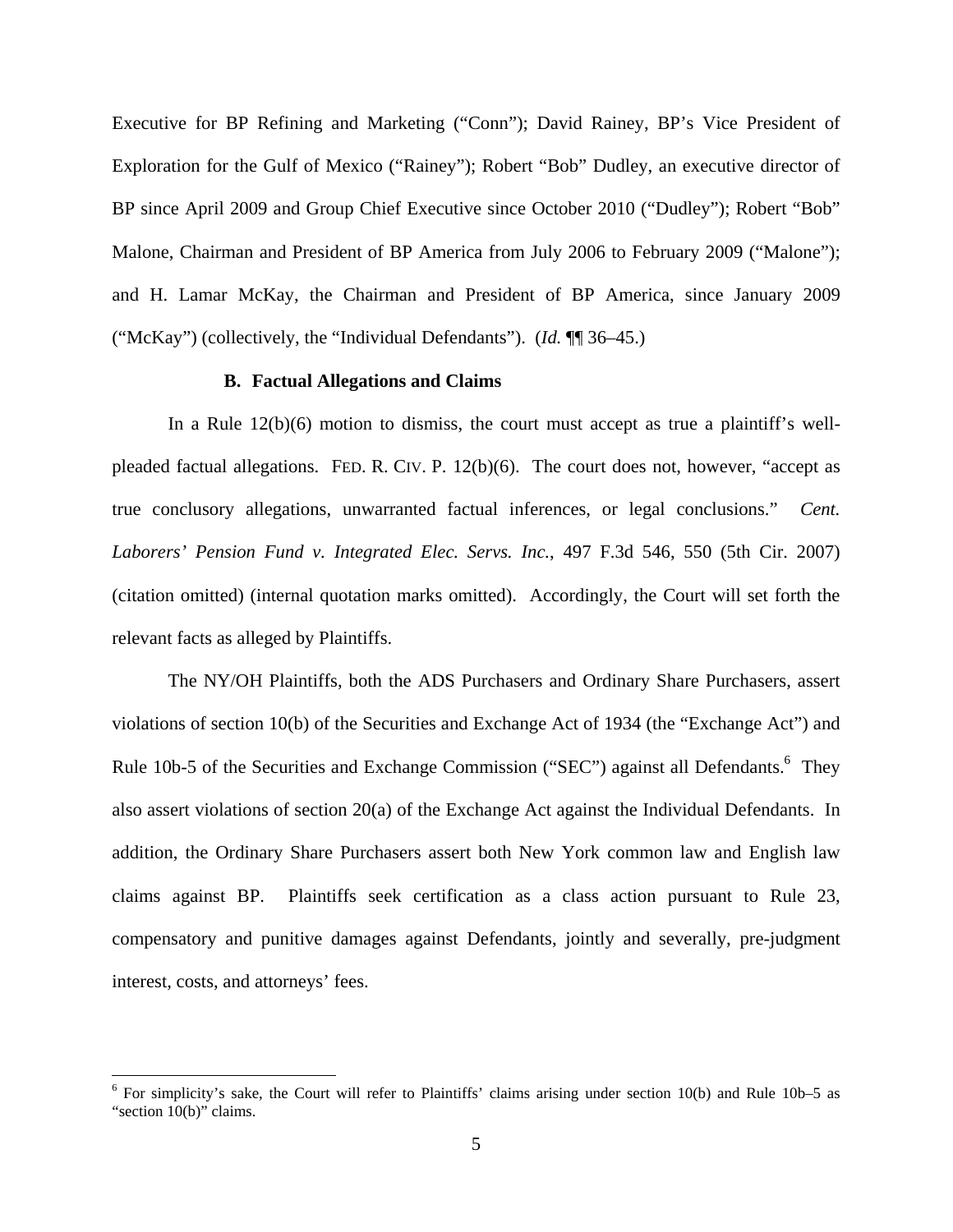Plaintiffs seek damages stemming from their stock losses following the explosion of BP's Deepwater Horizon rig in the Gulf of Mexico on April 20, 2010. BP was unable to stop the resulting oil spill for eighty-seven days following the explosion, costing the Company somewhere between \$20 and \$40 billion dollars. (Compl. ¶ 26.) From the date of the Deepwater Horizon explosion through May 28, 2010, the last day of the Class Period, BP's securities fell in value by 48%, wiping out over \$91 billion in market capitalization, and causing Plaintiffs to lose as much as 40% of their investments. (*Id.* ¶¶ 6, 26.)

### *1. BP and Its Safety Record*

BP is the third-largest energy company in the world. BP operates in over eighty countries and is engaged in every facet of the oil and gas industry, including drilling, exploration and production, refining, distribution and marketing, petrochemicals, and power generation and trading. (Compl. ¶ 48.) BP's profits exceeded \$10 billion per quarter in 2008, and the Company's quarterly profits remained in the billions throughout the Class Period. (*Id.* ¶ 49.) Despite these record profits, BP has struggled to overcome a corporate image tarnished by an unfortunate record of safety failures and catastrophic incidents that have adversely affected both the individuals and the environments that have come into contact with BP's operations worldwide.

Plaintiffs trace BP's troubled safety record back to 2000, when, following "life threatening incidents" at a BP refinery in Scotland, an investigation by the U.K.'s Health and Safety Executive ("U.K. HSE") revealed a number of deficiencies in BP's operational control and maintenance of process systems. (*Id.* ¶ 10.) From that time forward, similar safety failures occurred with some regularity, touching both BP's land and offshore operations. In 2002, one of the rigs operated by BP in the Gulf of Mexico—the Ocean King—experienced two separate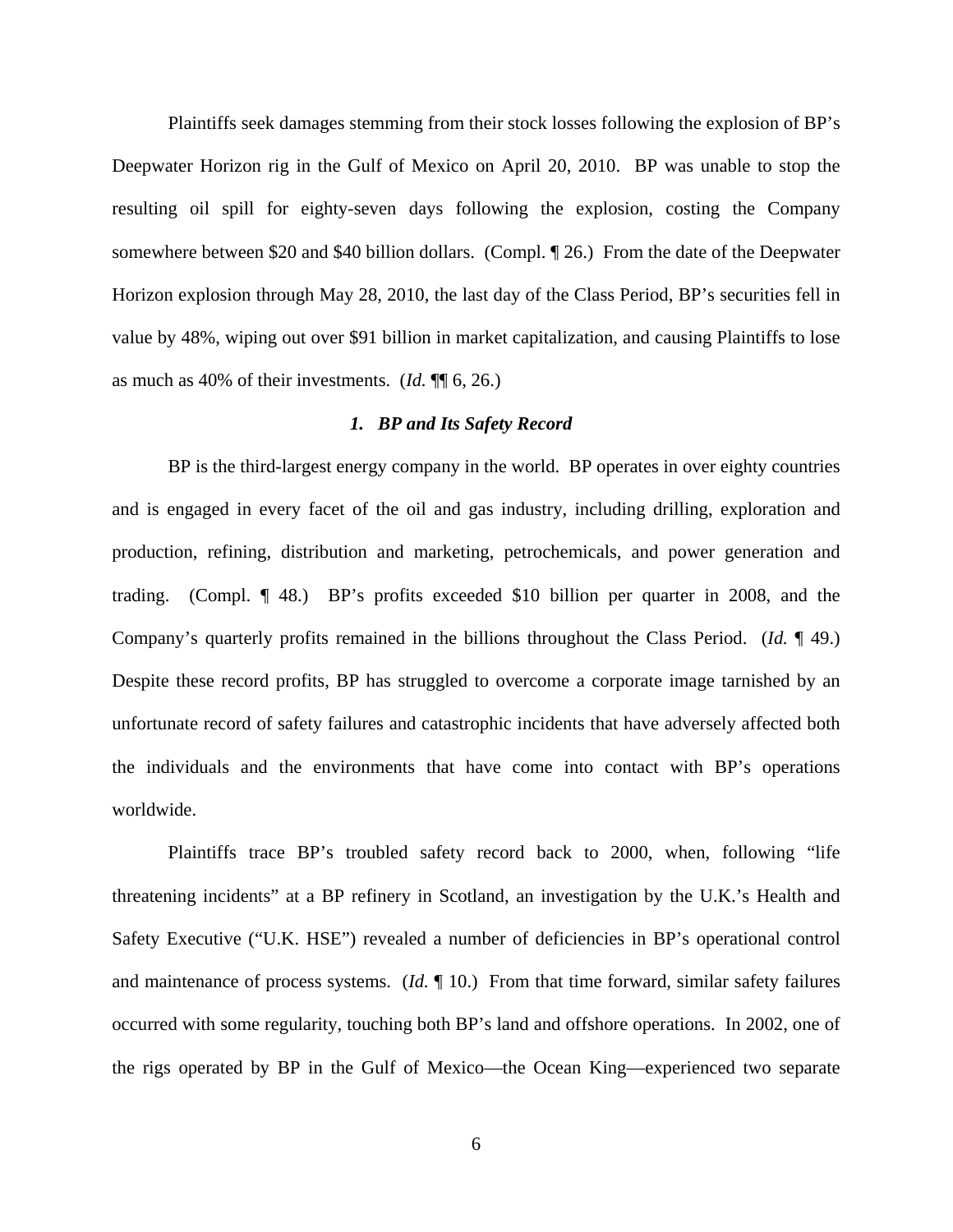blowout incidents. (*Id.* ¶¶ 54–57.) The incidents prompted the U.S. Department of the Interior Minerals Management Services ("MMS") to issue a Safety Alert to all companies drilling in the Gulf. (*Id.* 158.) The Safety Alert warned of the serious risk of a blowout associated with failed cementing jobs. (*Id.*) Despite the warnings, blowouts continued to occur in BP's operations. The Transocean Enterprise, a rig BP contracted in the Gulf, suffered a blowout in 2003. (*Id.* ¶ 59.) Another blowout occurred in 2004 on a rig BP operated as part of a joint consortium in the Nile delta. (*Id.* ¶ 60.)

These safety failures occurred regularly, in fact yearly, up until 2005, when an explosion at BP's Texas City refinery prompted the U.S. Chemical Safety Board ("CSB") to order an investigation. (*Id.* ¶ 11.) At the CSB's prompting, BP also established its own independent panel—the "Baker Panel," headed by former Secretary of State James Baker—to review and improve the Company's safety procedures. (*Id.*) Even while the panel was conducting its investigation, safety-related incidents continued to occur in BP's operations. In early 2006, an oil spill occurred off the coast of Alaska after a leak in a corroded pipeline in BP's Prudhoe Bay operations went unnoticed for weeks. (*Id.* ¶ 68.) BP pleaded guilty to criminal negligence in connection with the Prudhoe Bay spill and paid a fine of twenty-two million dollars. (*Id.* ¶ 70.)

#### *2. The Baker Report*

The Baker Panel released its final report—the "Baker Report"—in January 2007. (*Id.* ¶ 74.) The report cited organizational problems as the root cause of BP's failure to respond to major incidents and concluded, among other things, that "BP management had not distinguished between occupational safety . . . and process safety" and "ha[d] not adequately established process safety as a core value." (*Id.*) The Baker Report also included the following ten recommendations that it urged BP to implement expeditiously: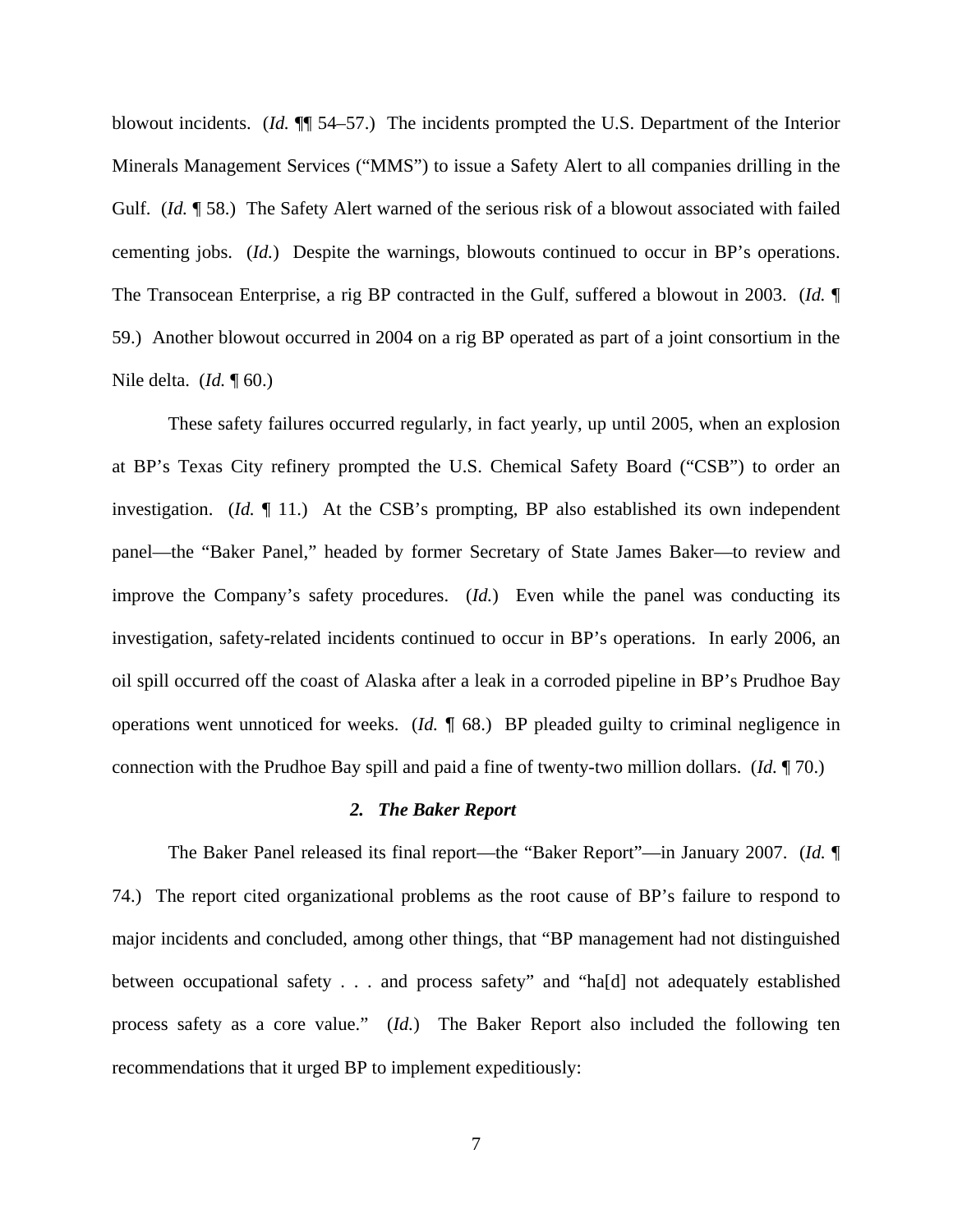RECOMMENDATION # 1 – PROCESS SAFETY LEADERSHIP – The Board of Directors of BP p.l.c., BP's executive management (including its Group Chief Executive), and other members of BP's corporate management must provide effective leadership on and establish appropriate goals for process safety. Those individuals must demonstrate their commitment to process safety by articulating a clear message on the importance of process safety and matching that message both with the policies they adopt and the actions they take.

RECOMMENDATION # 2 – INTEGRATED AND COMPREHENSIVE PROCESS SAFETY MANAGEMENT SYSTEM – BP should establish and implement an integrated and comprehensive process safety management system that systematically and continuously identifies, reduces, and manages process safety risks at its U.S. refineries.

RECOMMENDATION # 3 – PROCESS SAFETY KNOWLEDGE AND EXPERTISE – BP should develop and implement a system to ensure that its executive management, its refining line management above the refinery level, and all U.S. refining personnel, including managers, supervisors, workers, and contractors, possess an appropriate level of process safety knowledge and expertise.

RECOMMENDATION # 4 – PROCESS SAFETY CULTURE – BP should involve the relevant stakeholders to develop a positive, trusting, and open process safety culture within each U.S. refinery.

RECOMMENDATION # 5 – CLEARLY DEFINED EXPECTATIONS AND ACCOUNTABILITY FOR PROCESS SAFETY – BP should clearly define expectations and strengthen accountability for process safety performance at all levels in executive management and in the refining managerial and supervisory reporting line.

RECOMMENDATION # 6 – SUPPORT FOR LINE MANAGEMENT – BP should provide more effective and better coordinated process safety support for the U.S. refining line organization.

RECOMMENDATION # 7 – LEADING AND LAGGING PERFORMANCE INDICATORS FOR PROCESS SAFETY – BP should develop, implement, maintain, and periodically update an integrated set of leading and lagging performance indicators for more effectively monitoring the process safety performance of the U.S. refineries by BP's refining line management, executive management (including the Group Chief Executive), and the Board of Directors.

RECOMMENDATION # 8 – PROCESS SAFETY AUDITING – BP should establish and implement an effective system to audit process safety performance at its U.S. refineries.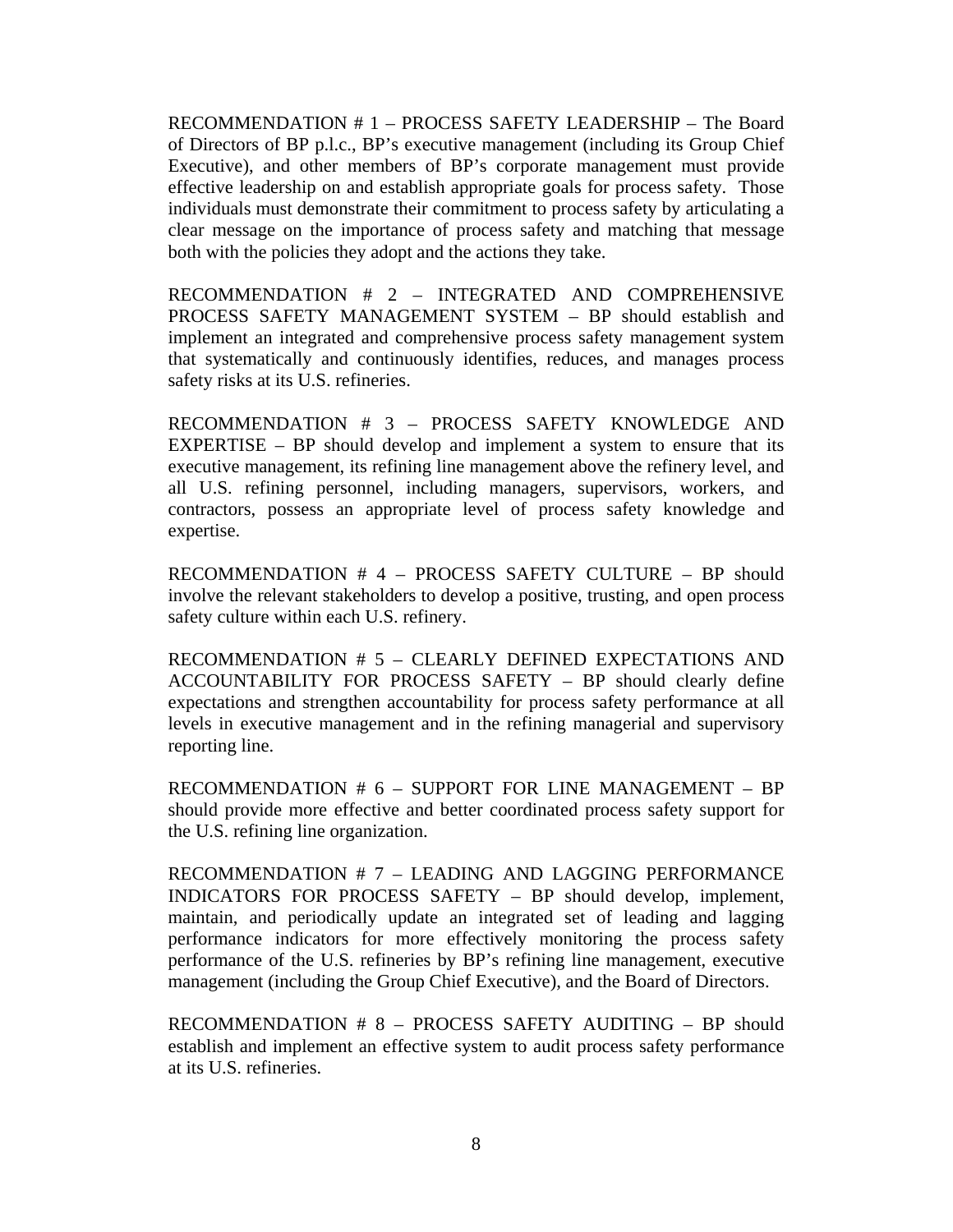RECOMMENDATION # 9 – BOARD MONITORING – BP's Board should monitor the implementation of the recommendations of the Panel . . . and the ongoing process safety performance of BP's U.S. refineries. The Board should, for a period of at least five calendar years, engage an independent monitor to report annually to the Board on BP's progress in implementing the Panel's recommendations . . . . The Board should also report publicly on the progress of such implementation and on BP's ongoing process safety performance.

RECOMMENDATION # 10 – INDUSTRY LEADER – BP should use the lessons learned from the Texas City tragedy and from the Panel's report to transform the company into a recognized industry leader in process safety management. The Panel believes that these recommendations . . . can help bring about sustainable improvements in process safety performance at all BP U.S. refineries.

## (Compl. ¶ 74.)

Two other reports echoed the findings of the Baker Panel and made BP aware of deficiencies in its corporate governance structure that directly contributed to the Company's safety failures. First, following the Prudhoe Bay spill, BP retained an independent consulting firm, Booz Allen Hamilton ("Booz Allen"), to identify organizational, process, and governance issues that contributed to the spill. (*Id.* ¶ 72.) The Booz Allen report found that (1) BP's management culture was consumed with cost-cutting and meeting financial targets at the expense of safety and maintenance issues, and that (2) BP's internal communication culture failed to elevate critical risk data to senior leadership, thereby stymieing corrective action on the safety front. (*Id.*) Second, the CSB's report on the Texas City explosion, released in March 2007, identified similar weaknesses. The report criticized BP management, finding that management provided "ineffective leadership and oversight," failed to "focus on controlling major hazard risk," "did not effectively evaluate the safety implications of major organizational, personnel, and policy changes," and "did not implement adequate safety oversight, provide<sup>[]</sup> needed human and economic resources, or . . . model adherence to safety rules and procedures." (*Id.* ¶ 67.)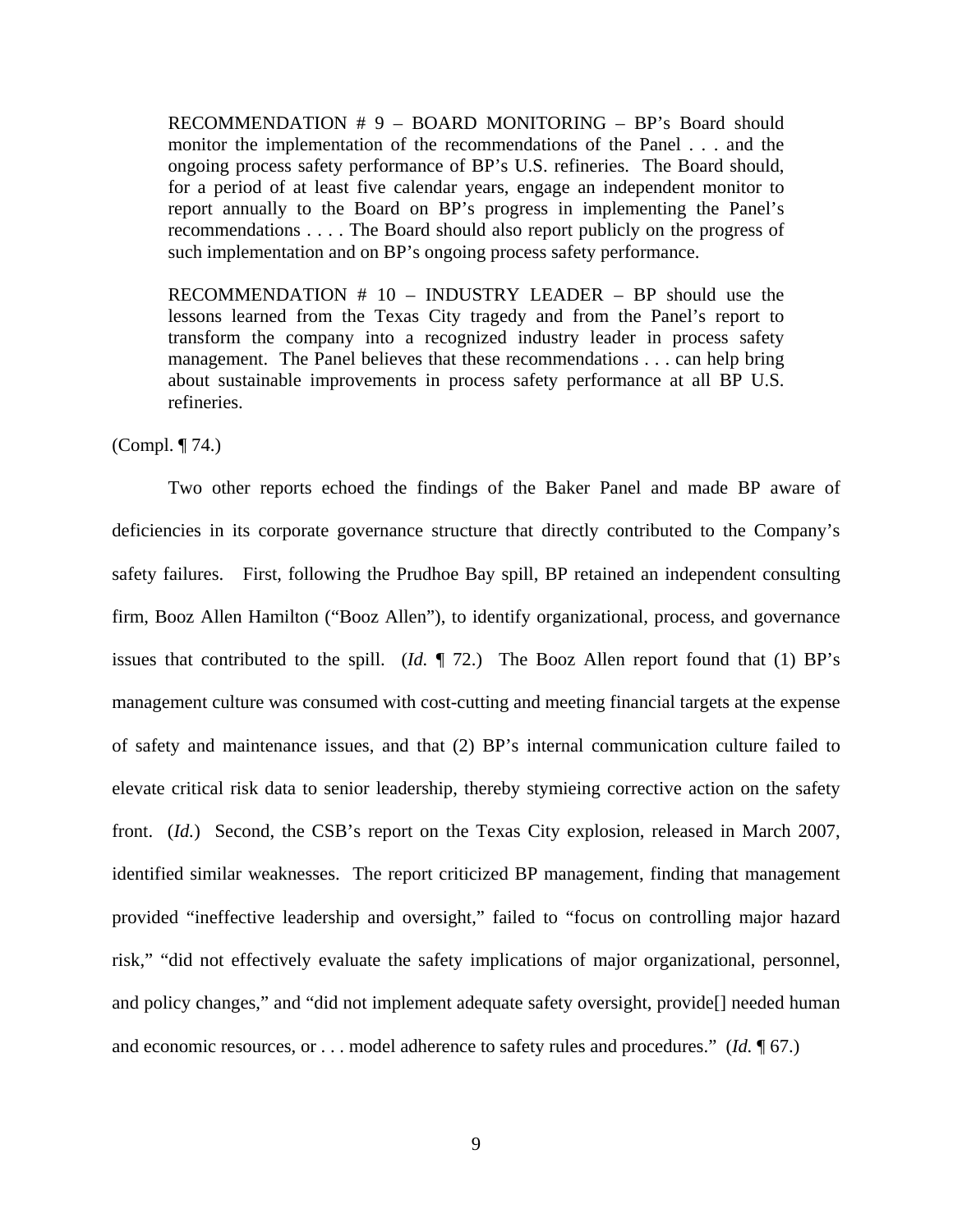Such findings, especially those in the Baker Report, prompted BP to make a concerted effort to address its previous safety shortcomings and rebuild its corporate image. Following the release of the Baker Report, BP repeatedly promised investors that it would be a different company going forward. (*Id.* ¶ 16.) BP took advantage of every opportunity to reiterate the Company's renewed commitment to process safety reforms across its operations. (*Id.* ¶ 18.) These assurances included representations that BP was prepared to contain and adequately address any oil spill that might occur in the Gulf of Mexico. (*Id.* ¶ 24.)

### *3. BP's Gulf of Mexico Operations*

BP America, BP's largest division, is the largest producer of oil and gas in the United States. (*Id.* 148.) BP's Exploration and Production business segment undertakes activities around the world, including deepwater operations in the Gulf of Mexico. (*Id.* ¶ 51.) BP promoted its Gulf operations throughout the Class Period. (*Id.*) As President of BP America, Defendant Malone explained that the Gulf of Mexico accounted for one-sixth of all oil produced in the United States and repeatedly touted the Gulf region as a key "profit centre" and "high margin" production area for BP. (*Id.*) According to Plaintiffs, the alleged misrepresentations acquired added significance for investors when viewed against the backdrop of BP's profitable forecast for its Gulf operations.

# *4. False and Misleading Statements Made Prior to the Deepwater Horizon Disaster*

Plaintiffs select January 16, 2007, the "same day when BP [first] professed its commitment to becoming an industry leader in process safety," as the start of the Class Period. (*Id.* ¶ 15.) The Complaint describes the allegedly false and misleading statements that BP disseminated to investors through public filings and through verbal and written statements made by the Individual Defendants throughout the Class Period. These include statements made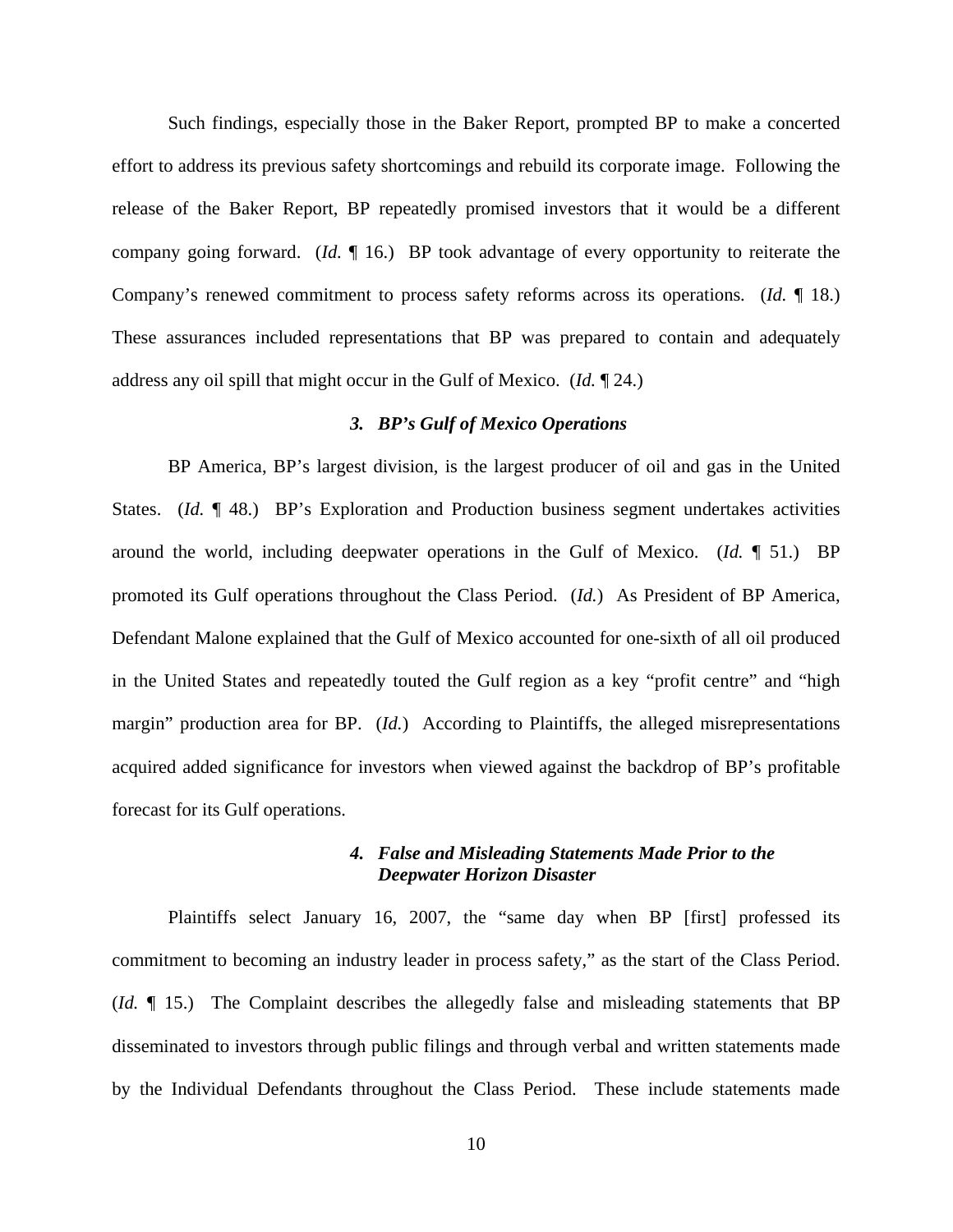during a press conference in January 2007 following the release of the Baker Report (Compl. ¶¶ 256–57); statements made during calls with investors and analysts, including general conference calls (*Id.* ¶¶ 258–60, 267) and a strategy presentation call in early 2008 (*Id.* ¶ 281); statements published in BP's Annual Review in 2006, 2007, 2008, and 2009 (*Id.* ¶¶ 261, 277, 294, 319); BP's Form 20-F Annual Report filings with the SEC for years 2006 through 2009 (*Id.* ¶¶ 264, 283, 302, 324); statements contained in BP's 2006 Sustainability Report (*Id.* ¶ 266) and 2007 and 2009 Sustainability Review publications (*Id.* ¶¶ 287, 334); testimony given by BP executive officers before both House (*Id.* ¶¶ 269, 297) and Senate Committees (*Id.* ¶ 316); statements made by BP representatives and executive officers as participants at industry conferences, including the Sanford Bernstein 4th Annual Strategic Decisions Conference (*Id.* ¶ 271), the Houston Forum (*Id.* ¶ 275), the HRH Prince of Wales 3rd Annual Accounting for Sustainability Forum (*Id.* ¶ 289), Microsoft's Global Energy Forum (*Id.* ¶ 291), the Cambridge Energy Research Association Executive Conference (*Id.* ¶¶ 292, 326), the Howard Weil Energy Conference (*Id.* ¶¶ 308, 328), and an event hosted by the Peterson Institute for International Economics, in Washington, D.C. (*Id.* 1 330); statements made in BP press releases, both prior to and after the Deepwater Horizon explosion (*Id.* ¶¶ 273, 337–52); and statements made by BP executives during interviews and speeches (*Id.* ¶¶ 312, 353–56).

Plaintiffs present the alleged misrepresentations chronologically in their Complaint. For ease of reference, the Court has assigned numbers to the alleged misrepresentations and, in some cases, combines multiple statements made on the same date or by the same speaker. These numbers do not correspond to the numbered paragraphs in the Complaint; however, the corresponding paragraphs in the Complaint are referenced as well. The specific misrepresentations are described as follows: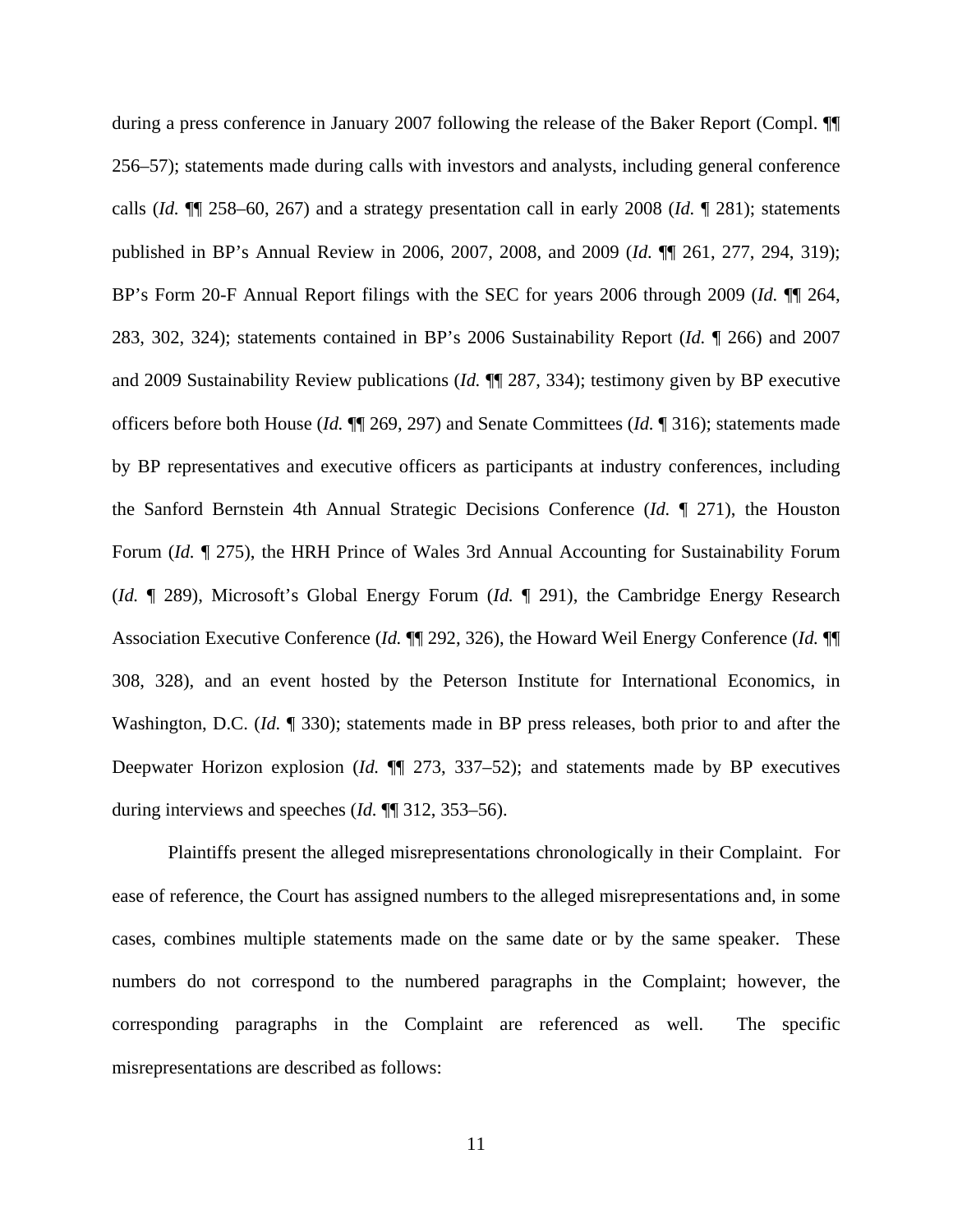On January 16, 2007, BP held a press conference to discuss the release of the Baker Report. At the press conference, Browne assured investors of BP's commitment to improving its process safety programs, stating:

- "If I had to say one thing which I hope you will all hear today it is this 'BP gets it.' And I get it too."
- "I recognize the need for improvement and that my successor, Tony Hayward, and I need to take a lead in putting that right by championing process safety as a foundation of BP's operations."
- "Finally, in its executive summary, the Panel says it believes that BP's workforce is ready, willing and able to participate in a sustained Group-wide effort to move BP towards excellence in process safety. I wholeheartedly agree. And I would like to make clear that the tone is indeed being set at the top."

(Misrep. No. 1; Compl. ¶ 256.) According to Plaintiffs, Browne's promises were false from the

beginning, as BP continued to expand its deepwater operations without implementing adequate

safety procedures for well testing during deepwater drilling. (Compl. ¶ 257(a).) Shortly after

Browne's announcements at the press conference, BP held a conference call with analysts and

investors. Browne, Grote, Hayward, Dudley, and Inglis participated in the call, which took place

on February 6, 2007. Hayward made the following statement during the call:

- "I would now like to give you new guidance for our expected future production rates. Relative to our projections of February last year, our production forecast has been impacted by five things. Firstly, we further increased our focus on safety and operational efficiency and will in some cases deliberately slow the pace of our activity in order to improve its safety and efficiency."

(Misrep. No. 2; Compl. ¶¶ 258–60.) Plaintiffs contend that Hayward's projections were false because BP continued to expand its deepwater drilling operations without implementing safety protocols. Further, claim Plaintiffs, BP always placed expediency over safety, rendering false Hayward's promises to "deliberately slow the pace" of operations. (Compl. ¶ 260(b).)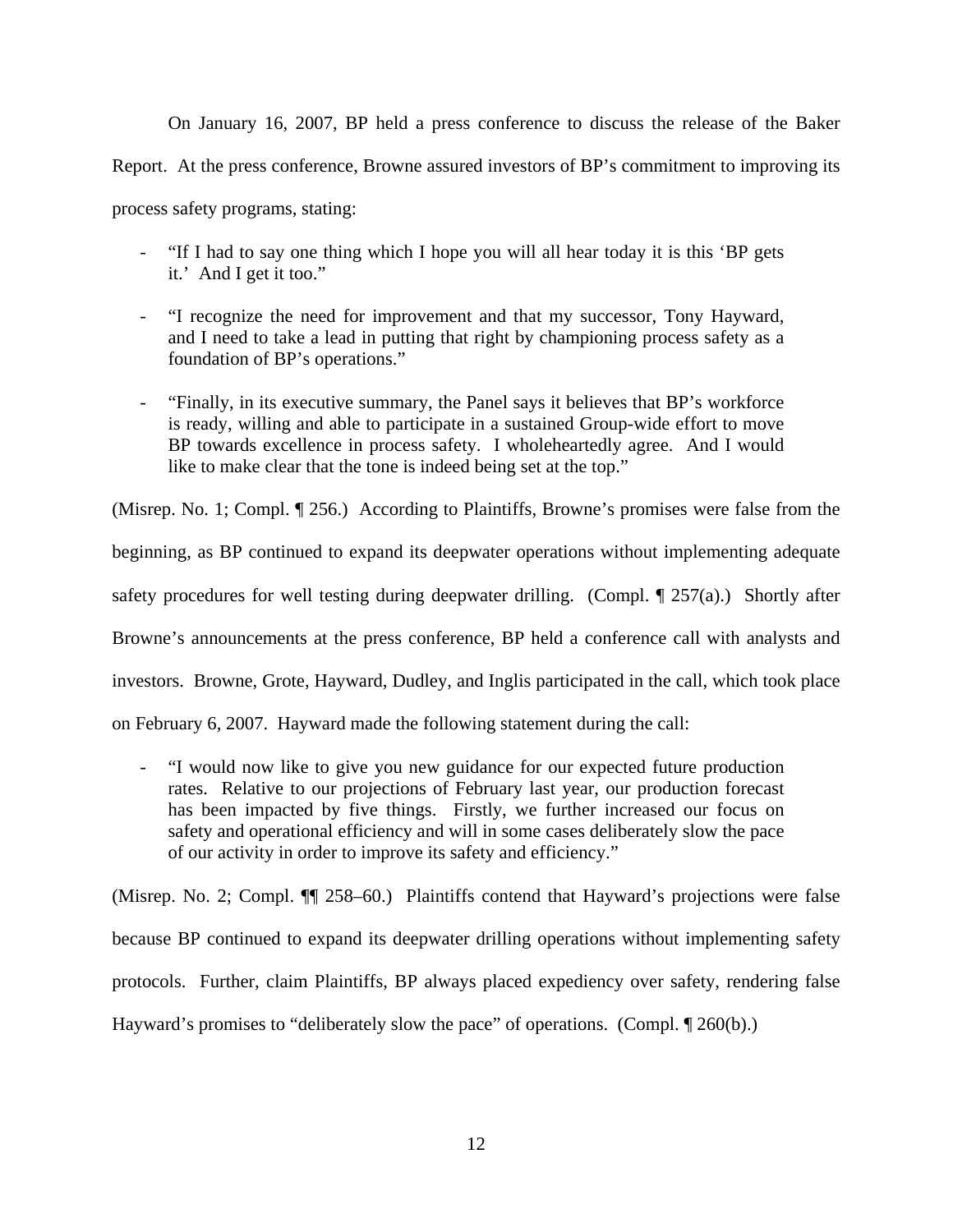On February 23, 2007, BP released its 2006 Annual Review, which contained the following statements:

- "What does the world expect of an energy company today? We believe it is to provide energy to customers now and in the future in a safe, sustainable and environmentally responsible way. BP strengthened its commitments to these principles in 2006."
- "Safety has always been one of our core priorities. When the safety of people and of BP operations is at stake, actions matter far more than words. We continued to make significant investment and took numerous actions to improve the three dimensions of safety – personal safety, process safety, and the environment – and the monitoring of all our operations in 2006."

(Misrep. No. 3; Compl. ¶ 261.) The document also contained the following statements by

Browne, as part of the "Group chief executive's review":

- "We have been urgently addressing operational issues and matters related to our safety performance."
- "Safety has always been one of our core priorities."
- "BP aspires to be an industry leader in the three dimensions of safety personal safety, process safety and the environment."

(Misrep. No. 4; Compl. ¶ 262.) Browne also represented that BP's current aim was "to develop a timely and intelligent plan of action in order to transform BP into an industry leader in process safety management." (*Id.*) Plaintiffs point to BP's continued expansion of its deepwater drilling operations without implementing environmental safety protocols as evidence of the falsity of these statements. (Compl.  $\P$  263(a)–(b).)

 BP filed its 2006 Annual Report, Form 20-F, with the SEC on March 6, 2007. Defendants Browne and Grote signed the report, which highlighted the Gulf of Mexico as one of BP's new "profit centres." (*Id.* ¶ 264.) The Report contained relevant statements such as the following: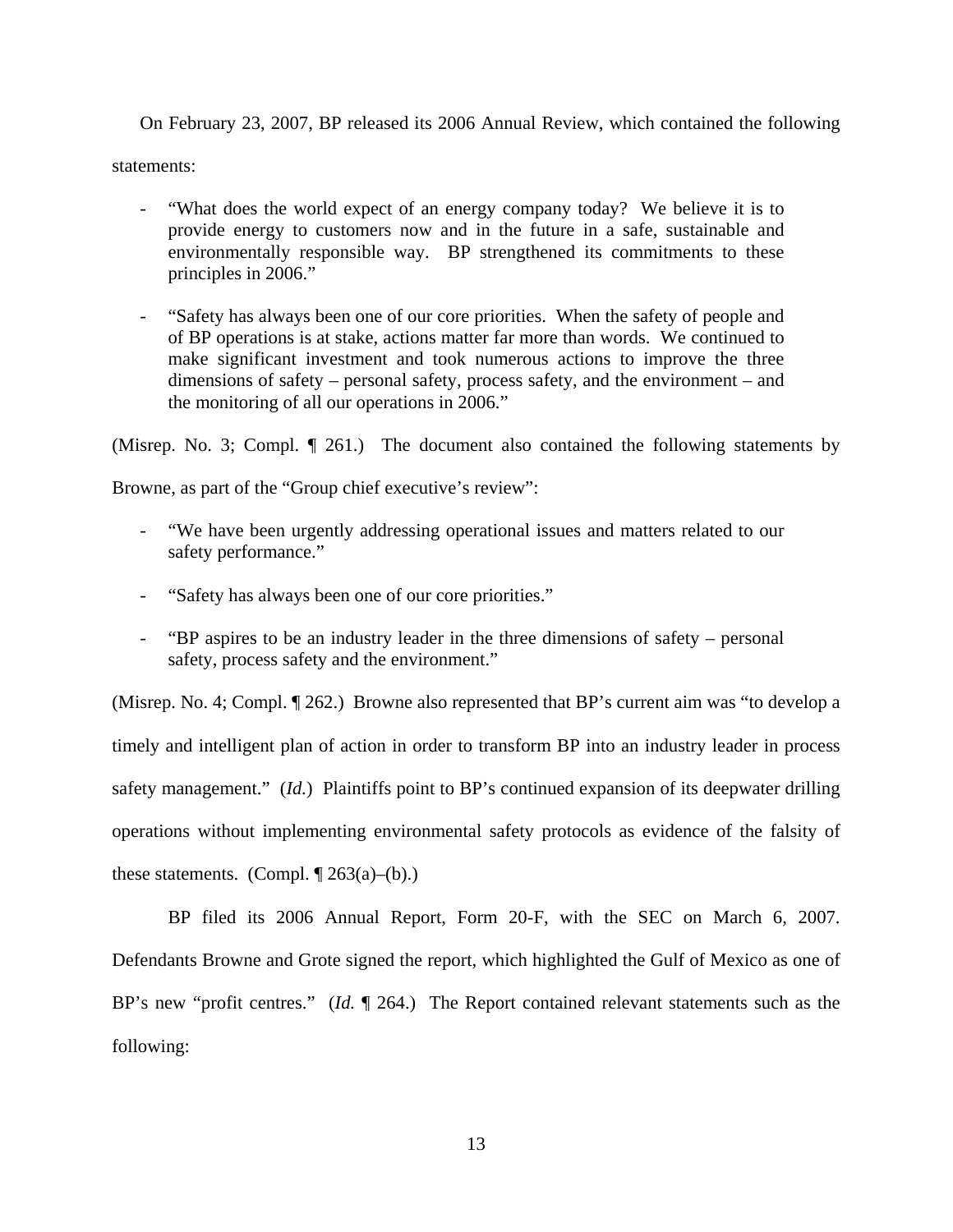- "Profit centres are, or are expected to become, areas that provide significant production and income for the segment. Our new profit centres are in . . . the deepwater Gulf of Mexico . . . where we believe we have competitive advantage and which we believe provide[s] the foundation for volume growth and improved margins in the future."
- "Deepwater Gulf of Mexico is one of our new profit centres and our largest area of growth in the US. In 2006, our deepwater Gulf of Mexico crude oil production was 195mb/d and gas production was 323mmcf/d."
- "A risk of increased environmental costs and impacts is inherent in particular operations and products of the group and there can be no assurance that material liabilities and costs will not be incurred in the future. In general, the group does not expect that it will be affected differently from other companies with comparable assets engaged in similar businesses."

(Misrep. No. 5; Compl. ¶ 264.) Plaintiffs claim that BP's comparison to its industry peers was misleading in that BP's focus on high-risk deepwater operations, coupled with its failure to implement industry best practices, actually increased BP's risk profile beyond that of its industry peers. (Compl.  $\P$  265(d).)

In its 2006 Sustainability Report, released in April 2007, BP first referenced its Operational Management System ("OMS"), the program that would serve as the foundation for the changes to BP's process safety procedures. The Sustainability Report represented that, as part of OMS, BP "document[s] and rigorously follow[s] procedures for safe and effective operating." (Misrep. No. 6; Compl. ¶ 266.) Plaintiffs contend this statement was false because BP did not have adequate documented procedures for its operations, particularly for its drilling operations. (Compl. ¶ 266.)

On April 24, 2007, BP held a conference call with analysts and investors. During the call, Defendant Grote, BP's CFO at the time, stated the following:

- "2007 will represent a year of consolidation. We are stabilizing our operations and beginning to build momentum as Texas City continues its recommissioning and we focus on delivering major E&P projects like Atlantis and Thunder Horse.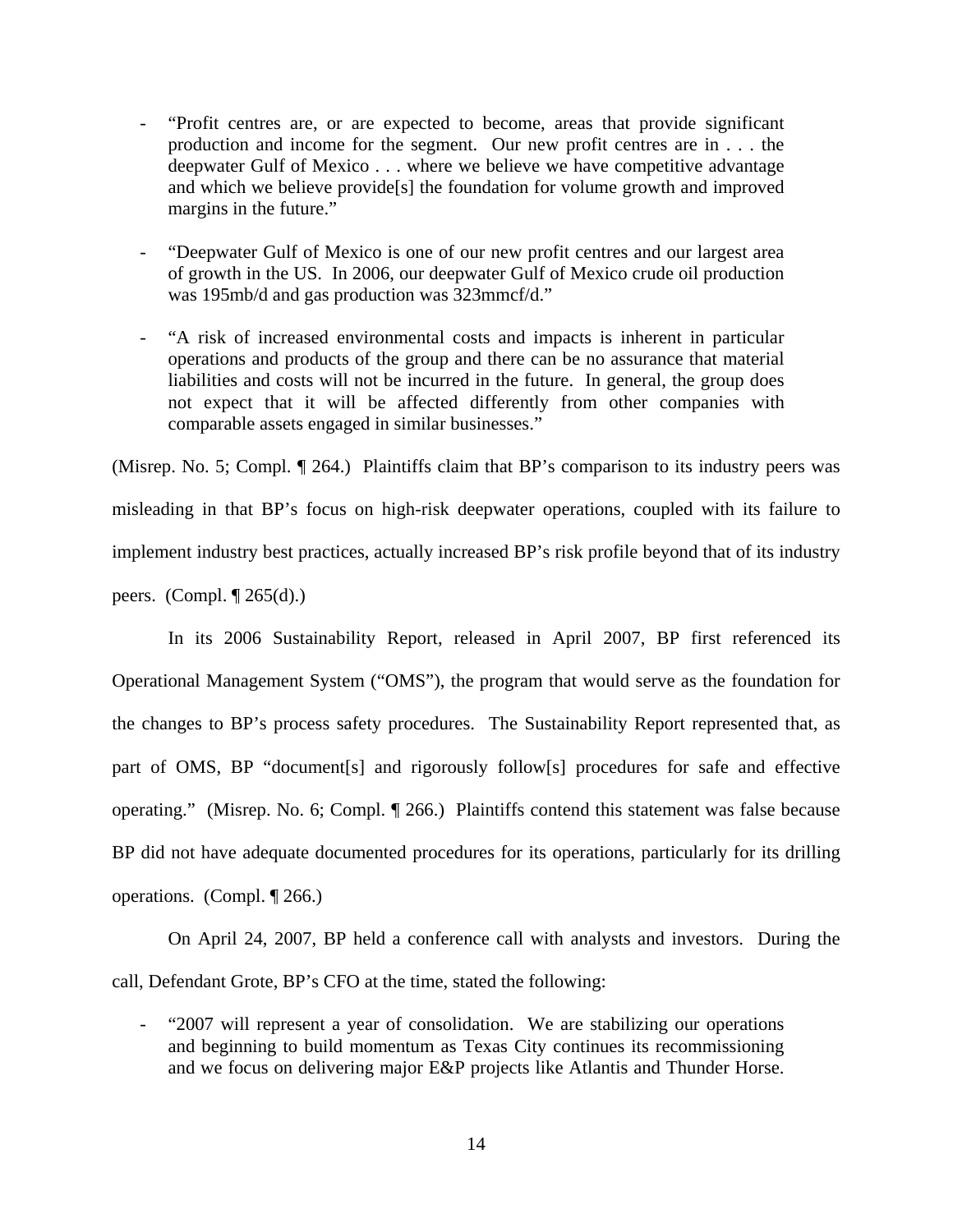Our strategy is unchanged and our current focus remains on safe and reliable operations and the delivery of improved performance."

(Misrep. No. 7; Compl. ¶ 267.) Plaintiffs claim that Grote's statement misled investors because BP continued expanding its deepwater drilling without implementing safety procedures and failed to disclose multiple safety failures and near-failures in its deepwater operations. (Compl. ¶

 $268(a)–(b).$ 

On May 16, 2007, Malone testified before the U.S. House of Representatives Committee

on Energy and Commerce, Subcommittee on Oversight and Investigations. In both verbal and

written testimony, Malone stated:

- "Today, I want to assure you that we get it. We have learned the lessons of the past."
- "BP America is committed to safety, and the expectation of our management is that budget guidelines should never result in a compromise in safety performance. That is and has long been our philosophy  $\dots$ ."
- "I continue to meet with employees to reinforce my expectations of them: that they must ensure that our operations are safe, that they understand that they have both a right and responsibility to shut down any process they feel is unsafe or operationally unsound, and that they are encouraged to raise concerns on any issue."
- "BP does not tolerate retaliation against workers who raise safety concerns."

(Misrep. No. 8; Compl. ¶ 269.) In addition to Plaintiffs' contention that BP expanded its deepwater drilling operations without implementing safety procedures, Plaintiffs also allege that Malone falsely represented that BP did not retaliate against workers who raised safety concerns. (Compl. *¶* 270(c).) According to Plaintiffs, BP was aware that substantiated complaints of retaliation had been submitted to the Company through numerous avenues, including the Ombudsman's office. (*Id.*)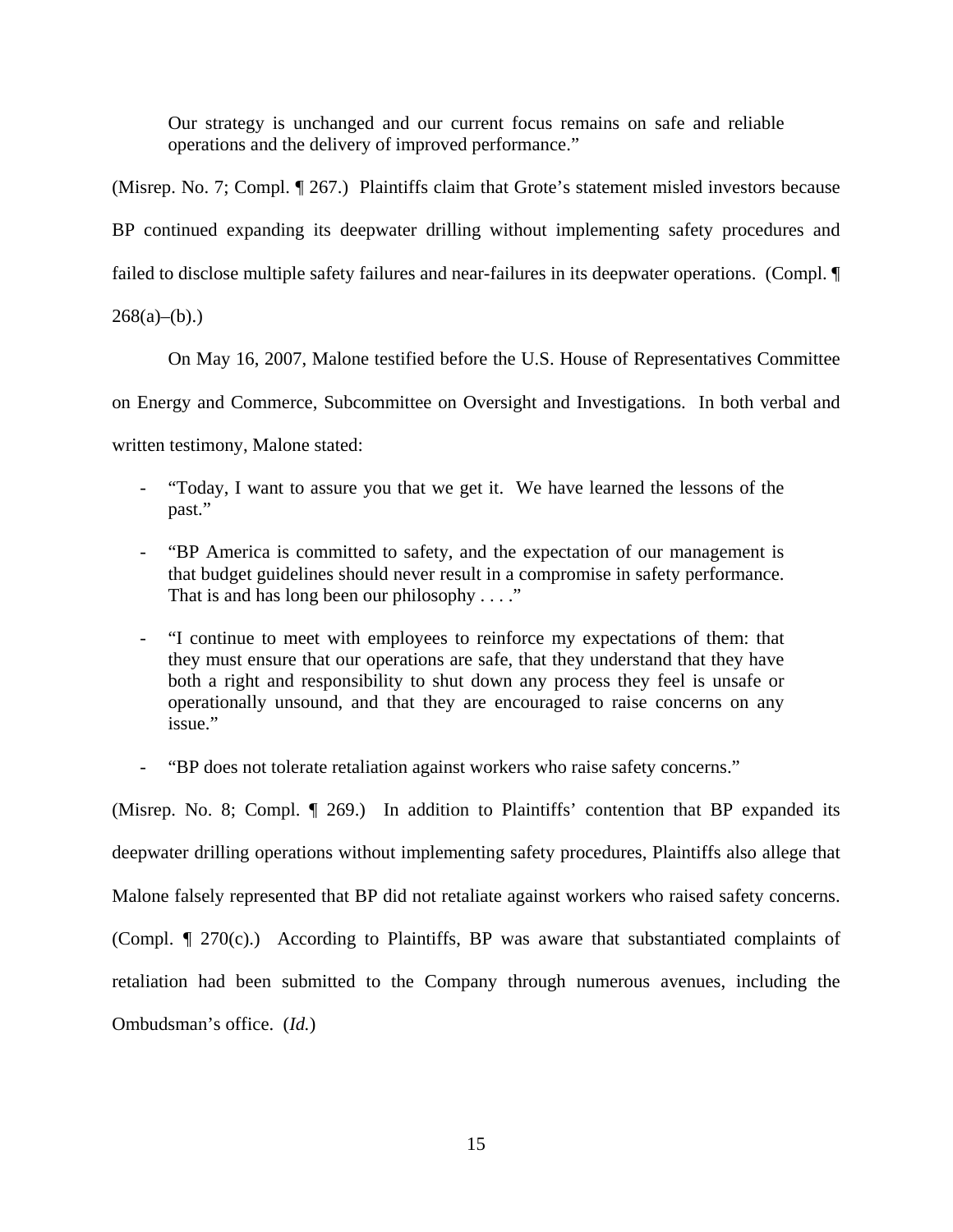On September 25, 2007, Inglis gave a speech at the Sanford Bernstein 4th Annual

Strategic Decisions Conference. His remarks included the following statements:

- "One aspect of our focus on safe and reliable operations that I mentioned earlier is our new standardized Operating Management System (OMS). This will provide a blueprint for safety and all aspects of operations throughout BP, making sure operations are undertaken to a consistently high standard worldwide."
- "By taking and managing risks in frontier regions we have established an unrivaled asset base in some of the world's most prolific basins. Management of those assets has given us a resource base of nearly 60 billion barrels, with a significant portion in conventional resources. We are developing strong growth in deepwater and tight gas through a spread of major projects around the world."

(Misrep. No. 9; Compl. ¶ 271.) Plaintiffs again cite BP's expansion of deepwater drilling, lack

of safety protocols, and string of near-failures as evidence of the falsity of Inglis's statements.

Plaintiffs also allege that BP's OMS program in fact did not provide a "consistently high

standard worldwide" because BP continued to vary its safety practices and standards depending

on the particular country in which it operated. (Compl. ¶ 272.)

 On October 25, 2007, BP announced in a press release the resolution of various investigations, including those into the Texas City explosion and the Prudhoe Bay spill. The press release included the following statements by Malone:

- "In the months and years since these violations occurred, we have made real progress in the areas of process safety performance and risk management."
- "BP America is in the midst of a comprehensive effort to improve its safety culture and to strengthen and standardize process safety and risk management programs at all BP-operated facilities."

(Misrep. No. 10; Compl. ¶ 273.) Malone's representations were allegedly false because, in addition to the reasons outlined above, BP did not standardize its process safety programs. Instead, BP implemented budget cuts and staff reductions aimed specifically at its safety programs. (Compl. ¶ 274.)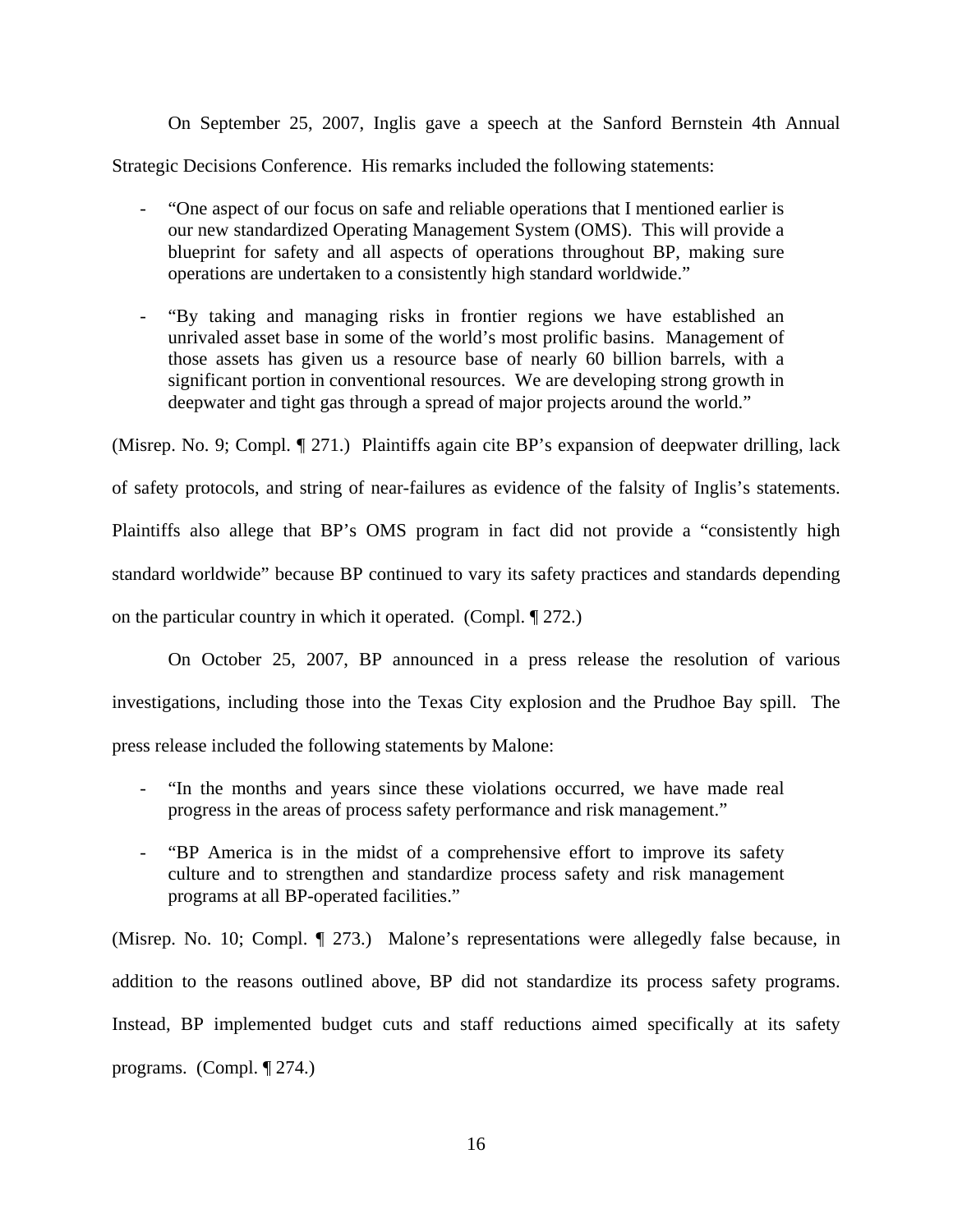A few weeks later, Hayward, too, spoke of BP's commitment to process safety. On November 8, 2007, at the Houston Forum, Hayward made the following representation:

"We continue to implement the roadmap provided to ourselves and the industry by the excellent work of the Baker Panel. BP remains absolutely committed to taking these lessons and becoming a world leader in process safety."

(Misrep. No. 11; Compl. ¶ 275.) As with their allegations regarding Inglis's statements,

Plaintiffs claim that Hayward misled investors with regard to BP's OMS program because the

OMS program permitted BP to meet the minimum local requirements in each country where it

operated, as opposed to industry best practices. (Compl. ¶ 276(d).)

BP published its 2007 Annual Review on February 22, 2008. The Annual Review

contained many statements specifically related to BP's process safety efforts. These included:

- "Throughout 2007, BP continued to progress the process safety enhancement programme initiated in response to the March 2005 incident at the Texas City refinery. We have made progress across the group on all the recommendations."
- "Leadership We have consistently communicated that safe and reliable operations are our highest priority. Our safety and operations audit group was strengthened and completed 28 audits in 2007."
- "Management systems Implementation of our operating management systems began at an initial group of sites, which included all five US refineries."
- "Knowledge and expertise We established an executive level training programme, ran process safety workshops and launched an operations academy for site-based staff to enhance process safety capability. Specialists have been deployed at our US refineries to accelerate priority improvement programmes."
- "Culture To reinforce the need for a stronger safety culture, we undertook inhouse assessments of BP's safety culture, supported by communication from leadership."
- "Indicators Progress has been made in developing leading and lagging indicators, building on metrics already reported to executive management. We are working with the industry to develop indicators and this includes progress to agree a [sic] metric covering loss of primary containment."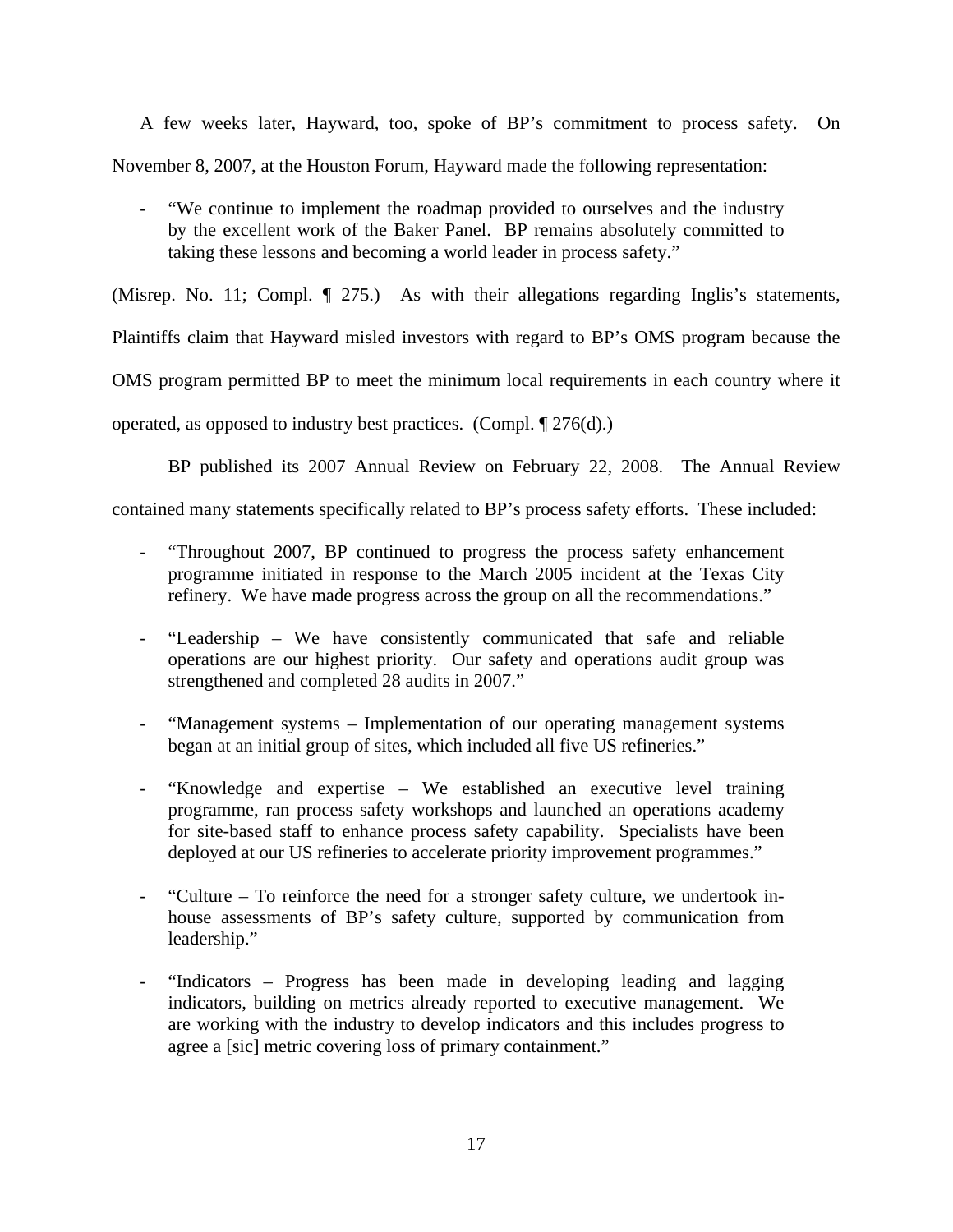(Misrep. No. 12; Compl. ¶ 278.) The 2007 Annual Review also contained a section titled, "Group chief executive's review." In this section, Hayward elaborated on BP's prioritization of safety, stating that, "When I took over as group chief executive, the immediate task was to restore the integrity and efficiency of BP's operations. I set out three priorities: safety, people and performance." (Misrep. No. 13; Compl. ¶ 279.) Plaintiffs cite the same facts—including cost cutting measures by BP, expansion of deepwater drilling operations, and an accumulation of undisclosed safety failures—as evidence of the falsity of the statements in the 2007 Annual Review. (Compl. ¶ 280.)

 BP conducted its 2008 Strategy Presentation during a conference call with investors and analysts on February 27, 2008. Individual Defendants Hayward, Inglis, Dudley, Conn, and Grote participated in the call. Several of the Individual Defendants underscored BP's commitment to safety as a top priority. For example, Hayward explained that:

- "2007 saw further improvement in [BP's] overall safety performance. Over the last eight years, our safety performance, measured by Recordable Injury Frequency Rate, the standard measure of safety in our industry, has improved three-fold. As you can see on this chart, our performance is amongst the best in our industry."
- "[O]ur intense focus on process safety continues. We are making good progress in addressing the recommendations of the Baker Panel and have begun to implement a new Operating Management System across all of BP's operations. Integrity-related incidents have fallen significantly over the last three years, and oil spills of more than one barrel continue a strong downward trend."
- "Safe and reliable operations remain our number one priority."
- "We are taking action to close the competitive gap through a focused effort on three priorities of safety, people and performance. We are determined to operate safely and reliably, to develop the capability of our people and to drive performance through restoring operational momentum. At the same time we are rigorously reducing complexity and cost. In Exploration and Production, we continue to see the benefits of our strategy."

Defendant Inglis made similar statements during the conference call: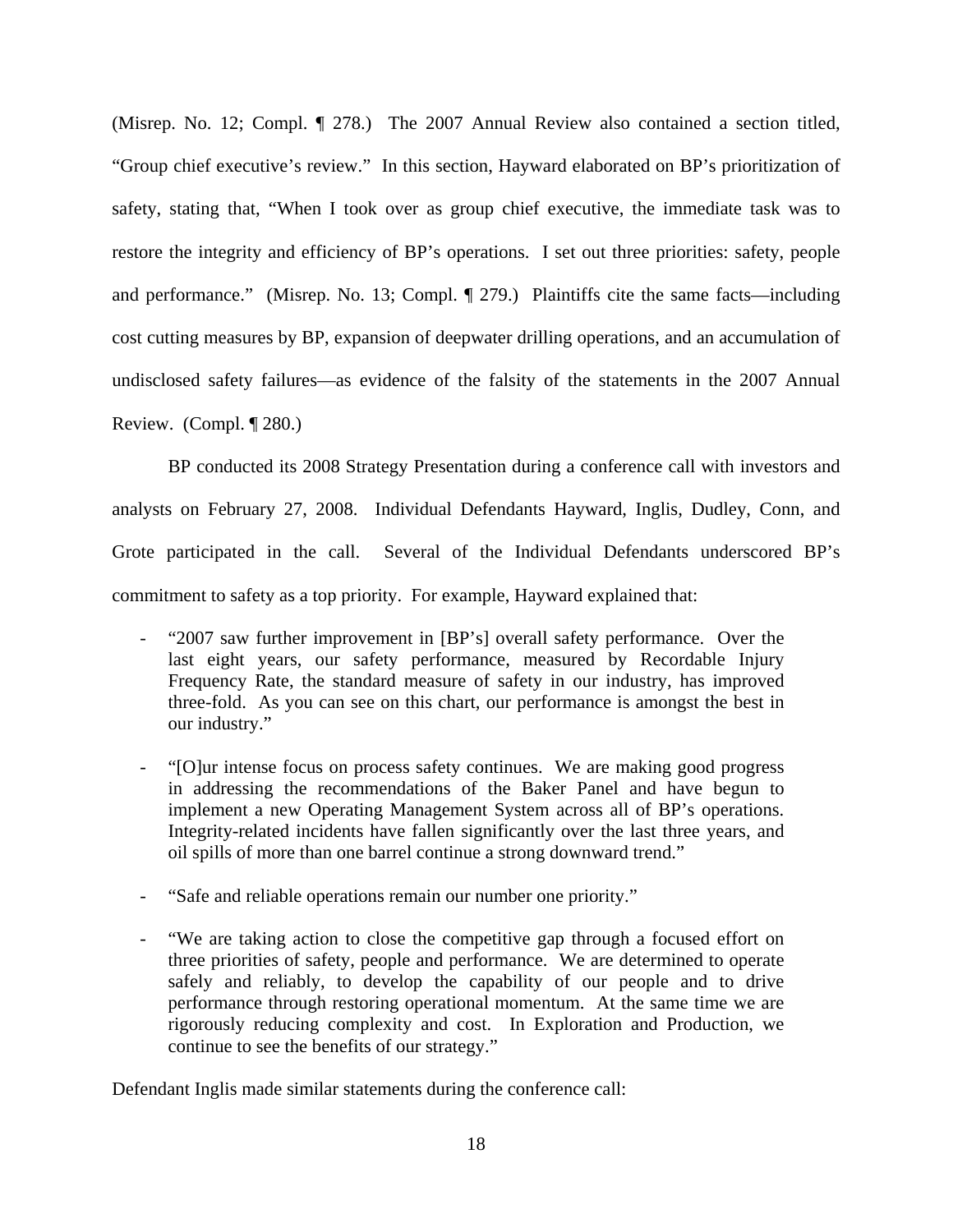- "Our top priority continues to be the safety and reliability of our operations. In 2007, we saw both an improvement in personal safety and increased reliability."
- "[I]n the Gulf of Mexico, our priorities are clear grow revenues near term through the safe startup and ramp-up of Atlantis and Thunder Horse. . . . We're on track in executing that strategy. We've established a highly competitive position through our extensive lease-holding and track record in exploration."

(Misrep. No. 14; Compl. ¶ 282.) Plaintiffs allege that all of these representations were false, citing BP's expansion of deepwater drilling without appropriate safety protocols, its cost-cutting

and staff reduction initiatives, variation in BP's OMS program by country, and a string of

allegedly undisclosed safety mishaps. (Compl. ¶ 282.)

 BP followed the February conference call with the filing of its 2007 Annual Report, Form 20-F, on March 4, 2008. The Annual Report touted BP's "strong portfolio of assets" and referred to the Gulf of Mexico as one of BP's "current areas of major development" where BP believed it had a "competitive advantage." (*Id.* ¶ 283.) The Annual Report also discussed BP's risk assessment efforts, including OMS, as follows:

- "We have completed 50 major accident risk assessments (MARs). The assessments identify high-level risks that, if they occur, would have a major effect on people or the environment. Many of these risks, such as a loss of containment from our operations, are common across the industry. Mitigation plans to manage and respond to identified risks form part of the MAR analysis."
- "[T]he OMS 'is the foundation for a safe, effective, and high-performing BP.'"
- "A continuous improvement process drives and sustains improvement of these elements at a local level."
- "A risk of increased environmental costs and impacts is inherent in particular operations and products of the group and there can be no assurance that material liabilities and costs will not be incurred in the future. In general, the group does not expect that it will be affected differently from other companies with comparable assets engaged in similar businesses."

(Misrep. No. 15; Compl. ¶ 283.) Although BP referenced mitigation plans, Plaintiffs allege that

BP failed to reveal that BP's plans left the Company ill-equipped to deal with an oil spill in the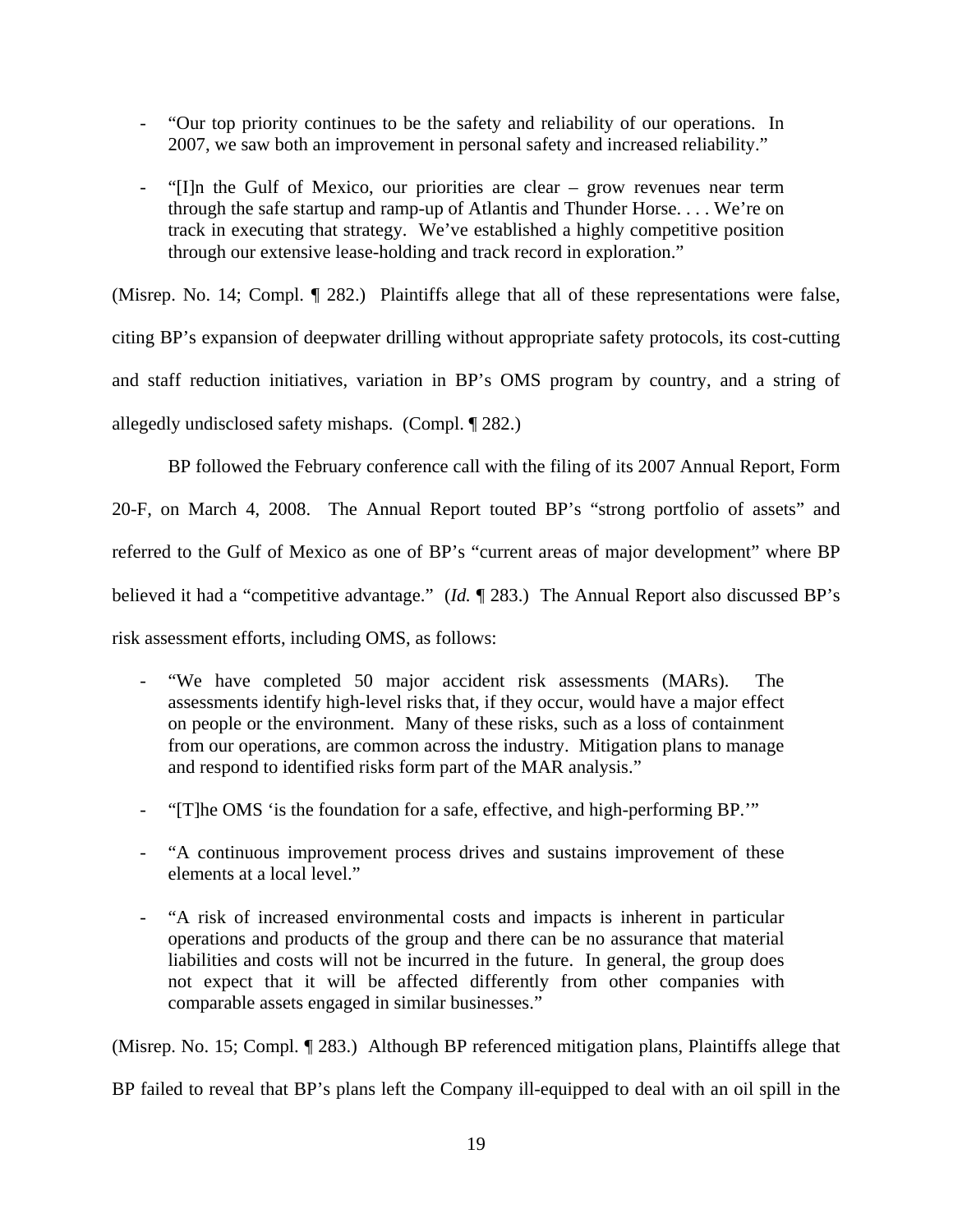Gulf of Mexico. Plaintiffs claim that BP falsely represented both that it had completed mitigation plans and that the plans would have provided adequate oil spill response protocols. (Compl. ¶ 284.) In addition, while BP described OMS as the foundation for BP's safety efforts, OMS actually allowed BP to use different safety practices and standards in different countries.  $(Id. \P 272(b).)$ 

 On April 17, 2008, BP held the Company's 2008 Annual General Meeting. BP subsequently posted transcripts of speeches given by Hayward and BP Chairman Peter Sutherland at the meeting. Hayward's remarks included the following:

- "Safety is our number one priority and in 2007 our overall safety record continued to improve. Over the last eight years our safety performance according to the standard industry measure has improved threefold and is now among the best in our industry."
- "Our intense focus on process safety continues. We are making good progress in addressing the recommendations of the Baker Panel and have begun to implement a new Operating Management System across all of BP's operations. This is aimed at ensuring that our operations across the world look and feel the same everywhere – and perform to the same high standard."

(Misrep. No. 16; Compl. ¶ 285.) In addition to the reasons demonstrating falsity already discussed above, Plaintiffs contend that BP misrepresented its professed commitment to safety in that it failed to disclose that BP was implementing safety budget cuts and staff reductions which impacted the Company's ability to drill safely in the Gulf. (Compl. ¶ 286.)

 On May 28, 2008, BP issued its 2007 Sustainability Review, which included a "Group chief executive's introduction" section signed by Hayward. The section contained the statement, "We are also now introducing our new operating management system (OMS), designed to bring greater consistency to our operations." (Misrep. No. 17; Compl. ¶ 287.) This statement was allegedly misleading because BP had no intention of implementing consistent practices throughout the Company. (Compl. ¶ 272.) In addition, BP continued to receive citations from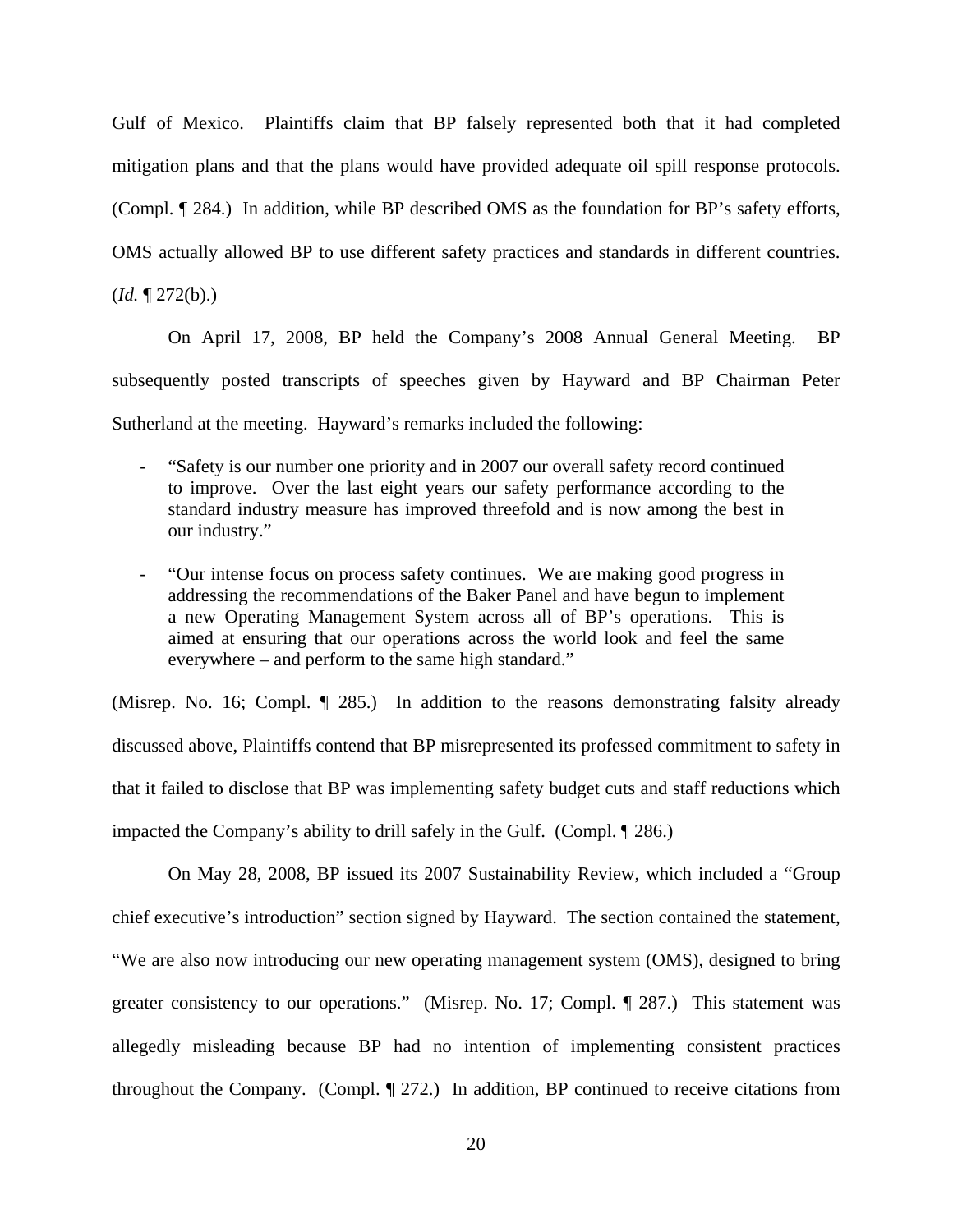U.K. authorities. The Company received at least one-hundred non-public citations over a four year span, belying its supposed commitment to consistent and safe operations. (*Id.* ¶ 97.)

 Hayward also gave a speech at the HRH Prince of Wales's 3rd Annual Accounting for Sustainability Forum on December 17, 2008. BP subsequently posted a transcript of Hayward's speech on its website. During the speech, Hayward spoke of BP's continued effort to improve its process safety practices following the Texas City refinery explosion, and stated that:

- "One of the many consequences for [BP] has been to develop and embed a new Operating Management System right across BP – and we operate in 100 countries – so that is no mean feat."
- "The critical aspect of this system is that it actually translates words into action. It starts out as a set of requirements which are the platform for safe, reliable, responsible operating activities. And then we continuously improve what we do, every day, every month, every year – in pursuit of sustainable operating excellence."

(Misrep. No. 18; Compl. ¶ 289.) In addition to the inconsistent practices and numerous regulatory citations from both U.S. and U.K. agencies, an internal December 2008 strategy document warned BP executives of major process safety concerns in the Gulf of Mexico. (Compl. ¶ 19.) The warnings contained in the internal document severely undermined Hayward's portrait of BP's safety efforts.

During a presentation at the Microsoft Global Energy Forum in February 2009, BP stated that, as part of the OMS program, "We [BP] document and rigorously follow procedures for safe and effective operating." (Misrep. No. 19, Compl. ¶ 291.) Shortly thereafter, in a speech at the Cambridge Energy Research Association ("CERA") Executive Conference on February 10, 2009, Hayward again touted BP's safety procedures. Hayward opined that, because "[BP] ha[s] the know-how and technology to tap these resources safely and with minimal impact to the environment," the U.S. should allow drilling on the outer continental shelf and "support the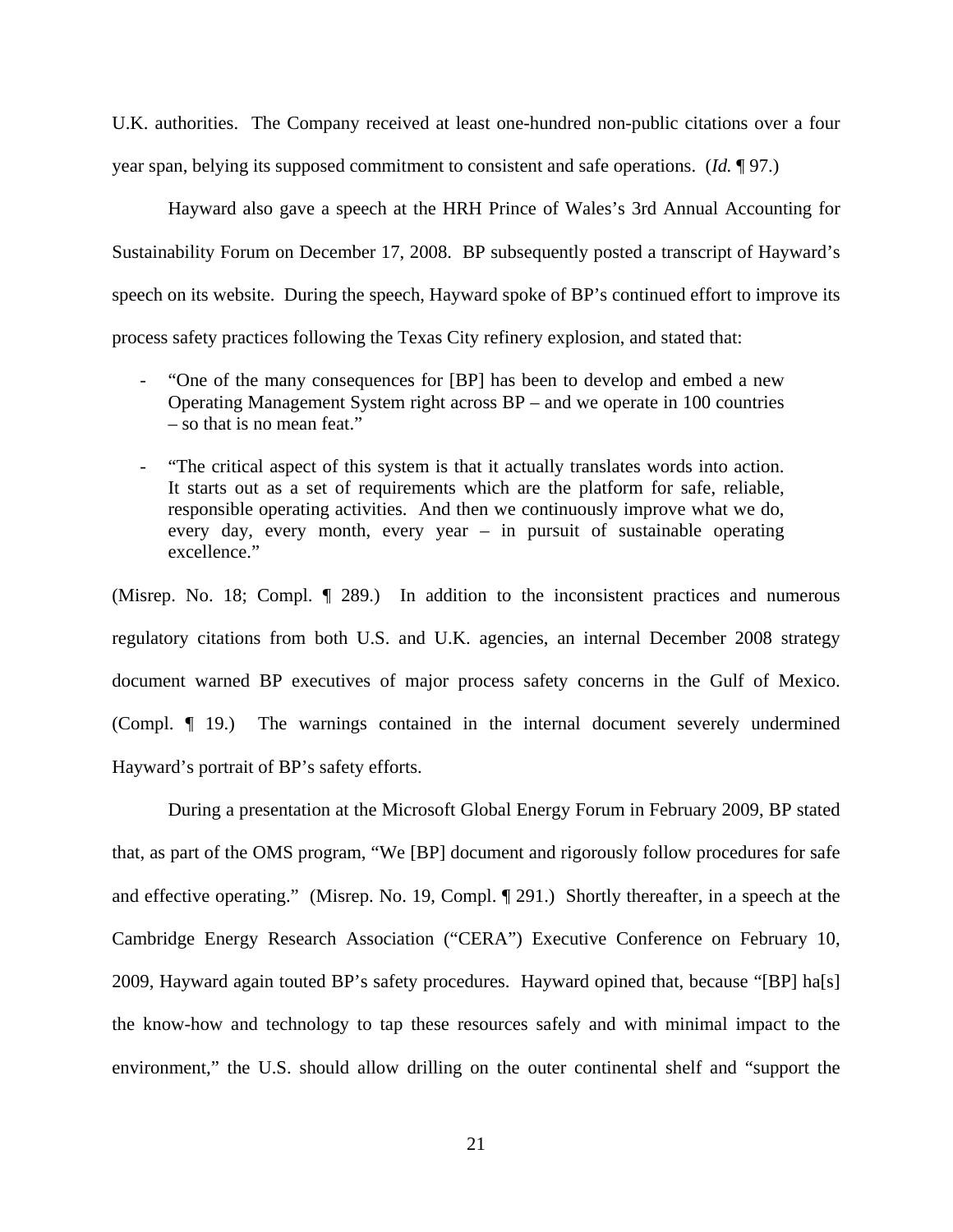hydrocarbon resources here in the US." (Misrep. No. 20; Compl. 1922.) Plaintiffs assert that these statements were false because BP was unprepared to deal with the Deepwater Horizon oil spill in the Gulf of Mexico. (Compl. ¶ 293.)

BP's 2008 Annual Review, issued on February 24, 2009, provided additional assurances

to investors of the Company's commitment to safety. The Annual Review stated, in part:

- "Our forward agenda focus on safety, people and performance is paying off. BP is in the leading group for safety performance in the industry."
- "Safety, both personal and process, remains our highest priority. 2008 was one of our best years ever for personal safety, with our performance expected to remain among the best in the industry. During the year we began migrating to the new BP OMS, which has an increased focus on process safety and continuous improvement. The majority of our operations in North America Gas, the Gulf of Mexico, Colombia and the Endicott field in Alaska all completed the migration to the OMS in 2008."
- "Safety is our top priority . . . We continue to work to establish a strong safety culture, developing deep knowledge within every employee and sharing learning."

(Misrep. No. 21; Compl. ¶ 294.) The document also included a "Group chief executive's

review" section signed by Hayward. In a Q&A section discussing Hayward's priorities for BP,

Hayward explained that:

- "Our number one priority was to do everything possible to achieve safe, compliant and reliable operations. . . . Safety must inform every decision and every action. The BP operating management system (OMS) turns the principle of safe and reliable operations into reality by governing how every BP project, site, operation and facility is managed."

(Misrep. No. 22; Compl. ¶ 295.) These statements were allegedly false and misleading for the reasons already set forth above. (Compl. ¶ 296.)

 On February 25, 2009, McKay testified before the U.S. House of Representatives Committee on Natural Resources. In the written testimony he submitted, McKay represented that "[t]he track record of BP and the industry generally in the Western and Central Gulf of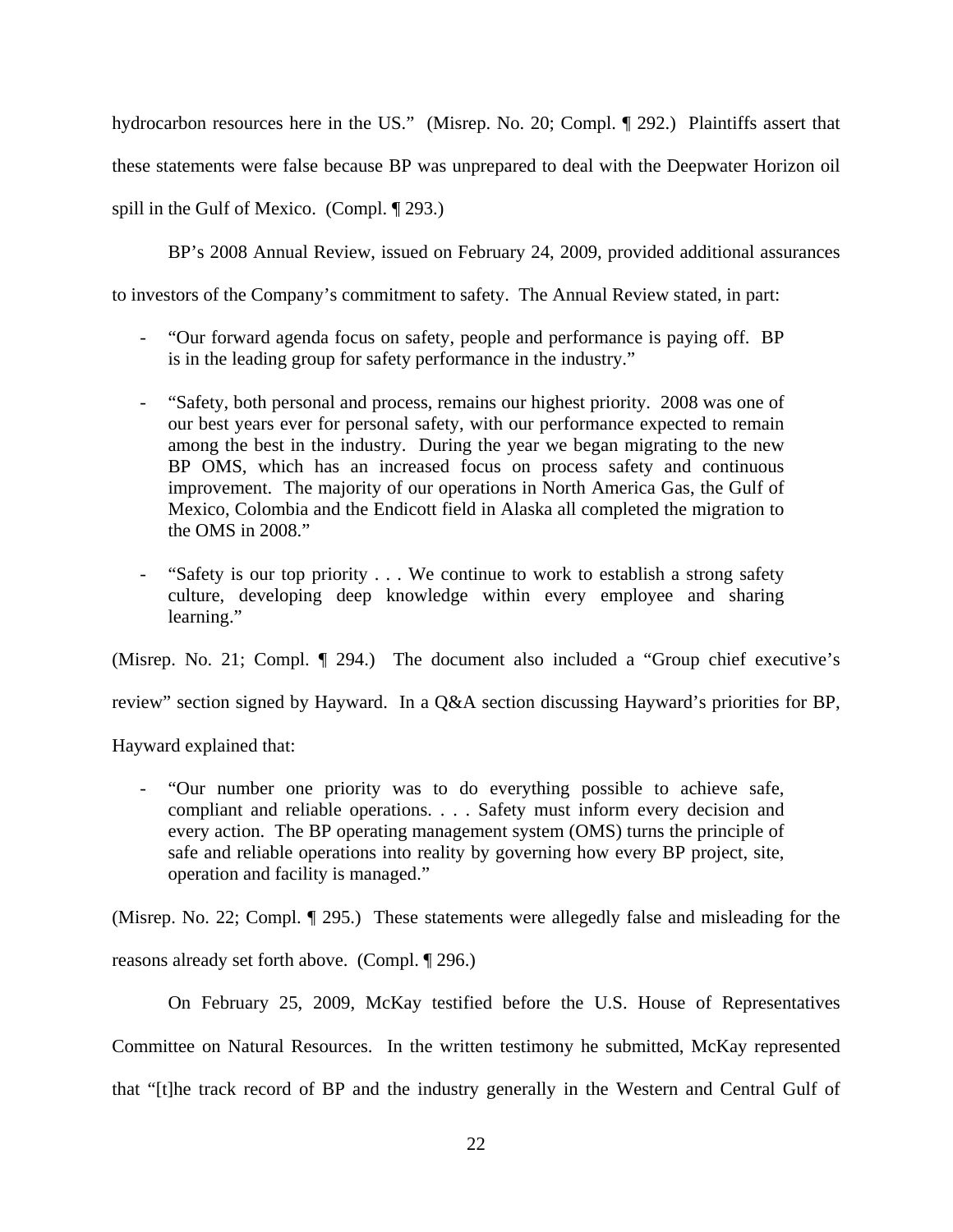Mexico (GOM) demonstrates that when areas are opened, they can be leased, explored and developed to the highest environmental and operational standards in the world." (Misrep. No. 23; Compl. ¶ 297.) McKay's representations allegedly were false because, as president of BP America, McKay was aware of the safety deficits discussed above, including multiple safety failures that BP had experienced, but not reported, in its deepwater drilling operations. (*Id.*) He also allegedly was aware of the internal strategy document warning of major process safety concerns in the Gulf. (*Id.*)

 In March 2009, BP held its 2009 Strategy Presentation for investors. Defendants Hayward, Inglis, and Conn participated. BP released a transcript of the presentation, which contained the following statements:

- From Hayward: "2008 was another year of progress on our number one priority of safe and reliable operations."
- "We remain focused on process safety and asset reliability. We have begun the implementation of [OMS], which covers everything from employee competencies to risk assessment, and we're already seeing the benefits."
- From Inglis: "There is one important caveat: safe and reliable operations come first whatever cost efficiency measures we undertake, and we continue to advance the safety and reliability of our operations through implementing OMS."

(Misrep. No. 24; Compl. ¶ 300.) These statements were allegedly false and misleading because BP was in fact implementing budget cuts and staff reductions in key areas impacting the Company's ability to keep its professed commitment to safety. (Compl. ¶ 301(e).)

Following its Strategy Presentation, BP filed its 2008 Annual Report, Form 20-F, with the SEC. Hayward and Grote signed the form. Plaintiffs identify numerous statements in the 2008 Annual Report as false and misleading, including:

"During 2008, we continued to pursue our three strategic priorities of 'Safety', 'People' and 'Performance', which underpin BP's 'forward agenda'."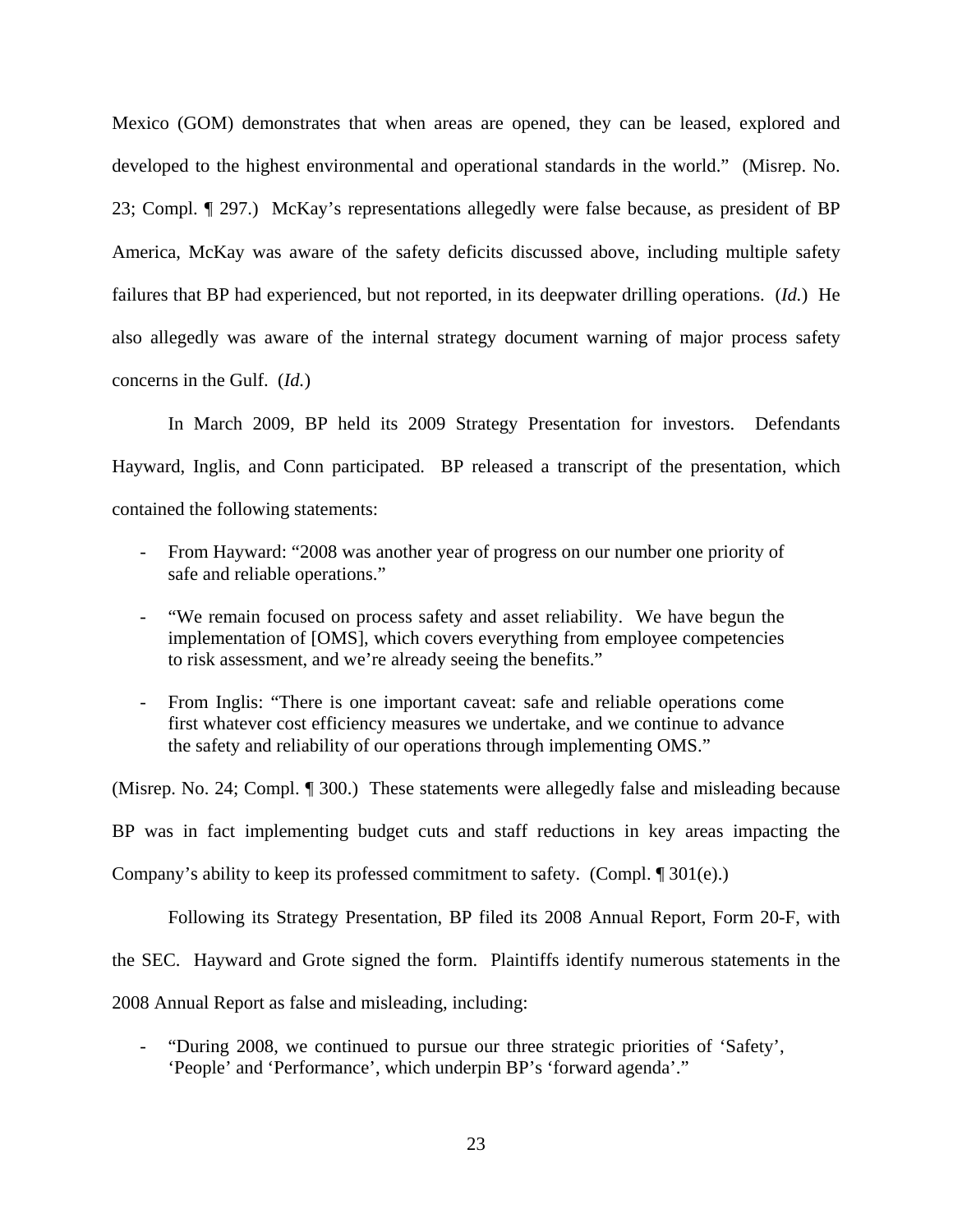- "Our first priority will always be to ensure the safety and integrity of our operations."
- "Throughout 2008, senior leadership across the group continued to hold safety as their highest priority."
- "All operated businesses plan to transition to OMS by the end of 2010. Eight sites completed the transition to OMS in 2008; . . . four Exploration and Production sites, North America Gas, the Gulf of Mexico, Colombia and the Endicott field in Alaska. . . . A core aspect of OMS implementation is that each site produces its own 'local OMS', which takes account of relevant risks at the site and details the site's approach to managing those risks."

(Misrep. No. 25; Compl. ¶ 302.) These statements were allegedly false and misleading because Defendants misrepresented that the Gulf of Mexico site had completed the transition to OMS and had produced a "local OMS" but failed to disclose that BP's Gulf operations lacked adequate operational protocols and safety procedures necessary to reduce the risk of catastrophic failure. (Compl. ¶ 303.)

 On March 10, 2009, BP's initial exploration plan ("IEP") for the Mississippi Canyon Block 252—the site of the Macondo well—was marked "submitted" by the MMS. Plaintiffs allege that the IEP was initially received by the MMS on February 23, 2009 and was available to the public no later than March 10, 2009. (*Id.* ¶ 304.) Plaintiffs claim that the IEP falsely certified "that BP Exploration & Production Inc. has the capability to respond, to the maximum extent practicable, to a worst-case discharge, or a substantial threat of such discharge, resulting from the activities proposed in our Exploration Plan," that is, the development of the Macondo well site. (Misrep. No. 26; Compl. ¶ 304.) The IEP also made specific representations about BP's ability to respond to a blowout, stating that:

- "In the event of an unanticipated blowout resulting in an oil spill, it is unlikely to have an impact based on the industry wide standards for using proven equipment and techonology for such responses, implementation of BP's Regional Oil Spill Response Plan which address [sic] available equipment and personnel, techniques for containment and recovery and removal of the oil spill."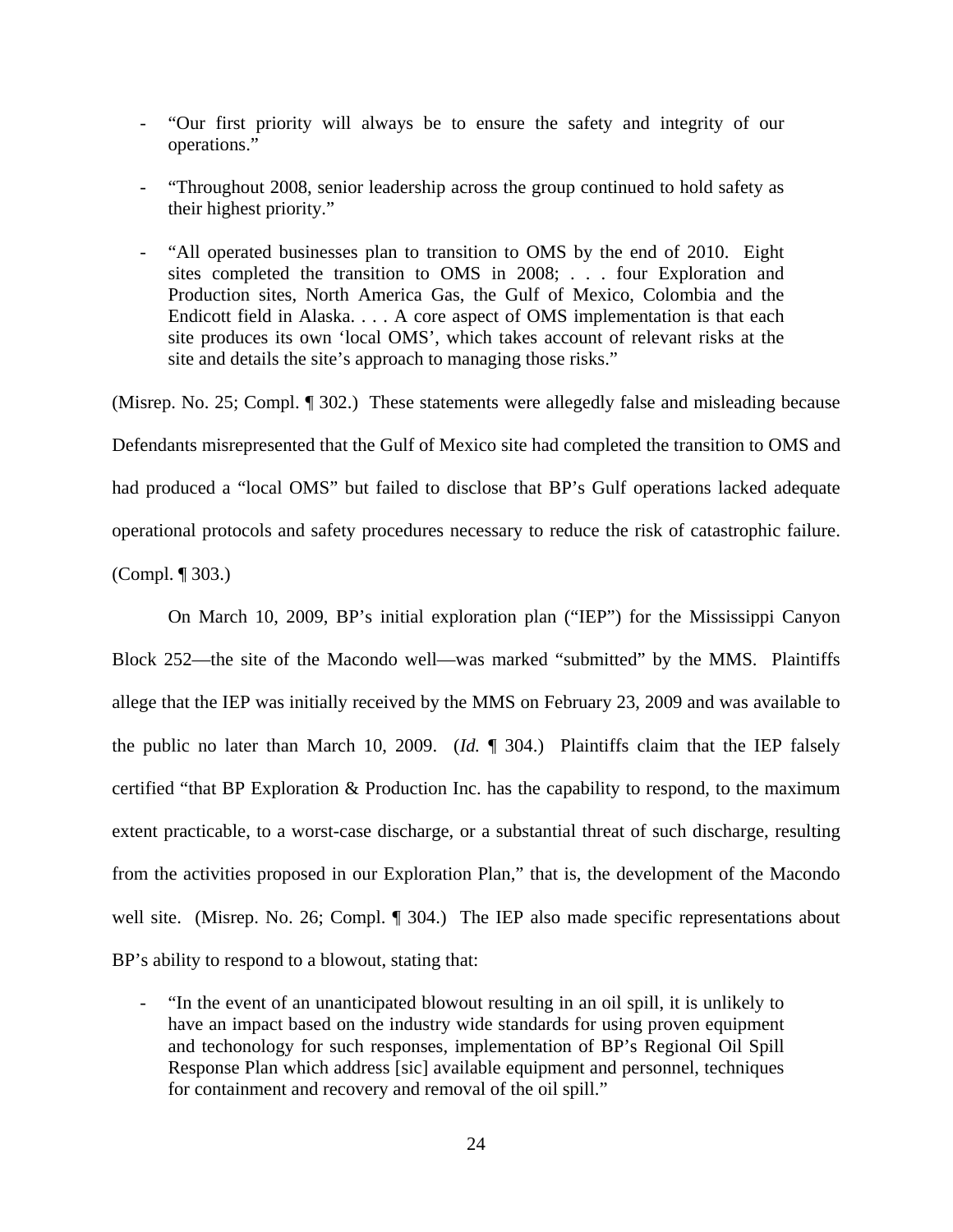(*Id.*) According to Plaintiffs, these representations in BP's IEP were revealed to be false when BP proved unable to respond to the blowout on the Deepwater Horizon. Following the spill, a group of U.S. Senators wrote a letter to Attorney General Eric Holder, stating that BP's response and implementation of spill control efforts "appear[ed] to be taking place on an ad hoc basis." (Compl. ¶ 307(a).) BP later acknowledged that the techniques it relied on in its containment efforts "involve[d] significant uncertainties because they ha[d] not been tested in these conditions before." (*Id.*)

 On March 25, 2009, McKay gave a speech at the Howard Weil Energy Conference in New Orleans, in which he discussed BP's Gulf operations. In the speech, McKay explained "that managing costs down does not mean BP will be skimping when it comes to ensuring our operations remain safe, reliable and compliant in the years ahead." He further assured the audience that "[s]afety will continue to have first call on the company's resources." (Misrep. No. 27; Compl. ¶ 308.) Shortly thereafter, in April 2009, Hayward spoke at BP's 2009 Annual General Meeting and stated that "[BP's] number one priority of safe and reliable operations has been vital to the underpinning of our restored competitive performance." (Misrep. No. 28; Compl. ¶ 310.) In May 2009, BP's Group Head of Research and Technology, David Eyton, gave a speech at Cambridge University in England. During his speech, Eyton discussed BP's ability to operate at the "frontiers," including the Gulf region, and claimed that "[t]echnology has continuously improved the safety and environmental footprint of our industry." (Misrep. No. 29; Compl. ¶ 312.) These statements were allegedly false and misleading for the same reasons set forth above, including BP's failure to implement safety protocols in the Gulf, its cost-cutting measures undermining the safety of its operations, and undisclosed prior safety failures. (Compl. ¶ 311.)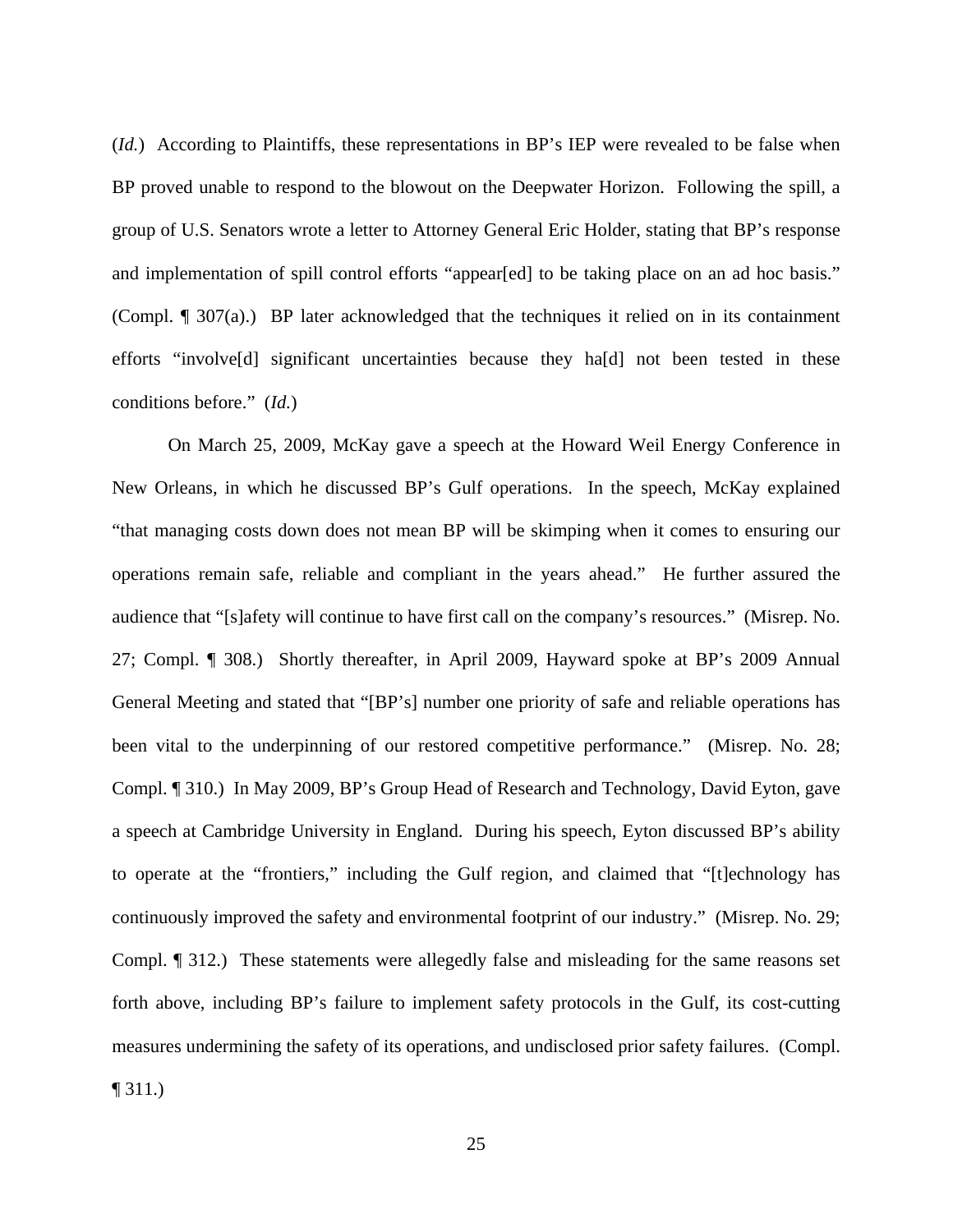On June 30, 2009, BP filed its revised Oil Spill Response Plan for the Gulf of Mexico ("Regional OSRP"). Like BP's IEP, the Regional OSRP provided estimates of the amount of oil BP could recover during a spill. Specifically, the Regional OSRP stated that "[t]he company [BP] and its subcontractors could recover approximately 491,721 barrels of oil per day (or more than 20.6 million gallons) in the event of an oil spill in the Gulf of Mexico." (Misrep. No. 30; Compl. ¶ 314.) This estimate was allegedly false and misleading given that BP was unable to contain the spill from the Deepwater Horizon, which spilled only about 60,000 barrels of oil per day. (Compl. ¶¶ 315, 5.)

 On November 19, 2009, Rainey testified before the U.S. Senate Committee on Energy and Natural Resources, providing both oral and written testimony. Rainey's testimony included the following representation: "Releases from oil and gas operations are rare, and the application of technology has enabled a dramatic reduction of releases from our industry over the last 30 years." Rainey then elaborated on these technologies, providing the following examples of "technologies which have helped to reduce accidental releases": down hole flow control valves that shut down the well automatically if damage to the surface equipment is detected; blowout preventer technology including redundant systems and controls; new and improved well control techniques; sensors to monitor subsurface and seabed conditions for pressure changes; and BP's fiber optic network in the Gulf "which allows [BP] to monitor well pressures in real time, both at the facility and in [BP's] offices in Houston." (Misrep. No. 31; Compl. ¶ 317.) Rainey's statements were allegedly false and misleading because BP had purposefully removed redundant systems in its drilling operations in the Gulf of Mexico, alterations that included removal of one of the blind shear rams on the Deepwater Horizon's blowout preventer. (Compl. ¶¶ 94, 318.)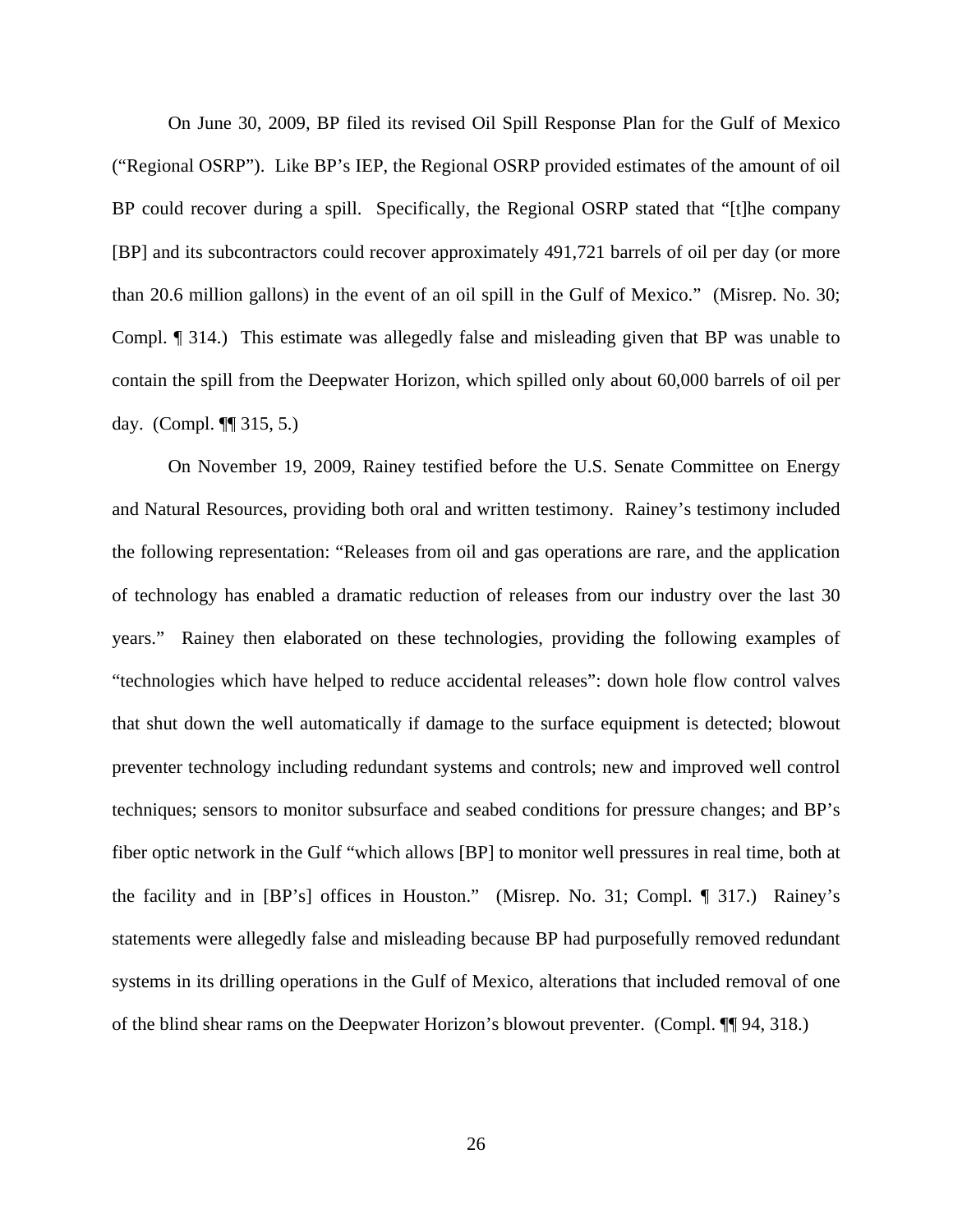BP released its 2009 Annual Review on February 26, 2010. The document included statements praising the success of BP's Gulf operations and its commitment to safety, such as:

- "In Exploration and Production our strategy is to invest to grow production safely, reliably and efficiently by strengthening our portfolio of leadership positions in the world's most prolific hydrocarbon basins, enabled by the development and application of technology and strong relationships based on mutual advantage."
- "Safety, both personal and process, remains our highest priority."

(Misrep. No. 32; Compl. ¶ 319.) The "Chairman's letter" section of the Annual Review further espoused BP's commitment to safety, proclaiming that "the board will strive to set high expectations of how risk is managed and remain vigilant on oversight." (*Id.*)Finally, Hayward's statements in the Annual Review, included as part of the "Group chief executive's review," contained additional alleged misrepresentations, including:

- "Our priorities remained absolutely consistent safety, people and performance and you can see the results of this focus with improvements on all three fronts."
- "We continue to show our ability to take on and manage risk, doing the difficult things that others either can't do or choose not to do."

(Misrep. No. 33; Compl. ¶ 320.) The foregoing statements were allegedly false and misleading for the same reasons set forth above. (Compl. ¶ 321.)

 On March 2, 2010, BP conducted its 2010 Strategy Presentation. Hayward, Inglis, and Conn participated in the event. During the presentation, Defendants again assured investors that safety was BP's top priority. Such assurances included the following statements:

- By Hayward: "Our focus on safe and reliable operations is now strongly embedded in our business; we are continuing to build the core capabilities of our people; . . . Safety remains our number one priority and we can see clear progress."
- By Hayward: "In summary, we are strengthening the safety culture throughout our business, and building a track record that we intend to become industry leading."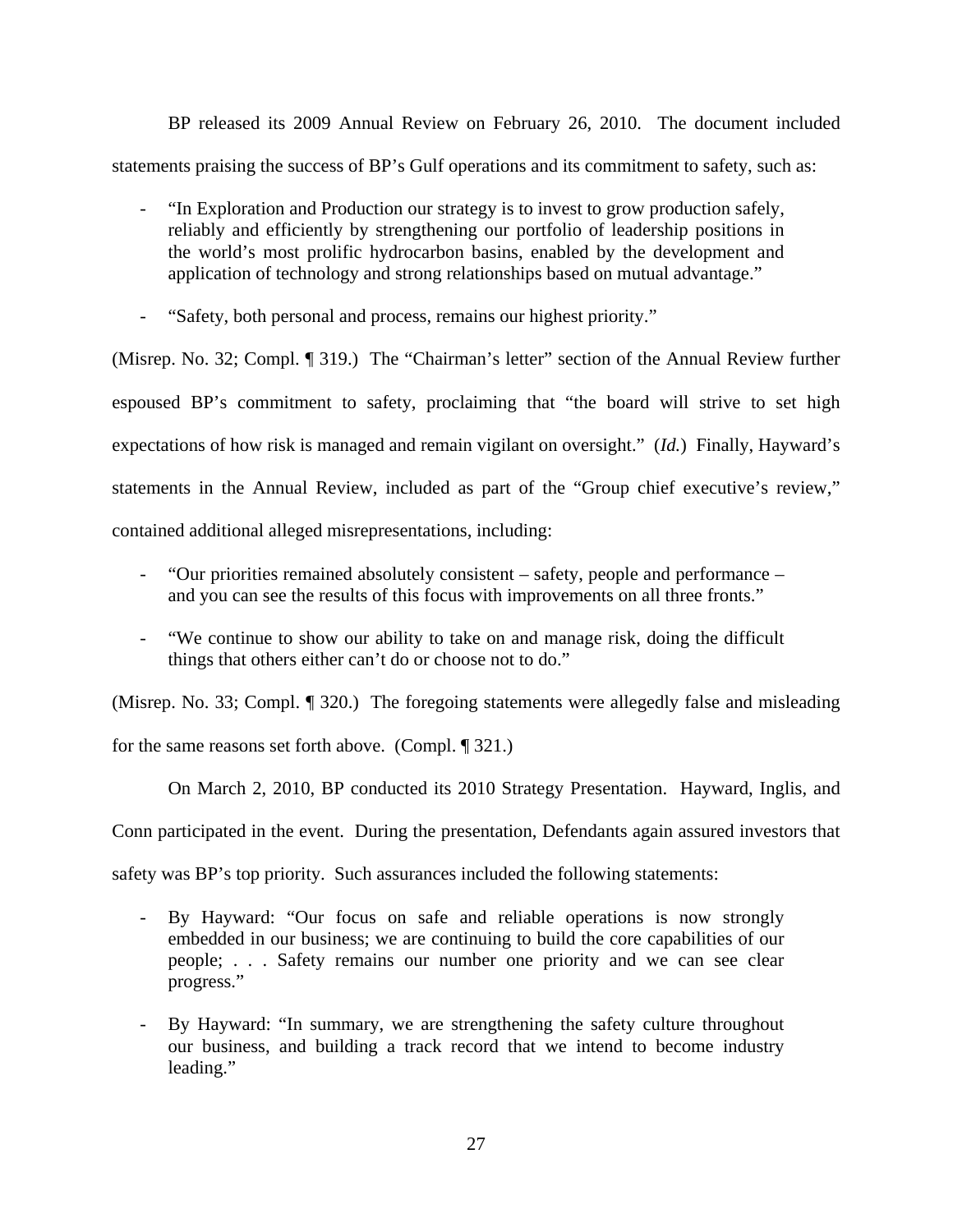- By Hayward: "We will vigorously drive cost and capital efficiency whilst at the same time maintaining our first priority of safe and reliable operations."
- By Inglis: "Our strategy is clear. We invest to grow production safely, reliably and efficiently."
- By Inglis: "There is one important caveat: safe and reliable operations always come first, whatever cost efficiency measures we undertake."
- By Conn: "Safe and reliable operations remain the no. 1 priority. In 2009 we had one of the best years in terms of safety performance, with many of our personal and process safety measures comparing favorably with industry peers and no workforce fatalities."

(Misrep. No. 34; Compl. ¶ 322.) These statements allegedly falsely represented that BP's safety performance compared favorably with that of its competitors when, in fact, BP's focus on and expansion of high-risk deepwater operations and its failure to adopt industry best practices for safety increased the Company's potential liabilities beyond those of its competitors. (Compl.  $\P$ 323.)

On March 5, 2010, BP filed its 2009 Annual Report, Form 20-F, with the SEC. Hayward and Grote signed the report. The report allegedly contained numerous false statements. For example, the report addressed BP's reliance on OMS as a "systematic framework for safe, reliable and efficient operations" and a "common framework for all BP operations." (Misrep. No. 35; Compl. ¶ 324.) Additionally, the report repeatedly emphasized safety as BP's priority and claimed that BP had "continued to strengthen [its] processes for managing compliance" with a variety of regulations. (*Id.*) It also referenced the Ombudsman's office and noted that "employees and contractors c[ould] contact him confidentially to report any suspected breach . . . including safety concerns." (*Id.*) Finally, the Annual Report made specific reference to the Texas City incident and BP's subsequent progress on the safety front, stating that:

- "Following the tragic incident at the Texas City refinery in 2005 the [Safety, Ethics, and Environment Assurance] committee has observed a number of key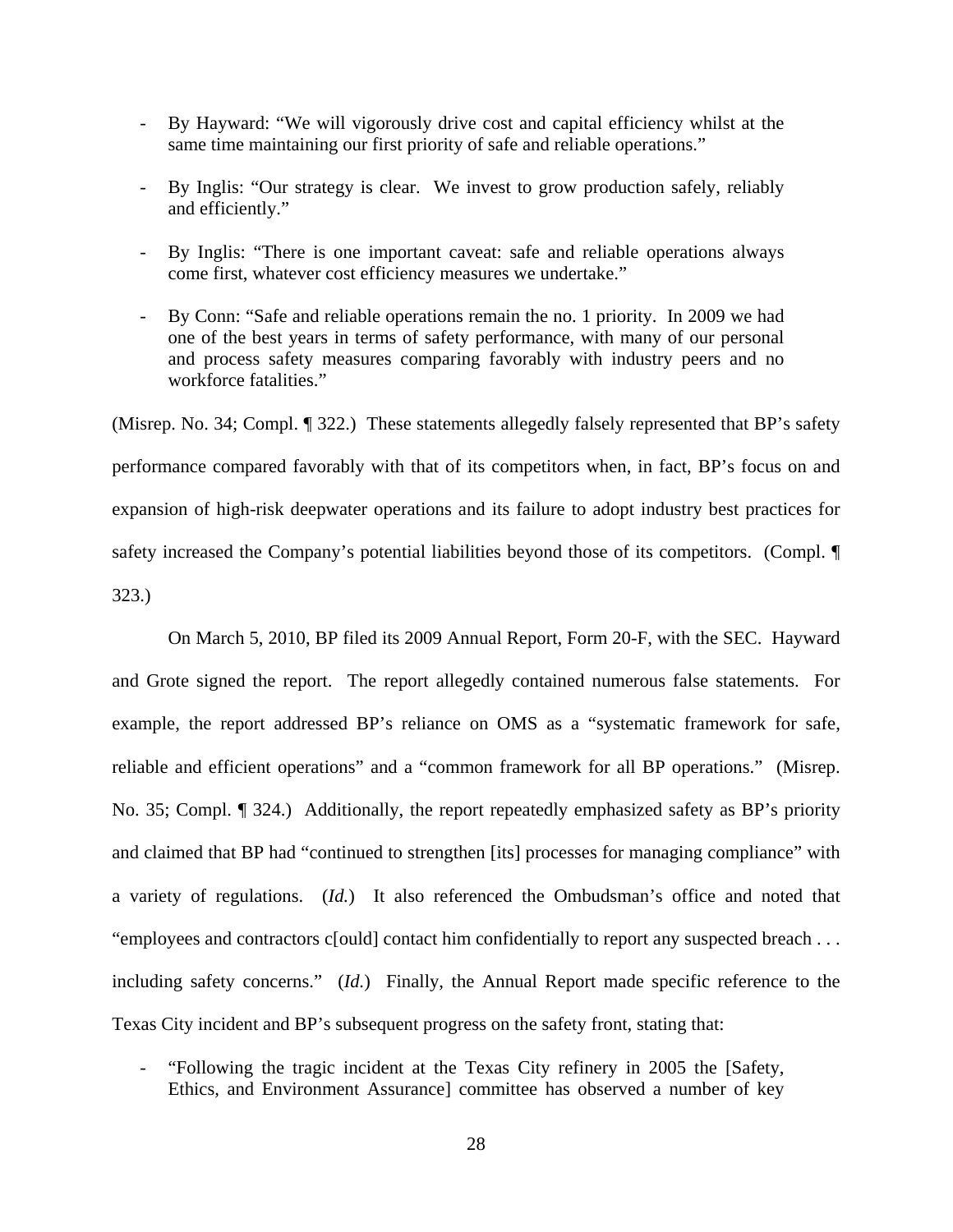developments, including: the establishment of a safety & operations (S&O) function with the highest caliber of staff; development of a group-wide operating management system (OMS) which is being progressively adopted by all operating sites; the establishment of training programmes in conjunction with MIT that are teaching project management and operational excellence; the dissemination of standard engineering practices throughout the group . . . . Throughout this time the group chief executive has made safety the number one priority."

(Misrep. No. 35; Compl. ¶ 324.) The foregoing statements in the Annual Review were allegedly

false and misleading for all of the reasons discussed above. (Compl. ¶ 325.)

 In March 2010, Defendants Hayward and Inglis gave several speeches that included additional misrepresentations. On March 9, 2010, Inglis spoke at the CERA Week conference in Houston, Texas. A transcript of Inglis's speech, posted on BP's website, included the following

representation:

- "[BP has] developed the capability to create advanced floating production facilities, complex riser systems, and subsea equipment with the ability to integrate the elements to cope with extreme temperatures, pressures, and oceanographic conditions. And that has enabled BP to become the leading deepwater IOC."

(Misrep. No. 36; Compl. ¶ 326.) At the Howard Weil Energy Conference in New Orleans, held on March 22, 2010, Inglis again praised BP's competitiveness in the Gulf region, claiming that "we are now the leading deepwater producer and a lot of our deepwater experience has, of course, been gained in the Gulf of Mexico." (Misrep. No. 37; Compl. ¶ 328.) Inglis's statements were allegedly false and misleading when made because, in addition to the reasons discussed above, BP's Senior Vice President for Drilling Operations in the Gulf of Mexico, Kevin Lacy ("Lacy"), had informed Inglis directly of his concerns that BP lacked a commitment to improving process safety in the Gulf region and that the Company's reorganization was placing BP's offshore operations at risk. (Compl. ¶ 119.) Lacy allegedly spoke to Inglis in December 2009. (*Id.*)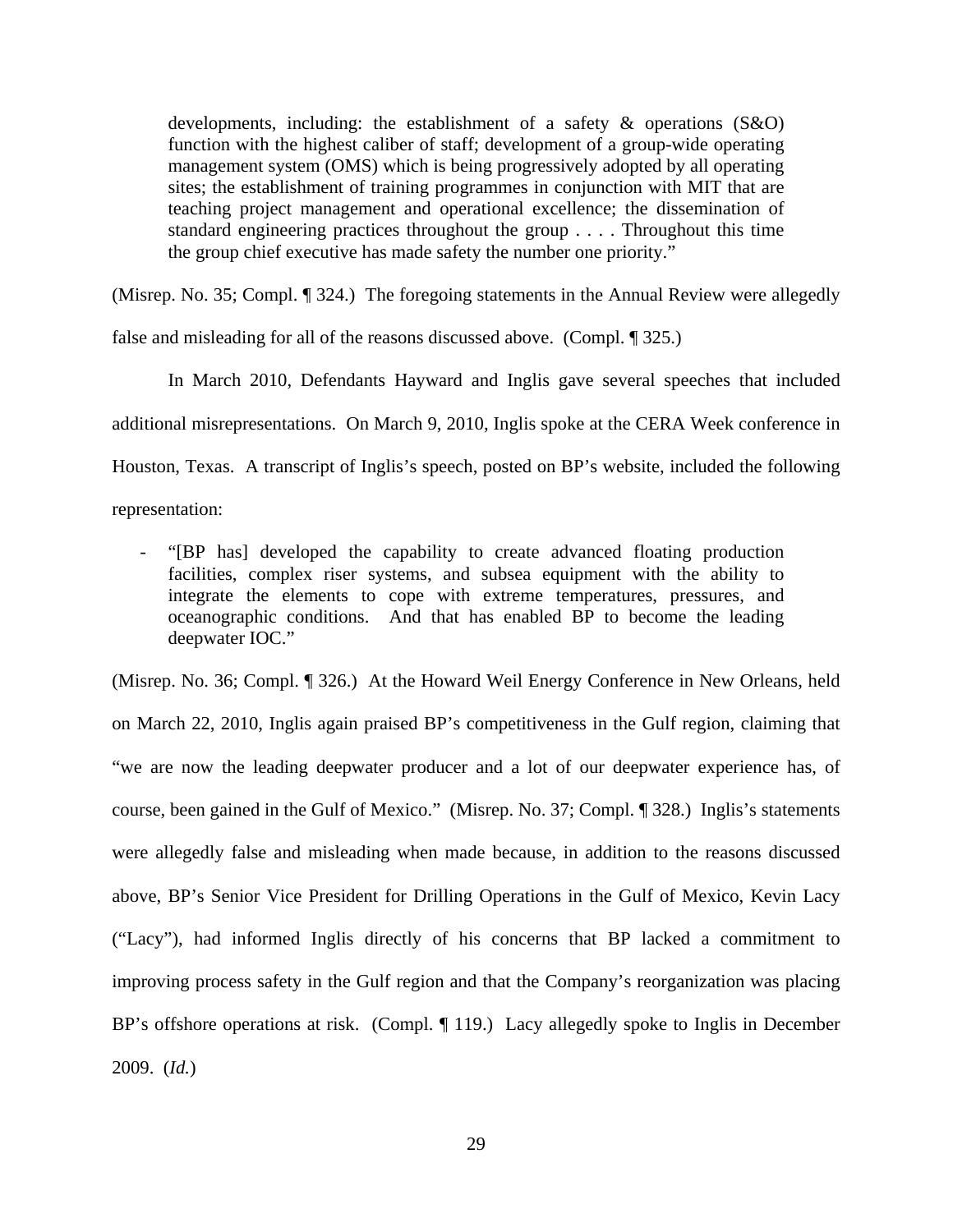Hayward, too, delivered a speech in March 2010, in which he discussed BP's changes to its safety program following the Texas City refinery explosion. During the speech, which was held at the Peterson Institute for International Economics in Washington, D.C., Hayward claimed that the "tragic accident has changed in a profound and fundamental way our approach to safety and operations integrity – providing a safe working environment is a paramount responsibility, and our first and foremost priority." (Misrep. No. 38; Compl. ¶ 330.) Plaintiffs allege that this statement was misleading for all the reasons set forth above. (Compl. ¶ 331.)

 On April 15, 2010, BP held its 2009 Annual General Meeting and also released its 2009 Sustainability Review. Hayward gave a speech during the General Meeting, stating:

- "Our focus on safe and reliable operations is now strongly embedded in all our businesses; . . . we have started to see the benefits of improved operational performance flowing through to the bottom line."
- "Safety remains our number one priority and I'm pleased to report we can see clear progress."

(Misrep. No. 39; Compl. ¶ 332.) The 2009 Sustainability Review, too, reiterated BP's commitment to safety by specifically referencing OMS:

- "BP's operating management system (OMS) provides a single framework for all BP operations to follow, covering all areas from process safety, to personal health, to environmental performance."
- "Providing an integrated and consistent way of working, the OMS helps ensure that a rigorous approach to safe operations continues to be taken."

(Misrep. No. 40; Compl. ¶ 334.) These statements were allegedly false because BP was on notice that there were major process safety concerns in the Gulf of Mexico, that its "framework" did not require consistent practices worldwide, and that a 2009 audit of the Deepwater Horizon's blowout preventer revealed overdue maintenance jobs serious enough to lead to "loss of life, serious injury or environmental damage." (Compl. ¶¶ 62, 333–34.)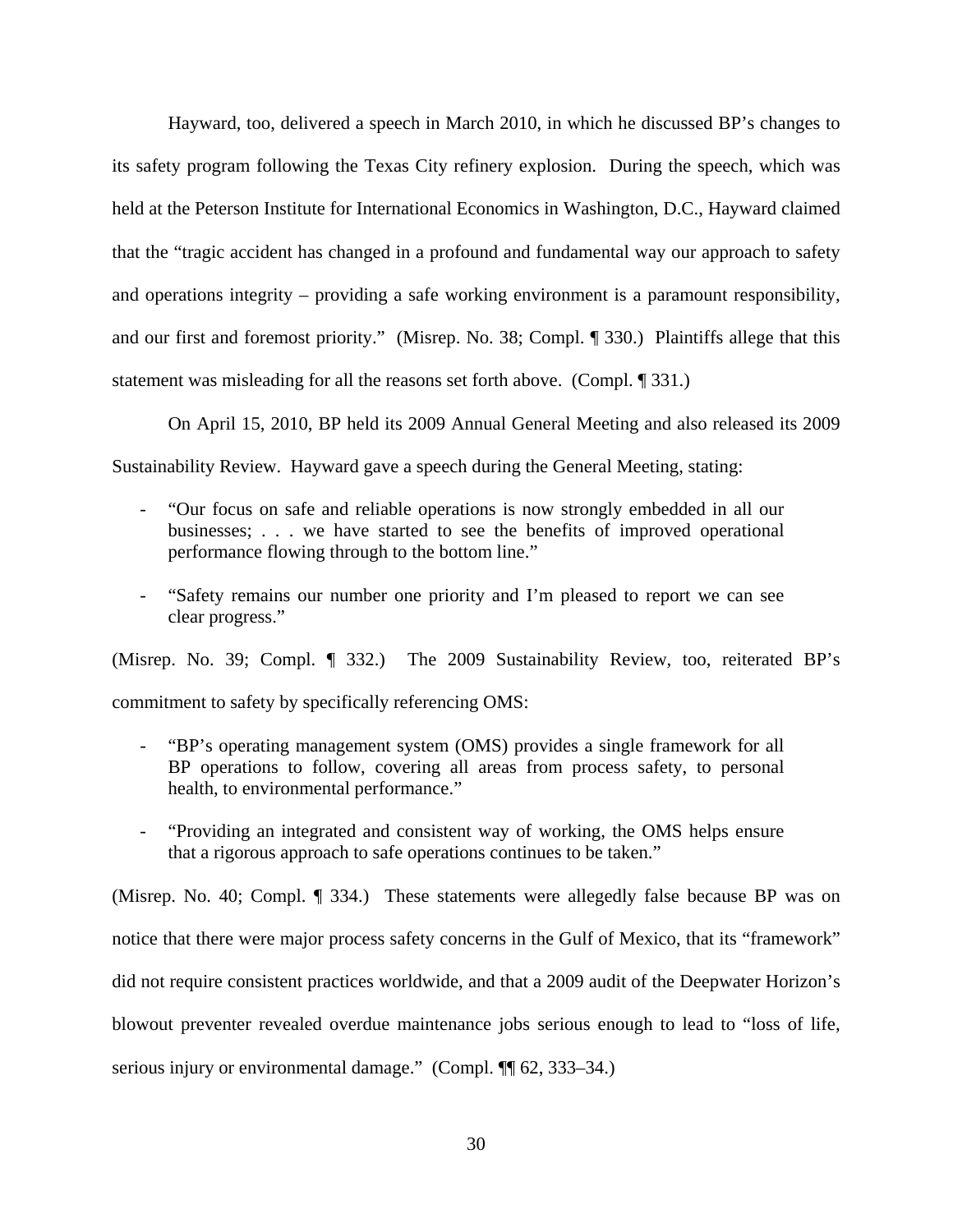The Complaint alleges that all of the statements described above were false representations and empty promises. The reality—as revealed in the Deepwater Horizon catastrophe—was that BP had deceived investors as to BP's true risk profile in deep sea drilling because "the Company failed to conduct the process safety overhaul it represented to investors it would implement." (*Id.*  $\P$ <sup> $\uparrow$ </sup> 24–25.) According to Plaintiffs, not only was the Deepwater Horizon disaster a predictable consequence of BP's failure to implement safety reforms, but BP possessed actual knowledge of serious equipment failures, maintenance delays, and authorized changes that reduced the safety redundancies on the Deepwater Horizon to such an extent that the Company was on notice that just such a disaster was likely to occur. (*Id.* ¶ 62.) While the Deepwater Horizon disaster shocked investors, Plaintiffs claim that it should have come as no surprise to BP.

#### *5. The Deepwater Horizon Explosion*

The Macondo well site sits almost fifty miles off the coast of Louisiana and is believed to hold as much as 2.1 billion gallons of producible oil. (Compl. 152.) The well is part of the Mississippi Canyon Block 252, a nine square-mile plot in the Gulf of Mexico. BP paid \$34 million for the exclusive drilling rights on the plot, and the Macondo well was to be BP's first well there. (*Id.*) Before a company can undertake deepwater drilling operations in the Gulf of Mexico, the MMS requires the company to file an oil spill response plan ("OSRP"). By law, an OSRP must contain very specific details of a Company's strategy for responding to a potential spill.<sup>7</sup> For example, MMS regulations require that an OSRP include: (1) an emergency response action plan; (2) disclosure of the equipment available to combat an oil spill; (3) any oil spill response contractual agreements with third-parties; (4) calculations of worst-case discharge

<sup>7</sup> The required contents of an OSRP are set out in the Federal Register. *See* 30 C.F.R. § 254.23.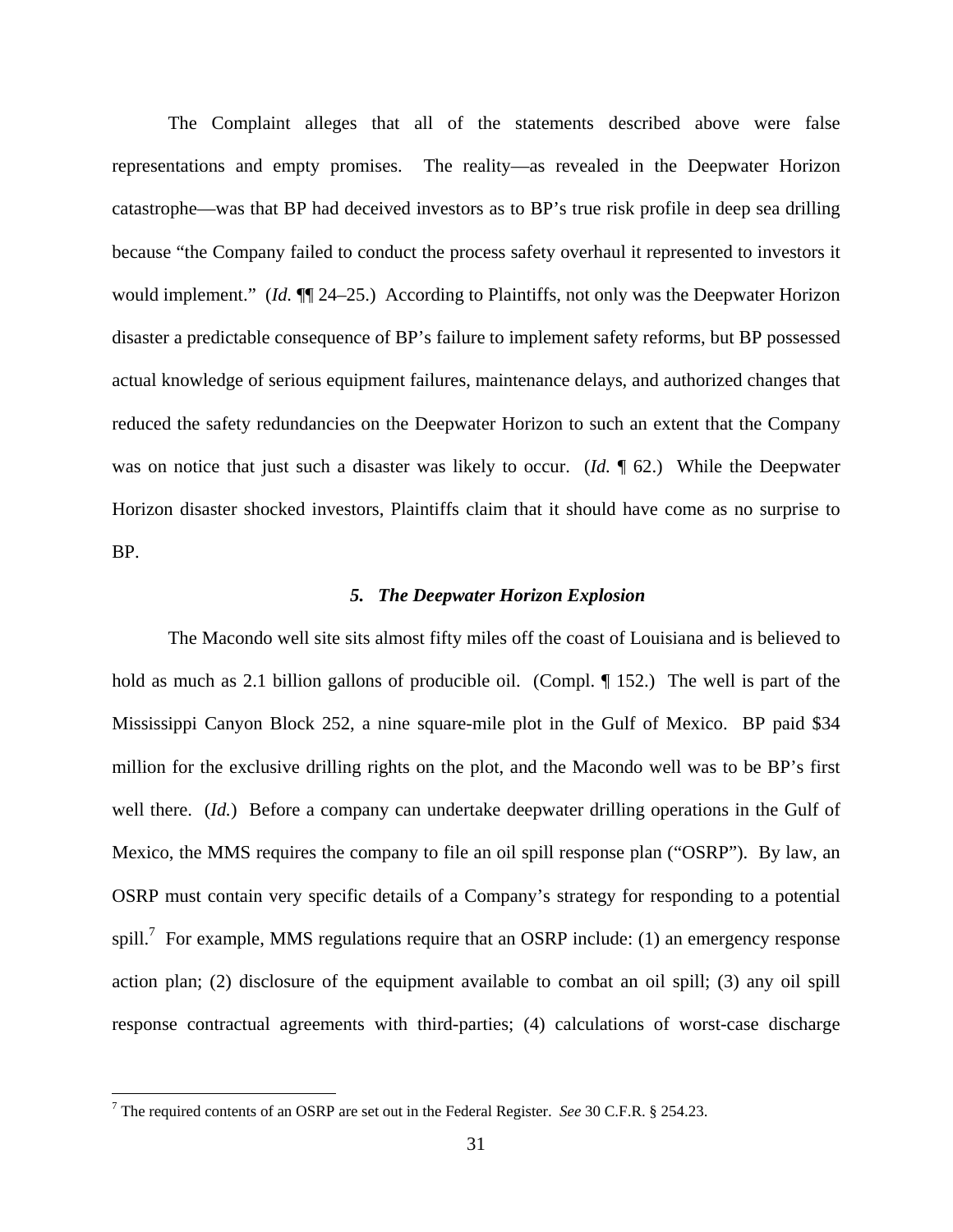scenarios; (5) a plan for dispersant use in case of a spill, (6) an in-situ oil burning plan, and (7) information regarding oil spill response training and drills. (*Id.*)

BP publicly filed its first Regional OSRP for the Gulf of Mexico on December 1, 2000. The most recent revision, titled "BP's Regional OSRP for the GOM," was filed on June 30, 2009. (*Id.* ¶ 155.) BP's Regional OSRP estimated the "total worst case discharge" scenario for the Gulf of Mexico at a range of between 28,033 barrels of oil per day to up to 250,000 barrels per day.8 (*Id.* ¶ 156.) The Regional OSRP also stated that BP and its subcontractors had the capacity to recover approximately 491,721 barrels of oil per day, well over the projected total worst case discharge scenario for the Gulf of Mexico. (*Id.*)

In addition to this Regional OSRP, BP also filed an IEP for the Mississippi Canyon Block 252 on March 10, 2009. (*Id.* ¶ 157.) BP's IEP provided an additional estimate of the worst case spill scenario specific to Block 252. The IEP estimated that worst case scenario at approximately 162,000 barrels of oil per day. The IEP reiterated that "BP . . . ha[d] the capability to respond to the appropriate worst-case scenario included in its regional OSRP" of 250,000 barrels per day. (*Id.* ¶ 159.) Therefore, since the scenario at Block 252 produced a lower estimate of 162,000 barrels per day, BP's IEP "certified" that BP had the ability to respond to the worst case discharge at Block 252, where the Macondo well was located. (*Id.*)

BP first began drilling the Macondo well with the Marianas rig, which it leased from Transocean. (*Id.* ¶ 161.) Following a hurricane, BP replaced the Marianas with the Deepwater Horizon, a rig also on lease from Transocean. (*Id.* 162.) The Deepwater Horizon came with a

1

 $8$  The wide variations in the estimated spill amounts correlate to the spill's distance from shore. The amount of the spill increases progressively the further out a spill occurs. As BP's Regional OSRP explained, an oil spill occurring less than ten miles from shore could create a worst case discharge of 28,033 barrels per day. A spill greater than ten miles could increase the possible discharge to 177,400 barrels per day. Finally, a spill caused by a mobile drilling rig—such as the Deepwater Horizon— drilling an exploratory well could generate a spill of up to 250,000 barrels per day. (Compl. ¶ 156.)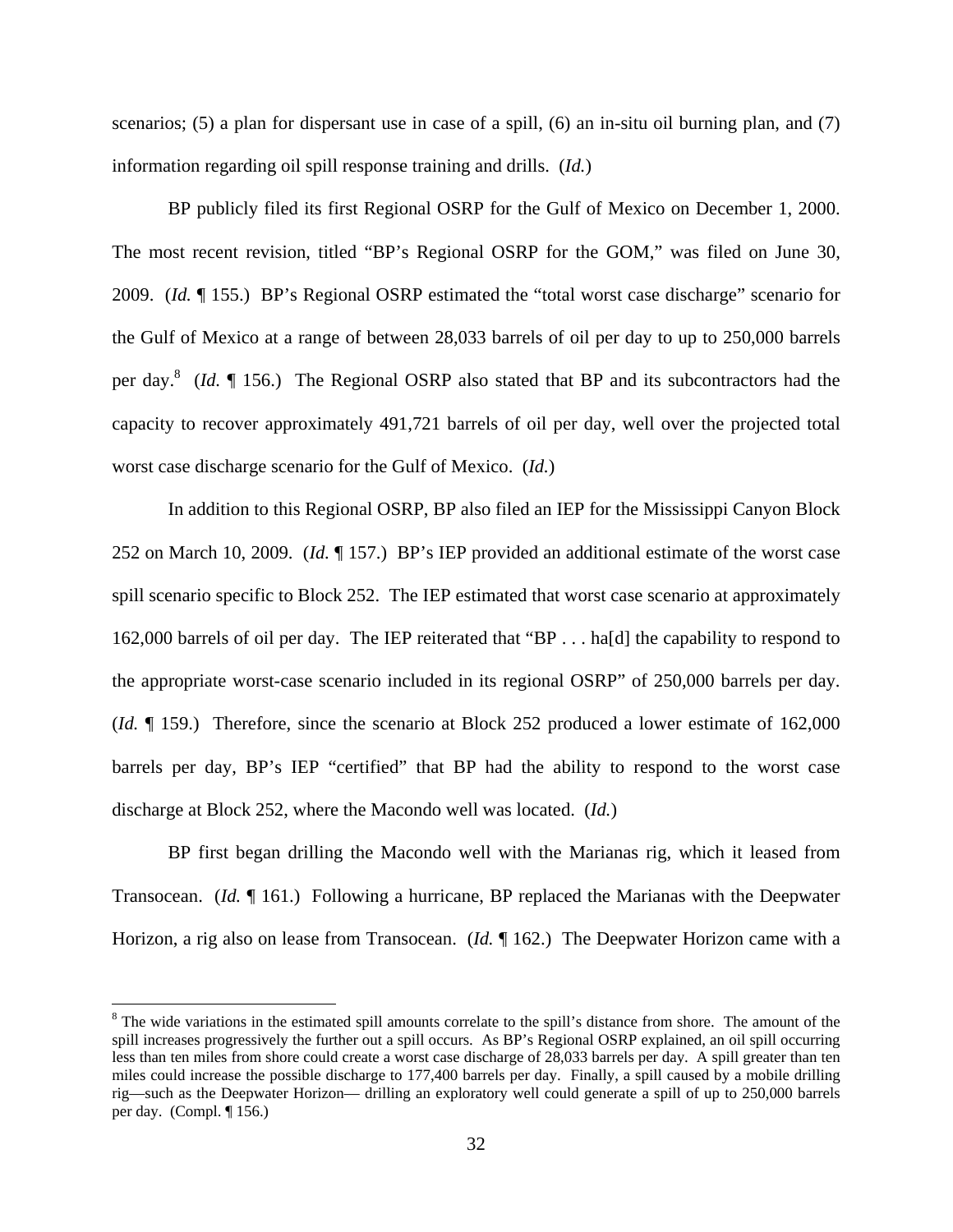troubled safety history of its own. As early as 2005, an independent audit of the blowout preventer ("BOP") on the Deepwater Horizon suggested maintenance problems. (*Id.* ¶ 61.) In September 2009, a BP audit of the Deepwater Horizon revealed serious concerns that could "lead to loss of life, serious injury or environmental damage as a result of inadequate use and/or failure of equipment." (*Id.* ¶ 62.) Specific problems identified included overdue maintenance jobs related to well control issues, BOP maintenance, alarm systems, and stabilization systems on the rig. (*Id.*)

A BOP is a five-story device set on the ocean floor at the mud line, that is, beneath the riser connecting a rig to the sea floor but on top of the cement surface casing that seals the rig in place. (*Id.* ¶ 85.) If closed properly, a BOP can prevent an uncontrolled oil or gas release from a well. (*Id.* **¶** 84.) To activate a BOP, rams must be closed to seal the area around the drill pipe in the well, thereby locking any unwanted oil and gas into the well. (*Id.* ¶ 86.) "Blind" or "annular" rams are used if no pipe has been laid in the well. (*Id.*) If the rams cannot be closed, operators must activate a BOP's blind shear rams, which are intended to cut through any drill pipe in the well and then seal in the oil below the BOP. (*Id.*) In a worst case scenario, an operator may activate all rams, both annular and blind shear, which will completely disconnect the BOP from the riser and prevent oil and gas from rising up to the rig above. (*Id.*) As early as 2001, analysts recommended that companies operating deepwater rigs in the Gulf of Mexico equip their BOPs with two blind shear rams instead of one, as blind shear rams carry a significant risk of failure. (*Id.* ¶ 88.) Over the next several years, BP conducted several other tests on the reliability of BOPs, including the BOP on the Deepwater Horizon. (*Id.* ¶¶ 89–93.)<sup>9</sup>

<sup>&</sup>lt;sup>9</sup> The Complaint insinuates, but does not explicitly allege, that BP was in possession of two specific reports from independent expert groups casting doubt on the safety of the Deepwater Horizon's BOP. First, in April 2000, EQE International conducted an analysis of the BOP to be installed on the Deepwater Horizon. That analysis revealed that there was a particular component on the BOP—the "shuttle valve"—that had no backup. Thus, if the shuttle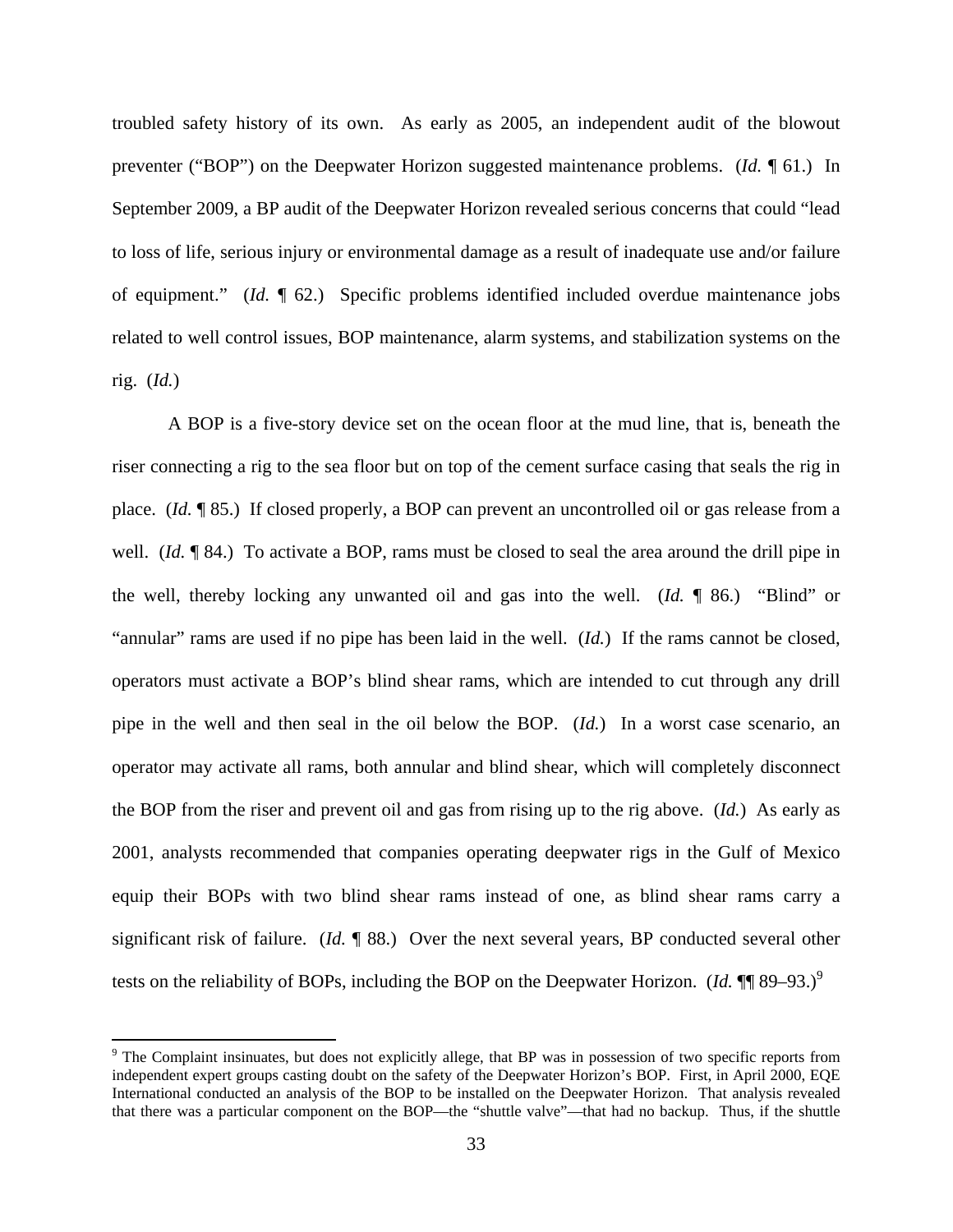On April 20, 2010, after several disruptions in the drilling process, BP prepared to place the Macondo well into "temporary abandonment," a process by which a drilling rig—such as the Deepwater Horizon—removes its own BOP and riser from the well so that a production rig can take its place and begin production. (*Id.* ¶ 188.) Part of the temporary abandonment process involves placing a cement plug, a three-hundred-foot cap, over the well and filling the area below the plug with heavy drilling mud to keep downward pressure on the hydrocarbon zone in the well. (*Id.*) Prior to abandonment, a negative-pressure test is performed to assess whether any leaks allow hydrocarbons to flow into the well. (*Id.* ¶ 189.) According to Plaintiffs, BP had no established procedure or protocol for conducting the negative pressure test, and pressure tests the BP crew did perform failed three times, indicating that a leak—or at least a "very large abnormality"—existed in the well. (*Id.* ¶¶ 193–94.) After finally receiving a successful test result on the fourth attempt, the BP crew removed 3,300 feet of drilling mud from the well and replaced it with sea water. At this point in the process, the only barriers left between the rig and the hydrocarbons in the well were the remaining drilling mud at the bottom of the well and the cement plug, which BP had placed further down in the well than MMS regulations allowed. (*Id.*   $\P$ [196–97.)

At 9:01 p.m. on the evening of April 20, 2010—after the markets had closed for the day—pressure measurements in the Macondo well increased dramatically, signaling a crisis. (*Id.*  ¶ 200.) Although the pressure data were immediately available in BP's Houston office, a subsequent investigation found that there was "nobody in that B.P. Macondo well office that

1

valve failed, it would render all remaining redundancies built into the BOP useless. While Plaintiffs tie this report to the Deepwater Horizon, they do not allege explicitly that BP possessed the report, only that it "was not publicly disclosed until June 20, 2010." (Compl. ¶ 91.) Second, Det Norske Veritas, an independent consulting group, analyzed past BOP performance generally and produced a report, commissioned by Transocean and released in July 2009. The report found that blind shear rams in BOPs have a failure rate of 45%. While Plaintiffs allege that the "existence of this report was first disclosed to the investing public on June 20, 2010," they do not allege that BP possessed it before that date. (*Id.* ¶ 93.)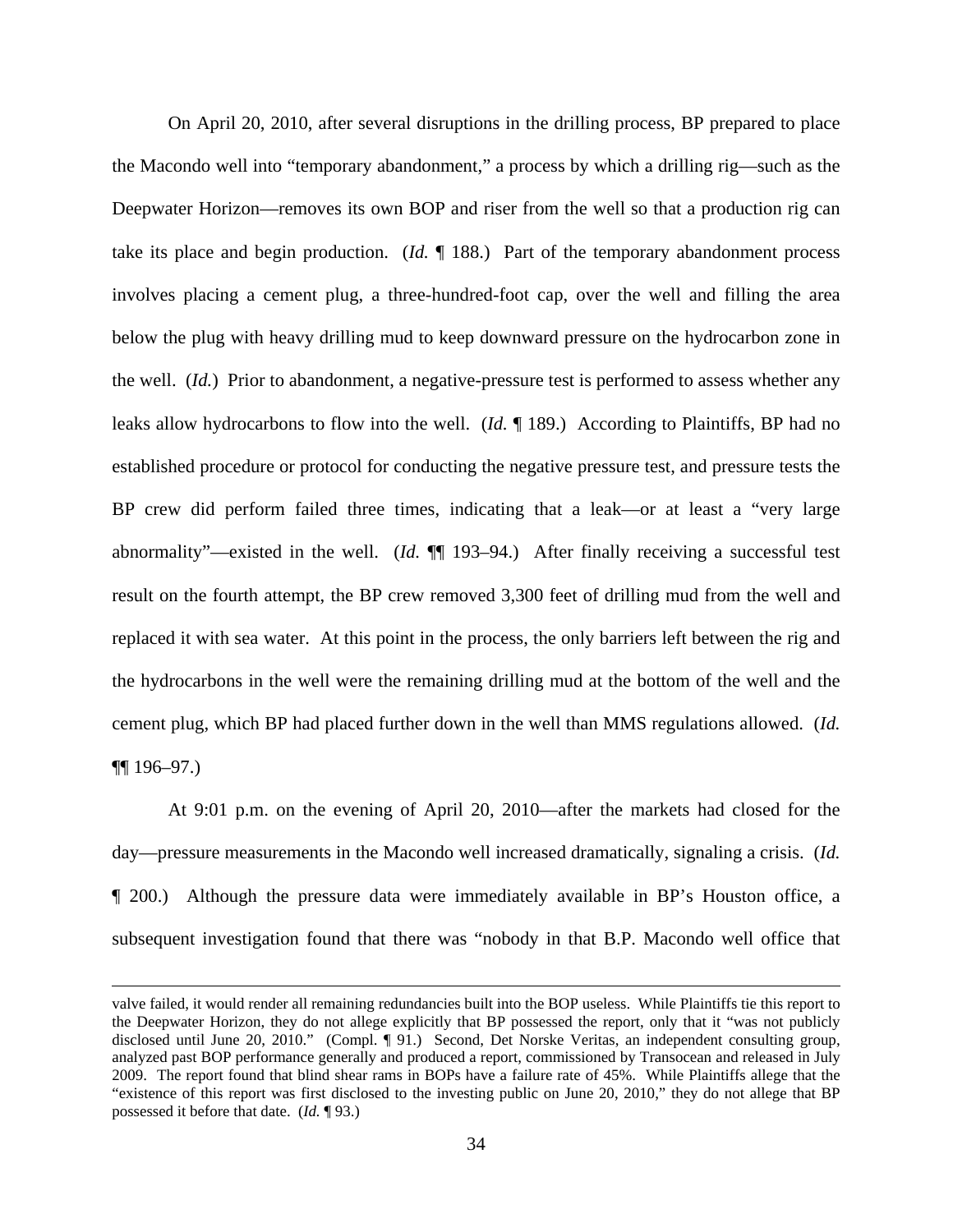night" and "everybody had gone home." (*Id.* ¶ 201.) In addition, the BP crew on the rig did not respond until 9:30 p.m., a half hour after the first problematic pressure readings occurred. (*Id.*) At 9:38 p.m. the first hydrocarbons passed through the BOP and spewed up onto the floor of the rig. (*Id.* ¶ 202–06.) The crew attempted to activate the BOP's annular preventer, but it had ruptured four weeks earlier and had not been repaired. (*Id.*) At 9:49 p.m., the deck of the rig ignited, causing a cascade of liquid to shoot twenty stories above the main deck of the rig. (*Id.*) After the explosion, workers should have deployed the rig's Emergency Disconnect System ("EDS"), but rig workers later explained that they had not been trained in how to do so. (*Id.* ¶ 207.) A BP employee eventually attempted to activate the EDS, which in turn should have activated the blind shear ram, but the ram failed to respond. (*Id.* ¶ 208.) The BOP's deadman switch, an automatic response mechanism, also failed to trigger the blind shear ram because its battery had not been charged properly following maintenance and inspection delays. (*Id.* ¶ 209.) With no escape plan, crew members leaped off the rig, 100 feet down, into the ocean. Eleven crew members died and seventeen were injured. The Deepwater Horizon continued to burn for thirty-six hours before finally sinking into the Gulf on the morning of April 22, 2010. (*Id.* ¶ 211.) Even after the rig sank, oil continued to gush from the open well into the Gulf.

## *6. False and Misleading Statements Following the Deepwater Horizon Disaster*

Plaintiffs claim that BP continued to issue false and misleading statements following the Deepwater Horizon explosion by misrepresenting both the estimated amount of the spill and BP's ability to respond to it. BP issued its first two press releases about the incident on April 21, 2010. The first confirmed a previous statement issued by Transocean reporting a fire aboard the Deepwater Horizon. The second offered BP's support to Transocean, stating that BP "stood ready to assist" in responding to the fire. (Misrep. No. 41; Compl. ¶ 337.) Plaintiffs allege these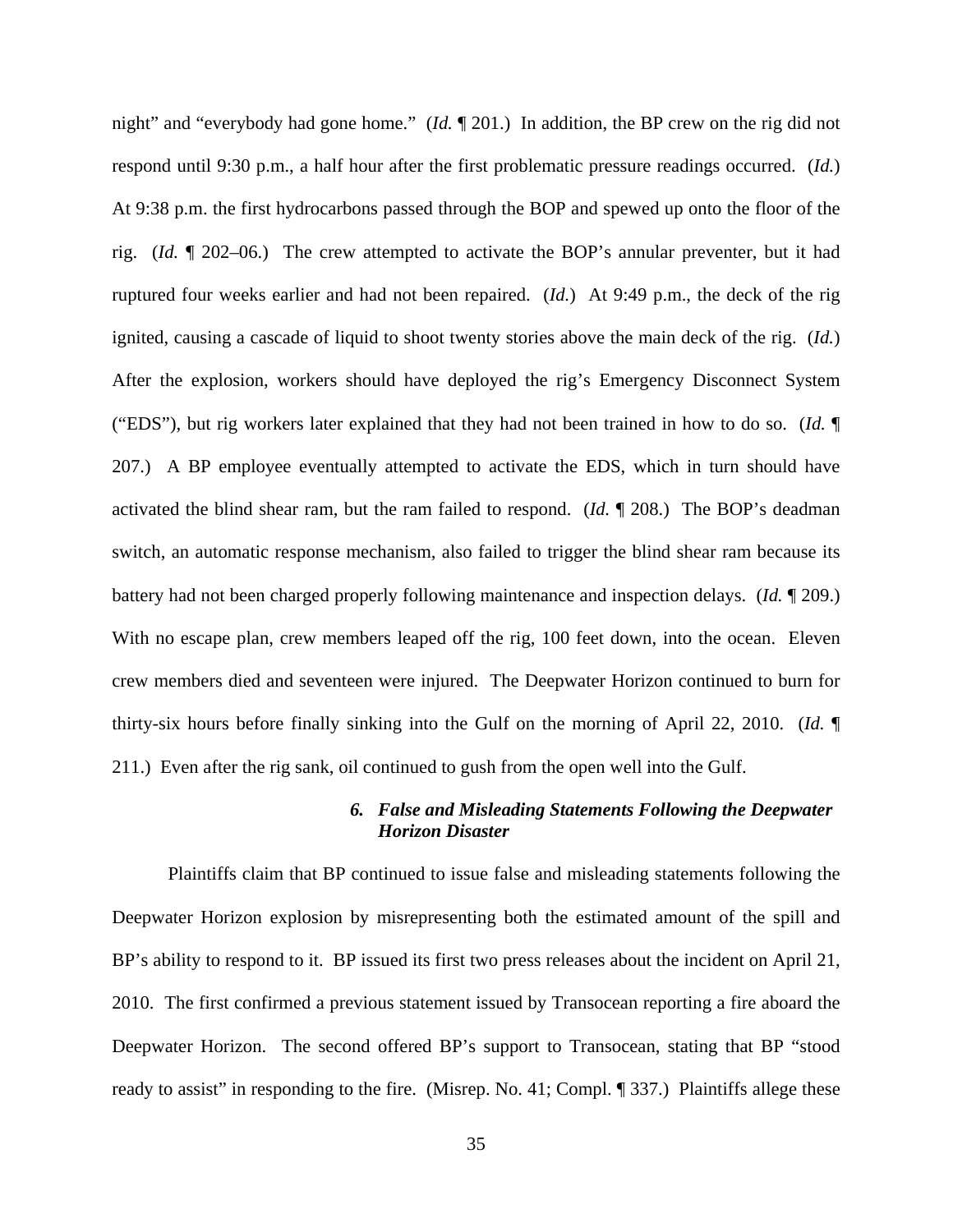press releases were intended to keep BP securities trading at inflated prices because BP failed to acknowledge that oil was already leaking from the Macondo well. (Compl. ¶ 338.) In addition, Plaintiffs assert that the multiple errors in BP's Regional OSRP undermined any representation that BP stood "ready to assist." (*Id.*)

By April 26, 2010, additional leaks were discovered in the riser and it was clear that oil continued to spill into the Gulf. This news caused BP ADSs to fall \$1.97 per ADS, or more than 3%. (*Id.* ¶ 340.) On April 28, 2010, BP held a joint press conference with the U.S. Coast Guard. Speaking at the press conference, Defendant Suttles calculated BP's "best estimate" for the spill at 1,000 barrels of oil per day. (Misrep. No. 42; Compl. ¶ 342.) Suttles also added the following:

- "Late this afternoon, while monitoring the blowout preventer area, which we have done continuously since the event began, we discovered a new point of leak. This leak is just beyond the top of the blowout preventer in the pipe work called the riser. Given the location, we do not believe this changes the amount currently estimated to be released."

(*Id.*) Suttles's estimates were allegedly false and misleading because he was actually in possession of much higher spill estimates. (Compl. ¶ 346.) The next day, April 29, 2010, Suttles conducted additional media interviews and discussed the rate of the oil spill. On The Early Show, for example, Suttles stated: "I think that somewhere between one and five thousand barrels a day is probably the best estimate we have today." (Misrep. No. 43; Compl. ¶ 344.)

During the U.S. House of Representatives' post-spill investigation, Representative Markey revealed various internal BP documents that the Company possessed during the spill. These included: (1) a BP internal document dated April 27, 2010, marked "Confidential," showing BP's low estimate of the spill at 1,063 barrels per day, its "best guess" at 5,758 barrels per day, and its high estimate at 14,266 barrels per day and (2) a BP internal document dated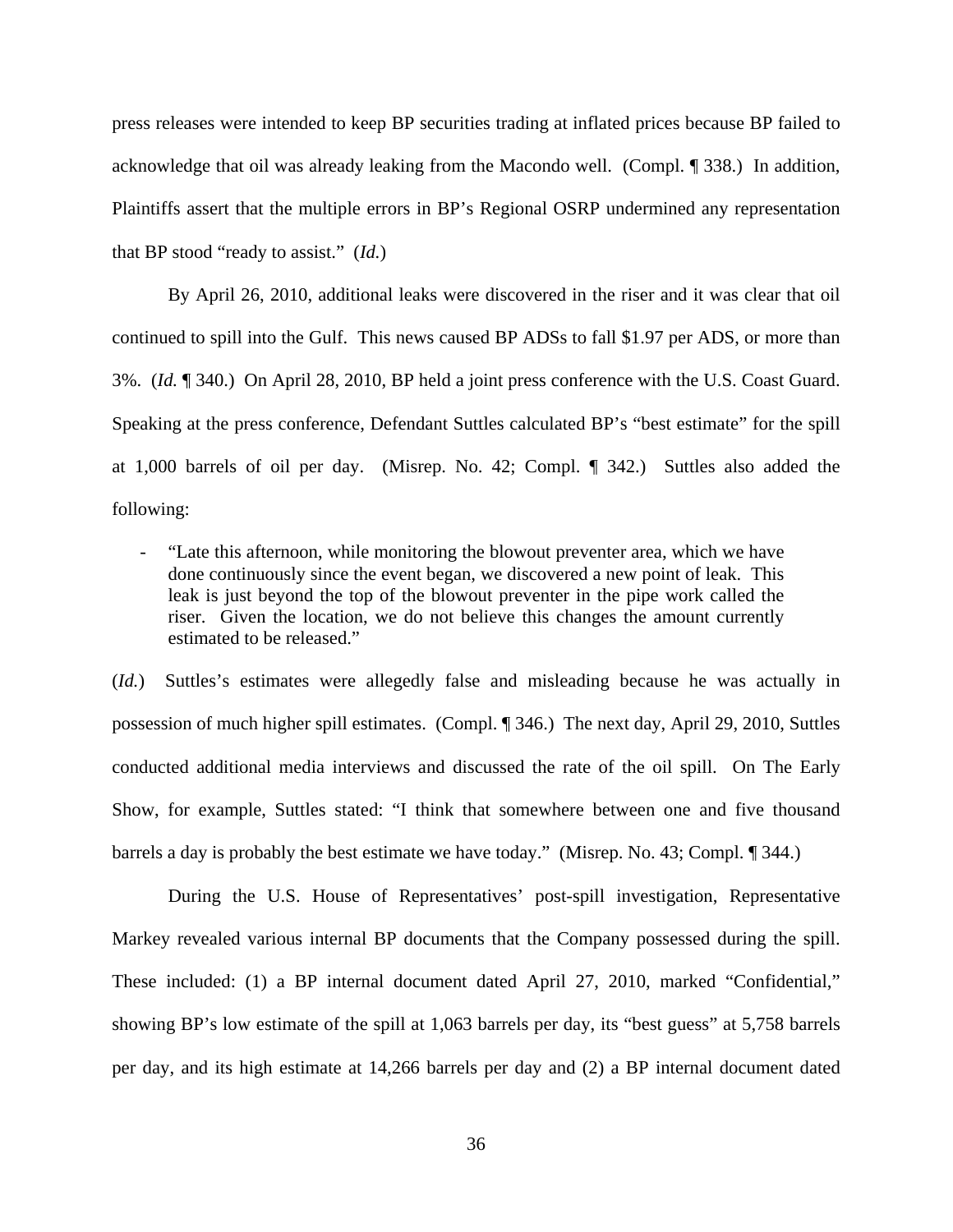April 26, 2010, reflecting a 5,000 barrel per day spill estimate. (*Id.* ¶ 346.)These internal estimates, available to BP at least a day before Suttles provided estimates to the public, reveal the falsity of Suttles's announcements. Suttles cited the 1,000 barrel figure despite knowing that BP's "best estimate" was actually greater than 5,000 barrels per day. (*Id.*) Plaintiffs contend that Suttles intentionally lowballed the estimates to keep the price of BP securities up. (*Id.* ¶ 346.)

 On April 29, 2010, Janet Napolitano, U.S. Secretary of Homeland Security, designated the spill a "spill of national significance." (*Id.* ¶ 343.) Following this announcement, BP securities fell from \$57.34 per ADS on April 28 to \$52.56 per ADS on April 29, a decline of almost \$5 per share. (*Id.* ¶ 345.) Plaintiffs contend that even these amounts were artificially inflated as a result of Suttles's inaccurate spill estimates. (*Id.* ¶ 346.) BP's ADSs fell almost another 4%, dropping to \$50.19 per ADS over the weekend of April 30, 2010. (*Id.* ¶ 350.) On May 5, 2010, Suttles again appeared before the public during a press conference in Robert, Louisiana. The subject of the press conference was BP's planned use of a cofferdam to stop the spill. As Suttles explained:

- "Over the weekend, then, we'll be attaching that dome to the drillship Enterprise with a riser pipework assembly, which will allow the oil to flow up to the surface and be processed. So if all goes to plan, we should begin to start that operation, the beginning of trying to process the fluids on the surface and stop the spilling to the sea, on Monday."

(Misrep. No. 44; Compl. ¶ 351.) Suttles's statement was allegedly misleading because BP knew that the cofferdam was highly likely to fail and had never been used in a deepwater environment. (Compl. ¶ 352.)

 Also on May 5, 2010, Hayward conducted an interview with journalists from the Houston Chronicle. In the interview, Hayward stated that: "A guesstimate is a guesstimate. And the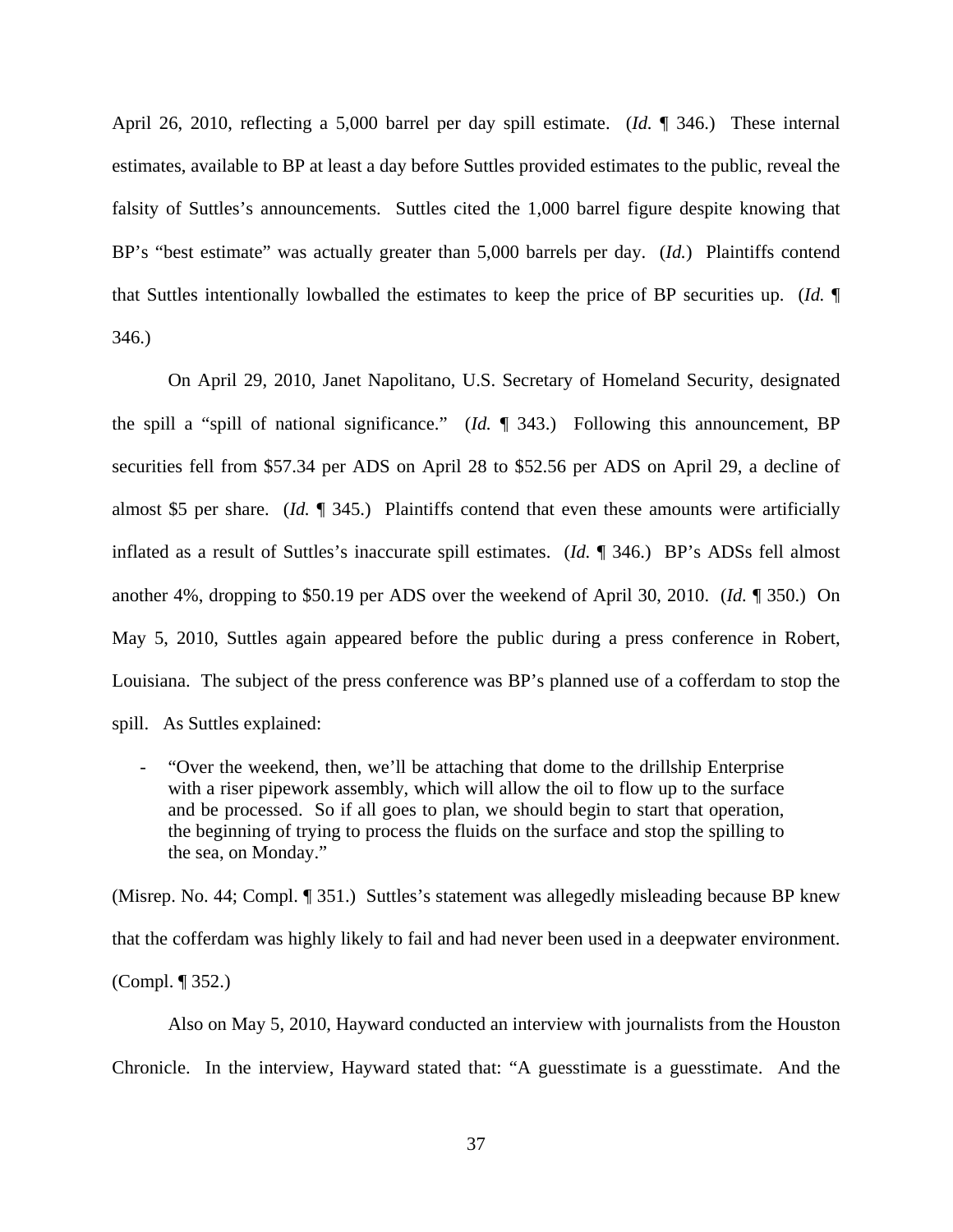guesstimate remains 5,000 barrels a day." (Misrep. No. 45; Compl. ¶ 353.) Plaintiffs allege that Hayward, like Inglis, was in possession of internal BP documents disclosing that the best estimate was actually 5,758 barrels per day and as high as 14,266 barrels per day. As with Suttles's statements, Plaintiffs assert that Hayward's "guesstimate" misrepresented the spill rate in order to keep BP securities prices from falling further. (*Id.* ¶ 354.)

On May 6, 2010, Dudley spoke at the Chief Executives' Club in Boston, Massachusetts.

BP posted a transcript of Dudley's speech on its website. During his speech, Dudley specifically

discussed the Deepwater Horizon and BOPs, stating:

- "At the time of the explosion, the Deepwater Horizon drilling rig had been working for BP for almost nine years. . . . The rig had handled some of the industry's greatest technical challenges, and her safety record had been excellent and had recently won awards."
- "A Blowout Preventer is used on every oil and gas well drilled in the world today – onshore and offshore."
- "These mechanisms are regularly inspected and tested. If they don't pass the test, drilling operations are made safe and the system is replaced or repaired and retested."
- "BOPs are designed to be fail-safe. This Blowout Preventer was not. It failed to close, or to close completely."

(Misrep. No. 46; Compl. ¶ 355.) These statements were allegedly false and misleading because (1) the Deepwater Horizon's BOP was not regularly inspected, given the large backlog of maintenance jobs revealed by the internal audit in 2009; (2) BP had actually modified the Deepwater Horizon's BOP by removing the second blind shear ram, further reducing the safety redundancies on the rig; (3) four weeks before the explosion, chunks of the BOP's annular preventer had broken off, indicating operational problems with the BOP; and (4) on March 10, 2010, a little over a month before the explosion, BP sought and obtained a postponement of the MMS's inspection of the BOP. (*Id.* ¶ 356.)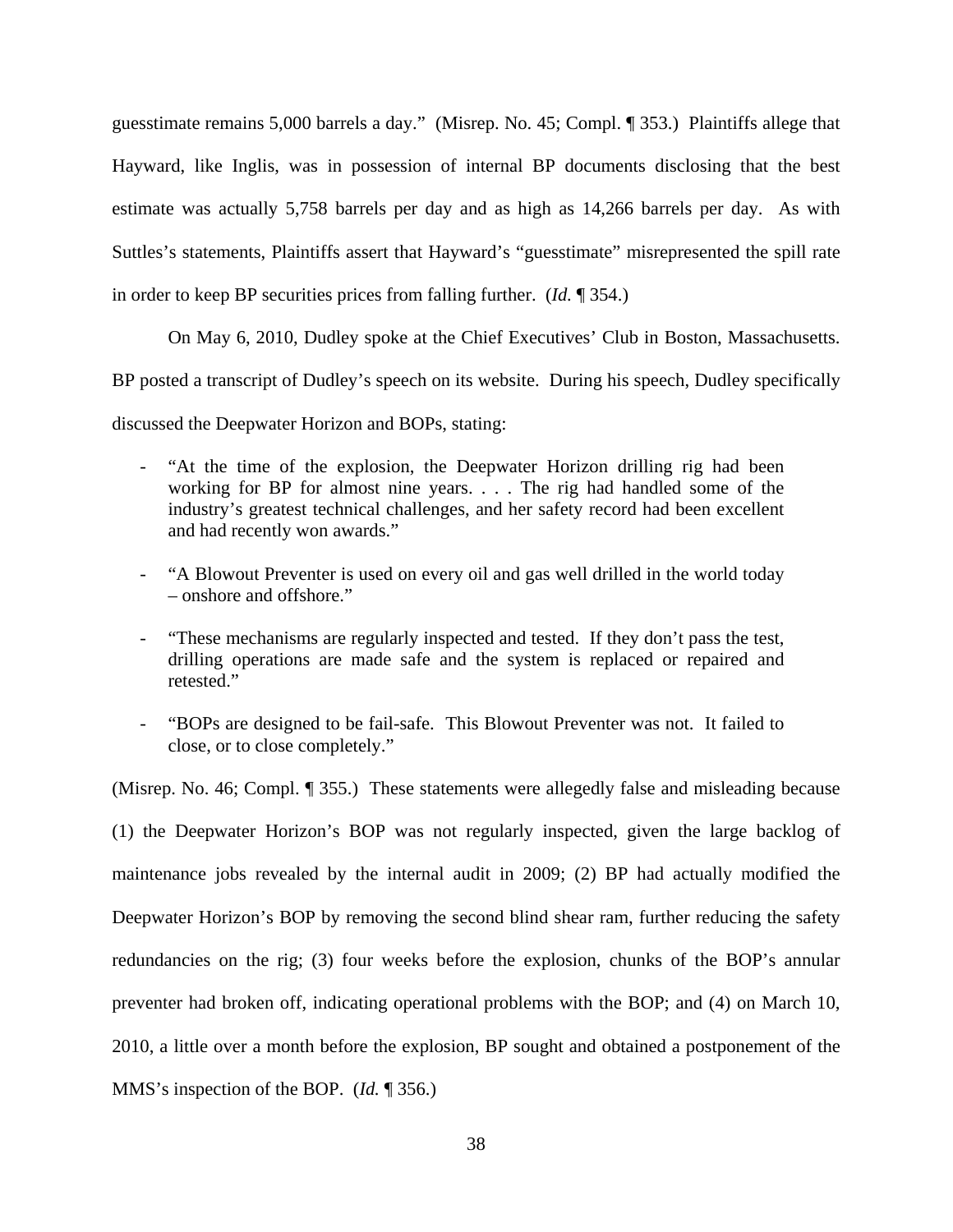On June 1, 2010, Attorney General Holder announced that the U.S. Department of Justice ("DOJ") had opened formal criminal and civil investigations into BP following the spill. Following a New York Times article titled, "Documents Show Early Worries About Safety of Rig," published on May 28, 2010, BP's ADSs fell from \$42.95 per share to \$36.52 per share by June 1, 2010, a decline of approximately 15%. (*Id.* ¶ 359.) On June 9, 2010, fears that BP would suspend dividends caused further decline in the value of BP's securities. (*Id.* ¶¶ 361–63.) On June 14, 2010, BP's Board of Directors met to discuss suspending dividend payments. On receipt of this news, BP ADSs plunged almost 10%. (*Id.* ¶ 378.) In total, BP's securities fell in value by almost 48% from the date of the Deepwater Horizon explosion through June 2010. (*Id.*  ¶ 379.)

## **C. Legal Standard**

#### *1. Rule 12(b)(6)*

To survive a motion to dismiss, a complaint must contain sufficient factual allegations, accepted as true, to state a claim for relief that is plausible on its face. *Ashcroft v. Iqbal*, 129 S. Ct. 1937, 1949 (2009). A claim has "facial plausibility when the plaintiff pleads factual content that allows the court to draw the reasonable inference that the defendant is liable for the misconduct alleged." *Id.* It follows that, where the well-pleaded facts do not permit the court to infer more than the mere possibility of misconduct, the complaint has alleged—but has not shown—that the plaintiff is entitled to relief. *Id.* at 1950; *see also* FED. R. CIV. P. 8(a)(2). Wellpleaded factual allegations must be taken as true, but the court does not "accept as true conclusory allegations, unwarranted factual inferences, or legal conclusions." *Cent. Laborers' Pension Fund v. Integrated Elec. Servs., Inc.*, 497 F.3d 546, 550 (5th Cir. 2007).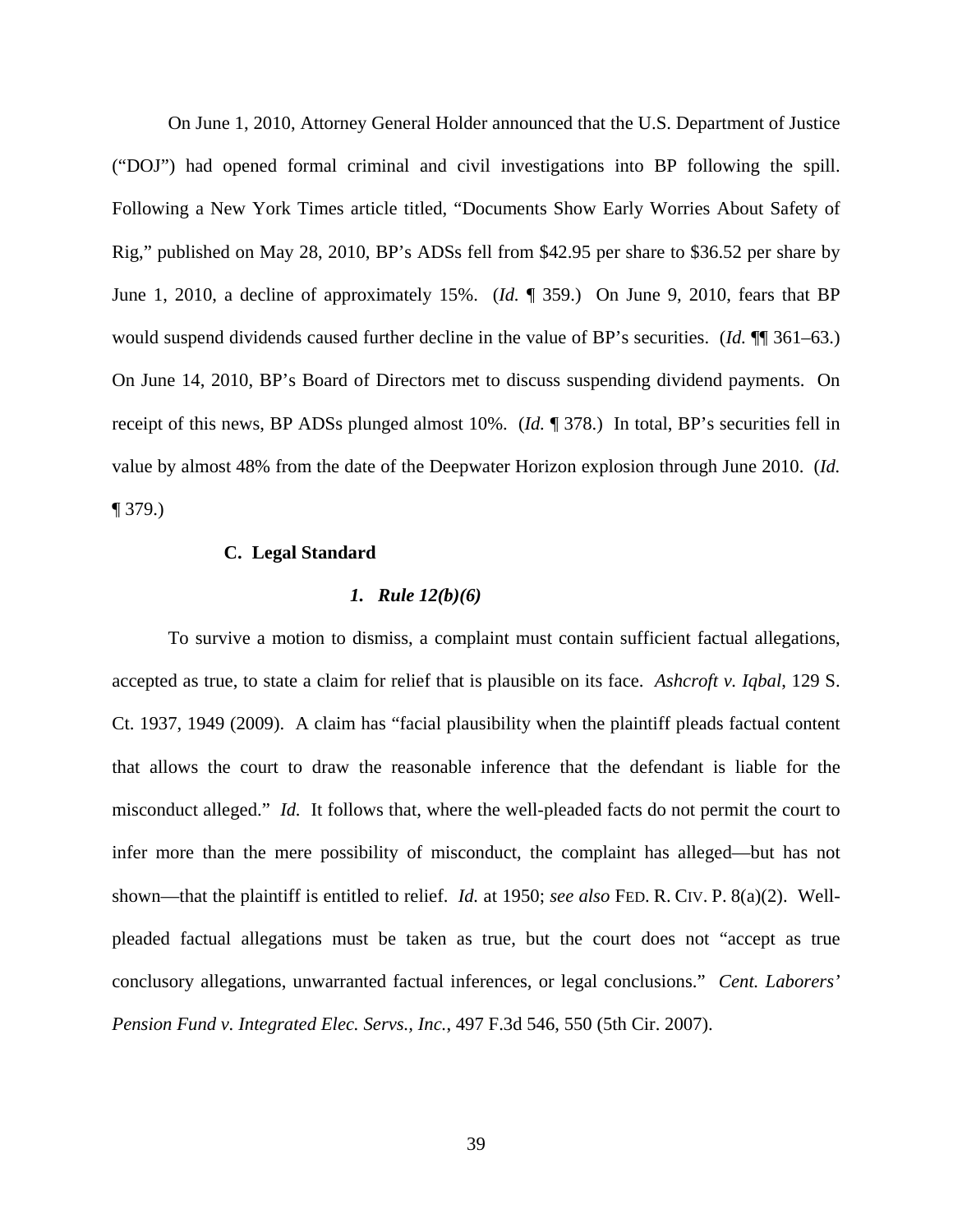In considering a Rule  $12(b)(6)$  motion to dismiss, a court must limit itself to the contents of the pleadings, with two exceptions. First, the Fifth Circuit allows the courts to consider certain documents attached to the motion to dismiss. *Collins v. Morgan Stanley Dean Witter*, 224 F.3d 496, 498–99 (5th Cir. 2000). The Fifth Circuit restricts such consideration to documents that are referenced in the complaint and are central to the plaintiffs' claim. *Scanlan v. Tex. A&M Univ.*, 343 F.3d 533, 536 (5th Cir. 2003). Second, in securities cases, courts may take judicial notice of the contents of public disclosure documents that the law requires be filed with governmental agencies, such as the SEC, and that are actually filed with the agency. *Lovelace v. Software Spectrum. Inc.*, 78 F.3d 1015, 1018 n.1 (5th Cir. 1996). However, these documents may be considered only for the purpose of determining what statements they contain, not for proving the truth of their contents. *Id.* 

As is required for Rule 12(b)(6) analysis, the court must draw all reasonable inferences in favor of the plaintiff. However, for scienter only, in keeping with the requirements of the Private Securities Litigation Reform Act ("PSLRA"), the court must take into account plausible inferences opposing as well as supporting a strong inference of scienter. *Tellabs, Inc. v. Makor Issues & Rights, Ltd.*, 551 U.S. 308, 314 (2007). Accordingly, for purposes of a Rule 12(b)(6) motion to dismiss, a strong inference of scienter is one at least as compelling as any opposing inference of non-fraudulent intent. *Id.* 

#### *2. Section 10(b)*

Under section 10(b) of the Securities Exchange Act of 1934,

It shall be unlawful for any person, directly or indirectly, by the use of any means or instrumentality of interstate commerce or of the mails, or of any facility of any national securities exchange . . . (b) To use or employ, in connection with the purchase or sale of any security registered on a national securities exchange or any security not so registered, . . . any manipulative or deceptive device or contrivance in contravention of such rules and regulations as the [SEC] may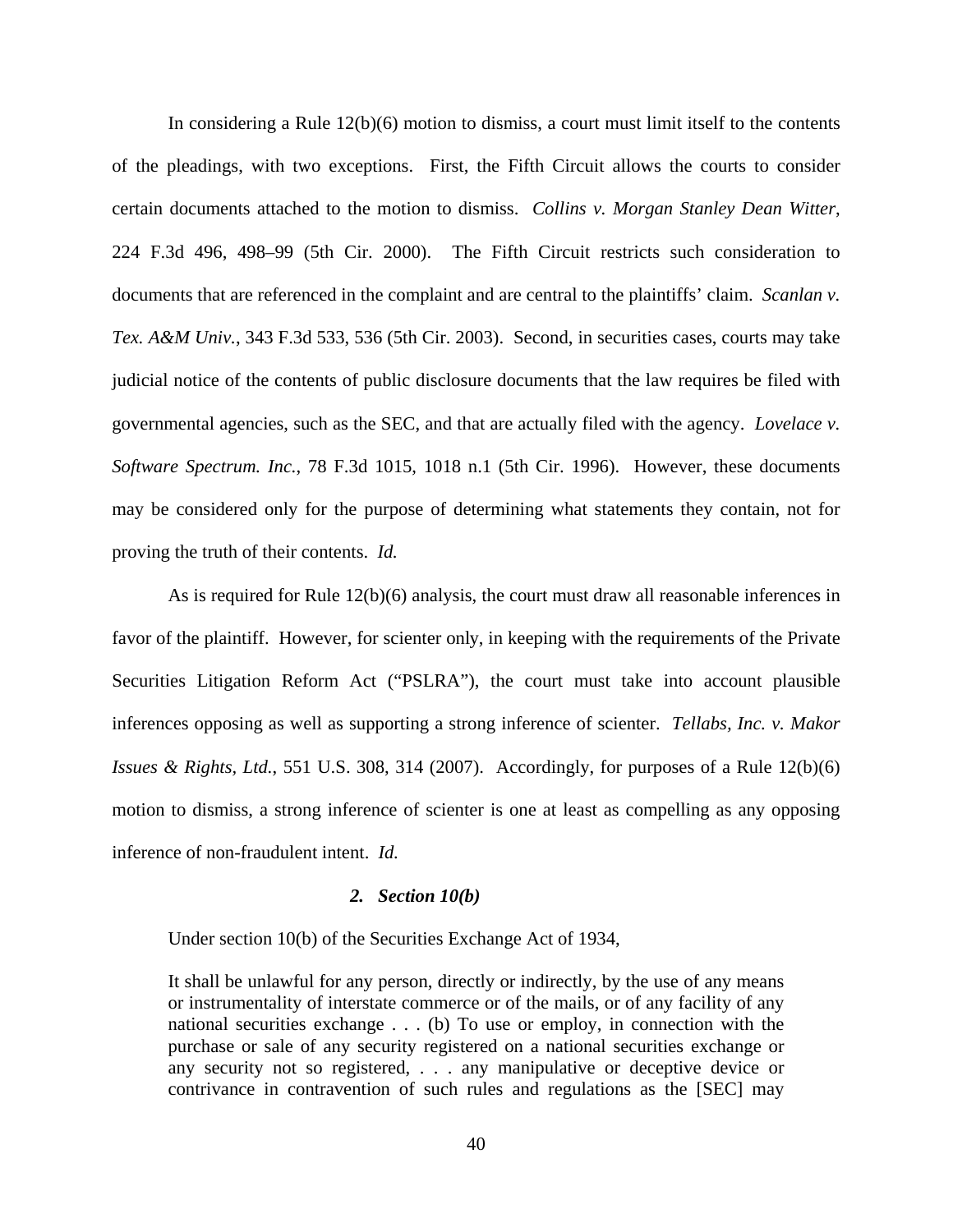prescribe as necessary or appropriate in the public interest or for the protection of investors.

15 U.S.C. § 78j(b). SEC Rule 10b–5, promulgated pursuant to section 10(b), implements section 10(b) by forbidding, among other things, the making of any "untrue statement of a material fact" or the omission of any material fact "necessary in order to make the statements made . . . not misleading." 17 C.F.R. § 240.10b–5. The Supreme Court has implied from the text of section 10(b) that it affords a right of action to purchasers or sellers of securities injured by its violation. *Tellabs*, 551 U.S. at 318. To state a private claim under section 10(b), a plaintiff must allege the following: (1) a material misrepresentation or omission by the defendant; (2) scienter; (3) a connection between the misrepresentation or omission and the purchase or sale of a security; (4) reliance upon the misrepresentation or omission; (5) economic loss; and (6) loss causation. *Stoneridge Inv. Partners, LLC v. Scientific-Atlanta, Inc.*, 552 U.S. 148, 157 (2008); *R2 Invs. LDC v. Phillips*, 401 F.3d 638, 641 (5th Cir. 2005).

### **a. Material Misrepresentations and Omissions**

Because Plaintiffs assert securities fraud claims, they must satisfy the heightened pleading requirements of Rule 9(b) and the PSLRA. *See Lormand v. U.S. Unwired, Inc.*, 565 F.3d 228, 239 (5th Cir. 2009); s*ee also Tellabs*, 551 U.S. at 322 (noting that the PSLRA's twin goals are to curb frivolous, lawyer-driven litigation, while preserving investors' abilities to recover on meritorious claims). Rule 9(b) requires that, "[i]n alleging fraud or mistake, a party must state with particularity the circumstances constituting fraud or mistake." FED. R. CIV. P. 9(b); *see also Rosenzweig v. Azurix*, 332 F.3d 854, 866 (5th Cir. 2003) (noting that the PSLRA's particularity requirement incorporates, at a minimum, the pleading standard for fraud under Rule 9(b)). The PSLRA enhances the requirements of Rule 9(b) in two ways. First, plaintiffs must "specify each statement alleged to have been misleading, [and] the reason or reasons why the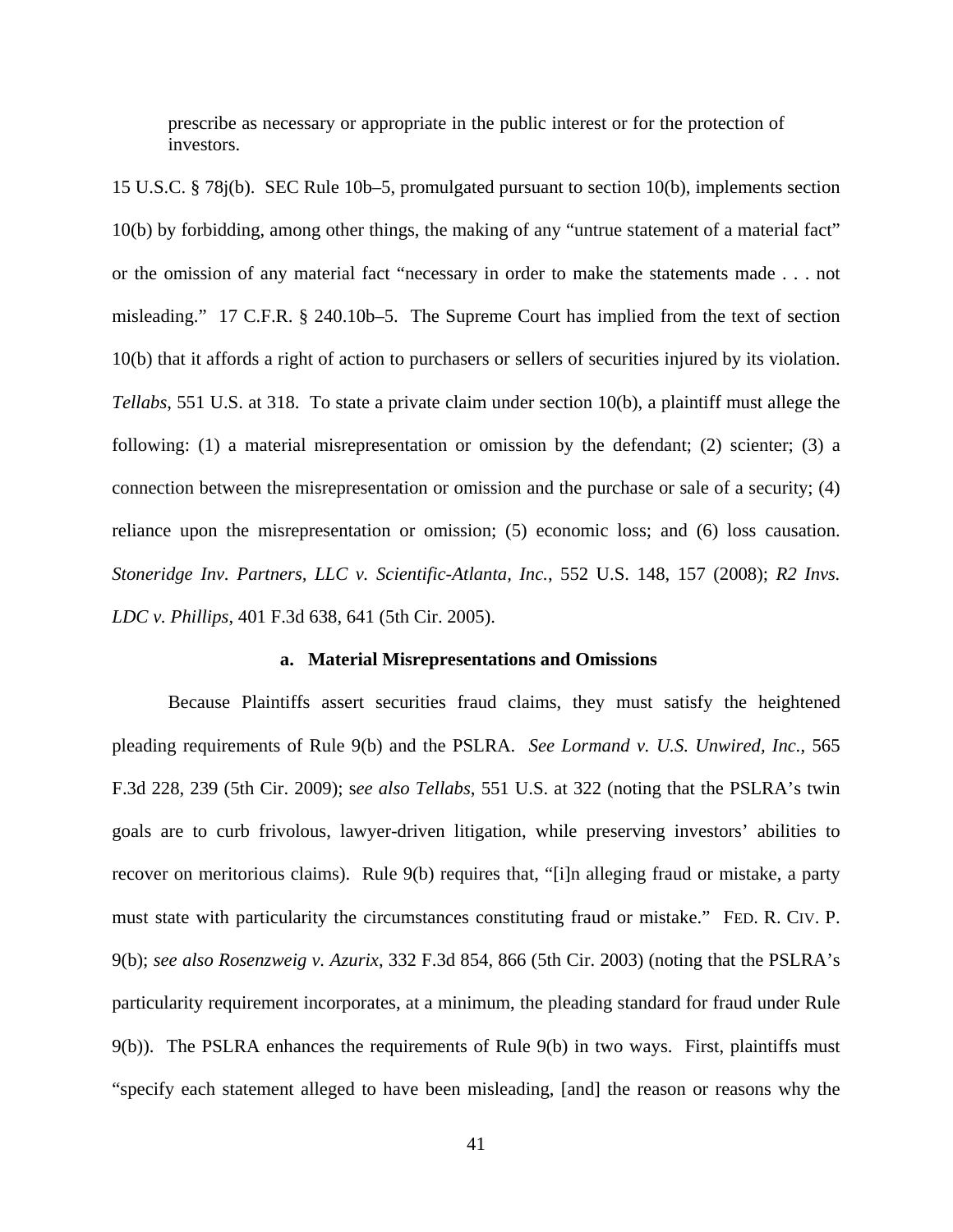statement is misleading." 15 U.S.C. § 78u–4(b)(1). Second, for each act or omission alleged to be false or misleading, plaintiffs must "state with particularity facts giving rise to a strong inference that the defendant acted with the required state of mind." *Id.* at § 78u–4(b)(2).

In order to meet these additional requirements of the PSLRA, a plaintiff must, therefore: (1) specify each statement alleged to have been misleading; (2) identify the speaker; (3) state when and where the statement was made; (4) plead with particularity the contents of the false representation; (5) plead with particularity what the person making the misrepresentation obtained thereby; and (6) explain the reason or reasons why the statement is misleading, *i.e.*, why the statement is fraudulent. *ABC Arbitrage Plaintiffs Group v. Tchuruk*, 291 F.3d 336, 350 (5th Cir. 2002). These allegations constitute the "who, what, when, where, and how" required under Rule 9(b) and the PSLRA. *Id.* What constitutes particularity will necessarily differ with the facts of each case. *Guidry v. Bank of LaPlace*, 954 F.2d 278, 288 (5th Cir. 1992). A dismissal for failure to plead fraud with particularity as required by Rule 9(b) is a dismissal on the pleadings for failure to state a claim. *Southland Sec. Corp. v. INSpire Ins. Solutions, Inc.*, 365 F.3d 353, 361 (5th Cir. 2004).

General allegations, which lump all defendants together and fail to segregate the alleged wrongdoing of one from those of another, do not meet the requirements of Rule 9(b). The court will reject the "group pleading" approach and instead look to the state of mind of the individual corporate official or officials "who make or issue the statement (or order or approve it or its making or issuance, or who furnish information or language for inclusion therein, or the like) rather than generally to the collective knowledge of all the corporation's officers and employees acquired in the course of their employment." *Indiana Elec. Workers' Pension Trust Fund IBEW v. Shaw Group, Inc.*, 537 F.3d 527, 533 (5th Cir. 2008).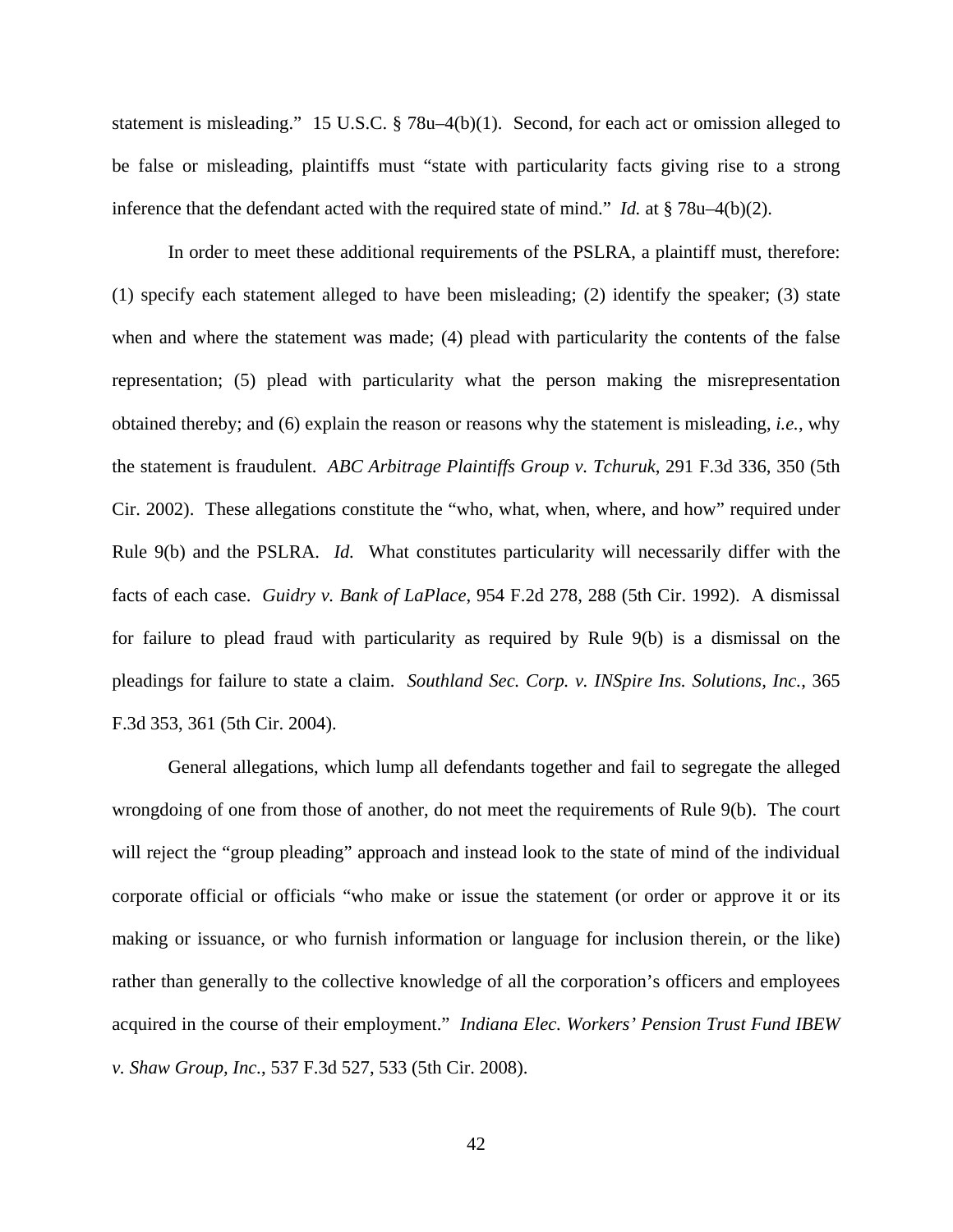To be actionable, a misrepresentation of a fact, or an omission of a fact, must be material. The Supreme Court recently reaffirmed that there is no bright-line rule for determining whether information withheld from a company's filings is materials as a matter of law. *Matrixx Initiatives, Inc. v. Siracusano*, 131 S. Ct. 1309, 1318–23 (2011). Unwilling to allow materiality to be reduced to a test of "statistical significance," the Court held instead that assessing materiality involves a "fact-specific inquiry . . . that requires consideration of the source, content, and context" of the allegedly omitted information. *Id.* at 1321. The misrepresentation of a fact is material if there is a substantial likelihood that a reasonable shareholder would consider it important in making an investment decision. *Basic Inc. v. Levinson*, 485 U.S. 224, 231 (1988). For an omission to be material, there must be a substantial likelihood that the disclosure of the omitted fact would have been viewed by the reasonable investor as having significantly altered the "total mix" of information made available. *Id.* at 232; *see also Krim v. BancTexas Group, Inc.*, 989 F.2d 1435, 1445 (5th Cir. 1993) (explaining that the appropriate inquiry is whether the statement or omitted fact is significant, "such that it alters the total mix of information available about the proposed investment"). Materiality is not judged in the abstract, but in light of the surrounding circumstances. *Rubinstein v. Collins*, 20 F.3d 160, 168 (5th Cir. 1994).

With regard to misstatements, the PSLRA establishes a "safe harbor" protecting a forward-looking statement from liability where such a statement is made by a natural person, unless plaintiffs prove that it was made with actual knowledge that the statement was false and misleading. 15 U.S.C. § 78u–5(c)(1)(A). A statement is forward looking if it is:

(A) a statement containing a projection of revenues, income (including income loss), earnings (including earnings loss) per share, capital expenditures, dividends, capital structure, or other financial items;

(B) a statement of the plans and objectives of management for future operations, including plans or objectives relating to the products or services of the issuer; (C) a statement of future economic performance, including any such statement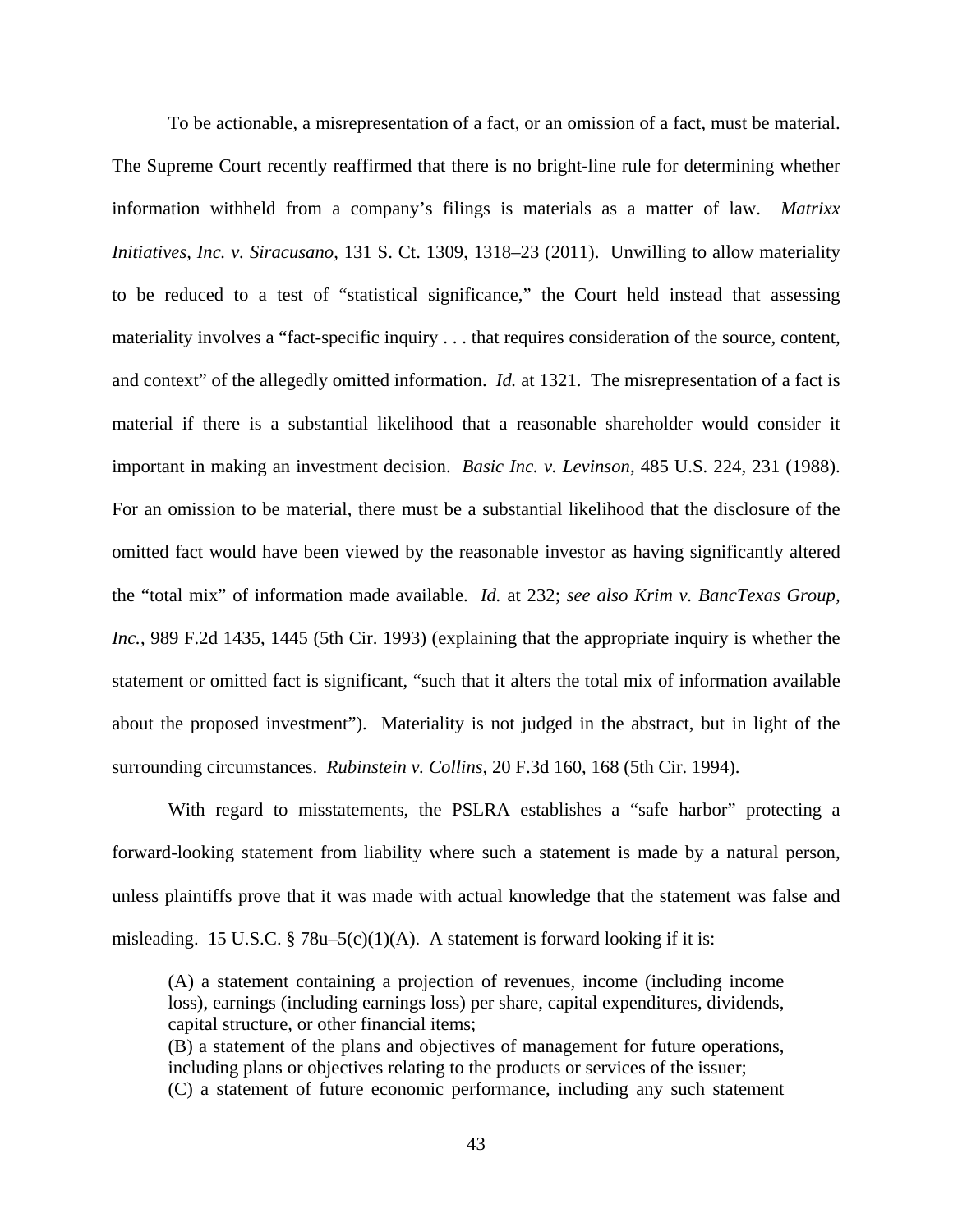contained in a discussion and analysis of financial condition by the management or in the results of operations included pursuant to the rules and regulations of the Commission;

(D) any statement of the assumptions underlying or relating to any statement described in subparagraph  $(A)$ ,  $(B)$ , or  $(C)$ ; [or]

(E) any report issued by an outside reviewer retained by an issuer, to the extent that the report assesses a forward-looking statement made by the issuer[.]

15 U.S.C. § 78u–5(i)(1)(A).

The safe harbor provision protects individuals and corporations from liability for forward-looking statements that prove false if the statement is "accompanied by meaningful cautionary statements identifying important factors that could cause actual results to differ materially from those in the forward-looking statement" or where the forward-looking statement is immaterial. *Id.* at  $\frac{8}{9}$  78u–5(c)(1)(A)(i)–(ii). Where the forward-looking statement is not accompanied by cautionary language, a plaintiff must demonstrate that the defendant made the statement with "actual knowledge" as to its falsity. *Id.* at § 78u–5(c)(1)(B).

Vague, optimistic statements are not actionable. Allegations that amount to little more than corporate "cheerleading" are puffery, projections of future performance not worded as guarantees, and are not actionable under federal securities law because no reasonable investor would consider such statements material and because investors and analysts are too sophisticated to rely on vague expressions of optimism rather than specific facts. *Krim*, 989 F.2d at 1446. Additionally, "it is well-established that generalized positive statements about a company's progress are not a basis for liability." *Nathenson v. Zonagen Inc.*, 267 F.3d 400, 419 (5th Cir. 2001). Statements that are predictive in nature are actionable only if they were false when made. *Shushany v. Allwaste, Inc.*, 992 F.2d 517, 524 (5th Cir. 1993).

## **b. Scienter**

Section 10(b) and Rule 10b–5 do not protect investors against negligence or corporate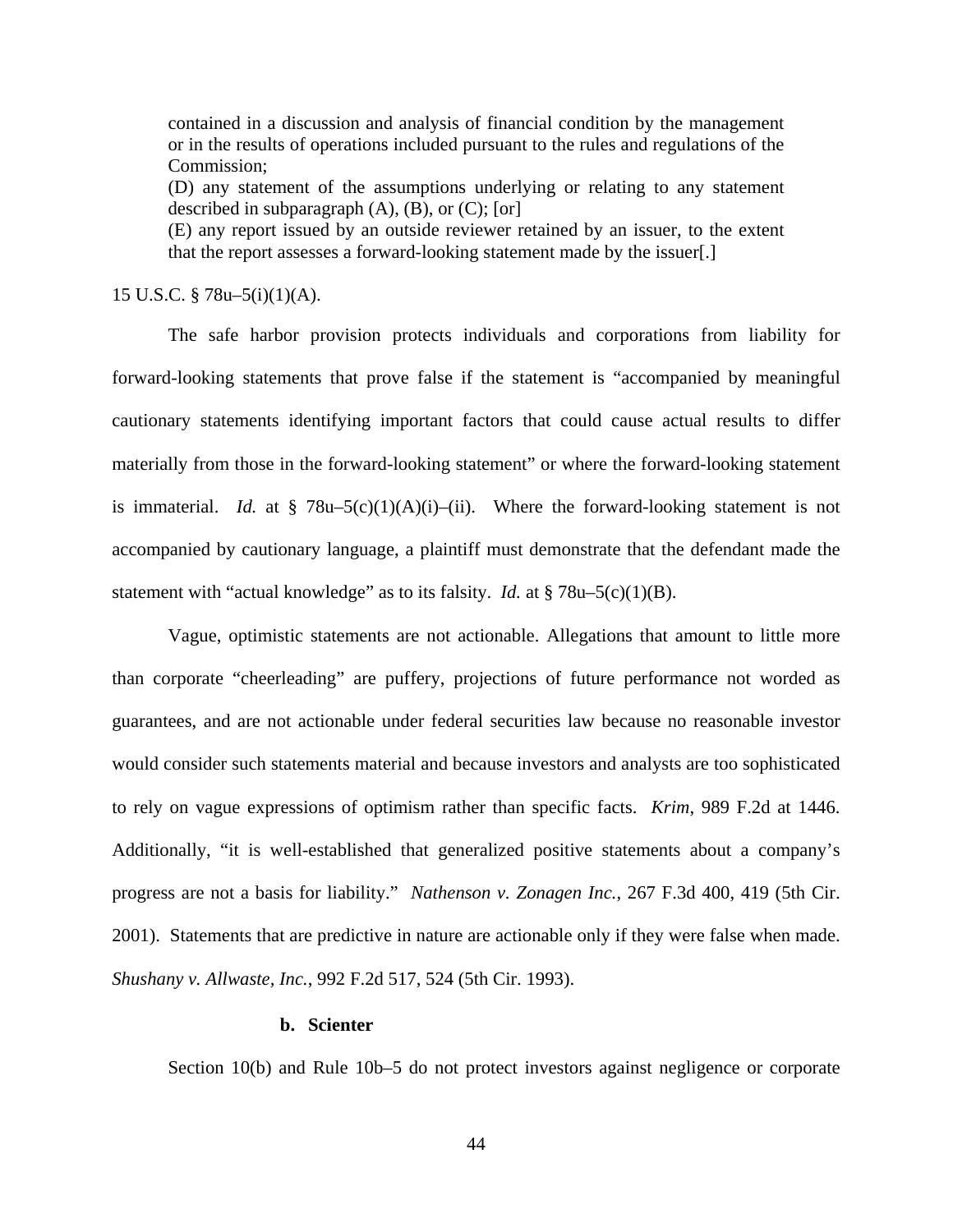mismanagement. *Shaw Group*, 537 F.3d at 535. Under the PSLRA, it is not enough to particularize false statements or fraudulent omissions made by a defendant; rather, for "each act or omission alleged" to be false or misleading, plaintiffs must "state with particularity facts giving rise to a strong inference that the defendant acted with the required state of mind." 15 U.S.C. § 78u–4(b)(2). To establish a section 10(b) claim, a private plaintiff must prove that the defendant acted with scienter. *Tellabs*, 551 U.S. at 319.

*Tellabs* outlined a three step approach to reviewing scienter allegations in a motion to dismiss a federal securities fraud case pursuant to the PSLRA. *Id.* at 323. First, the allegations must, as in federal pleadings generally, be taken as true. *Id.* Second, courts may consider documents incorporated in the complaint by reference and matters subject to judicial notice. *Id.* The facts must be evaluated collectively, not in isolation, to determine whether a strong inference of scienter has been pleaded. *Id.* at 324; *see also Barrie v. Intervoice-Brite, Inc.*, 397 F.3d 249, 260 (5th Cir. 2005) ("While [the Fifth Circuit] will view a complaint *in toto* when considering whether a complaint has adequately pled scienter . . . each allegation of fraud must individually meet the particularity requirements of the PSLRA.") (citation omitted). Third, a court must take into account plausible inferences opposing as well as supporting a strong inference of scienter. *Tellabs*, 551 U.S. at 324. The inference of scienter must ultimately be "cogent and compelling," not merely "reasonable" or "permissible." *Id.*; *see also Shaw Group*, 537 F.3d at 533–34 (adopting *Tellabs*' three step approach).

In the context of federal securities fraud, scienter is "defined as 'an intent to deceive, manipulate, or defraud or that severe recklessness in which the danger of misleading buyers or sellers is either known to the defendant or is so obvious that the defendant must have been aware of it.'" *Flaherty & Crumrine Preferred Income Fund, Inc. v. TXU Corp.*, 565 F.3d 200, 207 (5th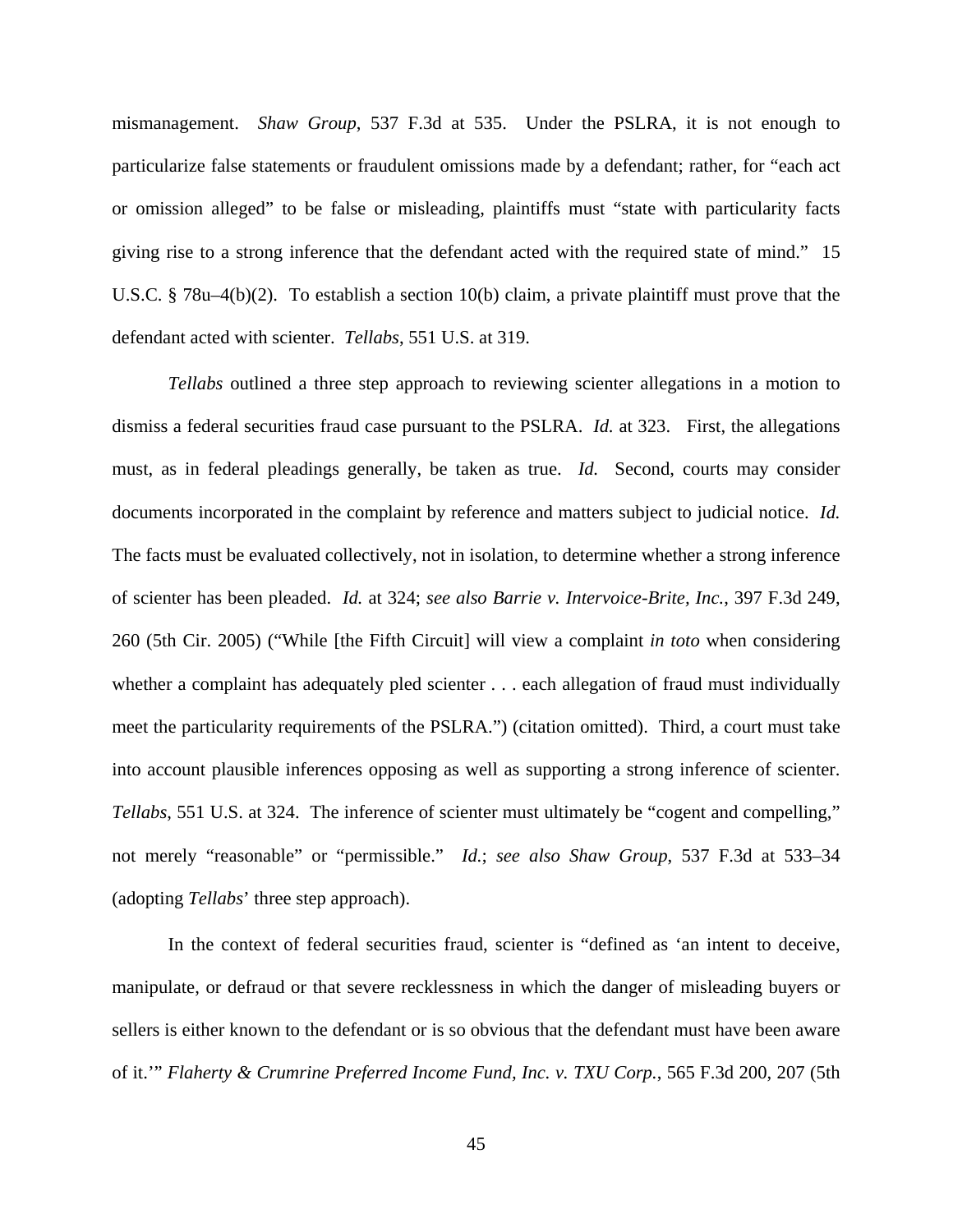Cir. 2009) (quoting *R2 Invs. LDC v. Phillips*, 401 F.3d 638, 643 (5th Cir.2005)); *see also Plotkin v. IP Axess Inc.*, 407 F.3d 690, 697 (5th Cir. 2005) ("[A] securities fraud plaintiff must prove that the defendant either consciously misbehaved . . . or was so severely reckless that it demonstrates that the defendant must have been aware of the danger of misleading the investing public."). Severe recklessness is "limited to those highly unreasonable omissions or misrepresentations that involve not merely simple or even inexcusable negligence, but an extreme departure from the standards of ordinary care, and that present a danger of misleading buyers or sellers which is either known to the defendant or is so obvious that the defendant must have been aware of it." *Rosenzweig*, 332 F.3d at 866.

For a complaint to adequately plead scienter, "Congress require[s] plaintiffs to plead with particularity facts that would give rise to a 'strong'— *i.e.,* a powerful or cogent—inference." *Tellabs,* 551 U.S. at 323. The inference need not be "irrefutable, i.e., of the 'smoking gun' genre, or even the most plausible of competing inferences." *Id.* (citation omitted) (internal quotation omitted). Nonetheless, the "inference of scienter must be more than merely 'reasonable'or 'permissible'—it must be cogent and compelling, thus strong in light of other explanations." *Id.* In addition, "[t]he strength of an inference cannot be decided in vacuum... To determine whether the plaintiff has alleged facts that give rise to the requisite 'strong inference' of scienter, a court must consider plausible nonculpable explanations for the defendant's conduct, as well as inferences favoring the plaintiff." *Id.* at 323–24. "[O]missions and ambiguities count against inferring scienter, for plaintiffs must 'state with particularity facts giving rise to a strong inference that the defendants acted with the required state of mind.'" *Id.* at 326 (quoting 15 U.S.C. § 78u–4(b)(2)).

Although circumstantial evidence can support a strong inference of scienter, allegations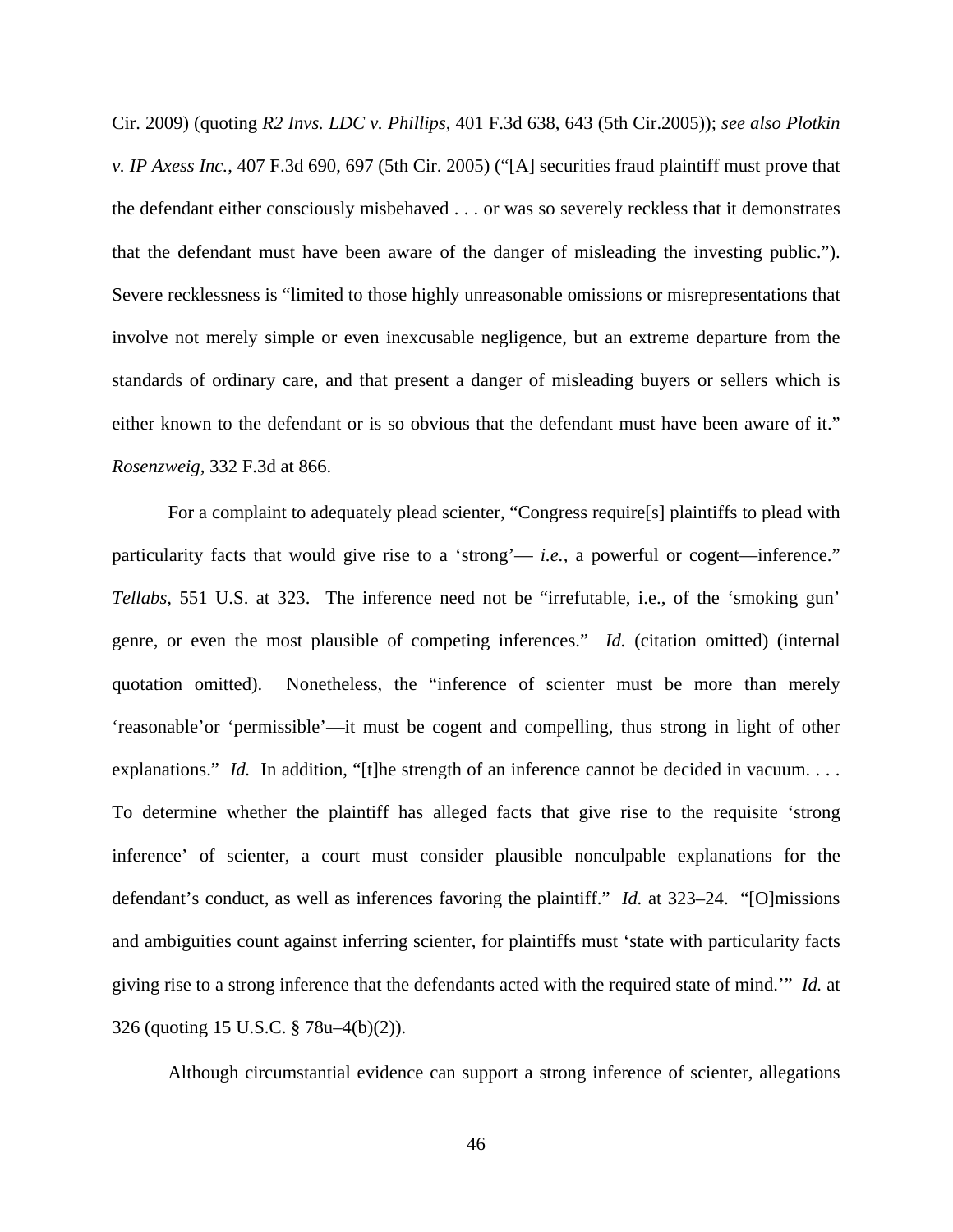of motive and opportunity standing alone will not suffice. *Abrams v. Baker Hughes Inc.*, 292 F.3d 424, 430 (5th Cir. 2002). Appropriate motive and opportunity allegations may, however, "meaningfully enhance the strength of the inference of scienter." *Southland*, 365 F.3d at 368 (quoting *Nathenson*, 267 F.3d at 412). Corporate officers are not liable for acts solely because they are officers, even where their day-to-day involvement in the corporation is pleaded. *Id.* However, corporate statements can be connected to a particular officer if plaintiffs allege the officer signed the document in which the statement appears or they adequately allege the officer's involvement in creating the document. *Fin. Acquisition Partners LP v. Blackwell*, 440 F.3d 278, 287 (5th Cir. 2006).

The Fifth Circuit has rejected the group pleading approach to scienter. *Shaw Group*, 537 F.3d at 534. Instead, a court must look to the state of mind of the individual corporate official or officials making or issuing the statement "rather than generally to the collective knowledge of all the corporation's officers and employees acquired in the course of their employment." *Southland*, 365 F.3d at 366. As the Fifth Circuit explained, "[c]onsistent with our rejection of the 'group pleading' doctrine, we do not construe allegations contained in the Complaint against the 'defendants' as a group as properly imputable to any particular individual defendant unless the connection between the individual defendant and the allegedly fraudulent statement is specifically pleaded." *Southland,* 365 F.3d at 365. Therefore, when pleading fraud claims against individuals under section 10(b) and Rule 10b–5, plaintiffs must distinguish among defendants and allege the role of each. *Id.* 

### *3. Section 20(a) claims*

Under section 20(a) of the Exchange Act, "Every person who, directly or indirectly, controls any person liable under any provision of this chapter or of any rule or regulation

47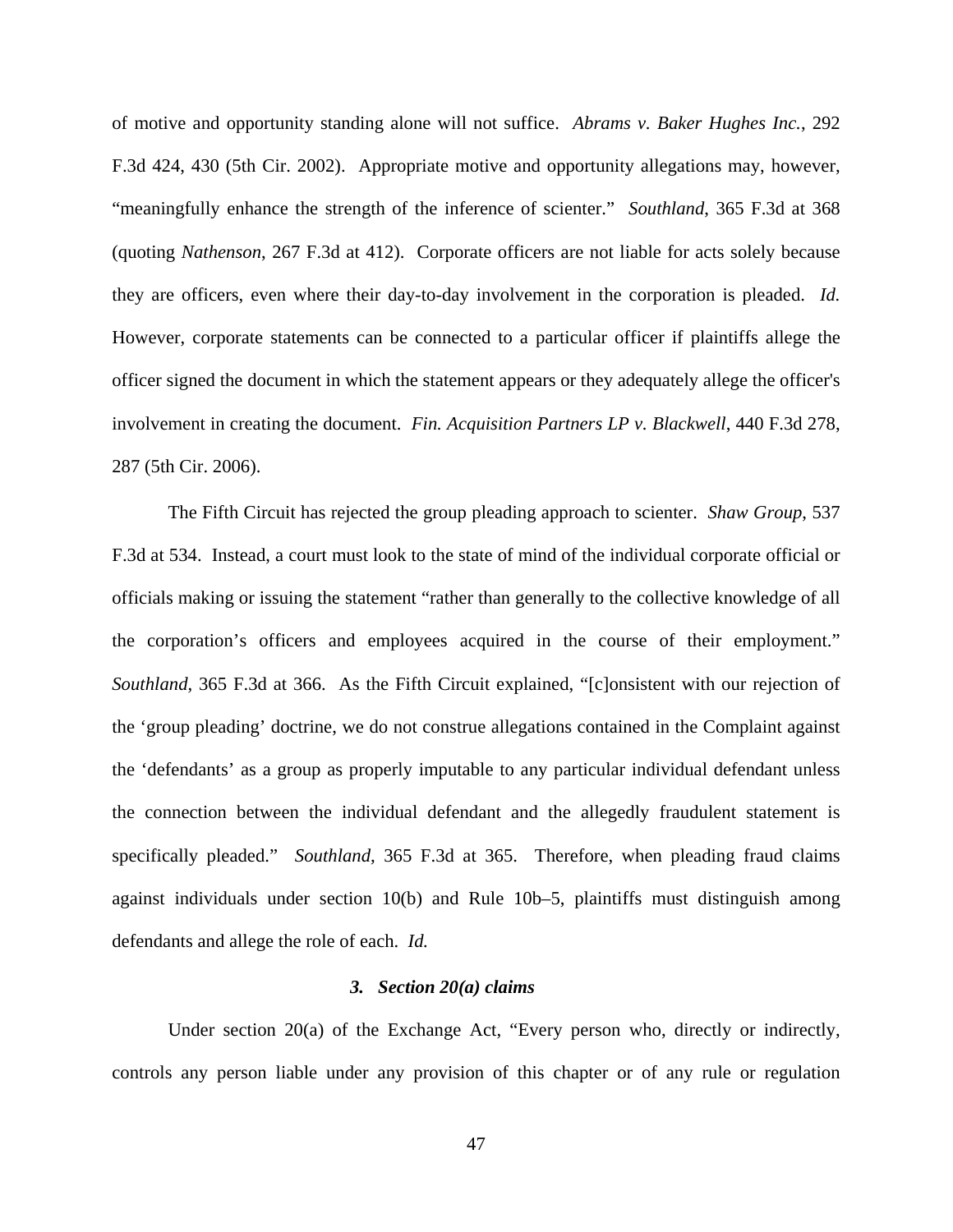thereunder shall also be liable jointly and severally with and to the same extent as such controlled person to any person to whom such controlled person is liable . . . ." 15 U.S.C. § 78t(a). Section 20(a) is a secondary liability provision, and plaintiffs must therefore establish a primary violation under section 10(b) before liability arises under section 20(a). *ABC Arbitrage*, 291 F.3d at 348 n. 57 (noting that "control person" liability is "derivative, i.e., such liability is predicated on the existence of an independent violation of the securities laws"). Accordingly, if a plaintiff fails to state a claim for a primary securities fraud violation under section 10(b) or Rule 10b-5, they necessarily fail to state a claim for control person liability under section 20(a). *Fin. Acquisition Partners*, 440 F.3d at 288.

#### **D. Analysis**

#### *1. Plaintiffs Have Alleged False and Misleading Statements*

In order to adequately plead a misleading statement or omission under the PSLRA, a plaintiff must (1) specify each statement alleged to have been misleading; (2) identify the speaker; (3) state when and where the statement was made; (4) plead with particularity the contents of the false representation; (5) plead with particularity what the person making the misrepresentation obtained thereby; and (6) explain the reasons why the statement is misleading, *i.e.*, why the statement is fraudulent. *ABC Arbitrage*, 291 F.3d at 350. By the Court's calculation, and combining alleged misstatements made in the same document or by the same speaker on the same date, Plaintiffs allege that BP, or its officers or directors, made forty-six misrepresentations over the course of a three and a half year period. Notwithstanding the volume and breadth of the allegations, Plaintiffs cite almost identical facts—indeed, the same paragraph appears in the Complaint, almost verbatim, over twenty times—as evidence of the falsity of each statement. Specifically, Plaintiffs allege that the majority of the statements were false for some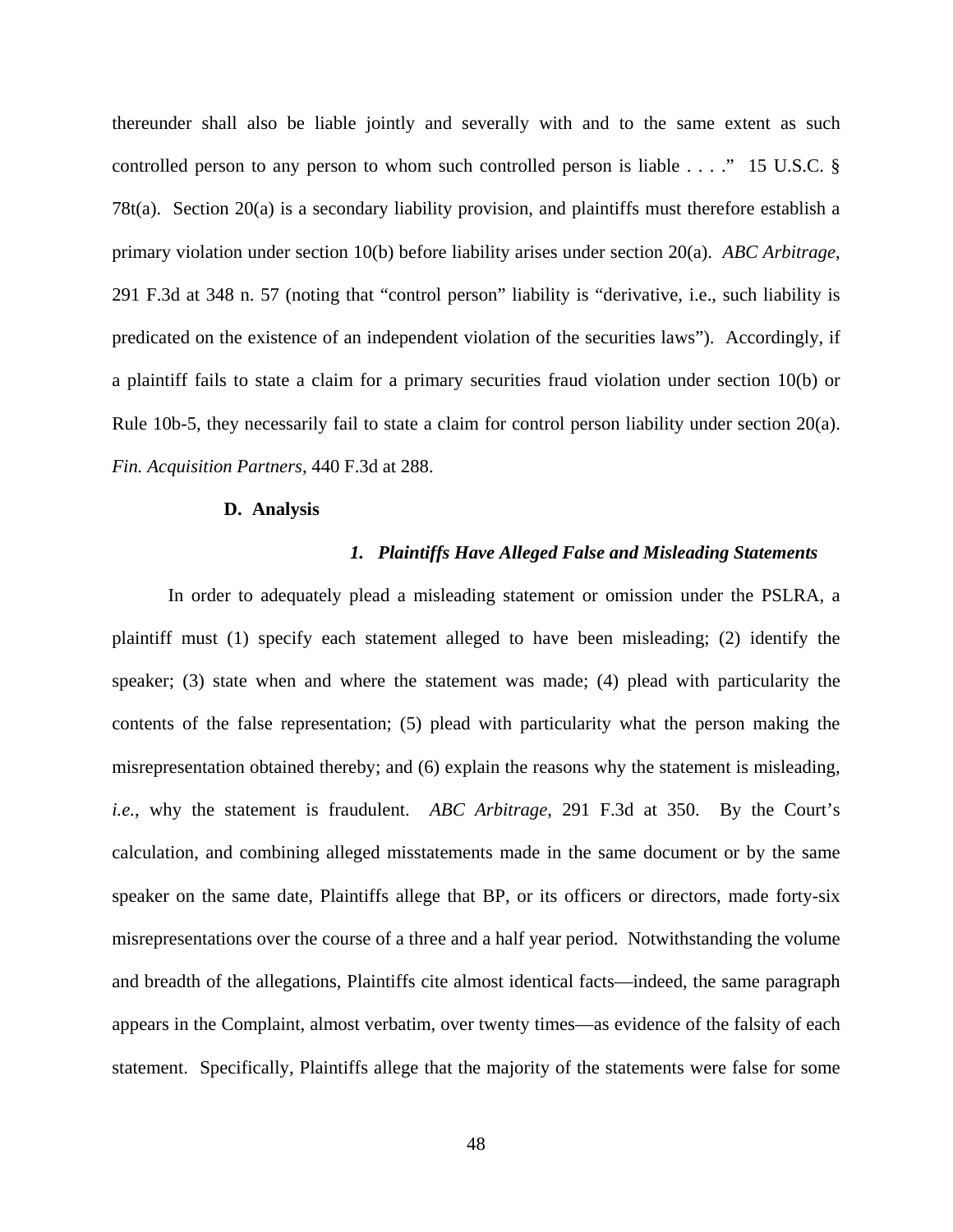combination of the following five reasons: (1) BP was not committed to process safety because the Company continued to expand its deepwater operations without implementing adequate process safety procedures (Compl. ¶¶ 256(a), 260(a), 263(a), 268(a), 270(a), 272(a), 274(a), 276(a), 280(a), 282(a), 296(b), 301(a), 303(b), 309(a), 311(a), 321(b), 323(a), 325(a), 329(a), 331(a), 333(b)); (2) BP misrepresented its risk profile by failing to disclose the "multiple safety failures and near-failures" that BP experienced in its deepwater drilling operations (Compl.  $\P$ 265(c), 268(b), 270(b), 272(c), 274(b), 276(b), 280(b), 282(b), 284(a), 286(a), 296(c), 299(b), 301(c), 303(c), 309(b), 311(c), 312(b), 318(c), 321(c), 325(c), 333(d)); (3) BP represented that it did not retaliate against workers who raised safety concerns with the Company when, in fact, BP was aware that numerous, substantiated complaints of retaliation had been submitted to the Company (Compl.  $\P$  $[270(c), 284(f), 290(b), 323(d))$ ; (4) BP implemented budget cuts and staff reductions which undermined the Company's ability to drill safely in the Gulf of Mexico (Compl. ¶¶ 274(c), 280(d), 282(d), 286(c), 290(d), 296(e), 299(f), 301(e), 303(d), 309(d), 311(e), 313(d), 321(e), 323(e), 325(f), 331(d), 333(f)); (5) BP's safety program, of which OMS was a key component, failed to require uniform process safety policies, instead allowing BP to implement practices that varied country by country (Compl. ¶¶ 257(b), 272(b), 276(d), 280(c), 282(c), 286(b), 288, 290(c), 296(d), 299(d), 301(d), 303(e), 309(c), 311(d), 321(d), 325(e), 329(e), 331(b), 333(e), 335(c)).

Plaintiffs support these allegations of falsity with citations to the alleged facts. Because Plaintiffs rely on the same descriptions and facts to demonstrate the falsity of nearly all of the identified misrepresentations, the Court will address the substance of Plaintiffs' proffered support only once. The Court will address separately the few instances where Plaintiffs offer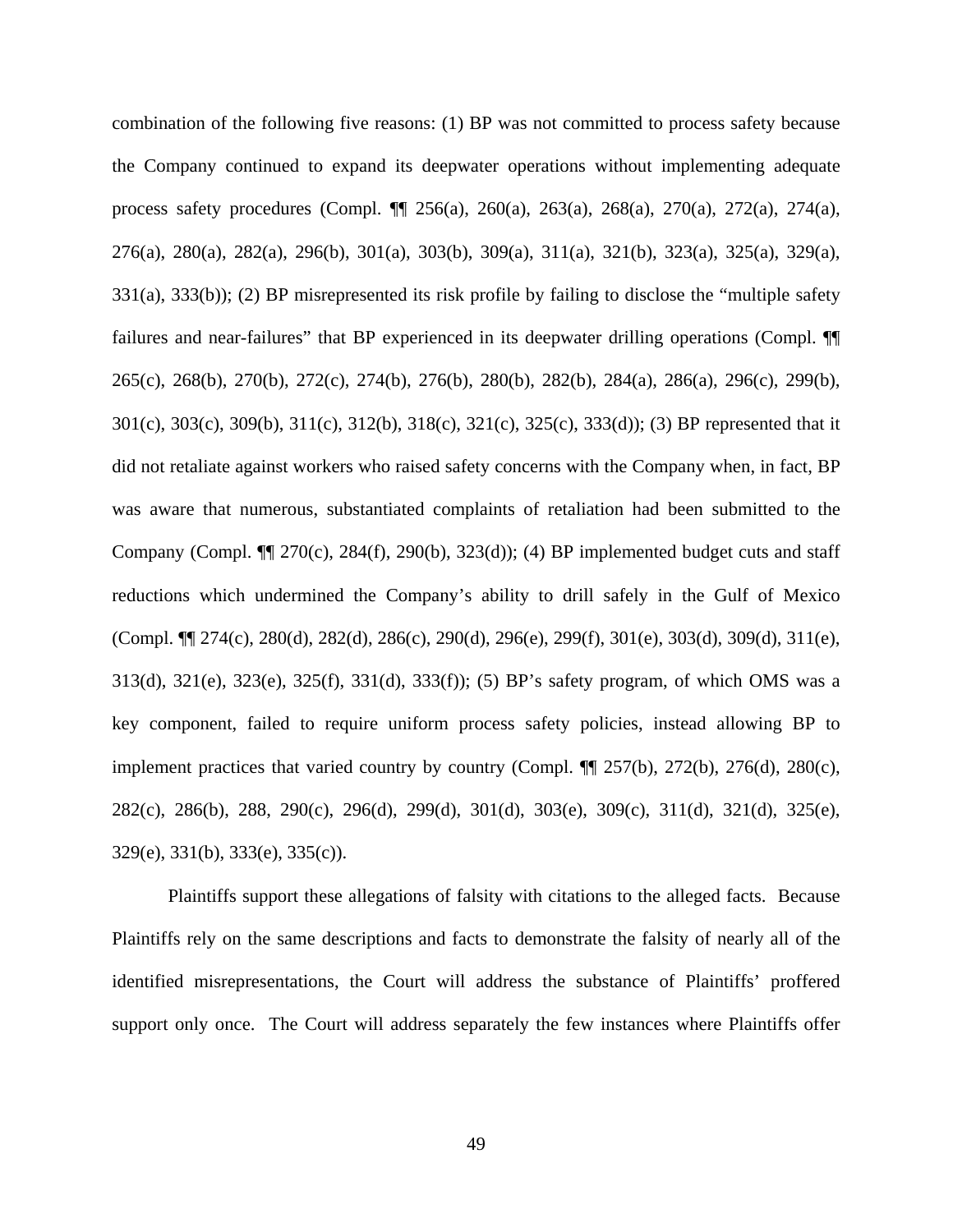additional, unique factual support for their allegations.<sup>10</sup> The following chart lists in chronological order each source alleged by Plaintiffs to contain false and misleading statements, identifies the numbered paragraph of the Complaint in which the allegations are made, identifies any Individual Defendants to whom the statement is attributed, identifies the "Misrepresentation Number" the Court has assigned to each group of statements, and identifies by "X" the category of factual support Plaintiffs rely on to demonstrate the falsity of the statement.

| Source                                                                                   | Compl.<br>$\overline{\P}$ | Speaker                                                   | Misrep#        | Expanding<br>deepwater<br>drilling<br>without<br>safety<br>procedures | Failure to<br>disclose<br>prior<br>safety<br>incidents | Systemic<br>retaliation<br>against<br>workers | <b>Budget</b><br>cuts and<br>layoffs | Variation<br>among<br>safety<br>practices<br>by<br>country | Other       |
|------------------------------------------------------------------------------------------|---------------------------|-----------------------------------------------------------|----------------|-----------------------------------------------------------------------|--------------------------------------------------------|-----------------------------------------------|--------------------------------------|------------------------------------------------------------|-------------|
| Jan. 16, 2007<br>Press Conference                                                        | $256 - 57$                | <b>Browne</b>                                             | $\mathbf{1}$   | $\overline{X}$                                                        |                                                        |                                               |                                      | $\overline{X}$                                             |             |
| Feb. 6, 2007<br>Conference call<br>with investors                                        | $\overline{258} - 60$     | BP,<br>Browne,<br>Grote,<br>Hayward,<br>Dudley,<br>Inglis | $\overline{2}$ | $\overline{X}$                                                        |                                                        |                                               |                                      |                                                            | $\mathbf X$ |
| Feb. 23, 2007<br>2006 Annual<br>Review                                                   | $261-63$                  | BP,<br><b>Browne</b>                                      | 3, 4           | $\mathbf X$                                                           |                                                        |                                               |                                      |                                                            | X           |
| Mar. 6, 2007<br>2006 Annual<br>Report, Form 20-F                                         | 264-65                    | BP,<br>Browne,<br>Grote                                   | 5              | $\mathbf{X}$                                                          | X                                                      |                                               |                                      |                                                            |             |
| April 2007<br>Sustainability<br>Report (2006)                                            | 266                       | <b>BP</b>                                                 | 6              |                                                                       |                                                        |                                               |                                      |                                                            | $\mathbf X$ |
| April 24, 2007<br>Conference call<br>with investors                                      | 267-68                    | Grote                                                     | 7              | $\overline{X}$                                                        | $\overline{X}$                                         |                                               |                                      |                                                            |             |
| May 16, 2007<br>Testimony, U.S.<br>House of<br>Representatives                           | 269-70                    | Malone                                                    | 8              | $\mathbf X$                                                           | $\boldsymbol{\mathrm{X}}$                              | $\mathbf X$                                   |                                      |                                                            |             |
| Sept. 25, 2007<br>Sanford Berstein<br>4th Annual<br>Strategic<br>Decisions<br>Conference | 271-72                    | Inglis                                                    | 9              | $\overline{X}$                                                        | $\overline{X}$                                         |                                               |                                      | $\overline{X}$                                             |             |

<sup>&</sup>lt;sup>10</sup> In their response to Defendants' motion to dismiss, Plaintiffs attached an appendix, Appendix A, which offers a summary of their allegations and an explanation of why the statements were false and misleading. In the explanation section, Plaintiffs attempt to rely on some additional factual support—such as the various Defendants' membership on BP's Group Operations Risk Committee—not included in their Complaint. The Court does not consider allegations not included in Plaintiffs' Complaint in its analysis here.

 $\overline{a}$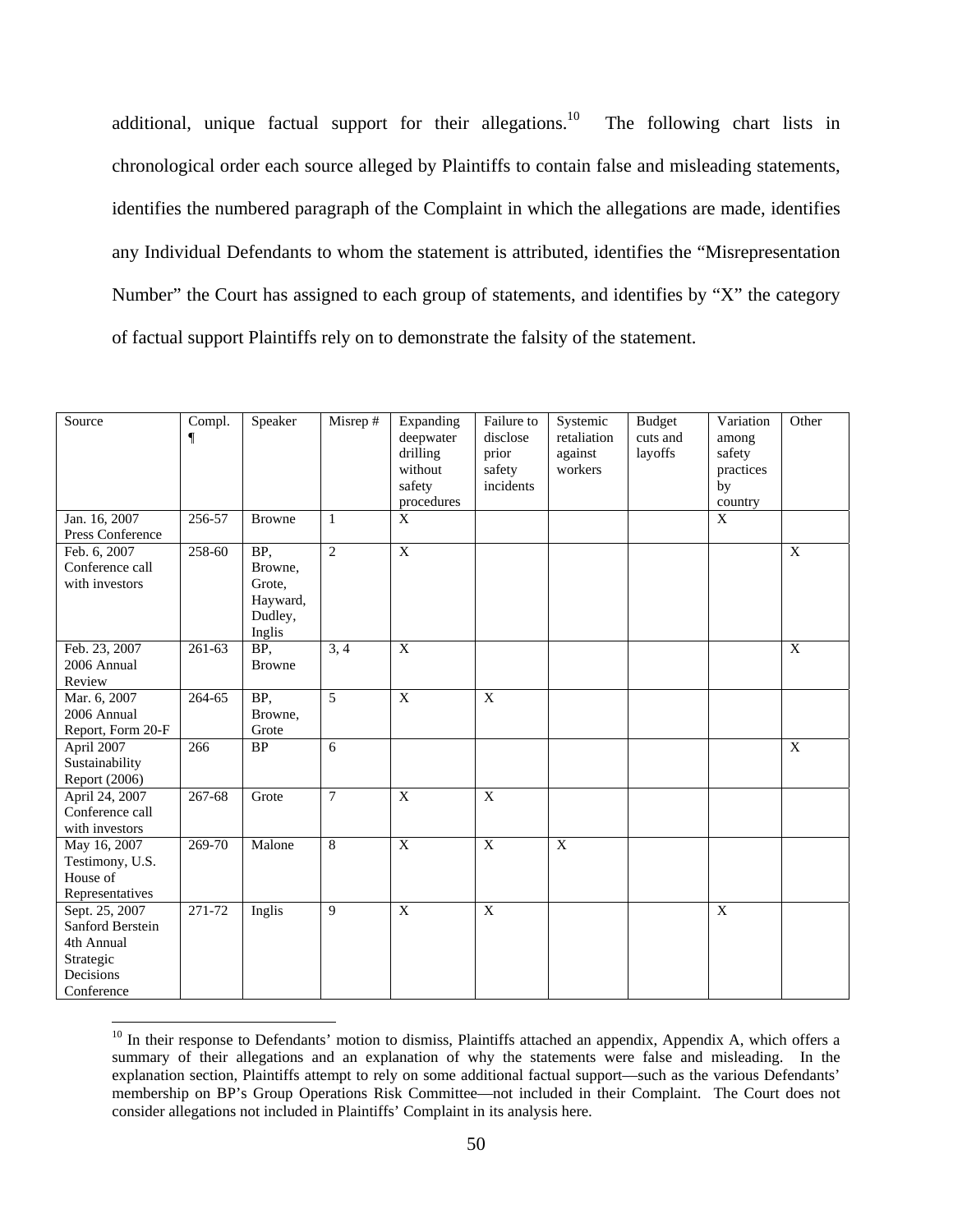| Oct. 25, 2007                           | 273-74     | Malone             | 10              | $\overline{X}$            | $\overline{X}$          |                | $\overline{X}$          |                           |                         |
|-----------------------------------------|------------|--------------------|-----------------|---------------------------|-------------------------|----------------|-------------------------|---------------------------|-------------------------|
| <b>BP</b> Press Release<br>Nov. 8, 2007 | 275-76     | Hayward            | 11              | $\overline{X}$            | $\overline{X}$          |                |                         | $\overline{X}$            |                         |
| <b>Houston Forum</b>                    |            |                    |                 |                           |                         |                |                         |                           |                         |
| Feb. 22, 2008                           | 277-80     | BP,                | 12, 13          | $\overline{X}$            | $\overline{X}$          |                | $\mathbf X$             | $\overline{X}$            |                         |
| 2007 Annual                             |            | Hayward            |                 |                           |                         |                |                         |                           |                         |
| Review                                  |            |                    |                 |                           |                         |                |                         |                           |                         |
| Feb. 27, 2008                           | 281-82     | BP,                | 14              | $\mathbf X$               | $\overline{X}$          |                | $\overline{X}$          | $\overline{X}$            |                         |
| 2008 Strategy<br>Presentation           |            | Hayward,           |                 |                           |                         |                |                         |                           |                         |
| conference call                         |            | Inglis,<br>Dudley, |                 |                           |                         |                |                         |                           |                         |
| with investors                          |            | Conn,              |                 |                           |                         |                |                         |                           |                         |
|                                         |            | Grote              |                 |                           |                         |                |                         |                           |                         |
| Mar. 4, 2008                            | 283-84     | BP,                | $\overline{15}$ | $\overline{X}$            |                         | $\overline{X}$ |                         |                           | $\overline{X}$          |
| 2007 Annual                             |            | Hayward,           |                 |                           |                         |                |                         |                           |                         |
| Report, Form 20-F                       |            | Grote              |                 |                           |                         |                |                         |                           |                         |
| April 17, 2008                          | 285-86     | Hayward,           | 16              | $\overline{X}$            | $\overline{X}$          |                | $\overline{X}$          | $\overline{X}$            |                         |
| 2008 Annual                             |            | Sutherland         |                 |                           |                         |                |                         |                           |                         |
| <b>General Meeting</b><br>May 20, 2008  | 287-88     | BP,                | 17              |                           |                         |                |                         | $\boldsymbol{\mathrm{X}}$ |                         |
| Sustainability                          |            | Hayward            |                 |                           |                         |                |                         |                           |                         |
| Review (2007)                           |            |                    |                 |                           |                         |                |                         |                           |                         |
| Dec. 17, 2008                           | 289-90     | Hayward            | 18              |                           |                         | $\overline{X}$ | $\mathbf X$             | $\boldsymbol{\mathrm{X}}$ | $\mathbf X$             |
| HRH Prince of                           |            |                    |                 |                           |                         |                |                         |                           |                         |
| Wales 3rd Annual                        |            |                    |                 |                           |                         |                |                         |                           |                         |
| Accounting for                          |            |                    |                 |                           |                         |                |                         |                           |                         |
| Sustainability                          |            |                    |                 |                           |                         |                |                         |                           |                         |
| Forum<br>Feb. 2009                      | 291        | <b>BP</b>          | 19              |                           |                         |                |                         |                           | $\mathbf X$             |
| Microsoft Global                        |            |                    |                 |                           |                         |                |                         |                           |                         |
| <b>Energy Forum</b>                     |            |                    |                 |                           |                         |                |                         |                           |                         |
| Feb. 10, 2009                           | 292-93     | Hayward            | 20              |                           |                         |                |                         |                           | $\mathbf X$             |
| Cambridge Energy                        |            |                    |                 |                           |                         |                |                         |                           |                         |
| Research Assoc.                         |            |                    |                 |                           |                         |                |                         |                           |                         |
| (CERA) Executive                        |            |                    |                 |                           |                         |                |                         |                           |                         |
| Conference,                             |            |                    |                 |                           |                         |                |                         |                           |                         |
| Houston, TX<br>Feb. 24, 2009            | 294-96     | BP,                | 21, 22          | $\overline{X}$            | $\overline{X}$          |                | $\mathbf X$             | $\overline{X}$            |                         |
| 2008 Annual                             |            | Hayward            |                 |                           |                         |                |                         |                           |                         |
| Review                                  |            |                    |                 |                           |                         |                |                         |                           |                         |
| Feb. 25, 2009                           | 297-99     | McKay              | 23              |                           | $\overline{X}$          |                | $\mathbf X$             | $\mathbf X$               | $\mathbf X$             |
| Testimony before                        |            |                    |                 |                           |                         |                |                         |                           |                         |
| U.S. House of                           |            |                    |                 |                           |                         |                |                         |                           |                         |
| Representatives                         |            | BP, Conn,          | $\overline{24}$ | $\boldsymbol{\mathrm{X}}$ | $\mathbf X$             |                | $\overline{X}$          | $\overline{X}$            | $\overline{X}$          |
| Mar. 3, 2009<br>2009 Strategy           | 300-01     | Inglis,            |                 |                           |                         |                |                         |                           |                         |
| Presentation                            |            | Hayward            |                 |                           |                         |                |                         |                           |                         |
| Mar. 4, 2009                            | 302-03     | BP, Grote,         | 25              | $\overline{X}$            | $\overline{\textbf{X}}$ |                | $\overline{\textbf{X}}$ | $\overline{\textbf{X}}$   | $\overline{X}$          |
| 2008 Annual                             |            | Hayward            |                 |                           |                         |                |                         |                           |                         |
| Report, Form 20-F                       |            |                    |                 |                           |                         |                |                         |                           |                         |
| Mar. 10, 2009                           | 304-07     | $\rm BP$           | $26\,$          |                           |                         |                |                         |                           | $\mathbf X$             |
| <b>Exploration Plan</b>                 |            |                    |                 |                           |                         |                |                         |                           |                         |
| for Macondo well                        |            |                    | $27\,$          | $\overline{X}$            | $\overline{X}$          |                | $\overline{X}$          | $\overline{X}$            | $\overline{\mathbf{X}}$ |
| Mar. 25, 2009<br>Howard Weil            | 308-09     | McKay              |                 |                           |                         |                |                         |                           |                         |
| Conference, New                         |            |                    |                 |                           |                         |                |                         |                           |                         |
| Orleans, LA                             |            |                    |                 |                           |                         |                |                         |                           |                         |
| April 16, 2009                          | $310 - 11$ | Hayward            | 28              | $\overline{X}$            | $\overline{X}$          |                | $\boldsymbol{X}$        | $\overline{X}$            | $\overline{X}$          |
| 2009 Annual                             |            |                    |                 |                           |                         |                |                         |                           |                         |
| <b>General Meeting</b>                  |            |                    |                 |                           |                         |                |                         |                           |                         |
|                                         |            |                    |                 |                           |                         |                |                         |                           |                         |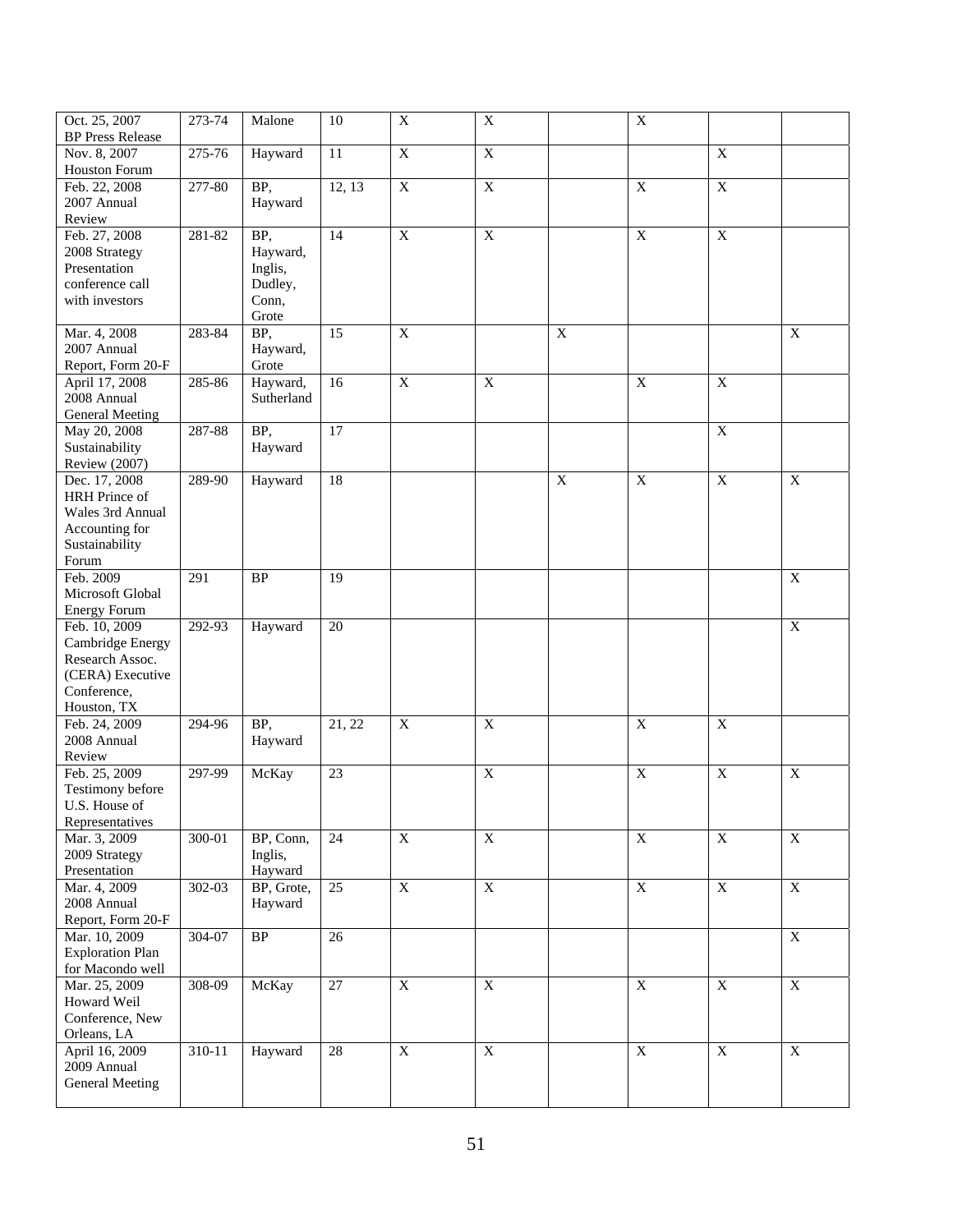| May 8, 2009<br>Cambridge<br>University speech                                | $312 - 13$       | Eyton                           | 29              |                | $\overline{X}$ |                | $\overline{X}$ |                | $\overline{X}$            |
|------------------------------------------------------------------------------|------------------|---------------------------------|-----------------|----------------|----------------|----------------|----------------|----------------|---------------------------|
| June 30, 2009<br><b>Revised Regional</b><br>OSRP for GOM                     | 314-15           | <b>BP</b>                       | $\overline{30}$ |                |                |                |                |                | $\overline{X}$            |
| Nov. 19, 2009<br>Testimony before<br>U.S. Senate<br>Committee                | $316-18$         | Rainey                          | $\overline{31}$ |                |                |                |                |                | X                         |
| Feb. 26, 2010<br>2009 Annual<br>Review                                       | 319-21           | $\overline{BP}$ ,<br>Hayward    | 32, 33          | $\overline{X}$ | $\overline{X}$ |                | $\overline{X}$ | $\overline{X}$ |                           |
| Mar. 2, 2010<br>2010 Strategy<br>Presentation                                | 322-23           | BP, Conn,<br>Inglis,<br>Hayward | 34              | $\overline{X}$ | $\overline{X}$ | $\overline{X}$ | $\overline{X}$ |                | $\overline{X}$            |
| Mar. 5, 2010<br>2009 Annual<br>Report, Form 20-F                             | 324-25           | BP, Grote,<br>Hayward           | $\overline{35}$ | $\overline{X}$ | $\overline{X}$ |                | $\overline{X}$ | $\overline{X}$ | $\overline{X}$            |
| Mar. 9, 2010<br>CERA Week,<br>Houston, TX<br>speech                          | 326-27           | Inglis                          | 36              |                | $\mathbf X$    |                |                |                | $\overline{X}$            |
| Mar. 22, 2010<br>Howard Weil<br>Energy<br>Conference, New<br>Orleans, LA     | 328-29           | Inglis                          | $\overline{37}$ | $\overline{X}$ | $\overline{X}$ |                |                | $\overline{X}$ | $\overline{X}$            |
| Mar. 23, 2010<br>Peterson Institute<br>for Int'l<br>Economics, Wash.<br>D.C. | 330-31           | Hayward                         | 38              | $\mathbf X$    |                |                | $\mathbf X$    | $\mathbf X$    |                           |
| April 15, 2010<br>2009 Annual<br><b>General Meeting</b>                      | 332-33           | Hayward                         | 39              | $\overline{X}$ | $\overline{X}$ |                | $\mathbf X$    | $\overline{X}$ | $\boldsymbol{\mathrm{X}}$ |
| April 15, 2010<br>Sustainability<br><b>Review (2009)</b>                     | 334-35           | <b>BP</b>                       | 40              |                |                |                |                | $\mathbf X$    | $\overline{X}$            |
| April 21, 2010<br>Press Release                                              | 337-38           | <b>BP</b>                       | 41              |                |                |                |                |                | $\overline{X}$            |
| April 28, 2010<br>Press Conference                                           | 342              | <b>Suttles</b>                  | 42              |                |                |                |                |                | $\overline{X}$            |
| April 29, 2010<br>Press Conference                                           | $\overline{344}$ | <b>Suttles</b>                  | 43              |                |                |                |                |                | $\overline{X}$            |
| May 5, 2010<br>Press Conference                                              | 351-52           | <b>Suttles</b>                  | 44              |                |                |                |                |                | $\overline{X}$            |
| May 5, 2010<br>Interview                                                     | 353-54           | Hayward                         | 45              |                |                |                |                |                | $\overline{X}$            |
| May 6, 2010<br>Chief Executive<br>Club speech,<br>Boston, MA                 | 355-56           | Dudley                          | 46              |                |                |                |                |                | $\overline{X}$            |

The Court addresses below whether the facts identified are sufficient to plead with particularity the falsity or misleading nature of each alleged misrepresentation or omission.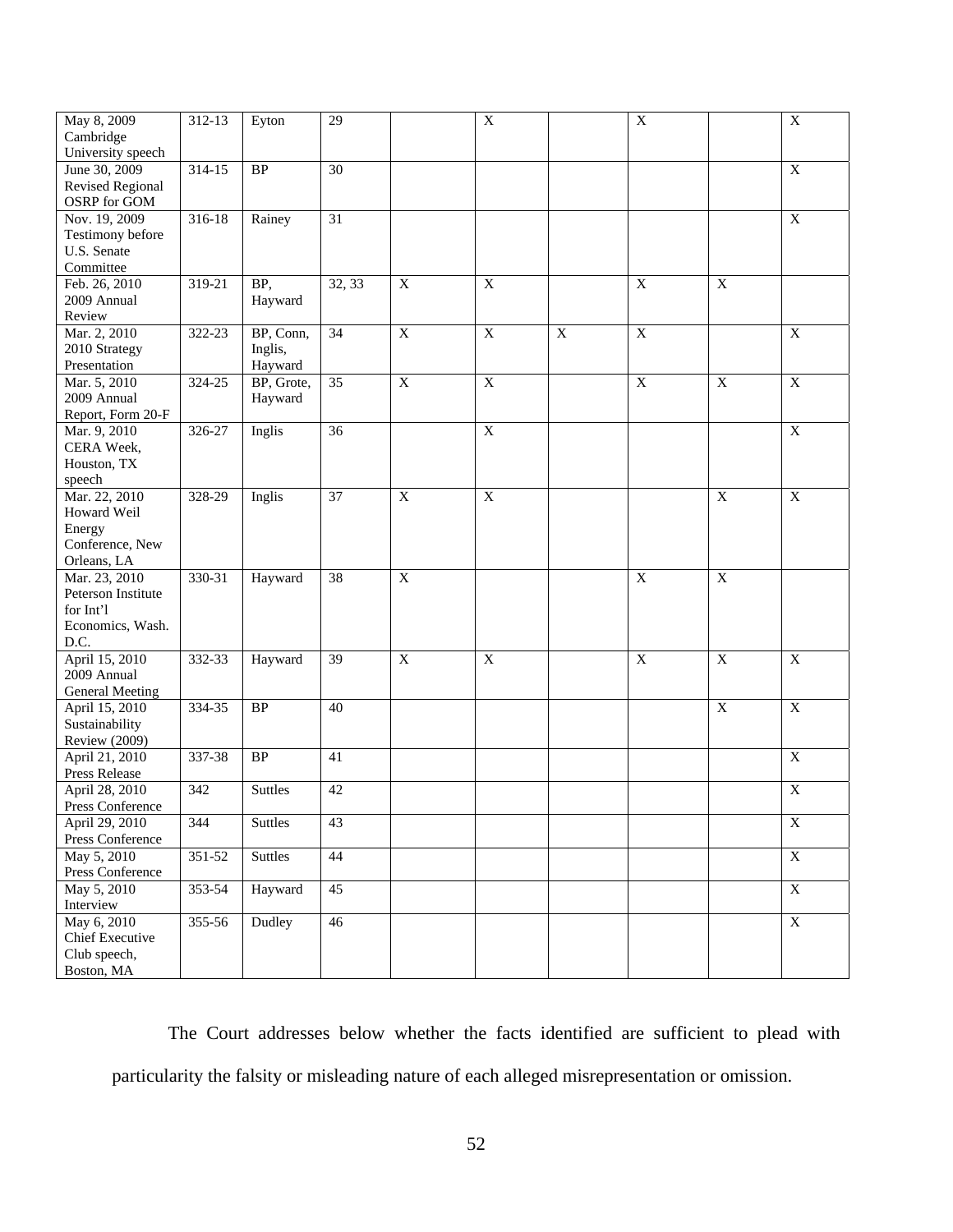# **a. BP expanded deepwater drilling operations without implementing adequate process safety procedures**

As described above, the Complaint alleges that Defendants, including BP and Individual Defendants Browne, Grote, Hayward, Inglis, Dudley, Malone, and Conn, made false statements about BP's commitment to process safety. *See*, *e.g.*, Compl. ¶ 256 (Browne: "BP's workforce is ready, willing and able to participate in a sustained Group-wide effort to move BP towards excellence in process safety. . . . And I would like to make clear that the tone is indeed being set at the top."); Compl. ¶ 261 ("We have acted decisively to address what matters most today and tomorrow: . . . a clear focus on the three dimensions of safety – personal safety, process safety and the environment."); Compl. ¶ 273 (Malone: "BP America is in the midst of a comprehensive effort to improve its safety culture and to strengthen and standardize process safety and risk management programs at all BP-operated facilities."); Compl. ¶ 281 ("2007 saw further improvement in our overall safety performance. . . . Safe and reliable operations remain our number one priority."); Compl.  $\P$  291 ("We document and rigorously follow procedures for safe and effective operating."); Compl. ¶ 294 ("Safety, both personal and process, remains our highest priority. . . . During the year [2008] we began migrating to the new BP OMS, which has an increased focus on process safety . . . ."); Compl. ¶ 295 (Hayward: "Our number one priority was to do everything possible to achieve safe, compliant and reliable operations."); Compl. ¶ 300 (Hayward: "2008 was another year of progress on our number one priority of safe and reliable operations.") (Inglis: "There is one important caveat: safe and reliable operations come first whatever cost efficiency measures we undertake . . . ."); Compl.  $\P$  302 ("Throughout 2008, senior leadership across the group continued to hold safety as their highest priority."); Compl. ¶ 310 (Hayward: "Our number one priority of safe and reliable operations has been vital to the underpinning of our restored competitive performance."); Compl. ¶ 320 (Hayward: "Our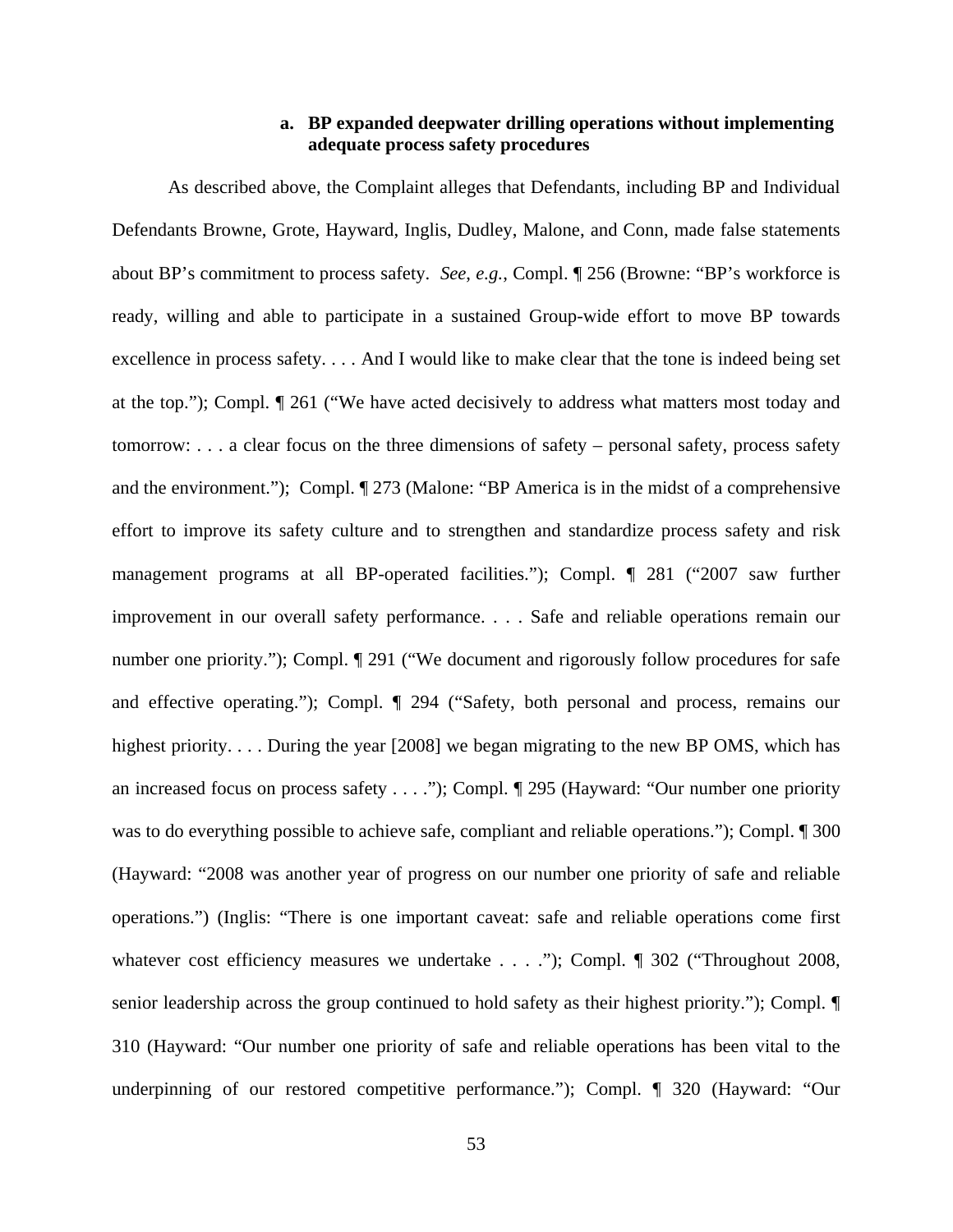priorities have remained absolutely consistent – safety, people and performance – and you can see the results of this focus with improvements on all three fronts. . . . Achieving safe, reliable and compliant operations is our number one priority."); Compl. ¶ 322 ("Safety remains our number one priority and we can see clear progress.") ("In 2009 we had one of the best years in terms of safety performance, with many of our . . . process safety measures comparing favorably with industry peers  $\dots$  ."); Compl.  $\P$  324 ("We constantly seek to improve our safety performance through the procedures, processes and training programmes that we implement in pursuit of our goal of 'no accidents, no harm to people and no damage to the environment.'"); Compl. ¶ 332 ("Safety remains our number one priority and I'm pleased to report we can see clear progress.").

According to Plaintiffs, these statements were false when made because BP represented that it would place process safety at the foundation of the Company's operations "when, in fact, BP was instead expanding its deepwater drilling operations without implementing adequate process safety procedures." (Compl. ¶¶ 256(a), 260(a), 263(a), 268(a), 270(a), 272(a), 274(a), 276(a), 280(a), 282(a), 296(b), 301(a), 303(b), 309(a), 311(a), 321(b), 323(a), 325(a), 329(a), 331(a), 333(b).) The Complaint alleges that BP was aware of the specific dangers associated with cement jobs in deepwater drilling environments and yet took no action to implement procedures to reduce the risk of accidents occurring on BP-operated rigs like the Deepwater Horizon. Plaintiffs contend BP was aware of the dangers of cement jobs because, as early as 2003, the MMS released a report calculating that failed cement jobs accounted for thirty-three blowout or well "kick" incidents between 1973 and 2004. (Compl. ¶ 80.) Specifically, the MMS report alerted BP to the fact that "annular flow related to cementing surface casing has been identified as one of the most frequent causes of loss of control incidents in the Gulf of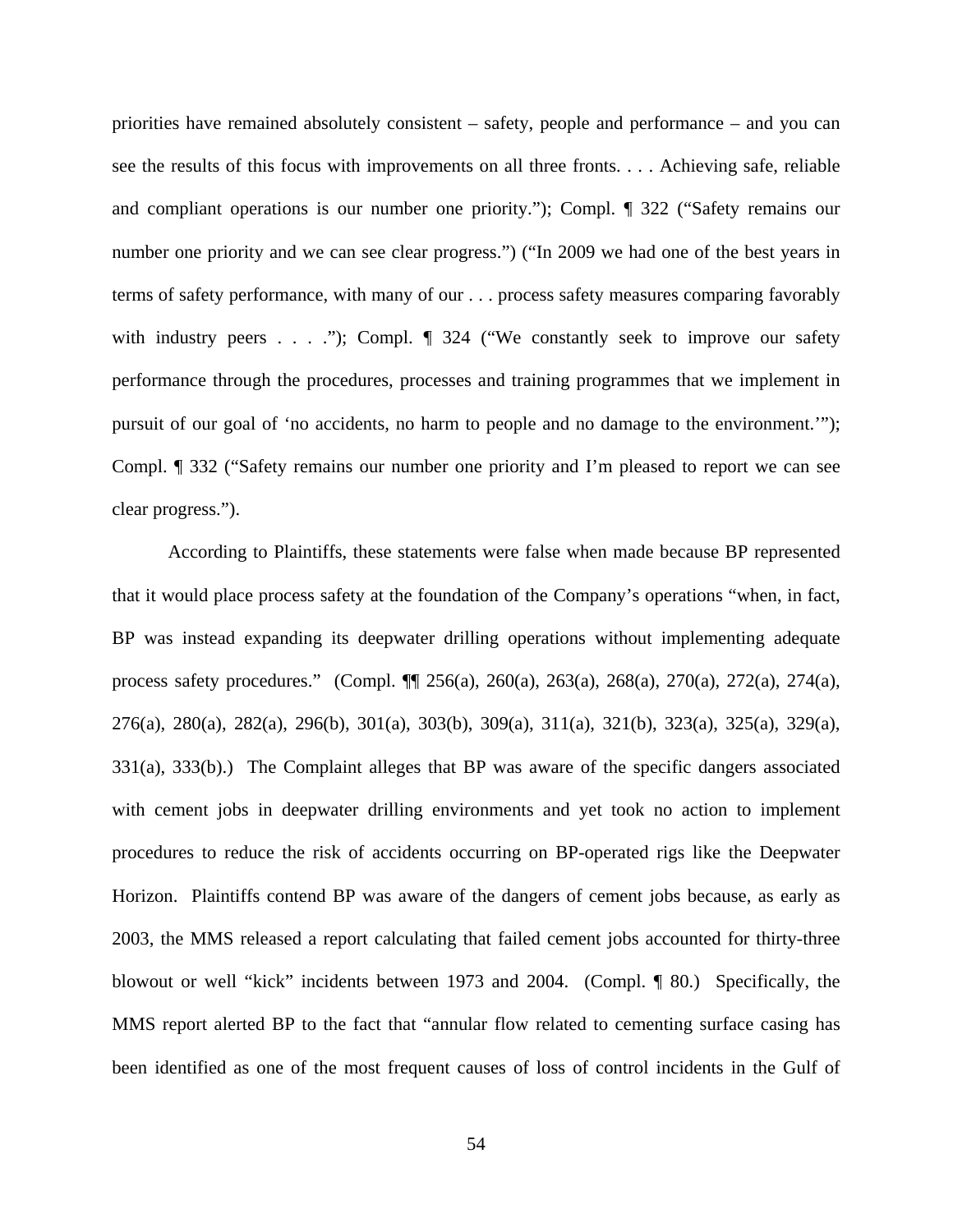Mexico." (*Id.*) In fact, BP had experienced the dangers of faulty cementing jobs at one of its own wells, even prior to the Deepwater Horizon incident. In September 2008, one of the rigs in BP's operations in Azerbaijan suffered a blowout, causing gas, water, and mud to shoot onto the rig floor, although no explosion occurred. (*Id.* ¶ 82.) Following the incident in Azerbaijan, BP reported to U.S. officials that they suspected that numerous wells had "bad cement job[s]," but BP did not disclose the Azerbaijan incident on its Form 20-F for 2008 or any other public document available to investors. (*Id.* ¶ 83.)

The Complaint also alleges that BP disregarded known risks related to its use of BOPs. BP was aware that blind sheer rams had a high failure rate. (*Id.* ¶ 84.) The MMS distributed a report to BP and its industry peers recommending that companies install two blind shear rams in deepwater drilling rigs instead of just one. (*Id.* ¶ 88.) Nonetheless, BP permitted the BOP on the Deepwater Horizon to be equipped with just one blind shear ram. (*Id.* ¶ 94.) In fact, BP executed an agreement with Transocean when it contracted to operate the Deepwater Horizon to allow the rig to operate with only one blind shear ram. Transocean agreed to remove one of the two blind shear rams (which allowed BP to speed up testing procedures), but only after BP signed the agreement acknowledging that the removal of the ram would "reduce the built-in redundancy" of the BOP and raise the rig's "risk profile." (*Id.* ¶ 94.)

Additional studies revealing common deficiencies in blind shear rams were distributed to BP managers and directors at industry conferences during the Class Period, including conferences held in 2009 and in February 2010. (*Id.* ¶ 90.) Plaintiffs also allege that BP knew of actual deficiencies on the specific BOP installed on the Deepwater Horizon. Reports from two different consulting groups—EQE International and Det Norske Veritas—revealed serious flaws in the design and the shuttle valve of the BOP on the Deepwater Horizon. (*Id.* ¶¶ 91–93.)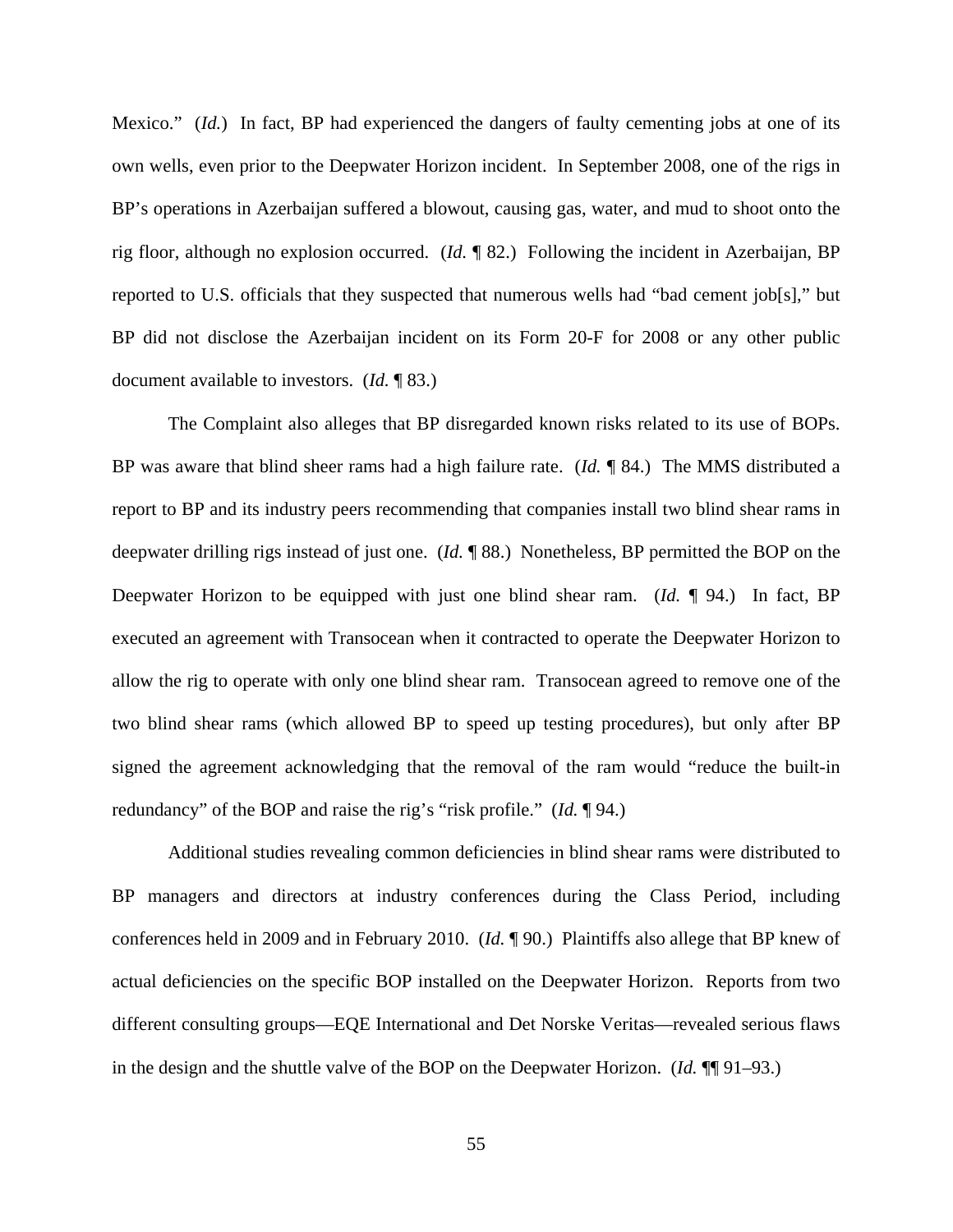Plaintiffs also point to the findings of the Presidential Commission—the Commission tasked with investigating the cause of the Deepwater Horizon explosion—as evidence that Defendants knew, or were reckless in not knowing, that BP had not implemented adequate process safety measures. For example, the Presidential Commission found that BP had no "comprehensive and systematic risk-analysis, peer-review, or management of change process" for any of the following decisions made on the Deepwater Horizon: failing to wait for the correct amount of centralizers, failing to run appropriate tests on the slurry, failing to run a cement evaluation log, failing to displace mud from the riser before setting the cement plug, failing to properly place the cement plug at the appropriate level, failing to install additional physical barriers during the temporary abandonment procedure, and failing to perform additional integrity diagnostics. (*Id.* ¶ 78.) The Commission concluded that the evidence did not show that "BP team members . . . responsible for these decisions conducted any sort of formal analysis to assess the relative riskiness of available alternatives." (*Id.*)

Defendants counter that all statements about "safety in general," BP's commitment to improving process safety, and statements about BP's progress in implementing process safety measures are neither misleading nor material. (Doc. No. 150, at 15–16, App. A.) Defendants contend that such statements are not actionable because they lack "a standard against which a reasonable investor could expect them to be pegged." *City of Monroe Employees Ret. Sys. v. Bridgestone Corp.*, 399 F.3d 651, 671 (6th Cir. 2004). Defendants characterize all statements related to BP's progress on process safety measures "generalized positive statements" and argue, correctly, that such statements cannot serve as a basis for liability. (Doc. No. 150, at 16); *see also Rosenzweig v. Azurix Corp.*, 332 F.3d 854, 870 (5th Cir. 2003) ("'[M]aking steady progress'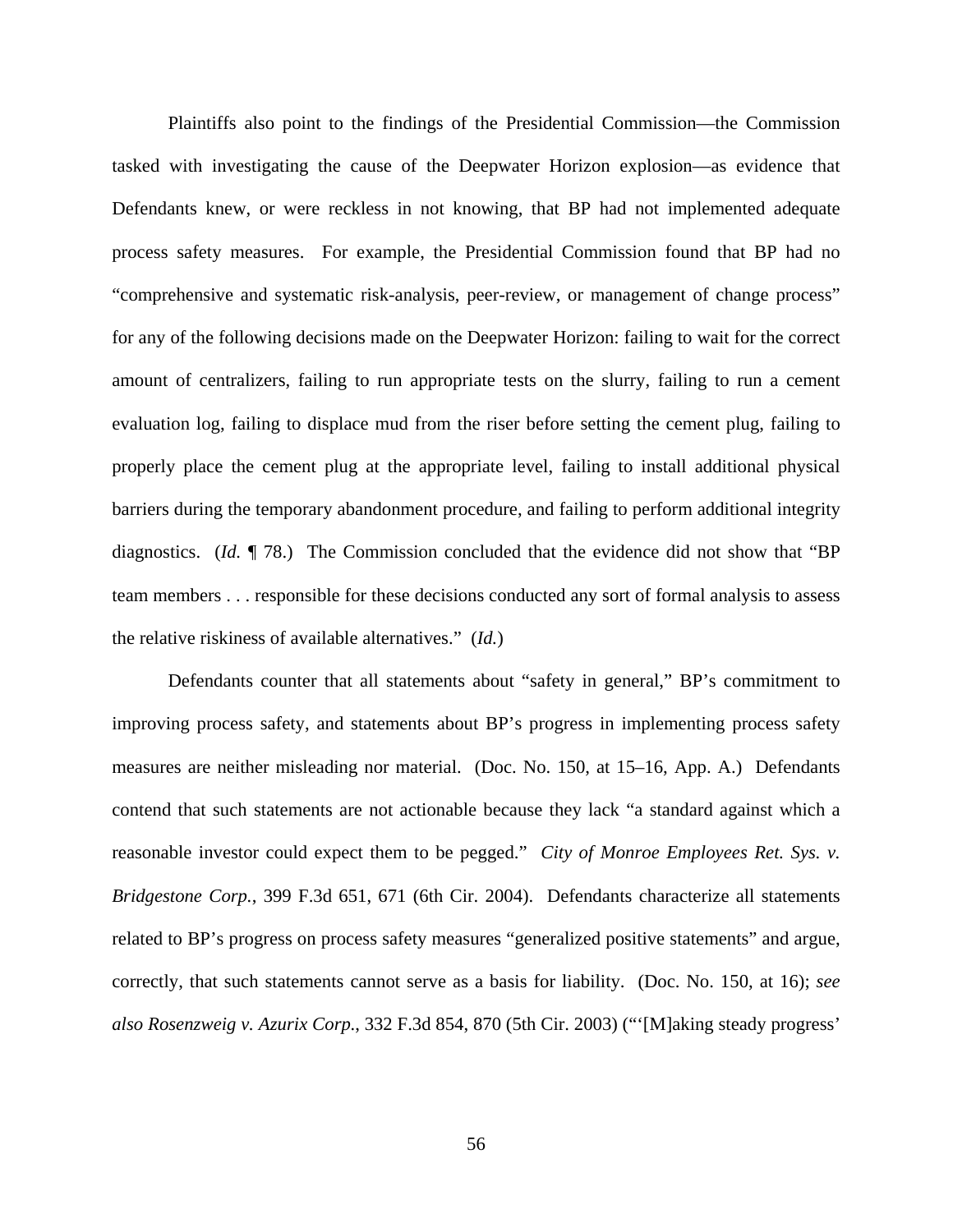is precisely the sort of generalized positive characterization that is not actionable under the securities laws.").

General statements about corporate "progress" are "too squishy, too untethered to anything measurable, to communicate anything that a reasonable person would deem important to a securities investment decision." *Bridgestone*, 399 F.3d at 671. The statements listed above are all in this vein, as they are generalized statements about BP's "commitment to safety," prioritization of "process safety performance," headway in making "real progress" in the process safety arena, and desire to become a "world leader in process safety." (Compl.  $\P$  269, 273, 275.) Even the very specific facts Plaintiffs allege to show the falsity of the statements cannot confirm or deny whether "progress" was being made; general "progress" is simply too illusory a metric from the start. Such statements, therefore, are not actionable.<sup>11</sup>

But Plaintiffs also allege statements of a different vein. Many of Plaintiffs' allegations in this category are statements that refer to progress in process safety as measured against the metrics set forth in the Baker Report's recommendations. These statements make specific reference to BP's progress following the Texas City explosion and the Baker Panel's findings. *See*, *e.g.*, Compl. ¶ 273 (Malone: "In the months and years since these violations occurred [at Texas City refinery], we have made real progress in the areas of process safety performance and risk management."); Compl. ¶ 275 (Hayward: "We continue to implement the roadmap provided to ourselves and the industry by the . . . Baker Panel. BP remains absolutely committed to taking these lessons and becoming a world leader in process safety."); Compl. ¶¶ 281, 285 ("[O]ur intense focus on process safety continues. We are making good progress in addressing the recommendations of the Baker Panel and have begun to implement a new [OMS] across all of

1

 $11$  By the Court's numbering system, nonactionable statements in this category are included in Misrepresentations  $1-$ 4 (Compl. ¶¶ 256–62), 7–9 (*Id.* ¶¶ 267–71), 19 (*Id.* ¶ 291), 21–25 (*Id.* ¶¶ 294–302), 28 (*Id.* ¶¶ 310–11), 32–33 (*Id.* ¶¶ 319-20), 34 (*Id.* ¶ 322), and 39 (*Id.* ¶ 332).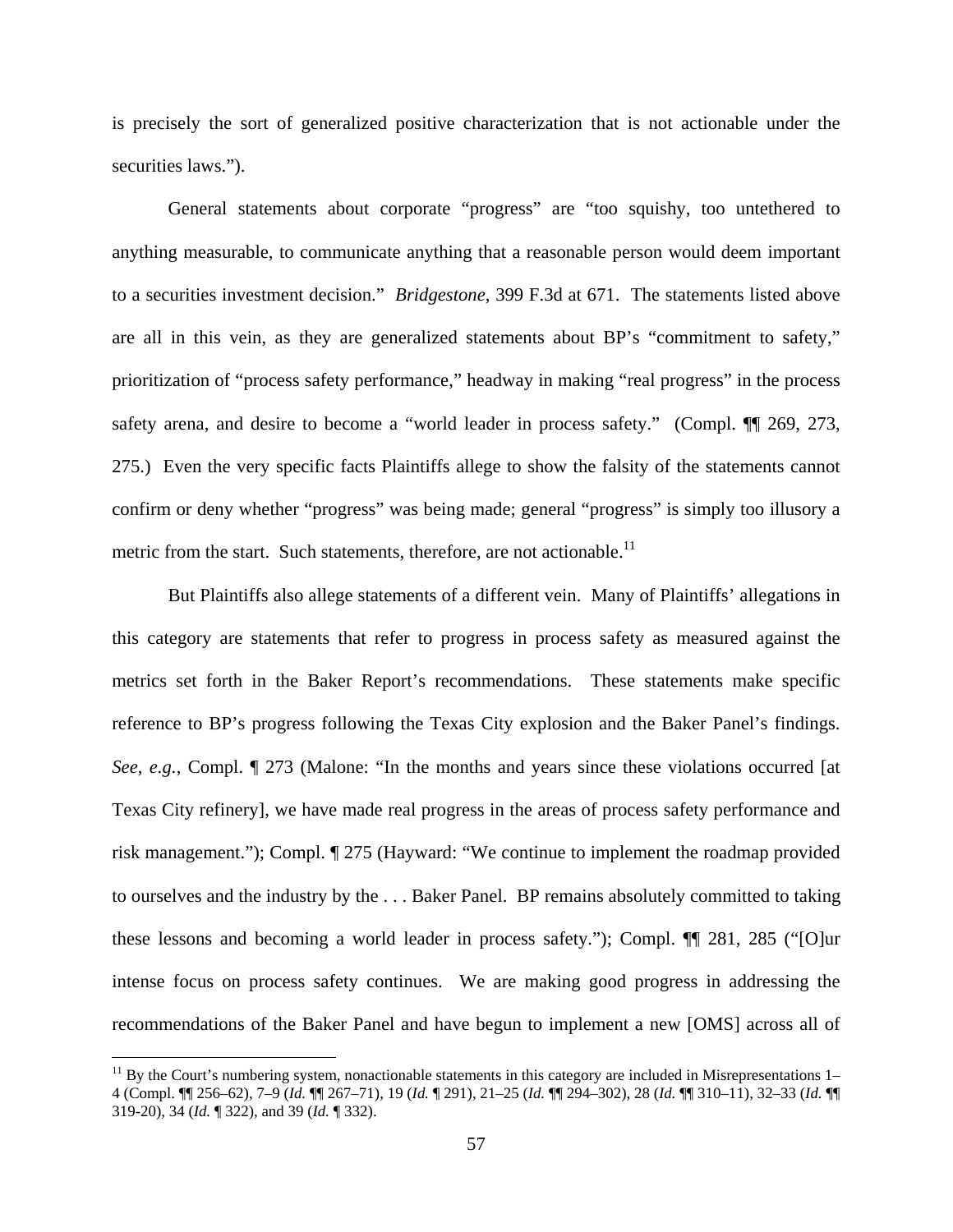BP's operations."); Compl. ¶ 289 ("BP had a number of high-profile safety lapses in recent years, notably at our Texas City refinery, where there was a tragic and unacceptable loss of life. . . . We opened ourselves up to scrutiny . . . [a]nd we have continuously reported progress against a response plan and against an independent external report."); Compl. ¶ 278 ("Throughout 2007, BP continued to progress the process safety enhancement programme initiated in response to the March 2005 incident at the Texas City refinery. We have made progress across the group on all the recommendations: Leadership – We have consistently communicated that safe and reliable operations are our highest priority. Knowledge and expertise – We established an executivelevel training programme, ran process safety workshops and launched an operations academy for site-based staff to enhance process safety capability."); Compl. ¶ 324 ("Following the tragic incident at the Texas City refinery in 2005 the [Safety, Ethics, and Environment Assurance] committee has observed a number of key developments, including: . . . development of a groupwide operating management system (OMS) which is being progressively adopted by all operating sites; the establishment of training programmes in conjunction with MIT that are teaching project management and operational excellence; the dissemination of standard engineering practices throughout the group; and the formation of a highly experienced S&O audit team formed to assess the safety and efficiency of operations and recommend improvements. Throughout this time the group chief executive has made safety the number one priority."); Compl. ¶ 330 ("That tragic accident [Texas City] has changed in a profound and fundamental way our approach to safety and operations integrity – providing a safe working environment is a paramount responsibility, and our first and foremost priority.").

The Baker Panel recommendations did not leave BP with a "squishy" mandate. To the contrary, the Panel's number one recommendation, titled, "Process Safety Leadership," required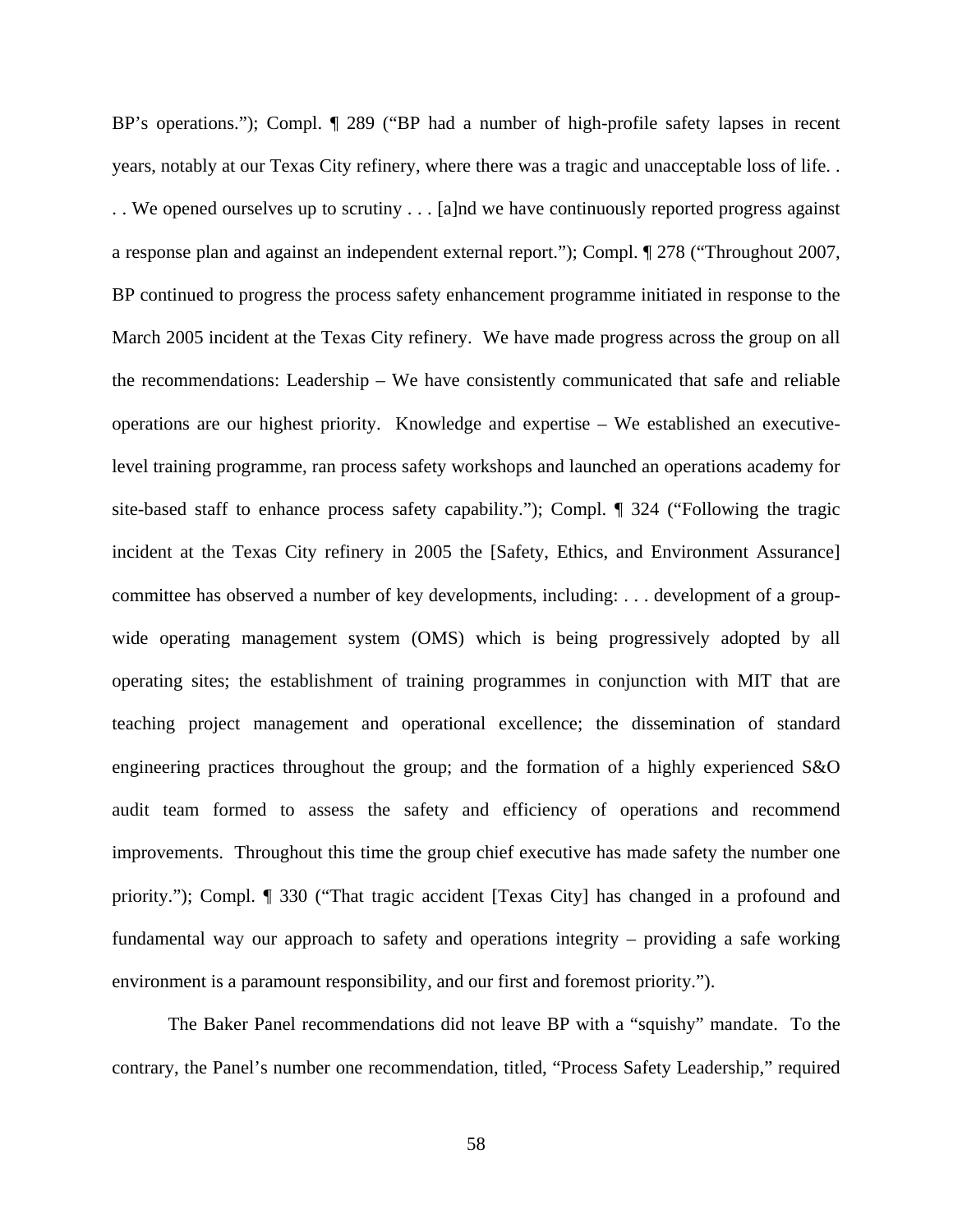BP's corporate management to "demonstrate their commitment to process safety by articulating a clear message on the importance of process safety *and matching that message both with the policies they adopt and the actions they take.*" (Compl. ¶ 74) (emphasis added). BP clearly embraced the first portion of the Baker Report's mandate. In an effort to "articulate a clear message" with respect to process safety, Hayward, Inglis, and other BP executives reeled off the "safety is our number one priority" catchphrase at every turn. But Plaintiffs' allegations raise a triable issue as to whether BP followed through on the latter portion of the Baker Panel's recommendation, which required BP to match the message with policies and actions.

The Baker Panel's recommendation on process safety was a response to a string of prior safety failures in BP's operations. The incidents included blowouts in the Gulf in 2002 and 2003 and in the Nile delta in 2004. (Compl. ¶¶ 54–59.) These were followed by the explosion at the Texas City refinery in 2005 and the spill in Prudhoe Bay in 2006. (*Id.* ¶¶ 11, 68.) All of these incidents served as evidence for the Baker Panel's conclusion that BP had not adequately established process safety as a core value. (*Id.* ¶ 74.) Following the release of the Baker Report and the clear roadmap for improvement contained therein, BP launched what effectively amounted to a public relations campaign to resuscitate the Company's image with respect to process safety. The statements that Plaintiffs highlight as false and misleading were part of that campaign. BP's statements inundated the market with the image that BP was making significant progress on process safety. That image was frequent, repeated, and unequivocal. Plaintiffs suggest it was also necessary to BP's continued financial success following the findings of the CSB and the Baker Report. (*Id.* ¶ 67.)

According to Plaintiffs, there were stark differences between the image BP projected and the reality of BP's operations. Just three years after BP began touting its process safety efforts,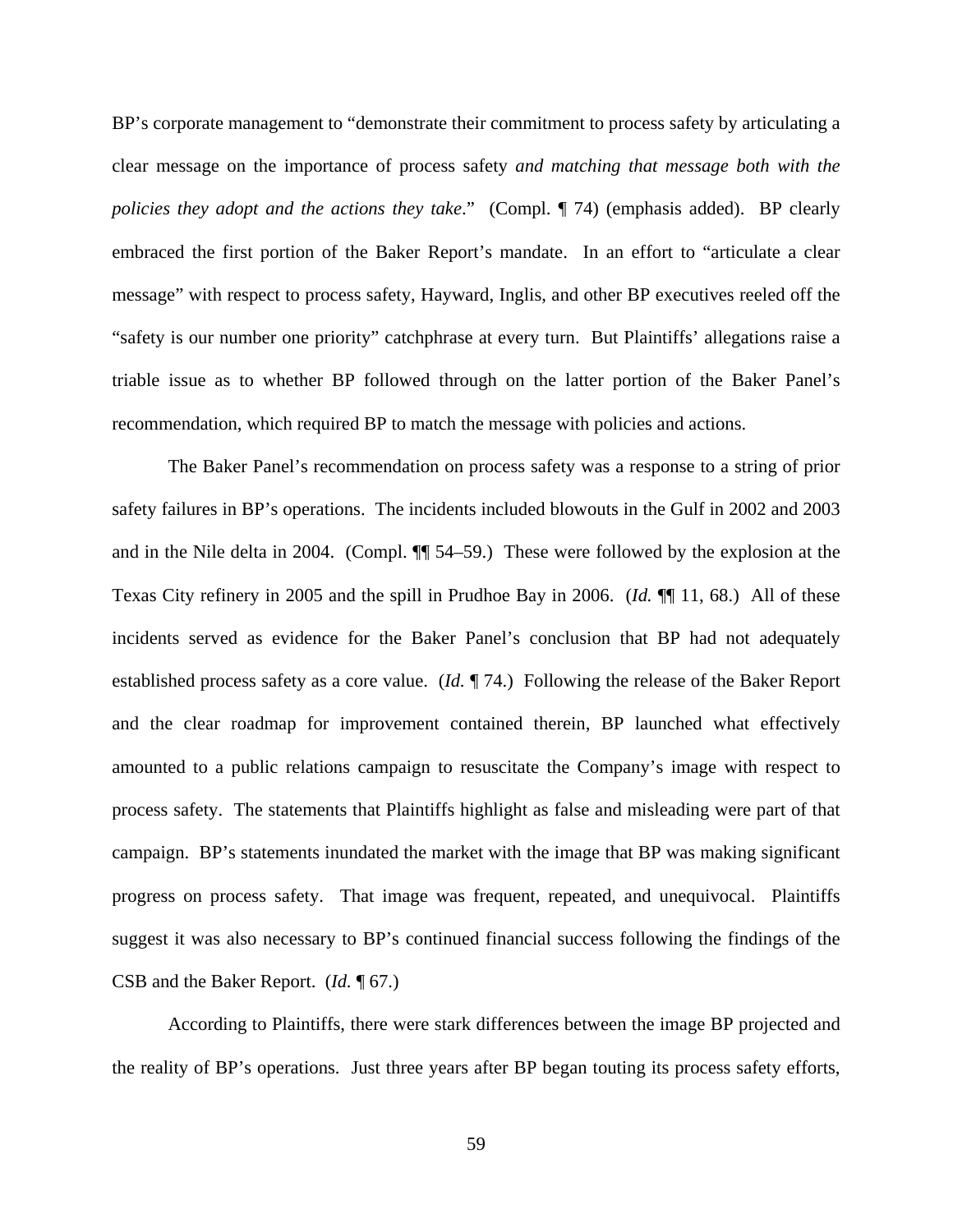the Deepwater Horizon disaster occurred. This was a disaster so similar to prior disasters—the culmination of corner-cutting, overlooked and disregarded warnings, a lack of oversight, a failure to train employees properly, and long overdue maintenance—that it raises a genuine question as to whether BP was truly making the progress it claimed. The Baker Report recommendation required BP to "match its message" on process safety with policies and actions. BP itself embraced the recommendation as a metric and frequently cited the Company's progress against that metric. For example, BP's Annual Reports described specific "key developments" (Compl. ¶ 324), BP claimed to have established training programs and process safety workshops (*Id.* ¶ 278), and BP executives made frequent reference to implementing the Baker Report's "roadmap" (*Id.* ¶ 275.) A repeated utterance, even on a promise of progress, can become misleading where repetition becomes a statement of current and ongoing compliance. *See*, *e.g.*, *Reese v. BP Exploration*, 643 F.3d 681, 691 (9th Cir. 2011) (noting that even a promise or forward-looking statement can become an inaccurate assertion as to a matter of past or existing fact if repeated filing creates an "impression of a state of affairs that differs in a material way from one that actually exists") (citation omitted) (internal quotation marks omitted).

Plaintiffs have alleged sufficient facts to call into question whether BP and its corporate officers and directors were in fact implementing the process safety reforms as they represented. BP had a starting point for its mandate: improve process safety beyond where it was at the time of the Texas City explosion through implementation of the policies, procedures, and recommendations detailed in the Baker Report. The Deepwater Horizon explosion, subsequent investigation, and other facts Plaintiffs allege pointing to similarities between the Deepwater Horizon accident and BP's history of safety failures support Plaintiffs' contention that BP seriously overstated the "progress" it had made in implementing the Baker Panel's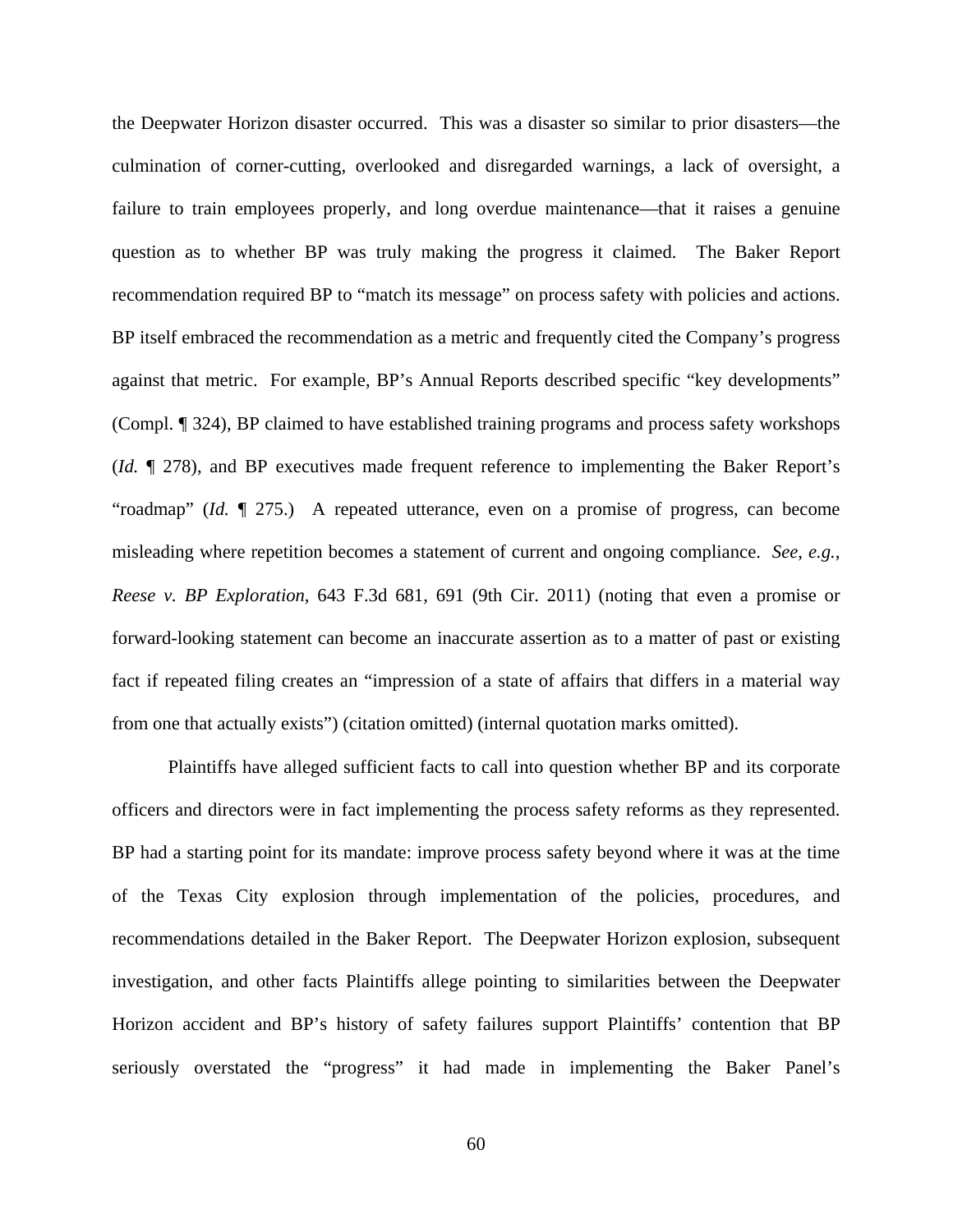recommendations. Where Plaintiffs have tethered their allegations to BP's statements involving progress in process safety efforts as measured against the Baker Report recommendations, they have alleged section 10(b) violations with the particularity required under the PSLRA and Rule  $9(b)^{12}$ 

## **b. BP misrepresented its risk profile because it failed to disclose prior safety failures**

The Complaint alleges that BP misrepresented its risk exposure to investors by repeatedly and falsely downplaying its exposure to risk. *See*, *e.g.*, Compl. ¶ 267 (Grote: "Our strategy is unchanged and our current focus remains on safe and reliable operations and the delivery of improved performance."); Compl. ¶ 269 (Malone: "BP America is committed to safety, and the expectation of our management is that budget guidelines should never result in a compromise in safety performance."); Compl.  $\llbracket$  271 (Inglis: "By taking and managing risks in frontier regions we have established an unrivalled asset base in some of the world's most prolific basins. . . . We are developing strong growth in deepwater and tight gas through a spread of major projects around the world."); Compl. ¶ 273 (Malone: "BP America is in the midst of a comprehensive effort to improve its safety culture and to strengthen and standardize process safety and risk management programs at all BP-operated facilities."); Compl. ¶ 281 ("[I]n the Gulf of Mexico, our priorities are clear – grow revenues near term through the safe startup and ramp-up of Atlantis and Thunder Horse; grow our resources position through successful exploration and access, and advance key deepwater technologies to exploit that resource base."); Compl. ¶ 297 (McKay: "The track record of BP and the industry generally in the Western and Central Gulf of Mexico (GOM) demonstrates that when areas are opened, they can be leased, explored and developed to the highest environmental and operational standards in the world."); Compl. ¶ 312

 $\overline{a}$ 

 $12$  The actionable misrepresentations are, following this Court's numbering system, statements included in Misrepresentations 10-14 (Compl. ¶¶ 273-282), 16 (¶ 285-86), 18 (¶ 289-90), 35 (¶ 324-25), and 38 (¶ 330-31).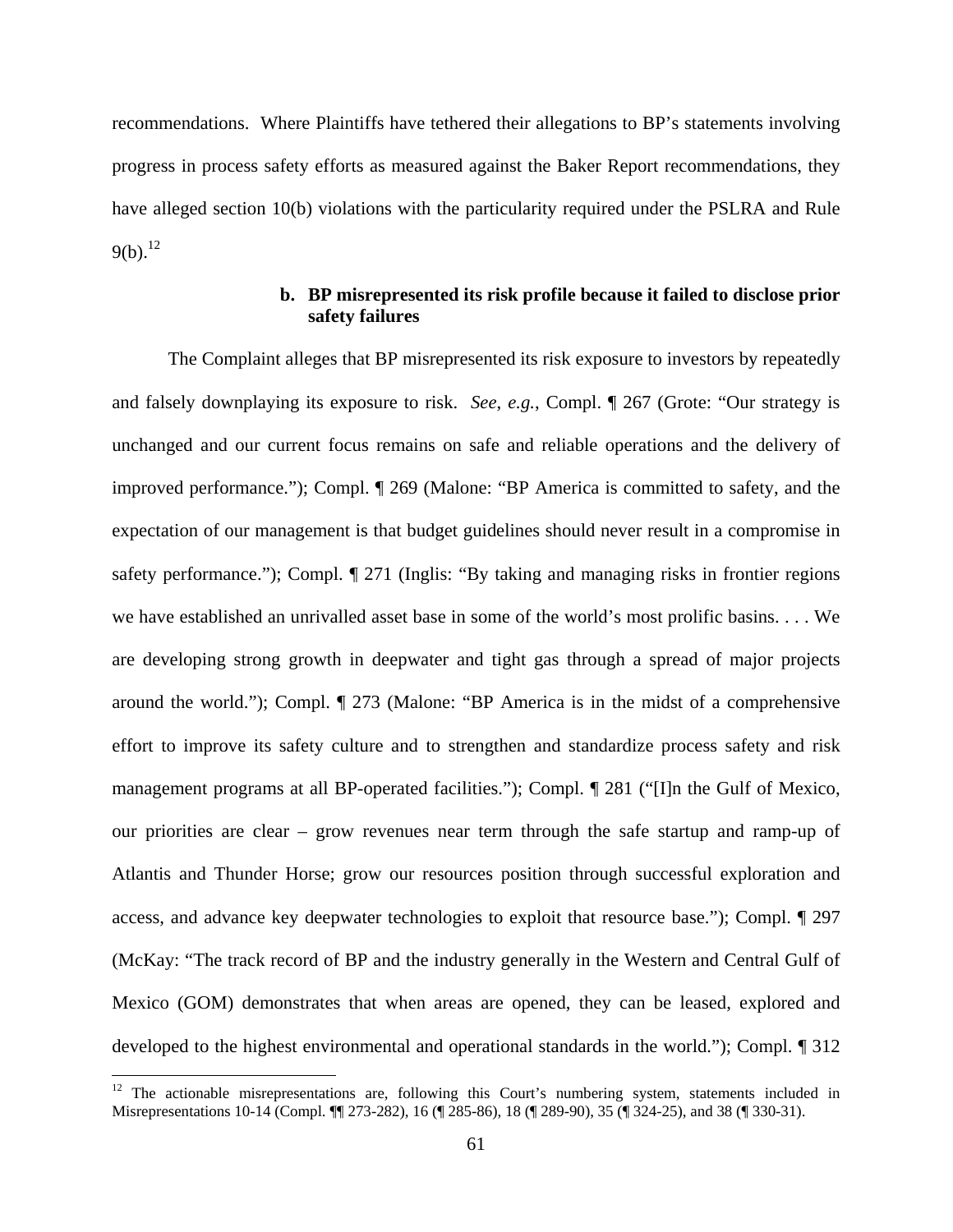(Eyton: "[I]t is worth emphasizing that throughout this period and despite the extremes of geography in which we operate, technology has continuously improved the safety and environmental footprint of our industry."); Compl. ¶ 332 (Hayward: "There has been a significant reduction in the frequency of recordable injuries and the number of major incidents related to integrity failures has also fallen. At the same time we're reducing containment losses in our operations.").

Only a few of the statements Plaintiffs allege as false and misleading reference BP's risk exposure in explicit terms. *See*, *e.g.*, Compl. ¶ 264 ("A risk of increased environmental costs and impacts is inherent in particular operations and products of the group and there can be no assurance that material liabilities and costs will not be incurred in the future. In general, the group does not expect that it will be affected differently from other companies with comparable assets engaged in similar business."); Compl. ¶ 278 ("In safety, we are significantly lowering the risk profile of our operations."); Compl. ¶ 319 ("Risk remains a key issue for every business, but at BP it is fundamental to what we do. . . . We must never shrink from taking on difficult challenges, but the board will strive to set high expectations of how risk is managed and remain vigilant on oversight."); Compl. ¶ 320 (Hayward: "We continue to show our ability to take on and manage risk, doing the difficult things that others either can't do or choose not to do.")

According to Plaintiffs, the misrepresentations contained in such statements were twofold. Broadly speaking, BP misrepresented the general risks associated with deepwater drilling in that it failed to disclose "multiple safety failures and near-failures" that BP experienced in its deepwater operations. More specifically, BP misrepresented its exposure to risk by failing to disclose that it was unprepared to contain an oil leak in its Gulf operations.

62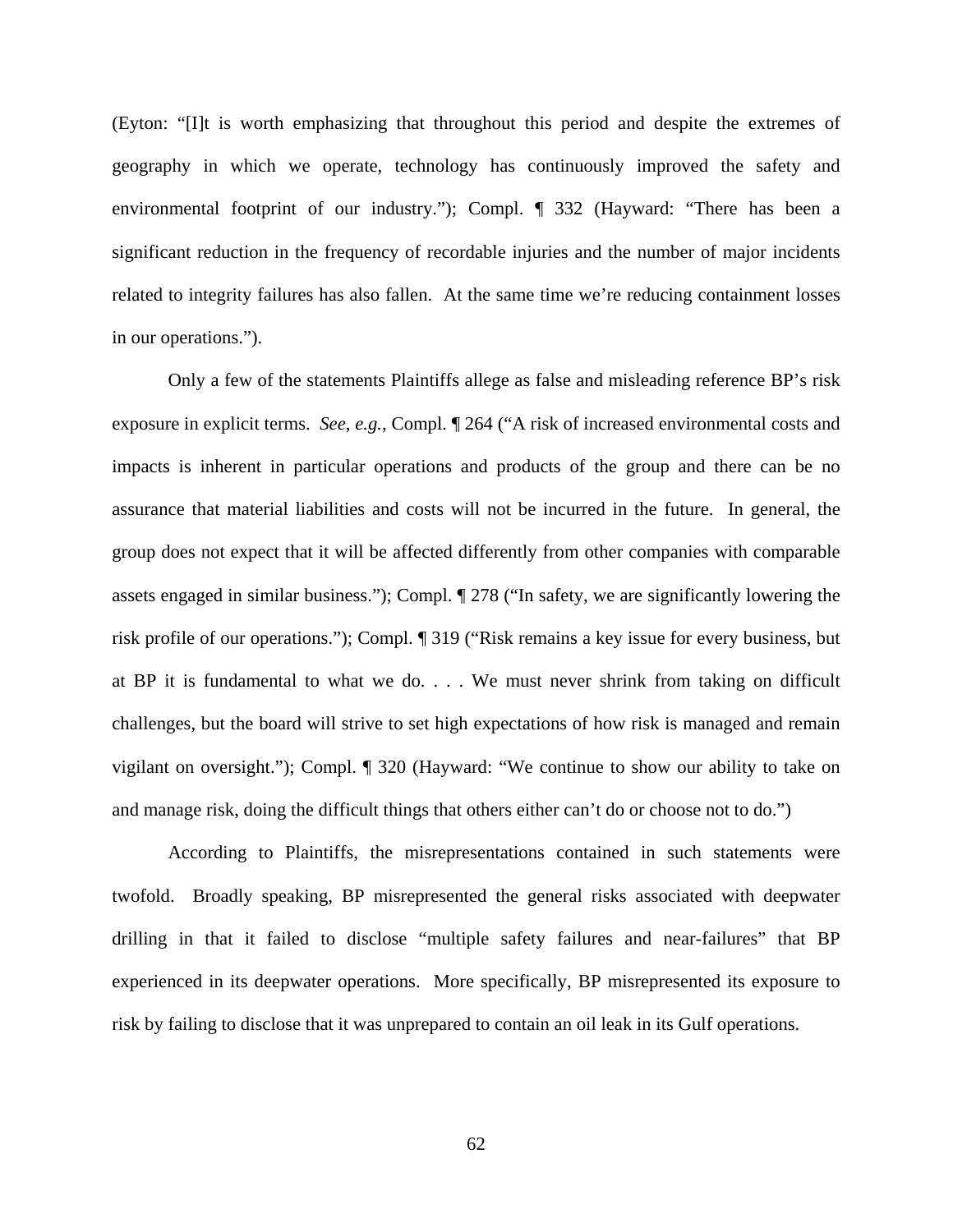Plaintiffs claim that BP failed to disclose prior safety failures, thereby rendering false any representation that the Company was in control of its risk exposure. (Compl. ¶¶ 265(c), 268(b), 270(b), 272(c), 274(b), 276(b), 280(b), 282(b), 284(a), 286(a), 296(c), 299(b), 301(c), 303(c), 309(b), 311(c), 312(b), 318(c), 321(c), 325(c), 333(d).) In support of these allegations, Plaintiffs point to the string of safety incidents preceding the Deepwater Horizon explosion, beginning in 2000 with incidents at BP's Grangemouth refinery in Scotland and continuing through the Texas City explosion. (Compl. ¶¶ 53–63.) Plaintiffs also point to correspondence BP received from the U.K. HSE regarding several of BP's rigs operating in U.K. jurisdictions that were overdue on maintenance and repair requirements. (Compl. ¶¶ 98–103.) Nowhere in the Complaint do Plaintiffs allege that any of the safety incidents between the years 2000 and 2007 remained undisclosed. In fact, Plaintiffs allege that BP failed to disclose only one incident, a September 2008 gas leak in BP's Azerbaijan deepwater drilling operations in the Caspian Sea. (Compl. ¶¶ 81–83.) "Shortly thereafter" there was a blowout at another rig in the same field; Plaintiffs do not state whether that rig was part of BP's operations. (*Id.*) However, Plaintiffs allege that BP made no announcement or disclosure of the incident until BP filed its Annual Report, Form 20-F, for 2008. Plaintiffs suggest that the disclosure in the 2008 Annual Report downplayed the incident, referring to it as a "subsurface gas release" and omitting references to the blowout on the nearby rig. (*Id.*)

Defendants argue that the allegedly undisclosed risks were actually "well-publicized safety lapses" already known to the market. (Doc. No. 150, at 27.) According to Defendants, the incidents in the Nile delta and the Caspian Sea, in addition to the other incidents that occurred in BP's U.S. operations, were well-publicized and even prompted the MMS to investigate BP twice and issue Safety Alerts to all drilling companies in the Gulf. (*Id.*) Because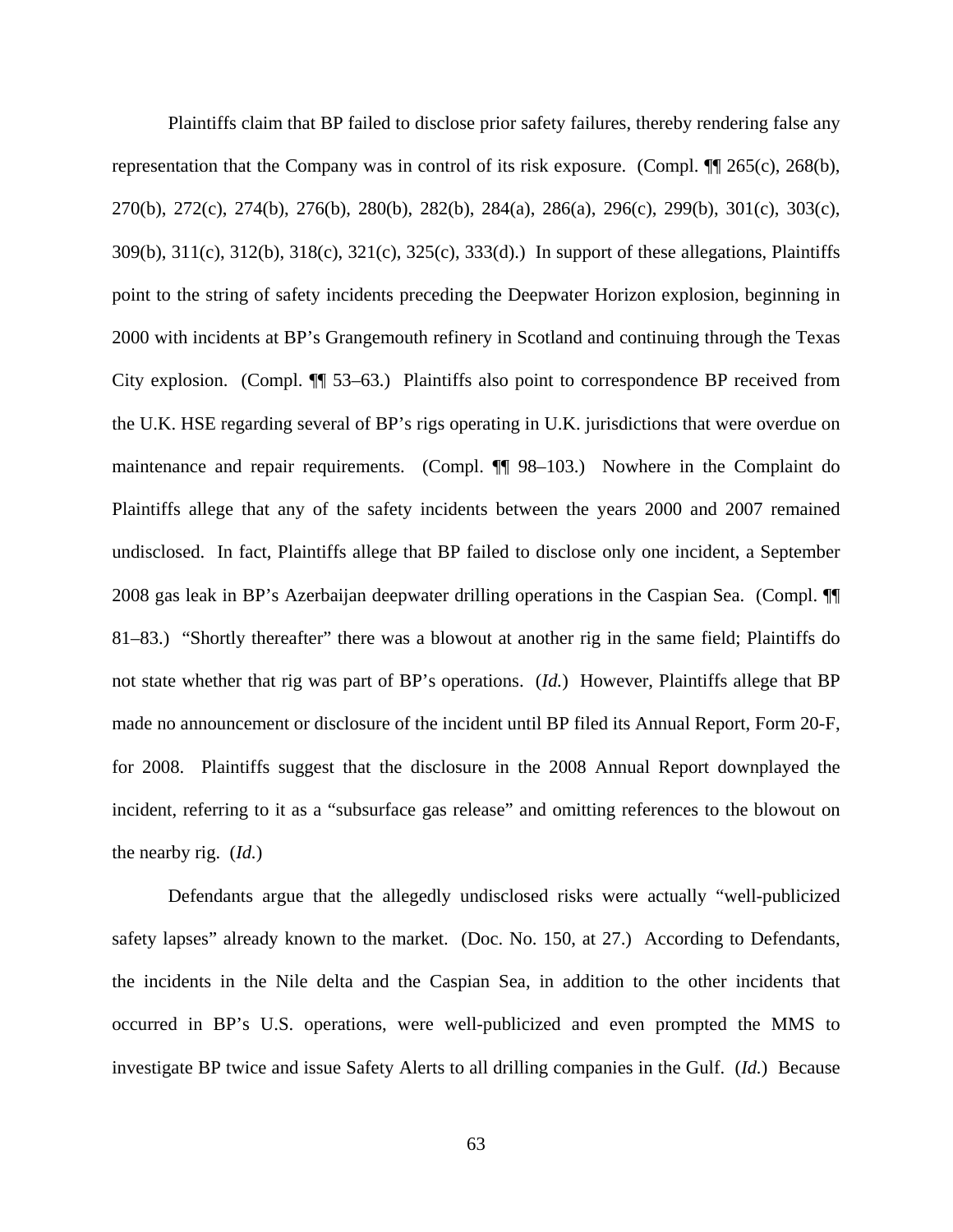such risks were widely known to the market, Defendants argue any representations related to BP's risk management efforts were not misleading or could not have been material. (*Id.*)

Statements about the adequacy of risk management operations and capabilities may be false and misleading where the speaker knows, or should know, that such operations are inadequate to manage the risks a company faces. *See*, *e.g.*, *In re Fannie Mae Sec. Litig.*, Nos. 08 Civ. 7831, 09 MD 2013, 2010 WL 3825713, at \*14–15 (S.D.N.Y. Sept. 30, 2010) (finding material misstatements sufficient to survive a motion to dismiss where Fannie Mae's statements that its risk management operation was "appropriate" were made despite defendants' knowledge that their risk management system was inadequate for the new subprime assets they were purchasing); *see also In re Wash. Mutual, Inc. Sec., Derivative & ERISA Litig.*, 694 F. Supp. 2d 1192, 1208–09 (W.D. Wash. 2009) (finding that plaintiffs had sufficiently pleaded the falsity of thirteen statements representing that the defendant company maintained "appropriate policies, standards and limits designed to maintain risk exposures" where the company "had in fact weakened its risk management practices in order to increase loan volume"). However, Plaintiffs do not adequately allege falsity with respect to the statements at issue here. Instead of pointing to specific flaws in BP's risk management system, Plaintiffs merely stress BP's awareness of the riskiness of its operations. Plaintiffs' argument, in simplest form, is that it was false or misleading for BP to claim that it could "take on and manage risk" or that it was "lowering its risk profile" when safety-related accidents had previously occurred in some of BP's operations worldwide. But demonstrating BP's knowledge of risk does not demonstrate that its statements were false or misleading; Plaintiffs' argument mistakenly equates risk with falsity.

 In *Evolution Capital Advisors*, the SEC argued that defendants committed securities fraud in connection with their investments in a loan program administered by the Small Business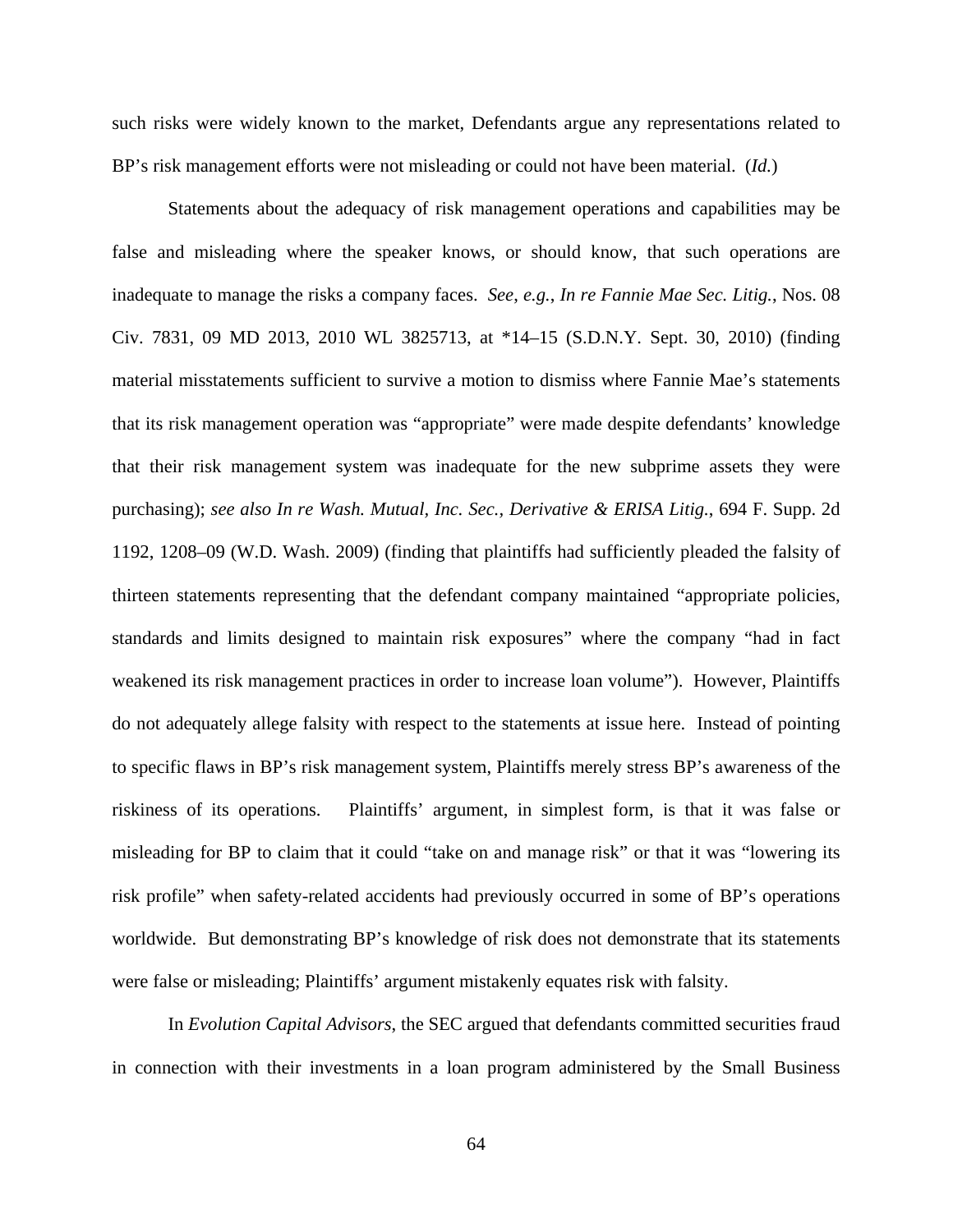Administration ("SBA"). *S.E.C. v. Evolution Capital Advisors*, LLC, No. H-11-2945, 2011 WL 6754070, at \*1 (S.D. Tex. Dec. 22, 2011). Investors were allegedly defrauded after defendants misrepresented the nature and risk profile of their involvement in the program by leading investors to believe the company would invest in the more secure option available under the program, SBA loans, when it instead invested in the riskier option, SBA "IO strips." *Id.* at \*1–2. The court found that "[t]he heart of the case is the difference between the risks of investing in an SBA loan and investing in an SBA IO strip," that is, whether or not defendants made "misrepresentations concerning *the nature of the investments that would be made*." *Id.* at \*13. (emphasis added).

Here, Plaintiffs have not alleged any misrepresentations concerning "the nature of the investments" that were made. *Id.* at \*13. In fact, many of the statements Plaintiffs claim are misleading are actually acknowledgments of BP's risk exposure. *See*, *e.g.*, Compl. ¶ 264 ("A risk of increased environmental costs and impacts is inherent in particular operations and products of the group and there can be no assurance that material liabilities and costs will not be incurred in the future. In general, the group does not expect that it will be affected differently from other companies with comparable assets engaged in similar business."); Compl. ¶ 319 ("Risk remains a key issue for every business, but at BP it is fundamental to what we do. . . . We must never shrink from taking on difficult challenges, but the board will strive to set high expectations of how risk is managed and remain vigilant on oversight."). The likelihood of kicks or blowouts in deepwater drilling operations is exactly the type of risk inherent in an investment in the oil industry. While the risk associated with the oil industry, and deepwater drilling operations in particular, is obviously a subject matter important—even material—to investors, it is not one that investors are generally unaware of.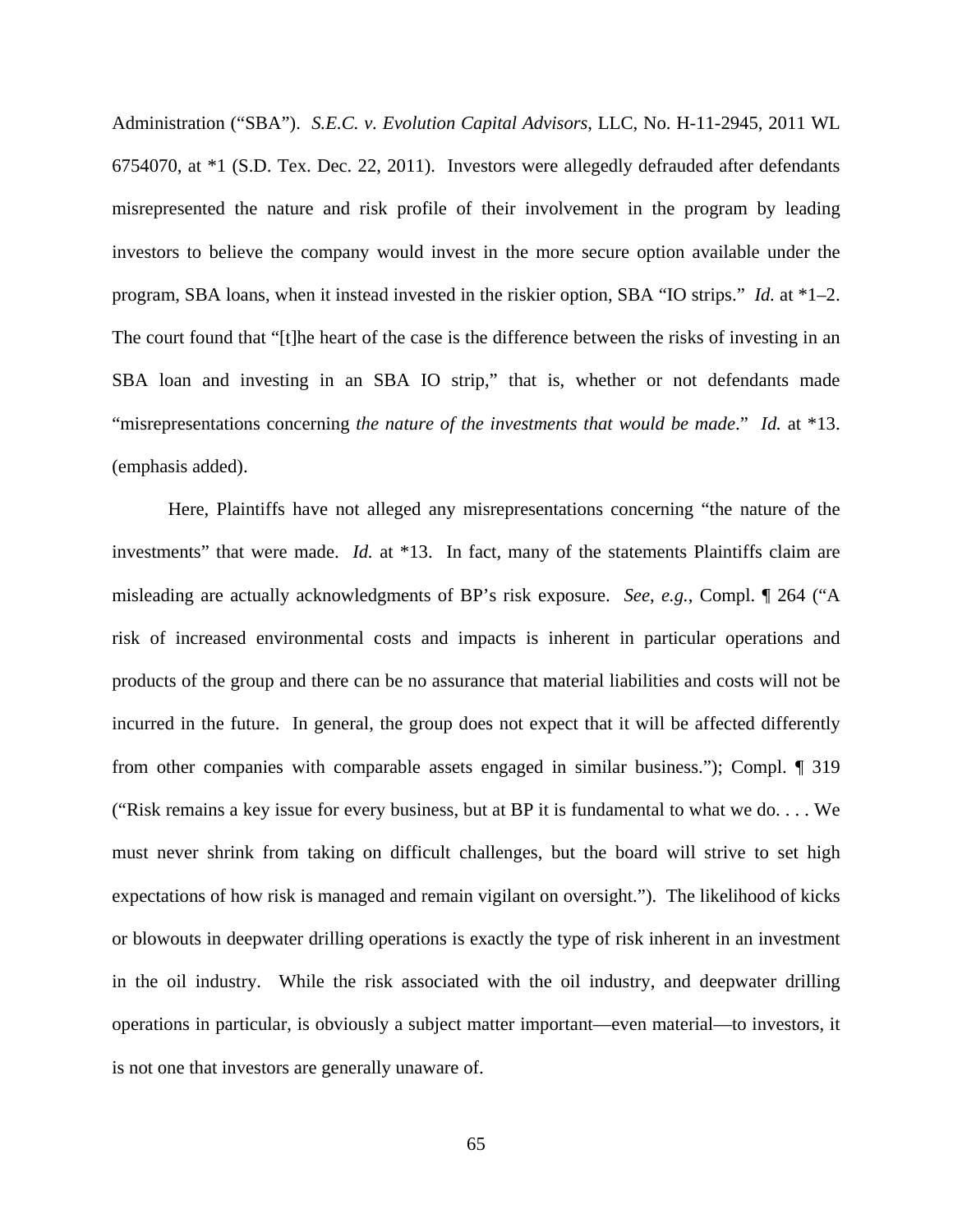Plaintiffs must do more than point to the volatile nature of deepwater drilling operations in order to plead securities fraud with the particularity required under the PSLRA and Rule 9(b). Simply citing prior examples of safety failures does not render false or misleading generalized statements about BP's risk profile or the riskiness of its operations. Even a company operating in a risky industry can manage risk, and Plaintiffs have pointed to no facts undermining BP's assertions that it intended to do so. Plaintiffs' reliance on the existence of such risk as proof of falsity is insufficient to demonstrate the falsity of the statements at issue here.<sup>13</sup>

Plaintiffs fare better in their allegations that BP misrepresented its specific ability to respond to an oil spill in the Gulf, thereby misleading investors as to its risk exposure in its Gulf operations. Plaintiffs point to specific misrepresentations in BP's Regional OSRP for the GOM, which estimated the total worst case discharge scenarios in the Gulf at between 28,033 barrels and 250,000 barrels of oil per day. (Compl. ¶ 314.) In addition, BP's Regional OSRP for the GOM explicitly states that BP and its subcontractors "could recover approximately 491,721 barrels of oil per day (or more than 20.6 million gallons) in the event of an oil spill in the Gulf." (*Id.*) The Regional OSRP also stated that BP possessed "the necessary spill containment and recovery equipment to respond effectively to spills." (*Id.*) Plaintiffs also rely on BP's IEP for the Macondo well site and allege that the statement contained therein—that "BP Exploration & Production Inc. has the capability to respond, to the maximum extent practicable, to a worst-case discharge," which BP estimated at 162,000 barrels of oil per day—was false. (*Id.* ¶¶ 158, 304.) In addition, a few months prior to the Deepwater Horizon disaster, Defendant Rainey testified before a Senate Committee and similarly represented that "[a]ll of [BP's] production facilities have contingency plans that identify the procedures, response equipment, and key personnel

 $\overline{a}$ 

<sup>&</sup>lt;sup>13</sup> By the Court's numbering system, the nonactionable statements in this category are included in Misrepresentations 5 (Compl. ¶ 264), 7–9 (*Id.* ¶ 267–71), 10 (*Id.* ¶ 273), 12 (*Id.* ¶ 278), 14 (*Id.* ¶ 281), 23 (*Id.* ¶ 297), 29 (*Id.* ¶312), 32–33 (*Id.* ¶¶ 319–20), and 39 (*Id.* ¶ 332).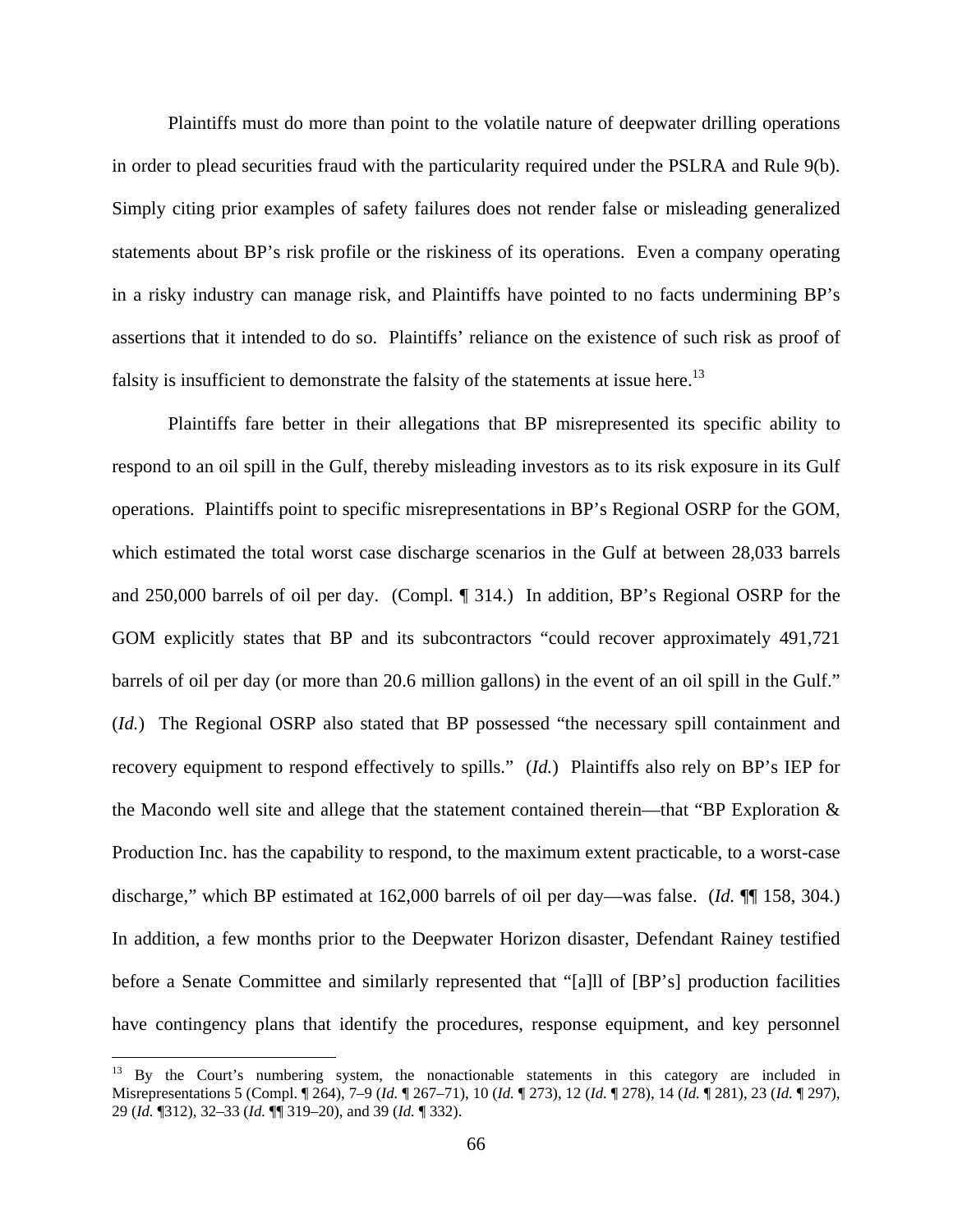needed for responding to incidents." (*Id.* ¶ 317.) Rainey referred specifically to the capabilities of BP America's Houston offices, stating that "BP's fiber optic network in the US Gulf of Mexico . . . allows us to monitor well pressures in real time, both at the facility and in our offices in Houston." (*Id.*)

Plaintiffs assert that all these representations were false because BP proved utterly unable to respond to the spill following the Deepwater Horizon disaster. Through the IEP and the Regional OSRP, BP represented that it was prepared to respond to a spill release of somewhere between 162,000 and 250,000 barrels of oil per day. (*Id.* ¶¶ 158, 156.) Plaintiffs allege that the worst case discharge scenarios in BP's public representations were significantly higher than the actual amount of the spill, yet BP's "oil-spill removal organizations were quickly outmatched" following the Deepwater Horizon explosion. (*Id.* ¶ 218.) Plaintiffs estimate that 60,000 barrels of oil per day spilled from the Macondo well following the Deepwater Horizon blowout. (*Id.* ¶ 5.) Yet, even forty-nine days after the spill, BP was recovering oil at a rate of only 15,000 barrels per day. (*Id.* ¶ 243.)

Plaintiffs also claim that much of BP's Regional OSRP was inaccurate: irrelevant material was copied from other websites, the Regional OSRP "described biological resources nonexistent in the Gulf," and the Regional OSRP named as the Company's "wildlife expert" a man deceased several years before BP filed its Regional OSRP. (*Id.* ¶¶ 220–22.) In further support of the falsity of these statements, Plaintiffs point to post-spill statements by Suttles and Hayward admitting that BP did not have an oil spill response plan with "proven equipment and technology" and that the Company was instead "making it up day to day." (*Id.* ¶¶ 217, 315.) Finally, with respect to Rainey's representations that BP America's Houston offices allowed for close monitoring of the Deepwater Horizon rig, Plaintiffs assert that, on the night of the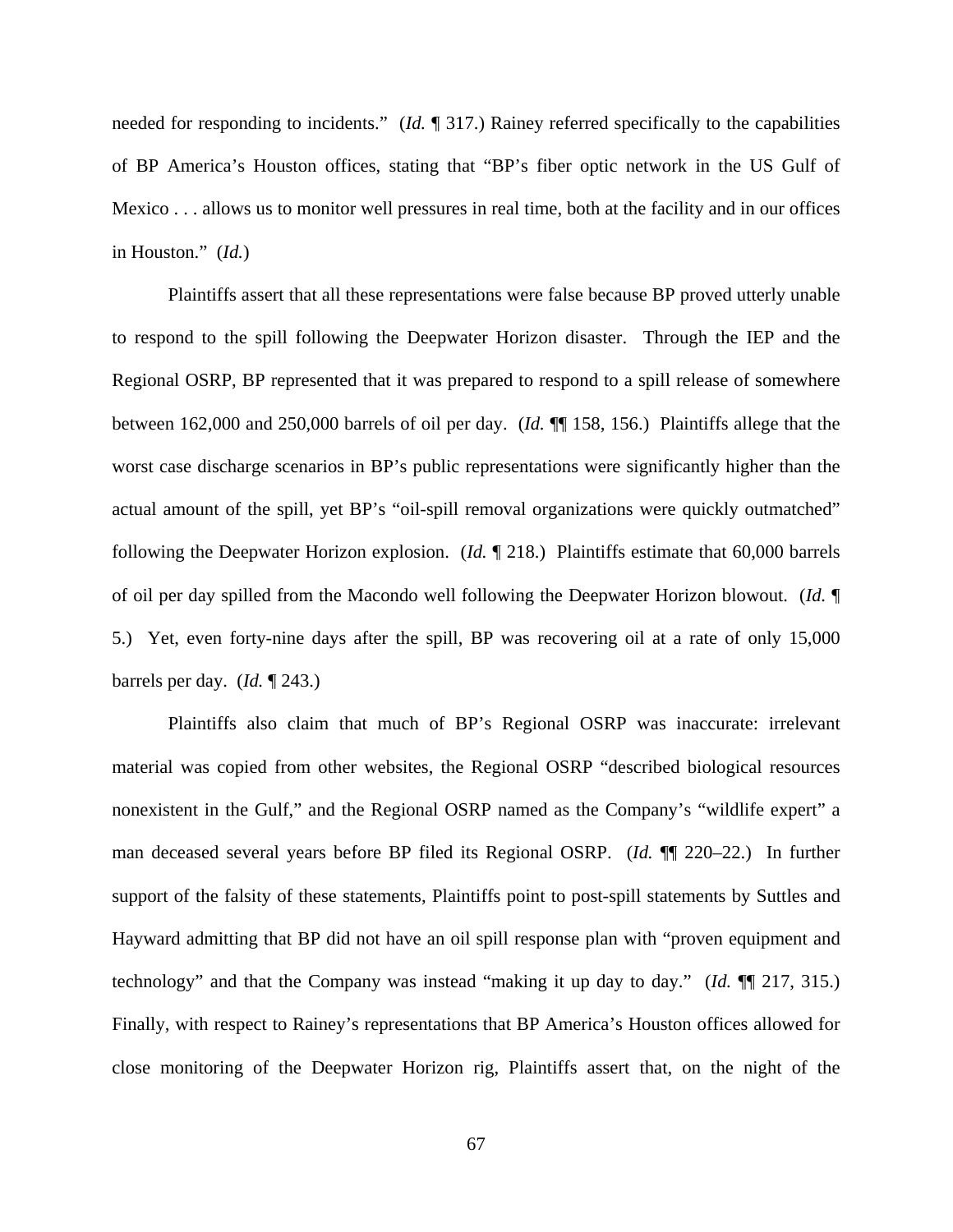explosion, there was "nobody in that B.P. Macondo well office," and BP was therefore, in addition to the many other reasons, unprepared to respond to spills in the Gulf. (*Id.* ¶ 201.)

Plaintiffs have sufficiently pleaded facts to demonstrate that BP misrepresented the size of the spill it was prepared to respond to in the Gulf and misrepresented the Company's general spill response capabilities. BP stated it was prepared to respond to a spill more than four times as large as the maximum daily spill amount that resulted from the Deepwater Horizon incident. Plaintiffs have highlighted the wide disparity between the amount of the actual spill and BP's representation as to its preparedness, other falsities in both the Regional OSRP and the IEP, and the failures of BP America's Houston office to respond appropriately to emergency warnings from the Deepwater Horizon. Thus, they have sufficiently pleaded actionable misrepresentations related to BP's ability to respond to an oil spill in the Gulf of Mexico.

Defendants do not challenge the alleged falsity of the statements contained in the Regional OSRP and the IEP. Instead, because this is a fraud on the market case, Defendants contend that Plaintiffs have not adequately pleaded reliance on the alleged misrepresentations contained in the Regional OSRP and the IEP because they do not allege that the documents were "publicaly disseminated" during the Class Period.<sup>14</sup> (Doc. No. 150, at 28.) The fraud on the market theory allows "a presumption that potentially significant publicly disseminated information is reflected in the price of stock traded on an efficient market" unless rebutted by a factual showing that the information at issue did not affect the market price. *Nathenson*, 267 F.3d at 415. Here, Plaintiffs allege that the IEP was received by the MMS on February 23, 2009, and was "available to the public" no later than March 10, 2009. (Compl. ¶ 304.) They allege that the Regional OSRP was "publicly filed" on June 30, 2009. (*Id.* ¶ 314.) The Court agrees

 $\overline{a}$ 

<sup>&</sup>lt;sup>14</sup> In subsequent briefing, Defendants withdrew their challenge to Plaintiffs' pleading of reliance on the IEP. However, Defendants still contend that allegations related to the IEP fail on scienter grounds. (Doc. No. 220, at 14 n. 11.)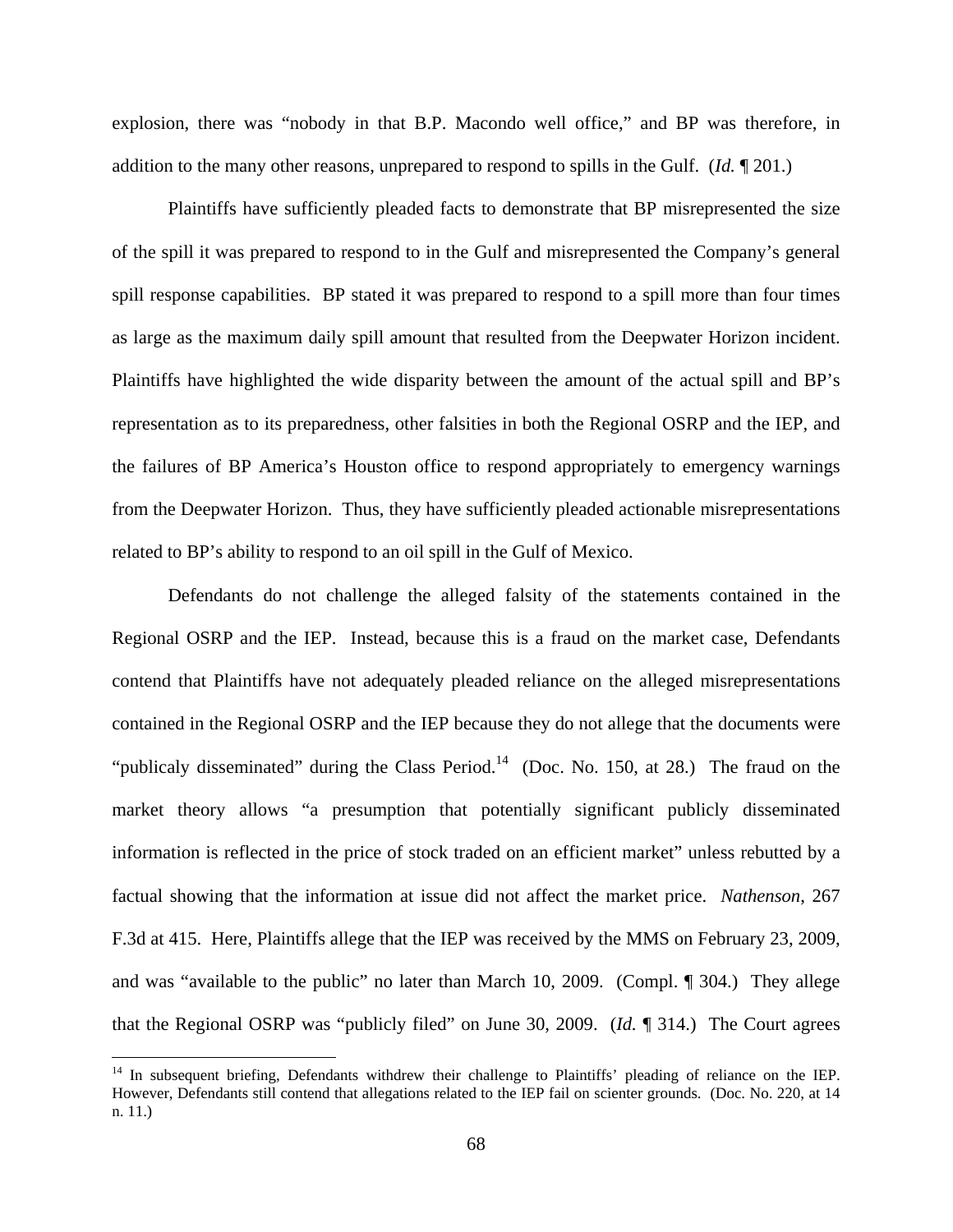with Plaintiffs that, for purposes of pleading reliance in a fraud on the market case, there is no material difference between pleading that the IEP was "available to the public" or "publicly filed" and alleging that a document was "publicly disseminated." *See Basic Inc. v. Levinson*, 485 U.S. 224, 246 n. 24 (1988) ("[W]e need only believe that market professionals generally consider most publicly announced material statements about companies, thereby affecting stock market prices.").Plaintiffs have adequately alleged reliance on the IEP and the Regional OSRP and have therefore pleaded with particularity misrepresentations stemming from BP's representations that it was prepared to respond to a spill in the Gulf of Mexico.<sup>15</sup>

# **c. BP claimed it did not retaliate against workers for reporting safety concerns while engaging in a systematic pattern of retaliation**

Plaintiffs allege that BP's representations that the Company was strengthening its safety culture were false and misleading. *See* Compl. ¶ 269 (Malone: "I continue to meet with employees to reinforce my expectations of them: that they must ensure that our operations are safe, that they understand they have both a right and responsibility to shut down any process they feel is unsafe or operationally unsound, and that they are encouraged to raise concerns on any issue.") (Malone: "BP does not tolerate retaliation against workers who raise safety concerns."); Compl. ¶¶ 283, 302 ("In the US, former US district court judge Stanley Sporkin acts as an ombudsperson. Employees and contractors can contact him confidentially to report any suspected breach of compliance, ethics or the code of conduct, including safety concerns."); Compl. ¶ 289 (Hayward: "We opened ourselves up to scrutiny – and we listened more to our front-line operations people – who, of course, really know what is going on on the ground."); Compl. ¶ 322 ("In summary, we are strengthening our safety culture throughout our business, and building a track record that we intend to become industry leading.").

1

<sup>&</sup>lt;sup>15</sup> By the Court's numbering system, the alleged misrepresentations that survive in this category are numbered 26 (Compl. ¶ 304), 30 (*Id.* ¶ 314), and 31 (*Id.* ¶ 316).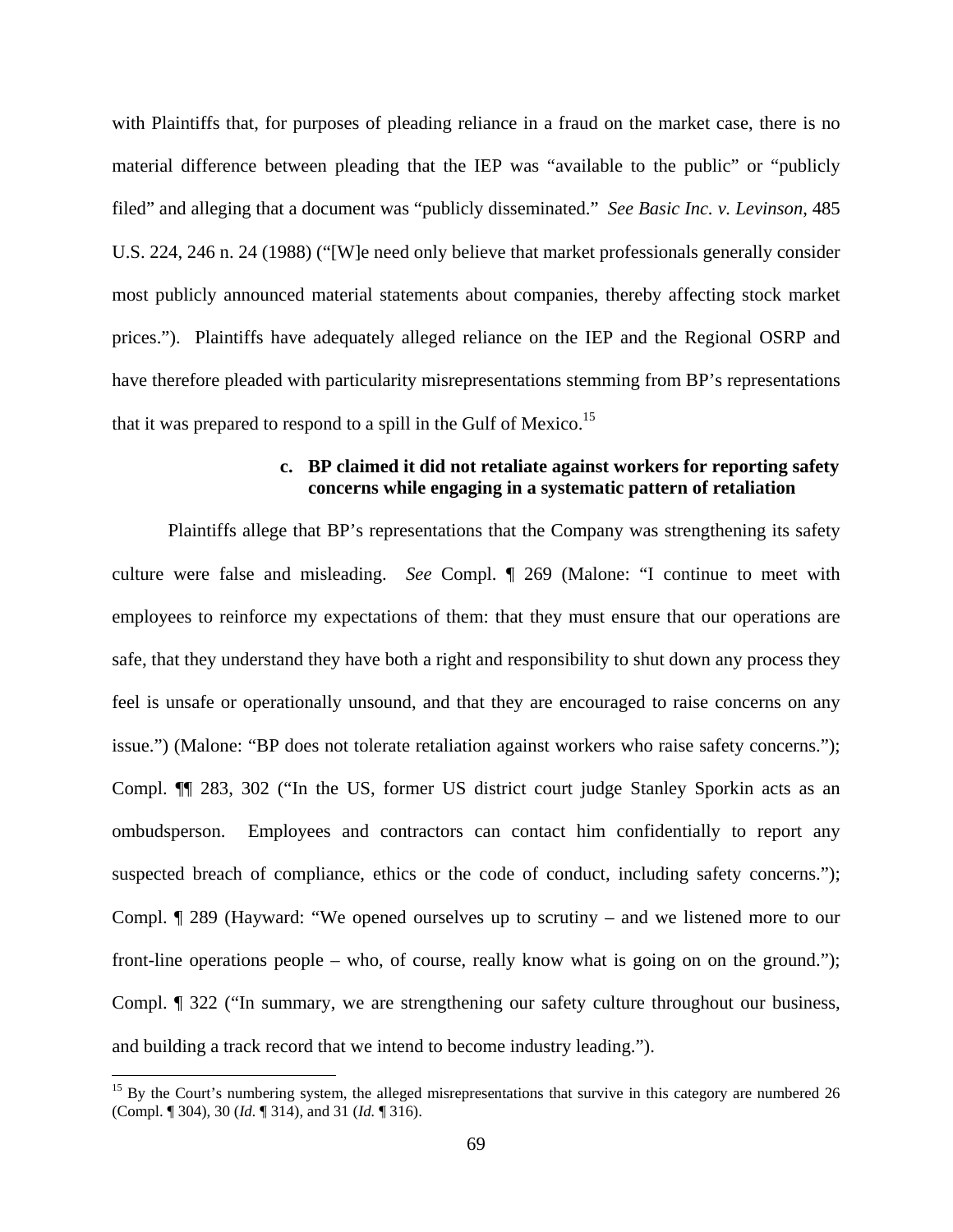According to Plaintiffs, these statements were false and misleading because BP was systematically retaliating against workers who reported safety violations. As evidence of BP's retaliation, Plaintiffs point to BP employee Kenneth Abbott ("Abbott"). Abbott worked as an engineer on BP's Atlantis rig, another deepwater drilling rig in the Gulf of Mexico. (Compl. ¶ 137.) Abbott became concerned that designs for critical units on the rig were not updated to reflect changes made during repairs and maintenance. (*Id.*) Abbott reported his concerns in August 2008. A few weeks later, another employee who worked with Abbott, BP manager Barry Duff ("Duff"), wrote a letter to other BP managers corroborating Abbott's concerns. (*Id.* ¶ 138.)<sup>16</sup> Abbott continued to voice safety concerns until January 2009, when BP fired him for his whistle-blowing activity. (*Id.* 139.) After his termination, Abbott raised his concerns with BP's Ombudsman. Part of the Ombudsman's investigation revealed an affidavit from safety engineer Mike Sawyer, who independently reviewed Abbott's reports and corroborated Abbott's concerns.17 (*Id.* ¶¶ 140–41.) In April 2010, a week before the Deepwater Horizon explosion, BP's Deputy Ombudsman, Billie Garde ("Garde"), sent Abbott a letter affirming that the Ombudsman's office had substantiated Abbott's concerns.18

Plaintiffs also point to further evidence of retaliation against employees that came to light following the Deepwater Horizon disaster. The Presidential Commission Report noted that a survey conducted in March 2010 indicated that 46% of BP crew members—including crew

1

<sup>&</sup>lt;sup>16</sup> According to Plaintiffs, Duff's letter referred to "hundreds of thousands of Subsea documents that have never been finalized," which Duff warned was "fundamentally wrong" and could result in "catastrophic operating errors." (Compl. ¶ 138.)

 $17$  Sawyer's affidavit called it "inconceivable" for BP to justify production on the Atlantis rig without completed design documentation and warned of the "substantial risk of large scale damage to the deepwater Gulf of Mexico (GOM) environment and harm to workers" stemming from "unverified design documents" that impeded BP's ability to accurately assess risk. The affidavit concluded that "[t]he extent of documentation discrepancies creates a substantial risk that a catastrophic event could occur at any time." (Compl. ¶ 141.)

 $18$  Garde's letter stated: "Your concerns about the [Atlantis] project not following the terms of its own Project Execution Plan were substantiated. . . . [BP] did not do a comprehensive documentation audit regarding the documentation issues on Atlantis. . . . The concerns that you expressed about the status of the drawings upgrade project were . . . of concern to others who raised the concern before you worked there, while you were there, and after you left." (Compl. ¶ 142.)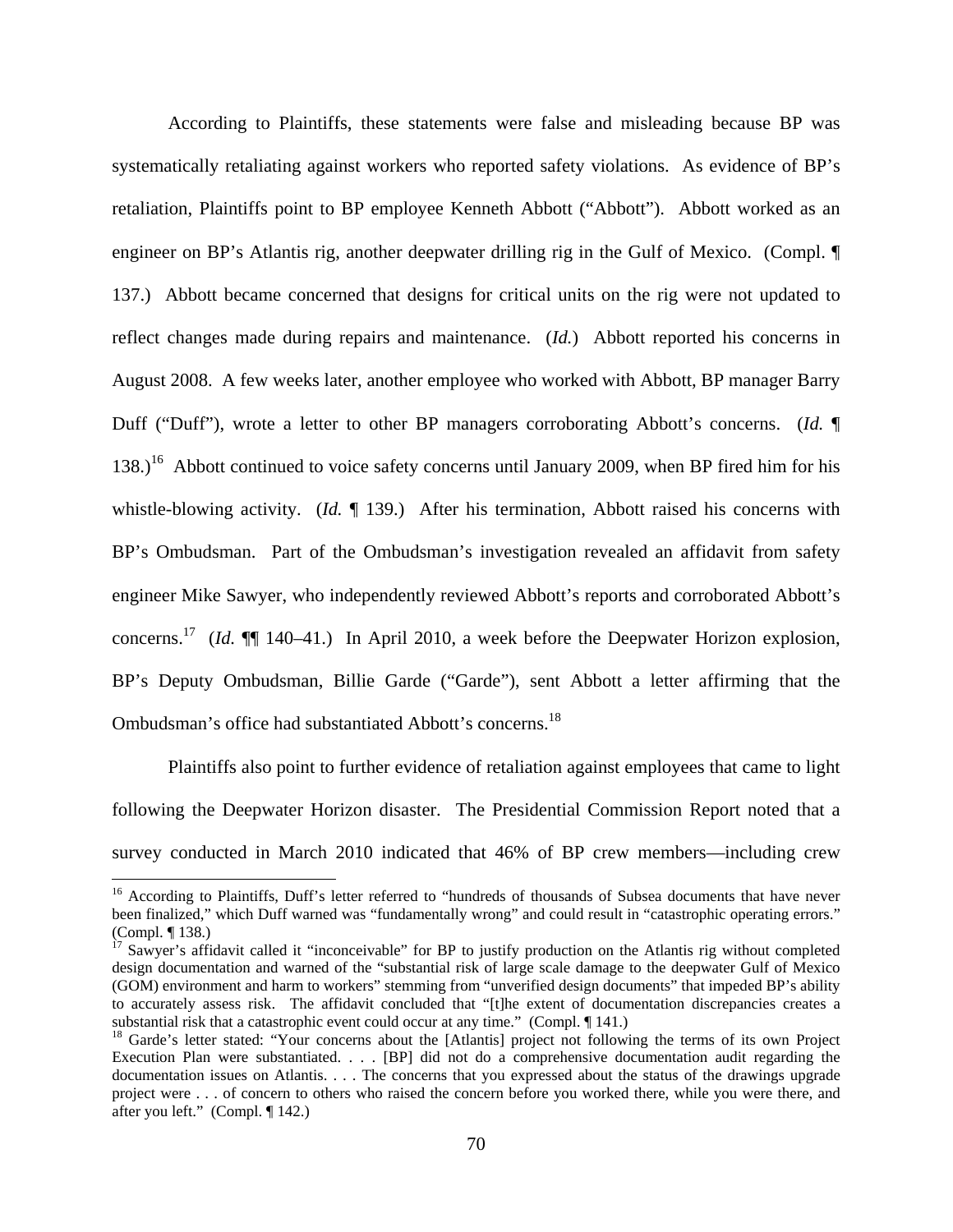members on the Deepwater Horizon—feared retaliation for reporting unsafe situations. (*Id.* ¶ 144.) Another 15% felt there were not enough employees to carry out work safely. (*Id.*) BP's Ombudsman also conducted an extensive investigation into Acuren, BP's contractor for pipeline inspection and monitoring in BP's Alaskan operations. (*Id.* ¶¶ 145–50.) One of the contractor's employees, Marty Anderson ("Anderson"), raised safety concerns with his supervisors and with BP intermediaries. (*Id.*) In 2009, BP's Ombudsman eventually investigated Anderson's complaints, substantiated his concerns, and concluded that "[the] concerns were serious, and although people try to downplay the significance of the issues, they reveal a complete breakdown." (*Id.*) BP's Ombudsman's office reported the concerns to BP and BP North America officials and recommended that Anderson's concerns be reported directly to BP's Board of Directors. (*Id.*) BP's Ombudsman, Judge Sporkin, communicated the concerns directly to Defendant Malone, as President of BP North America.<sup>19</sup> (*Id.*)

The alleged facts cannot serve as evidence that statements about "strengthening BP's safety culture" were false or misleading. Generalized statements about corporate culture are too vague to be actionable. *See*, *e.g.*, *In re Fleming Co. Inc. Sec. & Derivative Litig.*, MSL-1530, 2004 WL 5278716, at \*26 (E.D. Tex. June 16, 2004) (finding that a statement that the company instituted a "culture of thrift" was simply "too general to constitute a material misstatement as required under Rule 10b-5"). However, the alleged facts sufficiently, even forcefully, establish that BP was knowingly retaliating against workers who reported safety concerns, even while issuing statements explicitly denying any retaliation. Further, the alleged facts call into question specific statements made by Malone—who, according to Plaintiffs, had direct contact with the

 $\overline{a}$ 

<sup>&</sup>lt;sup>19</sup> Defendants urge the Court to take judicial notice of a subsequent MMS report finding Abbott's claim to be without merit. (Doc. No. 150, at 23 n. 17.) The Court declines to do so at this time. Plaintiffs have made specific allegations in their Complaint with respect to Abbott's experience that the Court is bound to accept as true for purposes of a motion to dismiss. Defendants' factual disputes are more appropriately left for subsequent proceedings.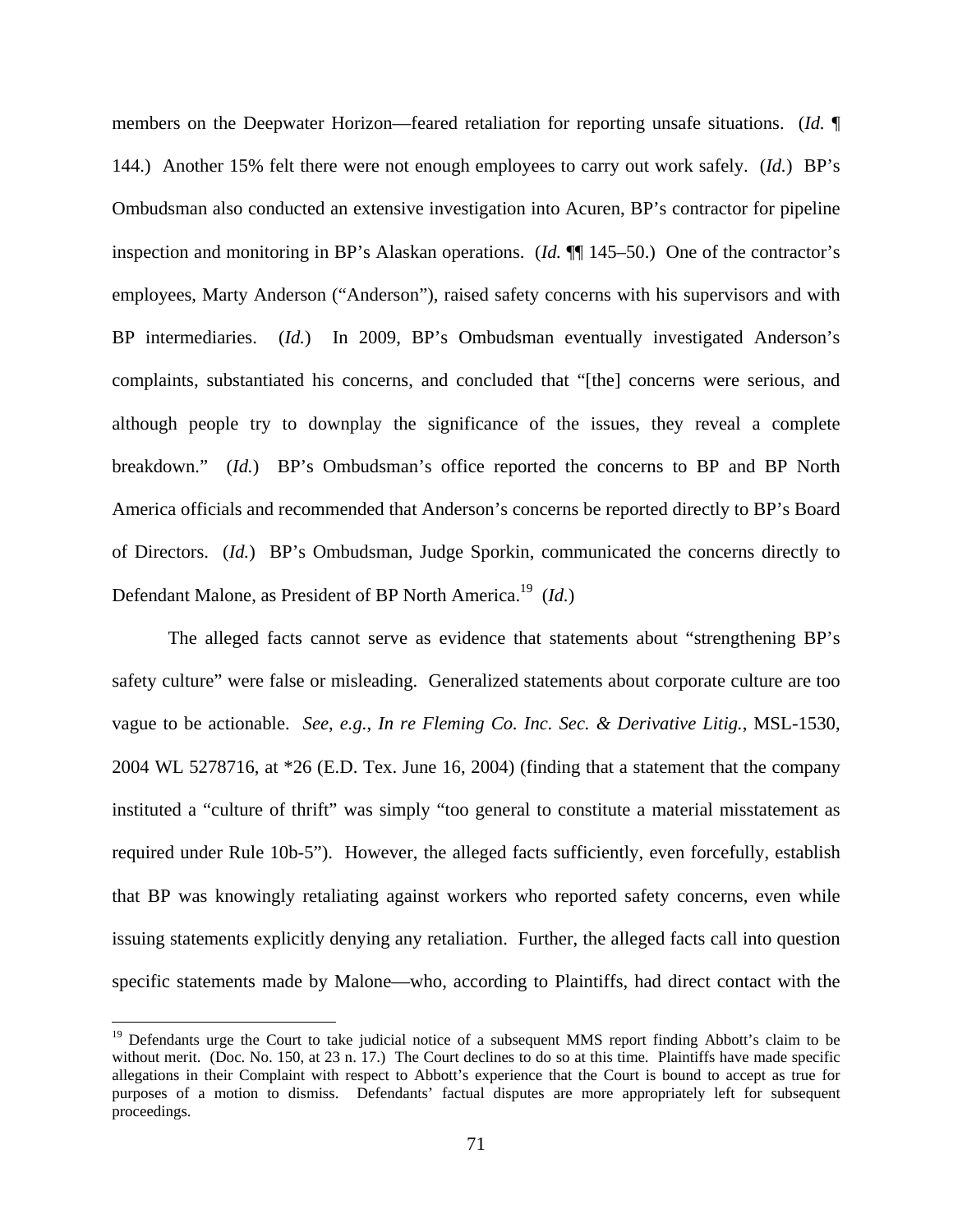Ombudsman and was aware of such concerns—and Hayward claiming that BP "listened to operations people" and encouraged employees to raise safety concerns. (Compl. ¶¶ 269, 289.) Plaintiffs' facts support their contention that BP retaliated against workers—both its own and those of its contractors—who reported safety concerns. Because Plaintiffs have alleged facts directly contradicting BP's representations that it did not retaliate against workers for reporting safety concerns, they have adequately pleaded the falsity of the statements they identify regarding BP's retaliation.<sup>20</sup>

# **d. BP failed to disclose budget cuts and layoffs which impacted the safety of drilling operations in the Gulf**

Plaintiffs claim that BP misrepresented its efforts and intentions to improve safety performance in its operations because the Company actually implemented safety budget cuts and staff reductions which impacted BP's ability to safely drill in the Gulf of Mexico. According to Plaintiffs, evidence of safety and budget cuts demonstrate the false and misleading nature of statements about BP's intended progress in the area of process safety. *See*, *e.g.*, Compl. ¶ 273 ("BP America is in the midst of a comprehensive effort to improve its safety culture and to strengthen and standardize process safety and risk management programs at all BP-operated facilities."); Compl. ¶ 285 ("Safety is our number one priority and in 2007 our overall safety record continued to improve."); Compl. ¶ 295 (Hayward: "Safety, people and performance, these remain our priorities. Our number one priority was to do everything possible to achieve safe, compliant and reliable operations."); Compl. ¶ 302 ("Our first priority will always be to ensure

 $\overline{a}$ 

<sup>&</sup>lt;sup>20</sup> By the Court's numbering system, statements contained in Misrepresentations 8 (Compl.  $\llbracket$  269) and 18 (*Id.*  $\llbracket$  289) are actionable and those contained in Misrepresentations 15 (*Id.* ¶ 283), 25 (*Id.* ¶ 302), and 34 (*Id.* ¶ 322) are not. In addition, Plaintiffs claim that Misrepresentations 6 and 19, both containing BP's statement that "We document and rigorously follow procedures for safe and effective operating," was false and misleading because BP in fact failed to provide adequate documented procedures for its operations. (*Id.* ¶¶ 266, 291). Plaintiffs point out that Defendants never specifically challenged this statement in their briefing and argue that it is, therefore, actionable. (Doc. No. 186, at 13). The Court finds that Plaintiffs' allegations here concerning BP's retaliation against employees for reporting safety concerns specifically related to documentation of procedures is sufficient to plead the falsity of this statement, making it, too, actionable.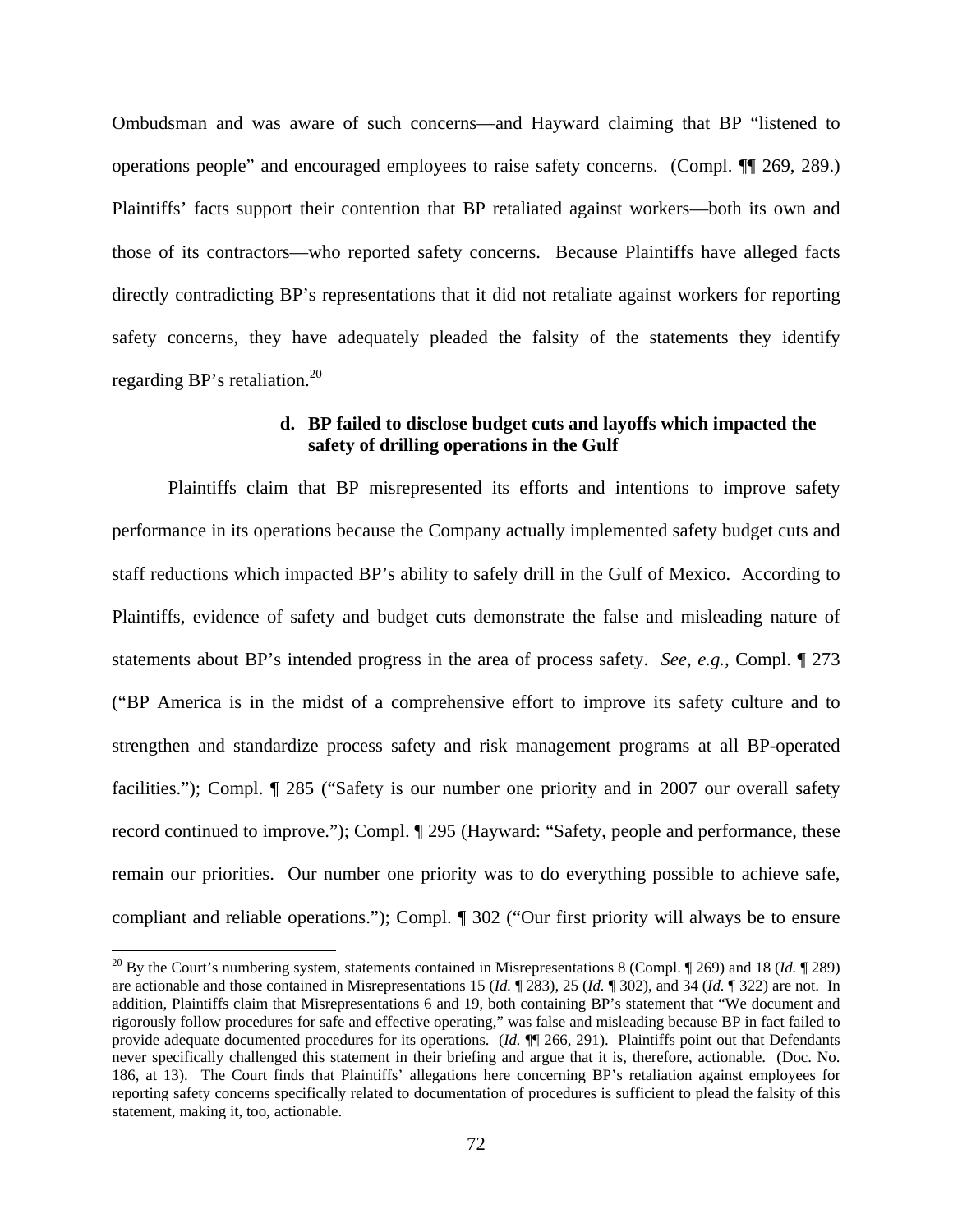the safety and integrity of our operations."); Compl. ¶ 324 ("The priorities that drove our success in 2009 – safety, people and performance – remain the foundation of our agenda as we build our momentum and work to further enhance our competitive position.").

Plaintiffs also claim that BP's representations that it would prioritize safety over costcutting efforts were false and misleading. *See*, *e.g.*, Compl. ¶ 281 (Hayward: "We are taking action to close the competitive gap through a focused effort on three priorities of safety, people and performance. We are determined to operate safely and reliably, to develop the capability of our people and to drive performance through restoring operational momentum. At the same time we are rigorously reducing complexity and cost. In Exploration and Production, we continue to see the benefits of our strategy."); Compl. ¶ 300 (Inglis: "There is one important caveat: safe and reliable operations come first whatever cost efficiency measures we undertake, and we continue to advance the safety and reliability of our operations through implementing OMS."); Compl. ¶ 308 ("By the way, let me add that managing costs down does not mean BP will be skimping when it comes to ensuring our operations remain safe, reliable and compliant in the years ahead."); Compl. ¶ 322 ("There is one important caveat: safe and reliable operations always come first, whatever cost efficiency measures we undertake.").

Plaintiffs contend that budget cuts and staff reductions in BP's operations made it impossible for BP truly to be prioritizing safety in the manner it represented to investors. In support of this allegation, Plaintiffs point to Hayward's October 2007 announcement of BP's planned reorganization. (Compl. ¶ 115.) The reorganization was intended to increase efficiency, simplify the organization, improve productivity, and "bring[] up operating units to enable them to focus on safe, reliable, and profitable operations." (*Id.*) Plaintiffs also point to an alleged merger whereby BP combined its compliance offices in its Houston and London locations. (*Id.* ¶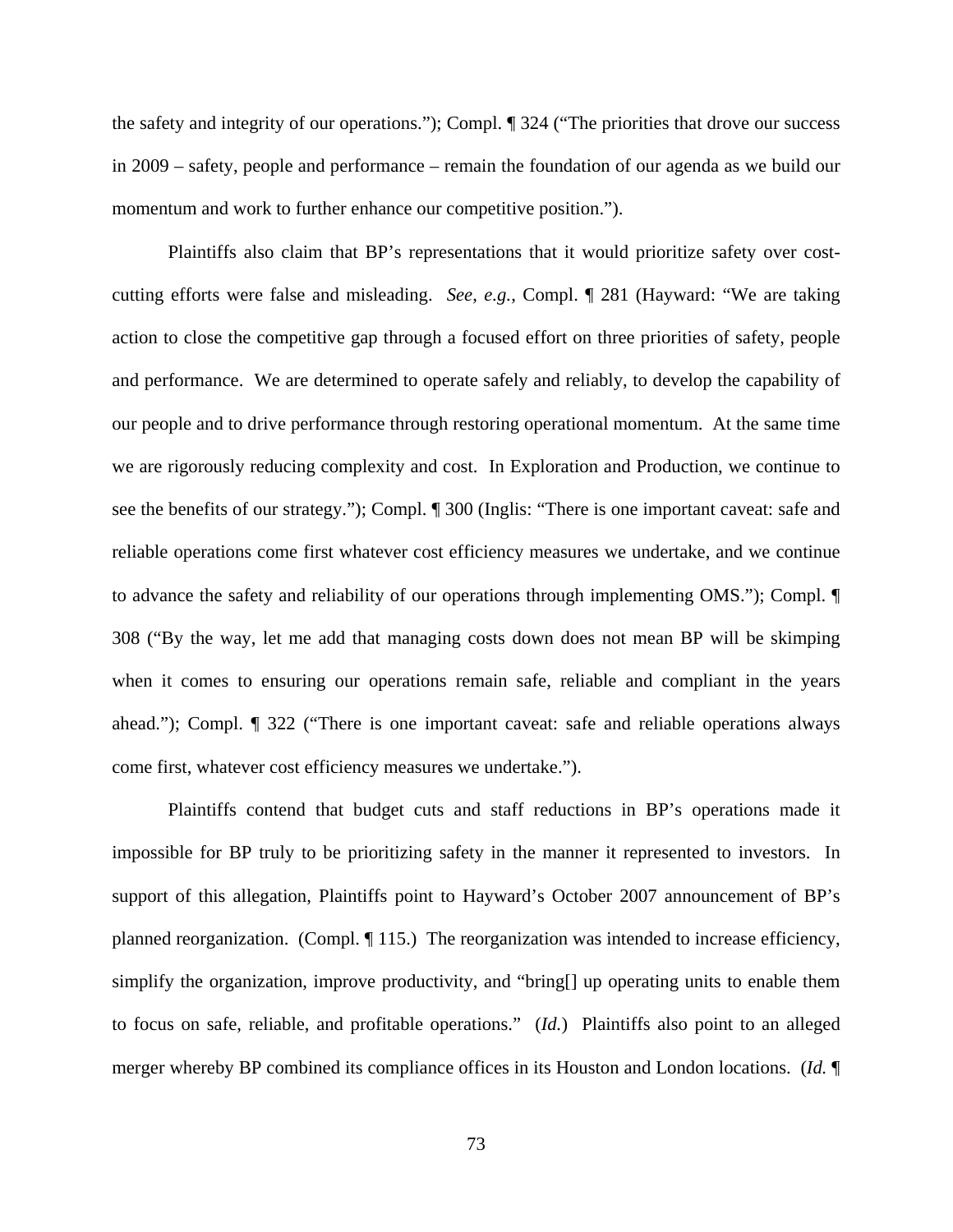116.) According to a confidential witness (who was laid off during the merger), the merger caused "huge staff reductions." (*Id.*) Plaintiffs also highlight the experience of BP's former senior Vice President for Drilling Operations in the Gulf, Kevin Lacy ("Lacy"). (*Id.* ¶ 118.) Lacy allegedly had disagreements with BP over "its lack of commitment to process safety," which eventually led to his departure from the Company in late  $2009$ <sup>21</sup> (*Id.* ¶ 119.) BP also reshuffled other personnel in the Gulf, which Plaintiffs claim led to a dearth of experience in regional operations and contributed to the Deepwater Horizon explosion. (*Id.* ¶ 120.) For example, David Rich ("Rich"), the employee who held the position of Wells Manager for the Gulf of Mexico, was promoted to the spot only a few weeks before the incident. (*Id.*) Plaintiffs allege that neither Rich nor his immediate subordinate had sufficient experience in well control operations. (*Id.*)

The first collection of statements above suffers from the same shortcoming as the statements related to general "progress" in the area of process safety: all are too vague to be actionable. With respect to the second set of statements—those where BP represented that safe operations would take precedence over cost cutting measures—Plaintiffs fail to adequately allege falsity. Plaintiffs' allegations regarding the effect of layoffs and budget cuts on BP's safety programs are merely conclusory. Even where Plaintiffs cite facts, the connections they draw between the alleged facts and BP's safety programs are too attenuated to support the falsity of the misrepresentations Plaintiffs identify. For example, Plaintiffs point to Hayward's announcement of reorganization in late 2007, but they do not allege facts that demonstrate *how*  the reorganization might have affected the safety of BP's drilling operations. (*Id.* ¶ 115.) They

 $^{21}$  The parties dispute the proper characterization of Lacy's departure. Both parties rely on evidence from the MDL 2179 docket to support their positions. (Doc. No. 226, at 2–3.) This Court will not consider evidence outside the Complaint in deciding the motion to dismiss and it need not do so here, as the viability of Plaintiffs' allegations does not turn on the circumstances of Lacy's departure.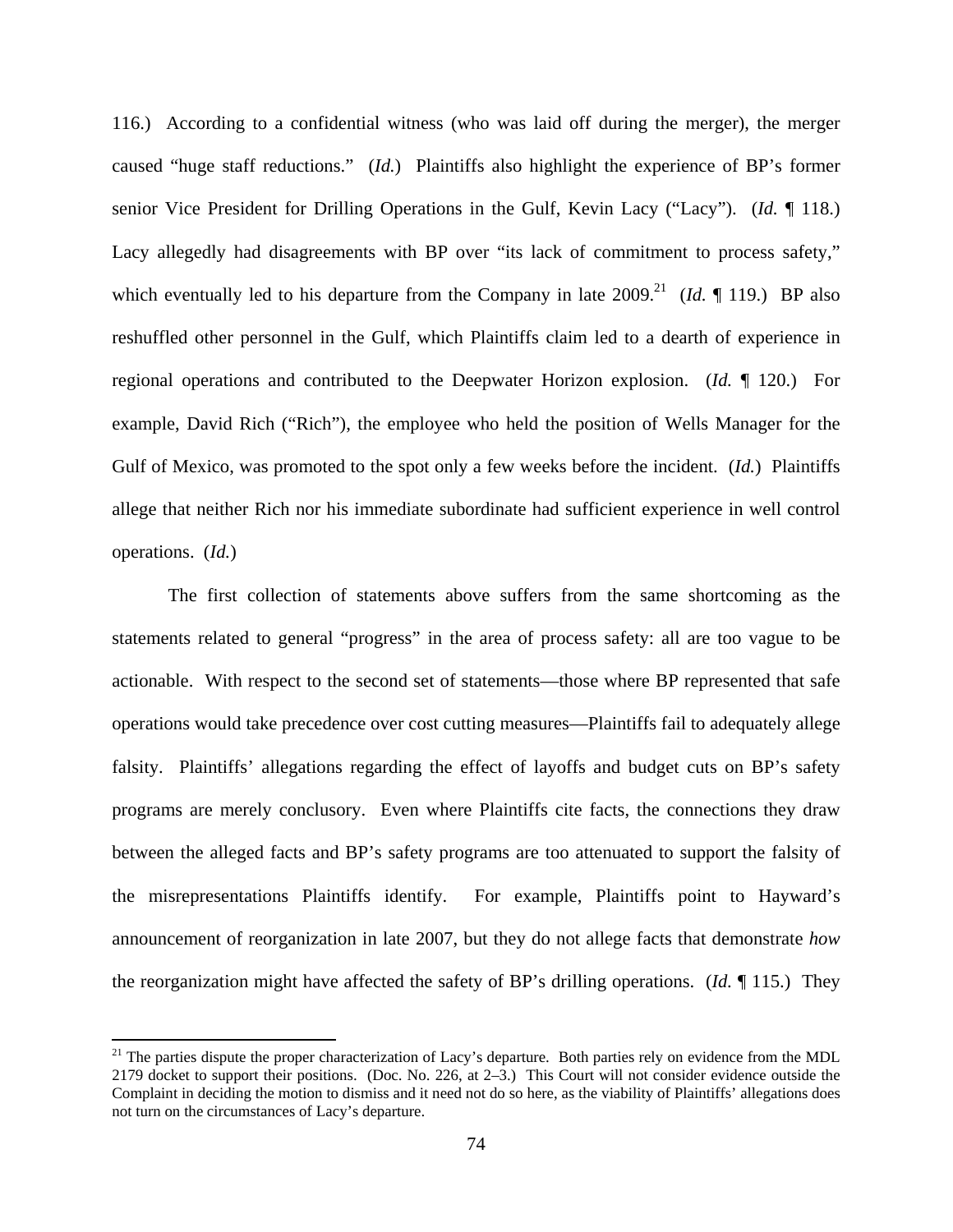merely equate "reorganization" with "numerous layoffs and cuts to safety budgets," and allege no facts suggesting that the reorganization directly affected BP's safety budget. (*Id.*)Plaintiffs state that layoffs "hit their height in 2009" when BP merged its Houston and London offices. (*Id.* ¶ 116.) Instead of attributing the layoffs to predictable fallout from the merger, an equally plausible explanation, Plaintiffs ask the Court to assume that such layoffs directly hampered BP's safety program. (*Id.*) The alleged facts, even if taken as true, do not support such unfounded assumptions. *See*, *e.g.*, *Southland*, 365 F.3d at 361 (noting that a court need not strain to find inferences favorable to the plaintiffs). Finally, the departure or reassignment of a handful of individual employees does not demonstrate anything about BP's safety program. Lacy's departure from BP—however the parties wish to characterize it—is attributed (by Plaintiffs, at least) to "disagreements with BP over its lack of commitment to process safety." (*Id.* ¶ 118.) As discussed above, BP's general commitment to process safety is not actionable in the abstract. And facts related to Lacy specifically—whose departure is not alleged to be tied to staffing cuts—does not demonstrate the falsity of BP's statements about prioritizing safety while simultaneously cutting costs.

Further, many of the statements Plaintiffs cite as misrepresentations actually demonstrate that BP was forthcoming with its plans to enact cost-cutting measures. For example, Hayward was very clear that BP's cost-cutting measures were a part of BP's overarching corporate strategy. *See*, *e.g.*, Compl. ¶ 281 (Hayward: "We are taking action to close the competitive gap through a focused effort on three priorities of safety, people and performance. We are determined to operate safely and reliably, to develop the capability of our people and to drive performance through restoring operational momentum. At the same time we are rigorously reducing complexity and cost. In Exploration and Production, we continue to see the benefits of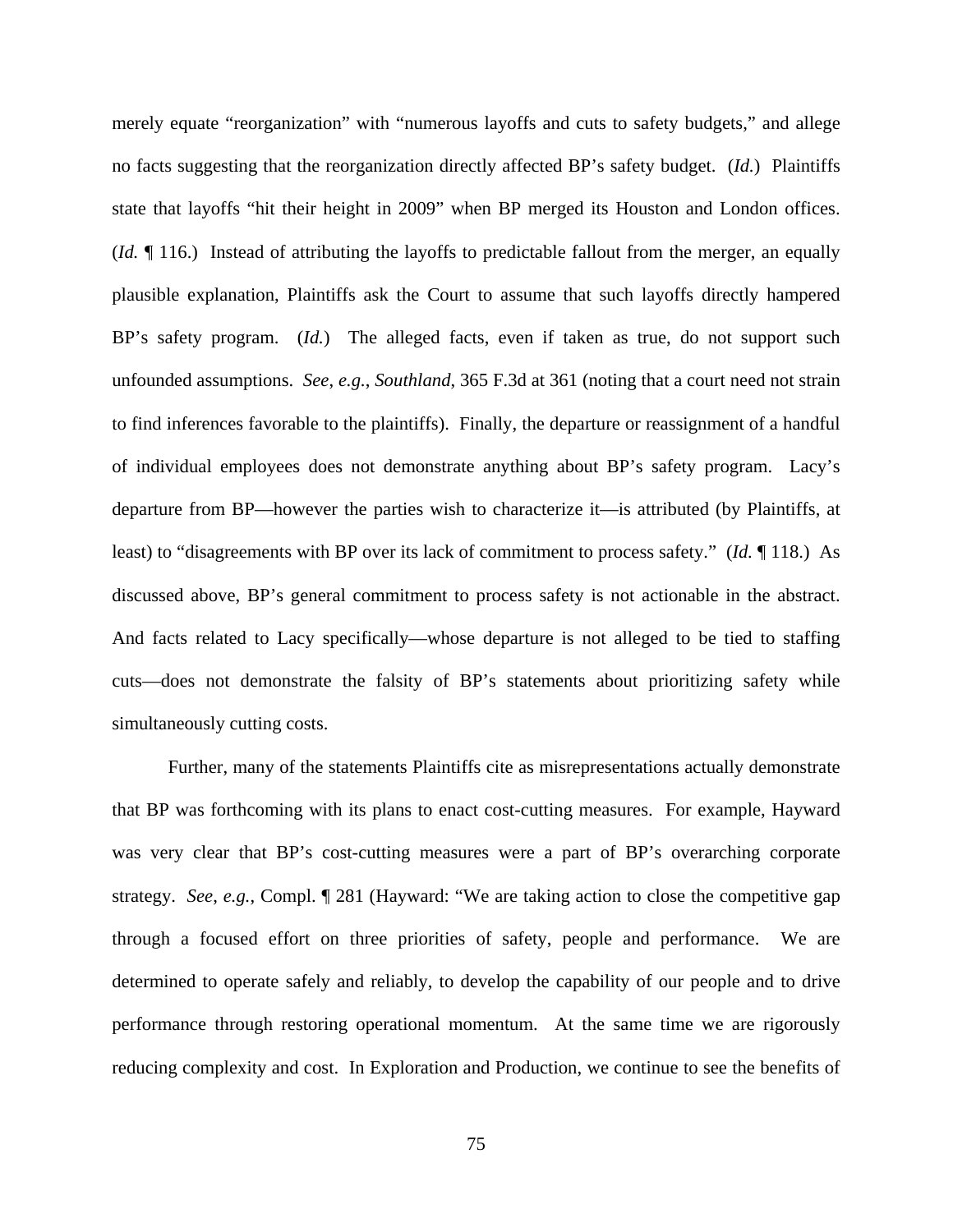our strategy."). As Hayward's statement suggests, when BP's strategy of balancing cost-cutting and safe operations worked, it had the potential to benefit investors. There is nothing fundamentally at odds with BP attempting to both prioritize safety and curb expenses, and Plaintiffs have alleged no facts to suggest that the two goals were necessarily mutually exclusive here. Plaintiffs must allege more than that BP merged offices, promoted employees, and transferred employees between divisions to allege the falsity of BP's statements regarding balancing cost-cutting measures with its safety program. Plaintiffs have not pleaded the statements identified here with sufficient particularity required under the PSLRA and Rule 9(b), and the alleged misrepresentations related to BP's cost-cutting measures are not actionable.<sup>22</sup>

## **e. BP misrepresented that OMS would bring uniformity to BP's worldwide operations**

Plaintiffs allege that BP falsely represented that it was "championing process safety" and implementing "consistently high standards worldwide" in connection with its OMS. *See*, *e.g.*, Compl. ¶ 271 (Inglis: "One aspect of our focus on safe and reliable operations that I mentioned earlier is our new standardised Operating Management System (OMS). This will provide a blueprint for safety and all aspects of operations throughout BP, making sure operations are undertaken to a consistently high standard worldwide."); Compl. ¶ 278 (discussing progress in process safety: "Management systems – Implementation of our operating management system began at an initial group of sites [in 2007], which included all five US refineries."); Compl. ¶ 279 (Hayward: "[BP's OMS brings] greater consistency to [BP's] operations."); Compl. ¶¶ 281, 285 (Hayward: "We are making good progress in addressing the recommendations of the Baker Panel and have begun to implement a new Operating Management System across all of BP's

 $22$  By the Court's numbering system, this makes statements found in Misrepresentation Nos. 10 (Compl.  $\P$  273), 14 (*Id.* ¶ 281), 16 (*Id.* ¶ 285), 22 (*Id.* ¶ 295), 24 (*Id.* ¶ 300), 25 (*Id.* ¶ 302), 27 (*Id.* ¶ 308), 34 (*Id.* ¶ 322), and 35 (*Id.* ¶ 324) not actionable.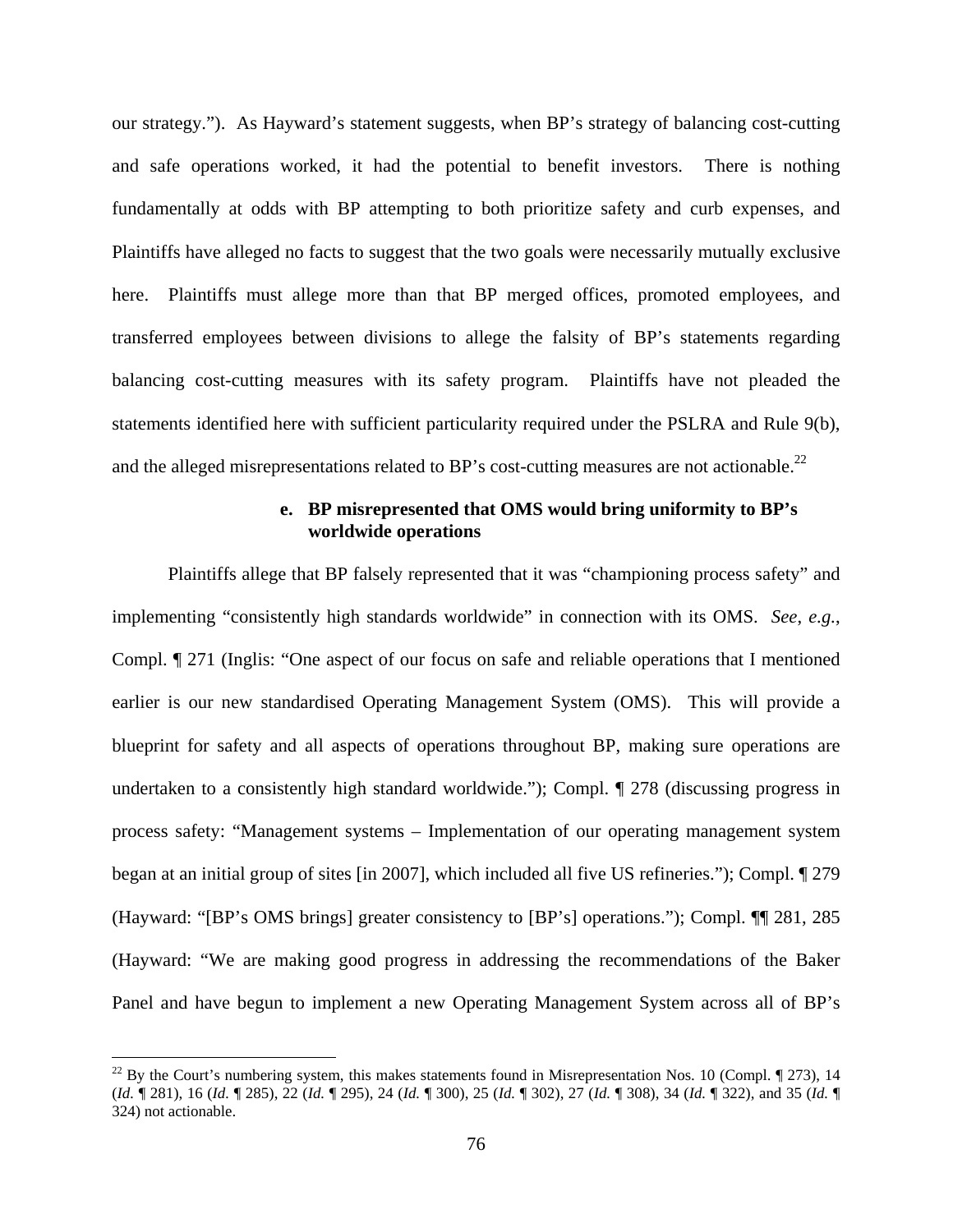operations."); Compl. ¶ 283 ("[OMS] is the foundation for a safe, effective, and high-performing BP. It has two purposes: to further reduce HSE risks in our operations and to continuously improve the quality of those operations."); Compl. ¶ 287 (Hayward: "[W]e are also now introducing our new operating management system (OMS), designed to bring greater consistency to our operations."); Compl. ¶ 289 (Hayward: "One of the many consequences for us has been to develop and to embed a new Operating Management System right across BP – and we operate in 100 countries – so that is no mean feat."); Compl. ¶ 294 ("During [2008] we began migrating to the new BP OMS, which has an increased focus on process safety and continuous improvement. The majority of our operations in North America Gas, the Gulf of Mexico, Colombia and the Endicott field in Alaska all completed the migration to the OMS in 2008."); Compl. ¶ 295 (Hayward: "The BP operating management system (OMS) turns the principle of safe and reliable operations into reality by governing how every BP project, site, operation and facility is managed."); Compl. ¶ 300 (Hayward: "We have begun implementation of our Operating Management System, which covers everything from employee competencies to risk assessment, and we're already seeing the benefits."), (Inglis: "[W]e continue to advance the safety and reliability of our operations through implementing OMS."); Compl. ¶ 324 ("BP's operating management system (OMS) provides us with a systematic framework for safe, reliable and efficient operations."), ("BP's operating management system (OMS), which provides a single operating framework for all BP operations, is a key part of continuing to drive a rigorous approach to safe operations. 2009 marked an important year in continuing to implement OMS."); Compl. ¶ 328 ("Safety and operational integrity underpins everything we do, and we are now in the final phase of rolling out our operating management system that provides a single, consistent framework for our operations . . . .") Compl. ¶ 334 ("Providing an integrated and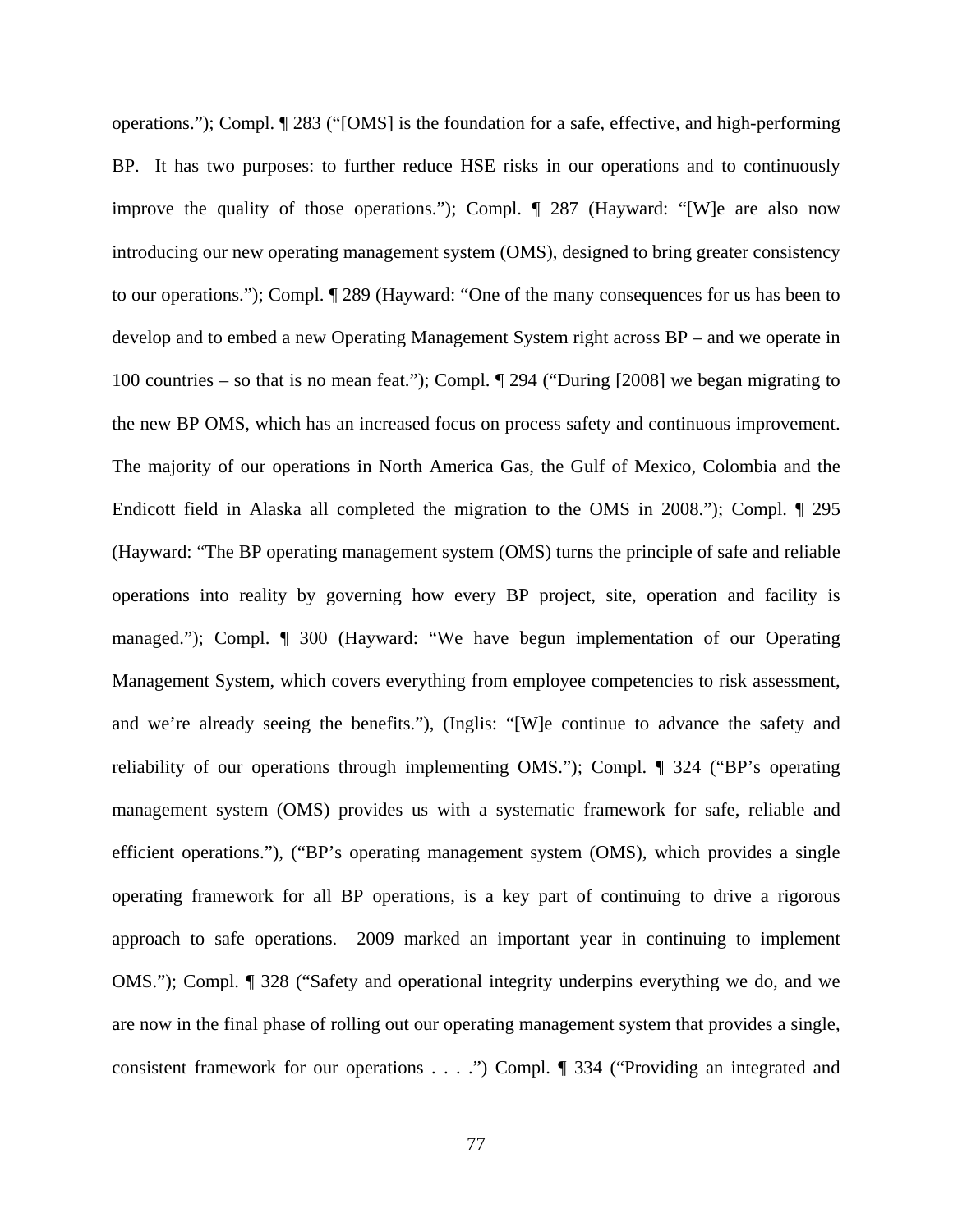consistent way of working, the OMS helps ensure that a rigorous approach to safe operations continues to be taken.").

The most complete description of BP's OMS program appeared in BP's 2008 Annual Report, Form 20-F. The passage describes OMS as follows:

When fully implemented, OMS will be the single framework within which [BP] will operate, consolidating BP's requirements relating to process safety, environmental performance, legal compliance in operations, and personal, marine and driving safety. . . . The OMS establishes a set of requirements, and provides sites with a systemic way to improve operating performance on a continuous basis. BP businesses implementing OMS must work to integrate group requirements within their local system to meet legal obligations, address local stakeholder needs, reduce risk and improve efficiency and reliability. A number of mandatory operating and engineering technical requirements have been defined within the OMS, to address process safety and related risks.

(Compl. ¶ 302.) Plaintiffs contend that all of the above statements relating to OMS were false and misleading because BP continued to rely on different safety standards in different countries despite having knowledge that uniform practices would have prevented disasters like the Deepwater Horizon blowout. Specifically, Plaintiffs allege that BP only met higher standards where individual countries required the Company to do so. (*Id.* ¶ 106.) For example, Plaintiffs point out that Norway, Canada, and the United Kingdom impose more rigorous restrictions on drilling than does the United States in the Gulf of Mexico.<sup>23</sup> (*Id.*) BP followed higher standards for wells drilled in those jurisdictions but "took advantage of a lower level of regulation in the Gulf of Mexico." (*Id.*  $\llbracket$  106.) According to Plaintiffs, had BP operated under the higher standards imposed in Norway, Canada, or the United Kingdom, the Deepwater Horizon disaster would not have occurred. (*Id.* ¶ 108.)

Plaintiffs also seek to demonstrate the falsity of BP's statements on its OMS program by

<sup>&</sup>lt;sup>23</sup> Specifically, other jurisdictions require "two barriers" to be maintained on top of hydrocarbons during well completion, that wells in temporary abandonment never be left "underbalanced," and that two blind shear rams be installed on all BOPs. (Compl. ¶ 106.)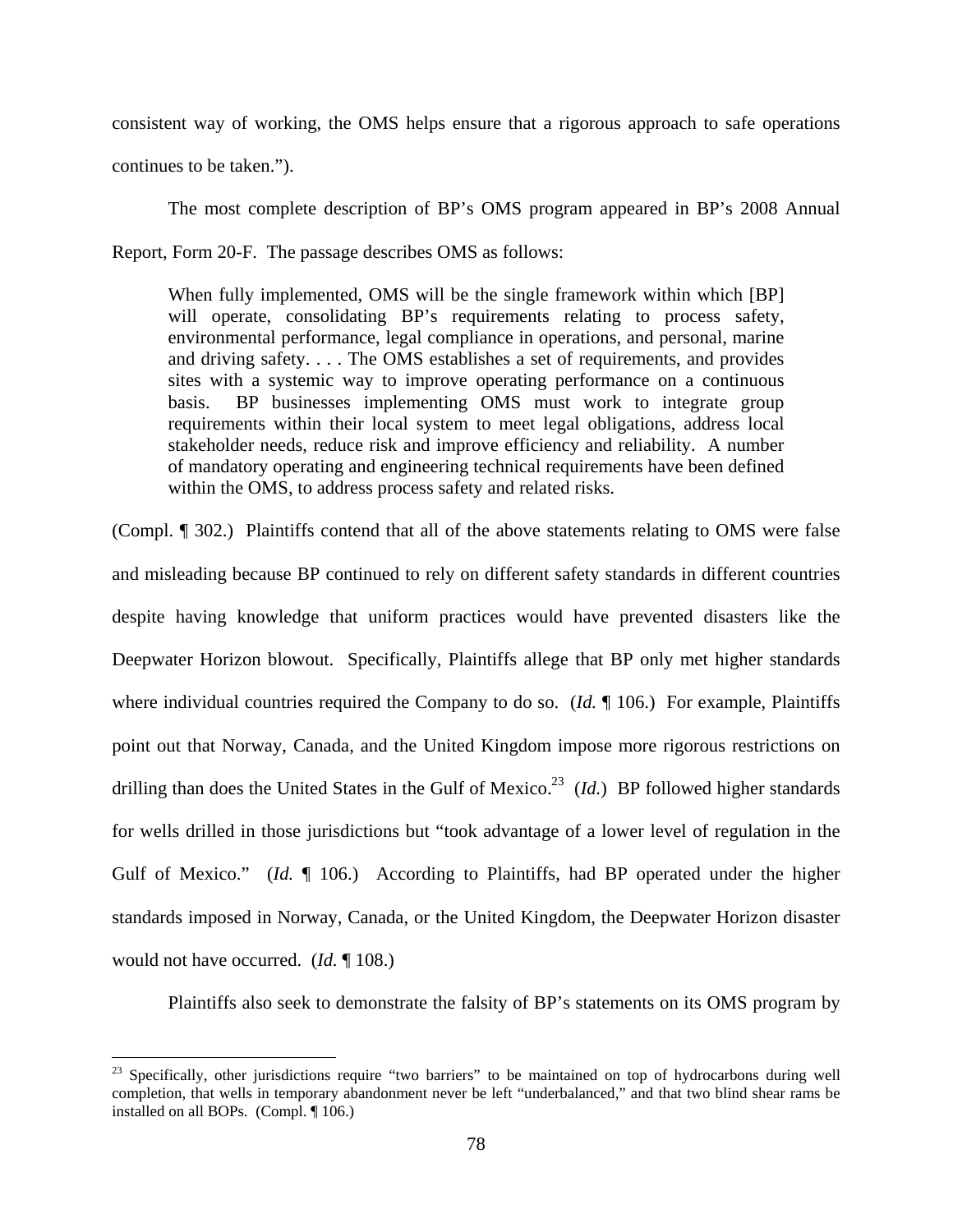comparing BP's standards to those of its industry peers. For example, Shell's "Safety Case" methodology requires employees to "make out a satisfactory 'case' for the safety of a particular operation," rather than "merely follow regulations," which is all that BP required. (*Id.* ¶ 107.) Plaintiffs also point to testimony provided by executives from Shell, Chevron, and Exxon Mobil to the House Environment Subcommittee following the Deepwater Horizon disaster. (*Id.* ¶ 111.) The collective gist of the testimony was that other companies would not have drilled the Macondo well as BP did. (*Id.*) Plaintiffs also contend that BP's "Drilling Wells Operating Policy" contained "fewer absolute or imperative rules" than the guidelines of other companies and allowed managers more discretion in deviating from such rules. (*Id.* ¶ 112.) Finally, unnamed "safety personnel and drilling engineers within BP" deemed BP's OMS manual "confusing, poorly drafted, and incomplete." (*Id.* ¶ 113.)

Defendants argue that BP's statements about OMS providing a "consistently high standard worldwide" are too broad and generalized to be actionable. They are correct. Describing OMS as a "consistent" and "systematic" program makes no tangible promise to investors. Such statements do not represent, or even imply, that the same standard will be applied worldwide. Plaintiffs would apparently have consistency defined to mean use of identical safety standards in each of the eighty or more countries where BP operates. But Plaintiffs do not allege facts to support the imposition of such a metric.

Plaintiffs argue that BP described OMS as a foundation for safe and effective performance but failed to disclose that BP's OMS actually allowed the Company to implement different safety standards in different regions, so long as the standards met the minimum regulations required in each region. (Compl. ¶ 272.) Because the U.S. government's regulations were more lax than those of other countries, this enabled BP to set laxer safety standards for its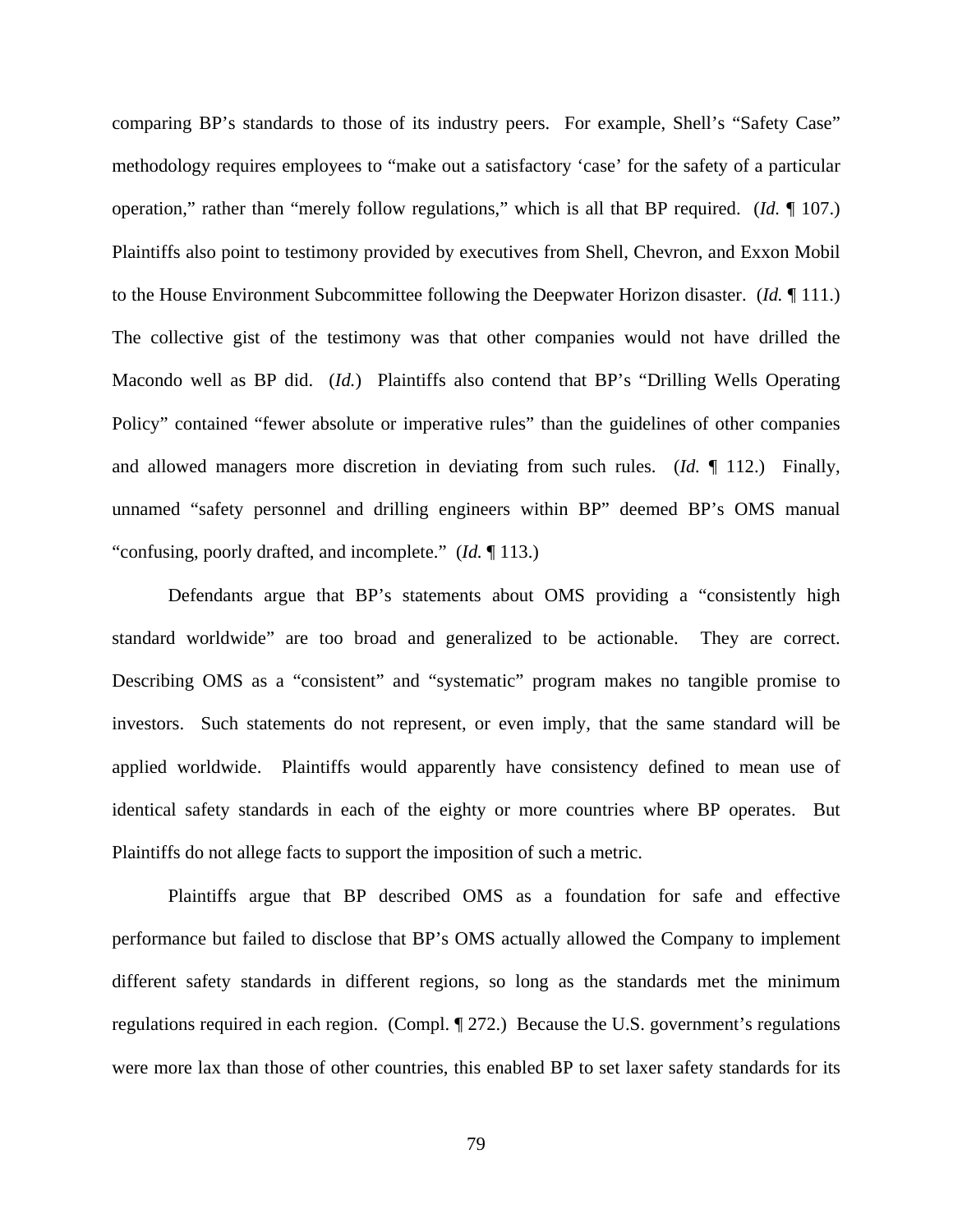operations in the Gulf. Plaintiffs do not allege that BP's operations violated U.S. law or regulations in the Gulf; yet, Plaintiffs would have this Court find that BP's decision to comply with U.S. regulations rather than self-impose stricter regulations supports the falsity of general statements about BP's OMS program. This Court declines to do so. Even assuming Plaintiffs correctly argue that the Deepwater Horizon disaster would not have occurred had BP been operating under Canadian, Norwegian, or British standards, they have not pointed to any statement by BP representing that OMS required it to select the most rigorous drilling regulation from around the world and follow it worldwide.<sup>24</sup> Plaintiffs may prefer the strictures of drilling regulations promulgated in other countries, but the leniency of U.S. drilling regulations does not reflect any falsity on BP's part as to statements regarding its OMS program.

The Court turns now to Plaintiffs' allegations that BP's failure to follow the standards of peer companies made its statements about OMS false. Plaintiffs set their own definition for industry standard, claiming that BP's procedures for deepwater drilling "contained fewer absolute or imperative rules . . . than the similar guidelines issued by Shell, Exxon Mobil, and Chevron, *i.e.*, industry standard." (*Id.* ¶ 112.) Simply comparing BP's OMS system to the safety programs of BP's industry peers does not explain why BP's statements about its own program are false or misleading. Plaintiffs, like all investors, are free to choose between companies when making investment decisions. None of the misrepresentations about OMS can be false simply because BP's OMS was not identical to safety programs among its industry peers when BP never made any such comparison to other programs. $^{25}$ 

 $24$  In fact, in some of the statements that Plaintiffs identify BP actually disclosed that the OMS program contemplated local variations based on local law. *See*, *e.g.*, Compl. ¶ 302 ("BP businesses implementing OMS must work to integrate group requirements within their local system to meet legal obligations, address local stakeholder needs, reduce risk and improve efficiency and reliability.").

 $25$  The only statement in which BP compared its record to any industry standard is found in Misrepresentation 14, BP's 2008 Strategy Presentation, in which Hayward stated that: "Over the last eight years, our safety performance, measured by Recordable Injury Frequency Rate, the standard measure of safety in our industry, has improved three-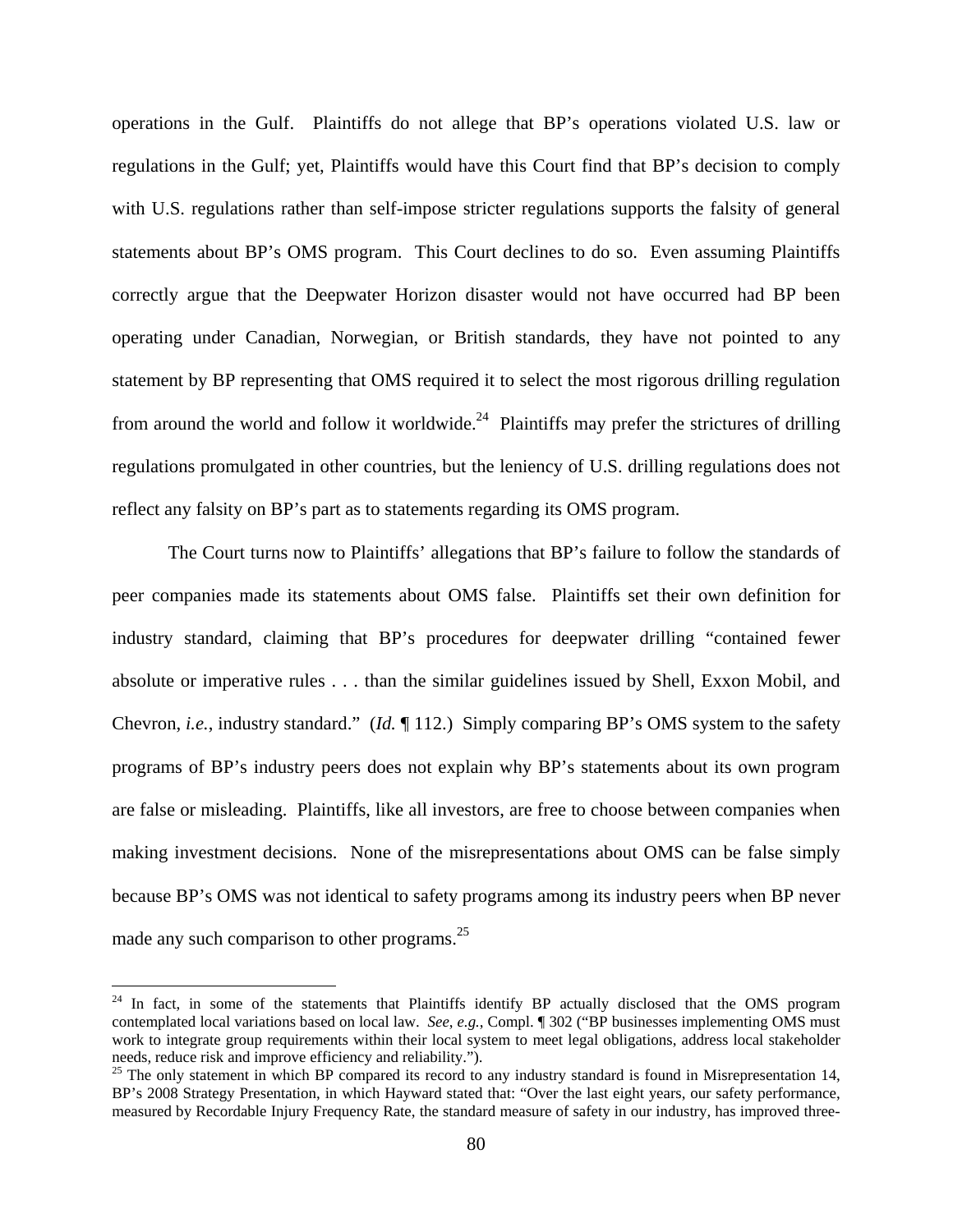In sum, Plaintiffs fail to focus their factual allegations to the actual statements at hand. The misrepresentations Plaintiffs allege relate specifically to BP's OMS program and BP's representation of the program as one designed to bring "consistency across all operations." Yet, Plaintiffs allege no defect in BP's OMS program. Nor do they allege that OMS was not properly implemented or that OMS did not apply to all of BP's operations.<sup>26</sup> Instead, Plaintiffs apparently challenge the substance of the OMS program, contending that its requirements were not rigorous enough. Plaintiffs do not allege that BP did not do what it represented; instead Plaintiffs allege that what BP represented it would do was not good enough, as judged against the laws and regulations of other countries and the practices of BP's competitors. Plaintiffs have thus failed to plead with particularity that BP's statements related to its OMS program were false or misleading. $27$ 

## **f. BP provided false estimates of the spill amount following the Deepwater Horizon explosion**

Plaintiffs allege that BP knowingly provided false estimates of the spill amount in the days and weeks immediately following the Deepwater Horizon disaster. On April 21, 2010, less than twenty-four hours after the Deepwater Horizon explosion occurred, BP issued two separate press releases. One confirmed that there was a fire aboard the rig; the other offered BP's support to Transocean and stated that BP "stood ready to assist." (Compl. ¶ 337.) Plaintiffs claim that

1

fold. As you can see on this chart, our performance is amongst the best in our industry." (Compl. ¶ 281.) Plaintiffs have not challenged that BP's record as measured by the "Recordable Injury Frequency Rate" was false, nor do Plaintiffs allege any connection between this particular metric and any statement BP made about OMS. 26 Some of the statements Plaintiffs identify do address the implementation of OMS. *See*, *e.g.*, Compl. ¶ 278

<sup>(&</sup>quot;Implementation of our operating management system began at an initial group of sites, which included all five US refineries."); Compl. ¶¶ 281, 285 (Hayward: "We are making good progress in addressing the recommendations of the Baker Panel and have begun to implement a new Operating Management System across all of BP's operations."). Yet Plaintiffs do not explain why statements about BP's implementation of OMS were false or misleading. Plaintiffs allege the same set of facts—related to differing standards country by country and the failure of OMS to measure up to BP's industry peers' programs—with respect to each statement about OMS instead of tailoring their allegations to the specific misrepresentations they identify.

<sup>27</sup> The non actionable statements are contained in portions of Misrepresentations 9 (Compl. ¶ 271), 12 (*Id.* ¶ 278), 13–18 (*Id.* ¶¶ 279–89), 21–22 (*Id.* ¶¶ 294–95), 24 (*Id.* ¶ 300), 35 (*Id.* ¶ 324), 37 (*Id.* ¶ 328), and 40 (*Id.* ¶ 334).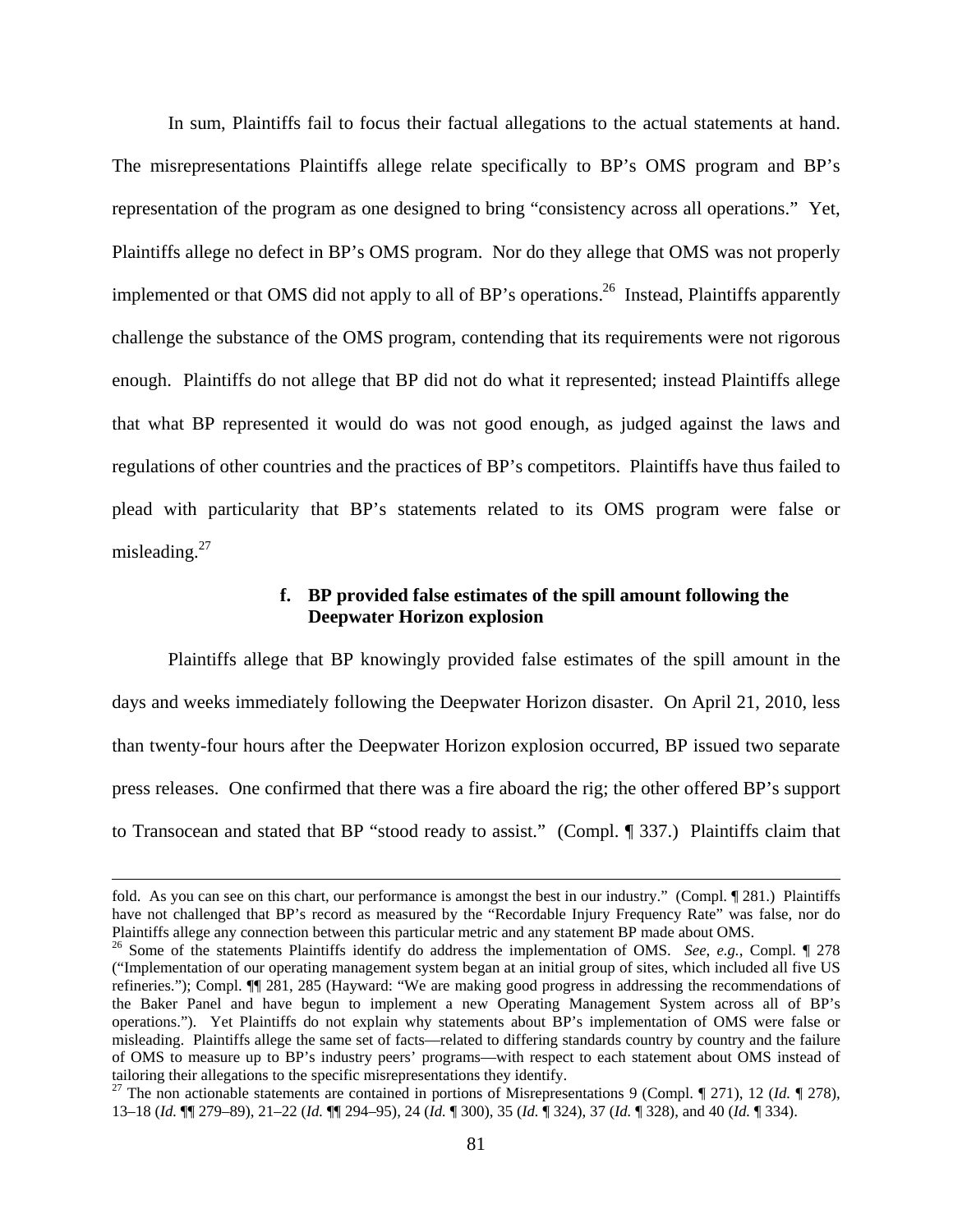these press releases were false and misleading because in neither release did BP state that oil was already leaking from the well. (*Id.*) Plaintiffs allege that BP was already aware of the leak at the time it issued the press releases because, as McKay later testified, the "first spill response portions of [the Gulf of Mexico spill plan] were called in two hours after the explosion." (*Id.* ¶ 338(a).) Plaintiffs also allege that BP falsely represented that it was "ready to assist," given the errors in BP's Regional OSRP, as discussed above. (*Id.* ¶ 338(b)-(c).)

Plaintiffs have not adequately alleged the falsity of these statements. An examination of BP's first press release reveals that it simply reprinted a statement originally issued by Transocean reporting a fire on the Deepwater Horizon rig. (Doc. No. 150-25, Ex. U.) The only line of the press release written by BP stated that "BP confirms that Transocean Ltd. issued the following statement today," followed by a reprinting of Transocean's statement setoff in quotation marks with the notation "SOURCE: Transocean Ltd." at the end. (*Id.*) Because BP's press release did not purport to provide any additional information generated by BP, Plaintiffs have failed to adequately allege the falsity of the statement.

Plaintiffs also fail to demonstrate the falsity of the second press release, dated April 21, 2010. In the statement, BP stated that "it stood ready to assist in any way." (Doc. No. 150-26, Ex. V.) The release also included a quote from Hayward stating that, "We are also very focused on providing every possible assistance in the effort to deal with the consequences of the incident," and offered condolences to the rig personnel and families involved. (*Id.*) The general statement that BP "stood ready to assist" is too vague to be material. *See In re Franklin Bank Corp. Sec. Litig.*, 782 F. Supp. 2d 364, 385–86 (S.D. Tex. 2011) (categorizing a statement such as "we can shepherd this institution through this cycle" as non-actionable puffery). In addition, a statement must be false or misleading at the time it was made. Plaintiffs point to the errors in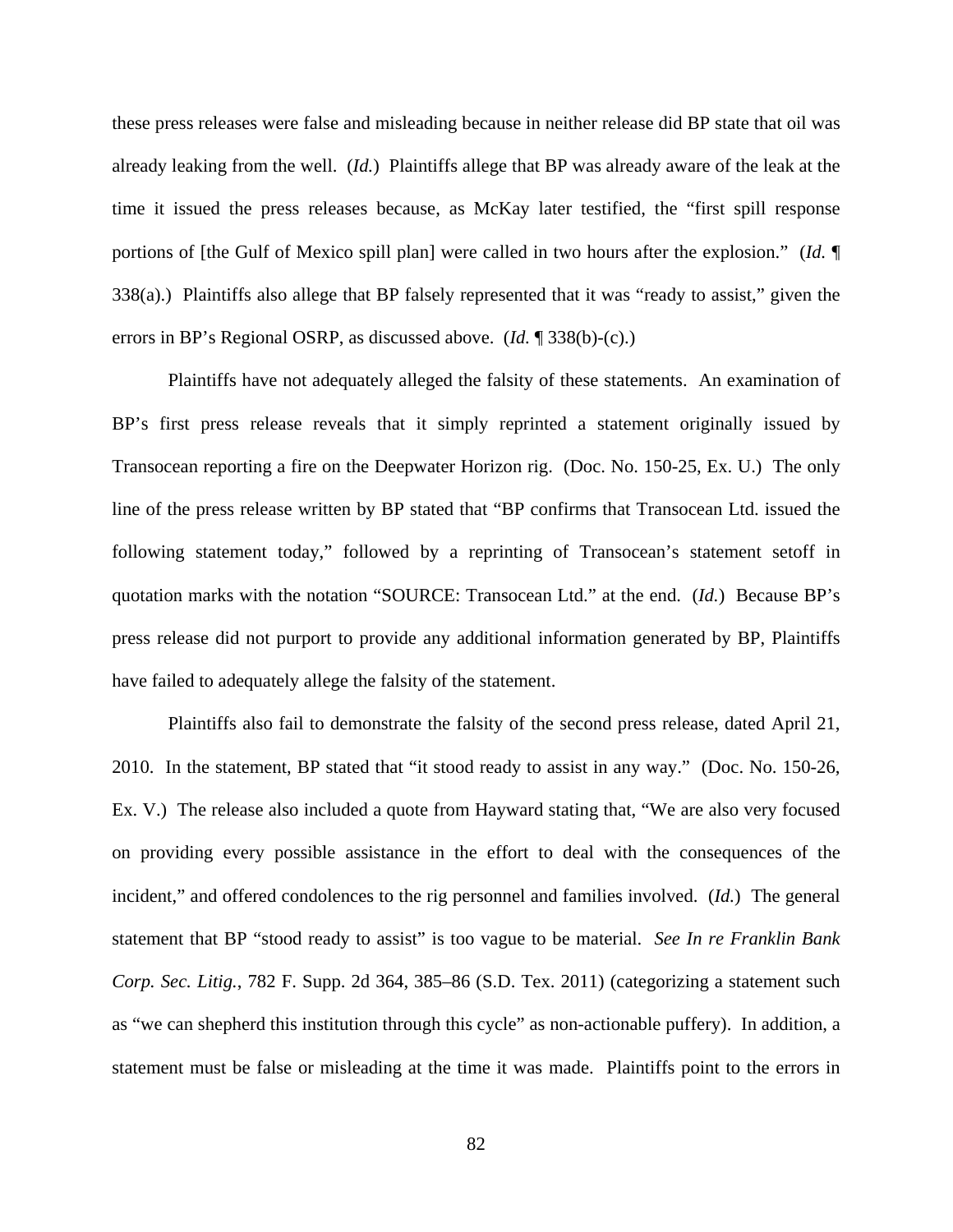BP's Regional OSRP, that were subsequently revealed as BP actually took action to assist. But Plaintiffs do not allege that BP knew of the errors at the time it offered assistance to Transocean.

The additional statements Plaintiffs contend are false all contained numerical estimates of the spill in the days following the explosion. On April 28, 2010, Suttles stated that BP's best estimate was 1,000 barrels of oil flowing from the well. (Compl. ¶ 342.) Suttles also made reference to a "new point of leak" in the blowout preventer area but stated that, "[g]iven the location, we do not believe this changes the amount currently estimated to be released." (*Id.*) On April 29, Suttles conducted an interview on The Early Show and provided the following estimate: "I think that somewhere between one and five thousand barrels a day is probably the best estimate we have today." (*Id.* ¶ 344.) On May 5, 2010, the Houston Chronicle interviewed Hayward, who stated that "the guesstimate remains 5,000 barrels a day." (*Id.* ¶ 353.) Plaintiffs contend that these spill estimates were false and misleading because BP was in possession of two internal documents giving different estimates than those BP provided to the public.

The first of the two documents is an internal BP document entitled, "Estimation of the Oil Released from Deepwater Horizon Incident." The document is dated April 26, 2010, marked "1200 hrs," and gives an estimate of "roughly 5000" barrels per day. (Doc. No. 150-27, Ex. W.) The second document is an internal BP document marked "BP Confidential" dated May 17, 2010, with that date crossed out and "4/27/20" written in. (Doc. No. 150-28, Ex. X.) The document provided three estimates of the spill amount: a low estimate of 1,063 barrels per day, a "Best Guess" estimate of 5,758 barrels per day, and a high estimate of 14,266 barrels per day. (*Id.*) These two documents sufficiently demonstrate the alleged falsity of the estimates provided by both Suttles and Hayward. The April 26 document gave an estimate of "roughly 5,000 barrels," yet on April 28 Suttles pegged BP's best estimate at only 1,000 barrels. Subsequent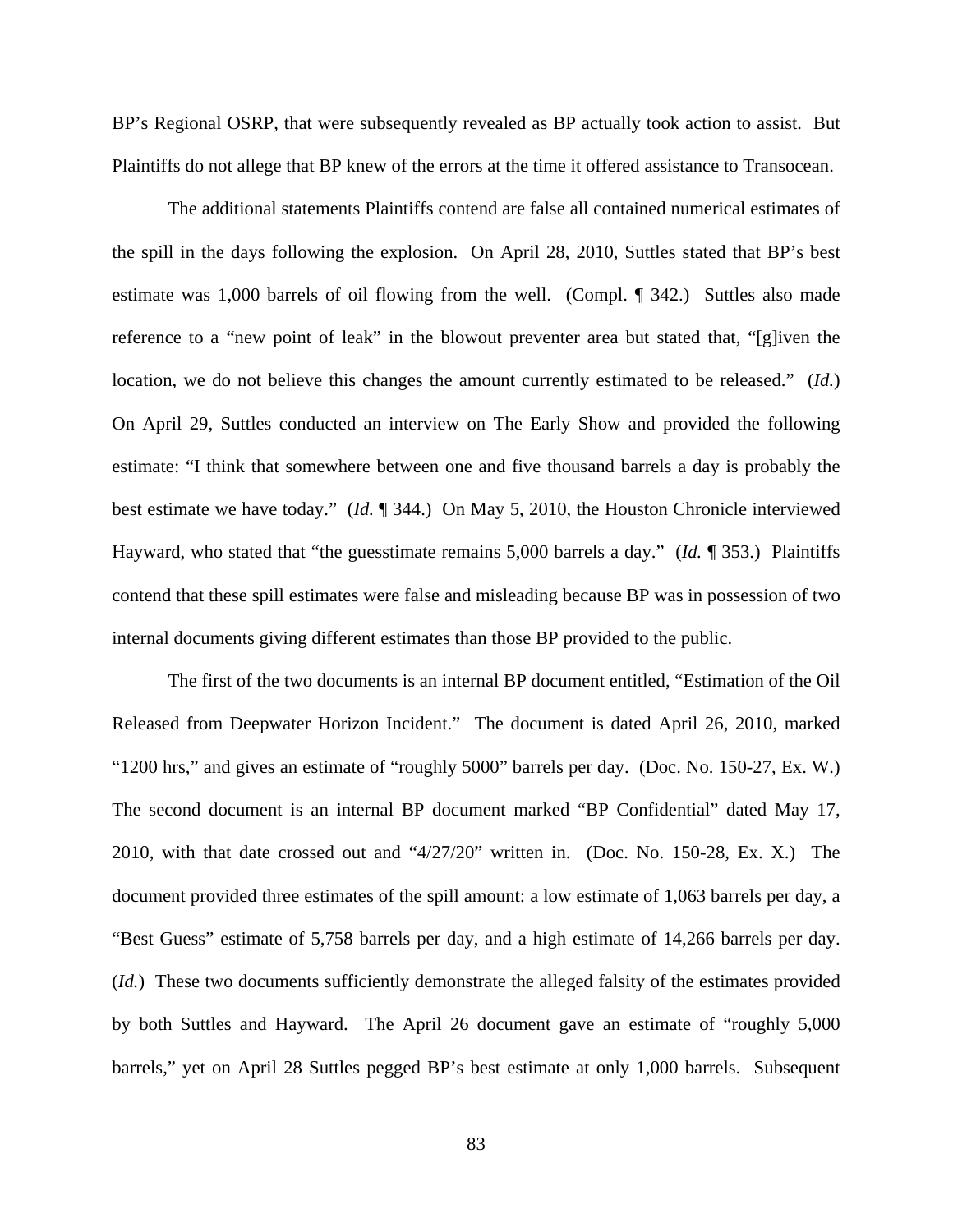statements by Suttles and Hayward put the estimate at "somewhere between 1,000 and 5,000" or at a "guesstimate" of 5,000, while the second document from April 27 clearly shows that BP's best estimate was actually over 5,000 and as high as 14,000 barrels per day. The documents support Plaintiffs' contention that BP was lowballing the estimate numbers in an attempt to keep stock prices from falling. Whether the facts will actually establish that BP intentionally gave the public lower estimates is an issue for trial. *See, e.g., Joffee v. Lehman Bros., Inc.*, No. 04 Civ. 3507, 2005 WL 1492101, at \*6 (S.D.N.Y. June 23, 2005) (holding that factual disputes are inappropriate for disposition on a motion to dismiss). Plaintiffs have alleged facts sufficient to call into question the truth of these three estimates.

Plaintiffs also allege that Suttles's statements regarding BP's use of the cofferdam were misleading. *See*, *e.g.*, Compl. ¶ 351 ("Over the weekend, then, we'll be attaching that dome to the drillship Enterprise with a riser pipework assembly, which will allow the oil to flow up to the surface and be processed. So if all goes to plan, we should begin to start that operation, the beginning of trying to process the fluids on the surface and stop the spilling to the sea, on Monday."). Plaintiffs contend this statement was false because, according to Plaintiffs, the use of the cofferdam was "highly likely to fail" and had never been used in a deepwater environment. (*Id.* **¶** 352.) Plaintiffs identify no factual support for their argument and give no explanation or source to explain why it was likely to fail. Because Plaintiffs have not adequately alleged the falsity of this statement, it is not actionable.

Finally, Plaintiffs allege that Dudley's statement that the Deepwater Horizon rig "had handled some of the industry's greatest technical challenges, and her safety record had been excellent and had recently won awards," was false and misleading. (*Id.* ¶ 355.) Plaintiffs contend that Dudley's portrait of the rig's safety record was inaccurate because it failed to take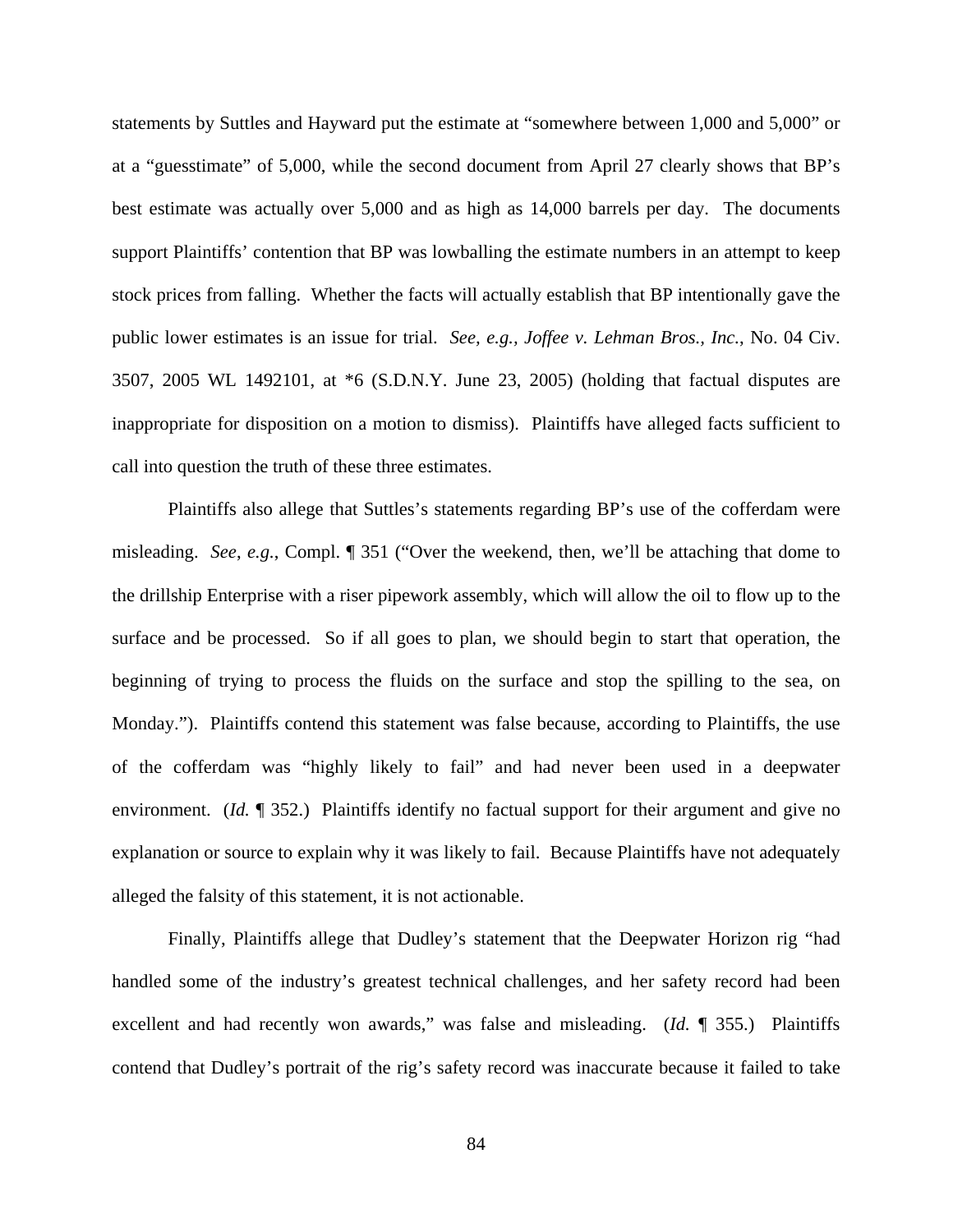into account that the rig had suffered problems as far back as 2005. (*Id.* ¶ 356.) Additionally, even if the Deepwater Horizon was at one point a safe rig, Dudley's statement omitted the facts that BP had removed one of the two blind shear rams on the rig after leasing it from Transocean, the BOP on the Deepwater Horizon failed multiple tests in the week leading up to the explosion, that there were other indicators of operational problems, and that BP postponed the MMS's planned inspection of the BOP on March 10, 2010. (*Id.* ¶ 356(b)-(e).) Plaintiffs have alleged sufficient facts to call into question whether Dudley's statements about the Deepwater Horizon rig misrepresented the rig's safety record or omitted key concerns about the rig of which BP was aware in the months leading up to the explosion.

With respect to the post-spill statements, Plaintiffs have alleged a sufficient basis to contend that the post-spill statements were false and misleading only with respect to Suttles's statements that provided numerical estimates of spill amounts and Dudley's representations as to the Deepwater Horizon rig's safety record.<sup>28</sup>

#### **g. Other allegations**

 $\overline{a}$ 

Plaintiffs also allege that statements that mentioned deepwater drilling in the Gulf of Mexico, BP's leadership in deepwater drilling, the competitive advantage afforded BP by such operations, and deepwater drilling's effect on the environment were misleading because of the risks associated with such operations. *See* Compl. ¶ 264 ("Profit centres are, or are expected to become, areas that provide significant production and income for the segment. Our new profit centres are in . . . the deepwater Gulf of Mexico . . . where we believe we have competitive advantage."); Compl. ¶ 271 ("We are developing strong growth in deepwater and tight gas though a spread of major projects around the world."); Compl. ¶ 292 ("[W]e have the know-how

 $28$  Following the Court's numbering system, the actionable statements are contained in Misrepresentations 42 (Compl. ¶ 342), 43 (*Id.* ¶ 344), 45 (*Id.* ¶353), and 46 (*Id.* ¶ 355). Statements contained in Misrepresentations 41 (*Id.*  ¶337) and 44 (*Id.* ¶ 351) are not actionable.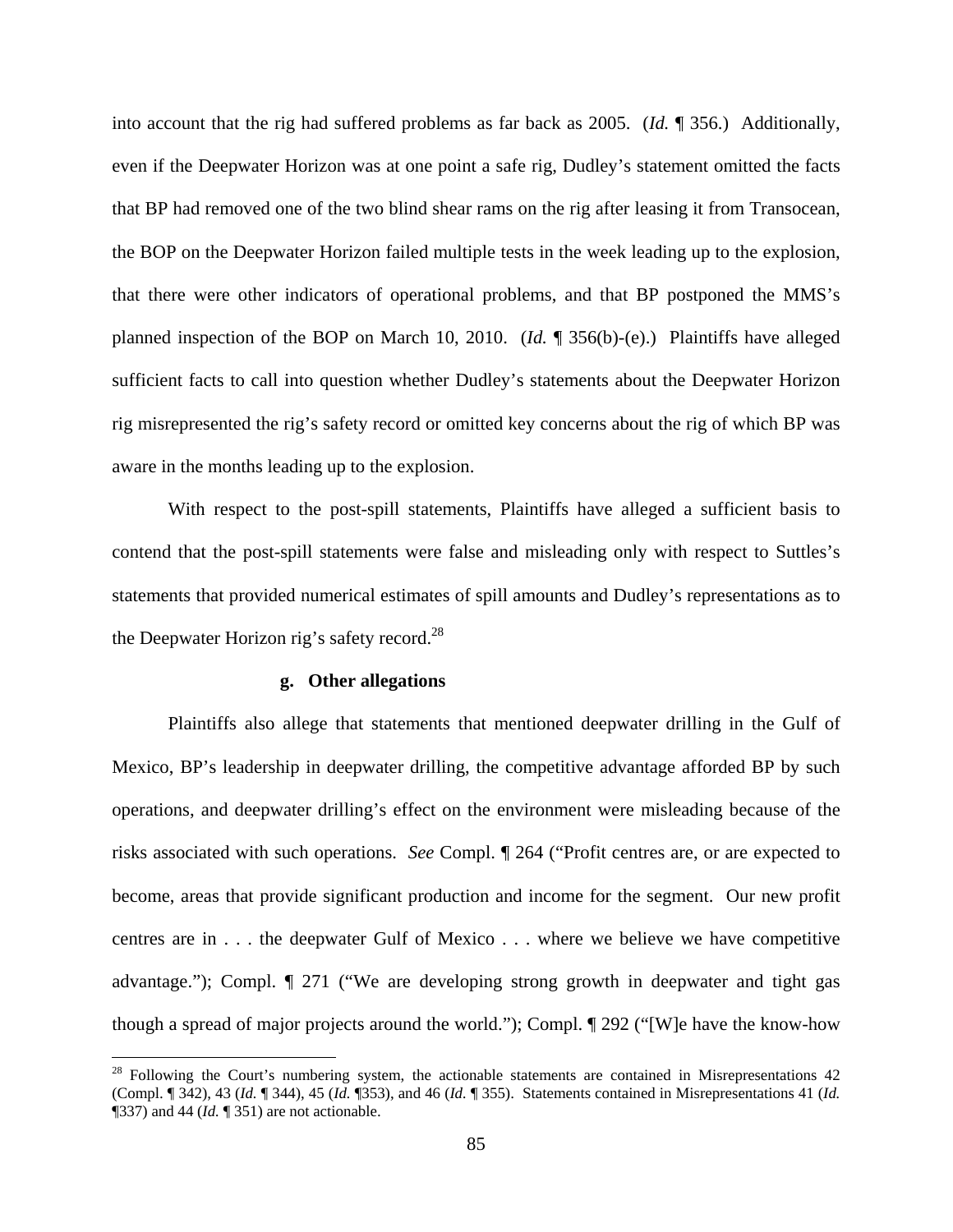and technology to tap these resources safely and with minimal impact to the environment."); Compl. ¶ 297 (McKay: "The track record of BP and the industry generally in the Western and Central Gulf of Mexico (GOM) demonstrates that when areas are opened, they can be leased, explored and developed to the highest environmental and operational standards in the world."); Compl. ¶ 312 (Eyton: "And, it is worth emphasizing that throughout this period and despite the extremes of geography in which we operate, technology has continuously improved the safety and environmental footprint of our industry."); Compl. ¶ 326 ("We've developed the capability to create advanced floating production facilities, complex riser systems and subsea equipment with the ability to integrate the elements to cope with extreme temperatures, pressures, and oceanographic conditions. And that has enabled BP to become the leading deepwater IOC."); Compl. ¶ 328 ("Among the majors, we are now the leading deepwater producer and a lot of our deepwater experience has, of course, been gained in the Gulf of Mexico.").

Defendants argue that Plaintiffs have failed to allege the falsity of these statements and that the statements are "not specific enough to perpetrate a fraud on the market." *Rosenzweig*, 332 F.3d at 870 (citation omitted) (internal quotation marks omitted). The Court agrees. Statements about BP's leadership in the deepwater drilling industry are too vague to be actionable. *See*, *e.g.*, *Taubenfeld v. Hotels.com*, 385 F. Supp. 2d 587, 592 (N.D. Tex. 2004) (finding immaterial as a matter of law statements "worded as vague optimism, not phrased in terms of guarantees" because such statements are too vague for investors to rely on). Because Plaintiffs have not pleaded with particularity the misrepresentations related to deepwater drilling generally and BP's position in the industry, these statements are not actionable.<sup>29</sup>

 $29$  Using the Court's numbering system, the nonactionable statements are included in Misrepresentation Nos. 5 (Compl. ¶ 264), 9 (*Id.* ¶ 271), 20 (*Id.* ¶ 292), 22 (*Id.* ¶ 295), 23 (*Id.* ¶ 297), 29 (*Id.* ¶ 312), 31 (*Id.* ¶ 316), and 36 (*Id.* ¶326).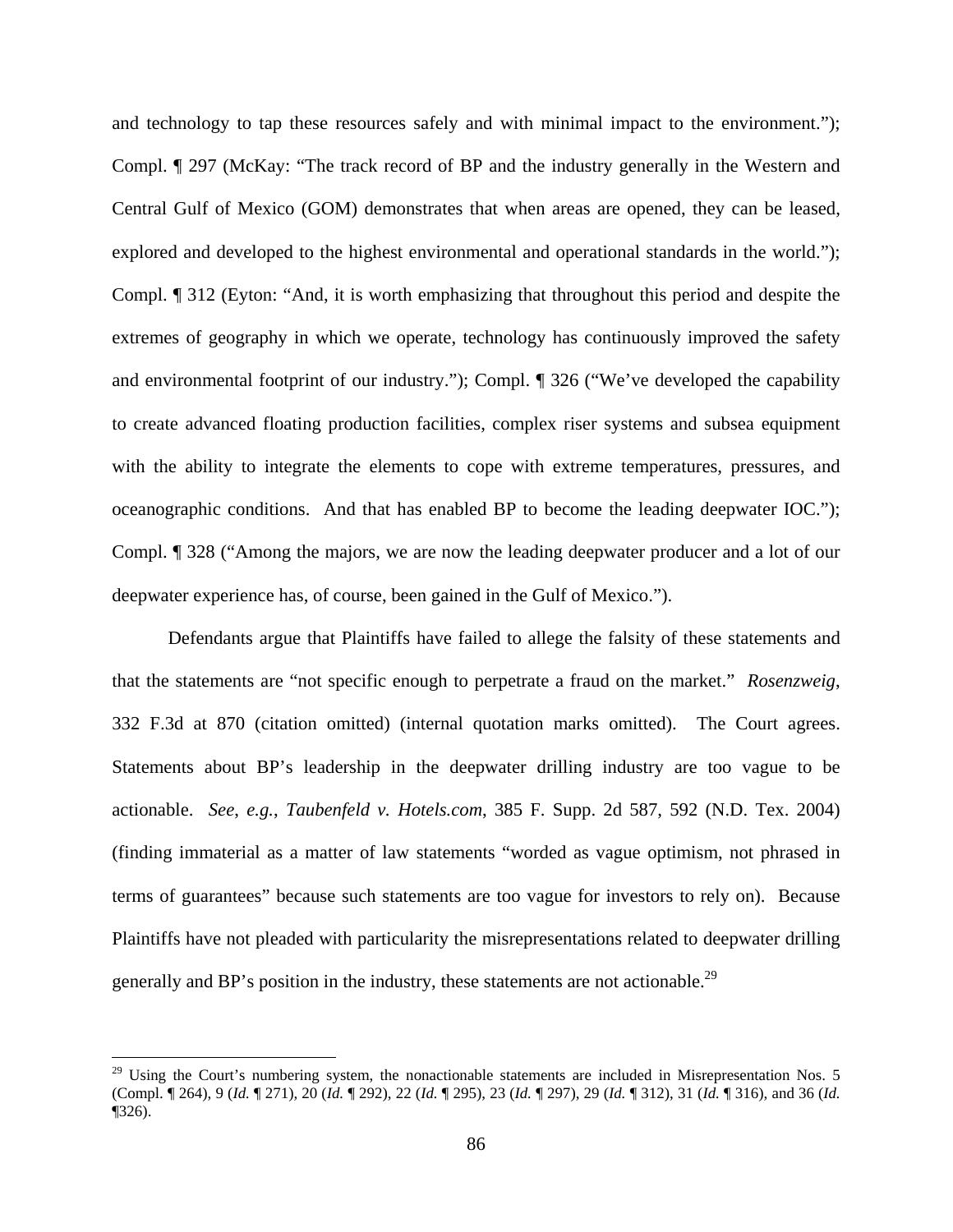## *2. The Adequately Alleged Misrepresentations are Material*

Plaintiffs have pleaded with particularity misrepresentations involving BP's progress in implementing the Baker Report's recommendations, its ability to respond to a spill in the Gulf of Mexico, reported retaliation against employees who raise safety concern, and post-spill estimates of the spill amounts. Defendants argue that statements about safety and BP's progress in implementing process safety changes are not material. (Doc. No. 150, at 15.) They further claim that any failure to include details about problems specific to the Deepwater Horizon rig appear material only in hindsight. (*Id.*, at 21.) Because materiality is judged at the time of the alleged misrepresentation, Defendants argue that such information could not have been material before the Deepwater Horizon incident. *See, e.g., Shaw Group*, 537 F.3d at 541 (considering whether concealed problems with customer were material to announcement before problems became public).

A misrepresentation or omission is material if there is a substantial likelihood that a reasonable investor would consider the information to have significantly altered the total mix of information about investing in the company. *ABC Arbitrage*, 291 F.3d at 361. "[G]eneralized, positive statements about the company's competitive strengths, experienced management, and future prospects" are immaterial. *Rosenzweig*, 332 F.3d at 869. In addition, "[v]ague, loose optimistic allegations that amount to little more than corporate cheerleading are 'puffery," projections of future performance not worded as guarantees, and are not actionable . . . because no reasonable investor would consider such vague statements material and because investors and analysts are too sophisticated to rely on vague expressions of optimism rather than specific facts." *In re Sec. Litig. BMC Software, Inc.*, 183 F. Supp. 2d 860, 888 (S.D. Tex. 2001).

87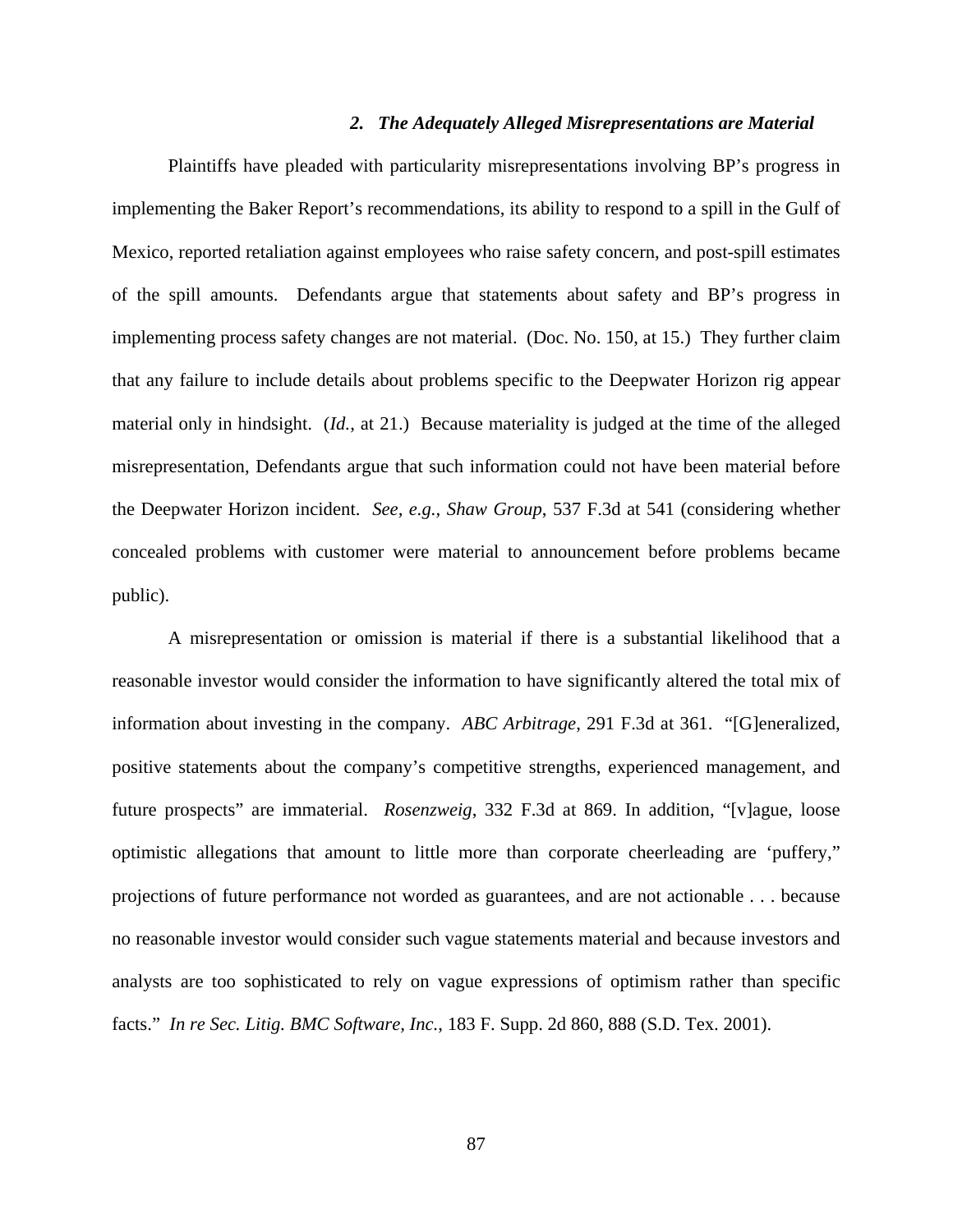Defendants contend that statements about BP's progress in implementing the Baker Panel's recommendations are not material. The Baker Panel report was unquestionably important; BP in fact held a press conference to announce the final report and to publicly declare its commitment to reforming the Company's process safety efforts. The report was critical in that it flagged inadequacies in BP's corporate management structure and urged BP to expeditiously implement reforms critical to preventing future disasters. (Compl. ¶ 74.) The report, by its own terms, required BP to provide the public with regular reports on the Company's progress in implementing the recommendations. (*Id.*)This continuous reporting requirement underscores that the Baker Report did in fact serve as a metric by which investors could keep tabs on BP's compliance efforts and progress. BP, too, made the recommendations material by providing consistent updates on the Company's progress.

Defendants also claim that statements in the IEP and the Regional OSRP about BP's ability to respond to a spill, as well as post-spill estimates, could not have been misleading to investors because such statements were either made, or revealed to be inadequate, days after the Deepwater Horizon explosion, when investors were already aware of the catastrophe. The Court is not persuaded that the spill estimates were immaterial. Since 2007, BP had claimed that it was implementing specific process safety reforms, including both policies and practices, to prevent accidents like those at Texas City and Prudhoe Bay from reoccurring. BP also filed very detailed documents—the IEP and the Regional OSRP—outlining its ability to prevent and respond to accidents in the Gulf. Both documents contained specific spill estimates for the region and assurances that the Company was prepared to respond to a spill of up to 491,721 barrels of oil per day in the Gulf. (Compl. ¶ 314.) Thus, when Suttles announced that the spill rate after the Deepwater Horizon explosion was only 1,000 barrels per day, and even when Hayward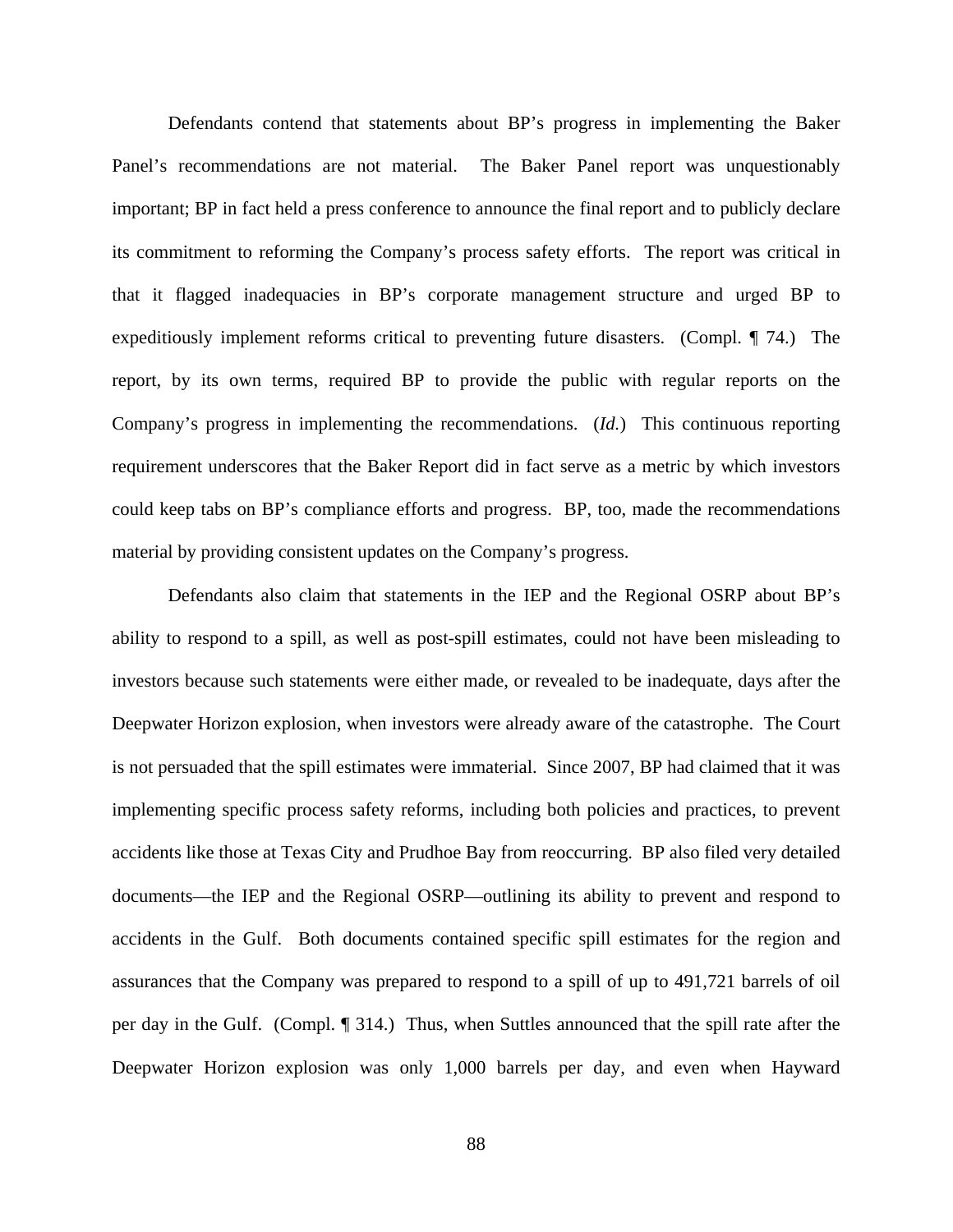subsequently took the "guesstimate" up to 5,000 barrels per day, investors—based on all of BP's prior representations about beefed up process safety efforts and comprehensive spill response plans—could have indeed believed that BP was equipped to contain a spill in the amounts BP represented. Knowledge that process safety reforms were not being applied to the Deepwater Horizon rig, that the Regional OSRP vastly overstated BP's ability to respond to a spill, and that Suttles's estimates greatly understated the spill amount, would have indeed altered the "total mix of information" available to investors and, possibly, undercut their confidence in their investment. Post-spill estimates of the spill amount are material because "[t]he omission of a known risk, its probability of materialization, and its anticipated magnitude, are usually material to any disclosure." *Lormand*, 565 F.3d at 248; *see also Basic*, 485 U.S. at 232. Pre- and postspill statements providing false assurances to the market that BP had everything under control could have, as Plaintiffs allege, kept prices artificially inflated until it became clear to investors—through government, regulatory, and third-party reports—that BP was in reality "making it up day to day." (Compl. ¶ 217.) BP's implementation of promised safety reforms and representation as to its ability to respond to spills in the Gulf of Mexico—one of the Company's professed profit centers—goes to the heart of BP's corporate value and financial stability and is information material to investors.

Materiality "is not measured by literal truth, but by the ability of the statements to accurately inform rather than mislead prospective buyers." *Lormand*, 565 F.3d at 248; *see also Isquith ex rel. Isquith v. Middle S. Utils., Inc.*, 847 F.2d 186, 203 (5th Cir. 1988) (noting that "emphasis and gloss can, in the right circumstances create liability" under Rule 10b–5). The Court declines to dismiss the Complaint on the basis that Plaintiffs are relying on statements in BP's public filings and statements that are not material. "Because materiality is a mixed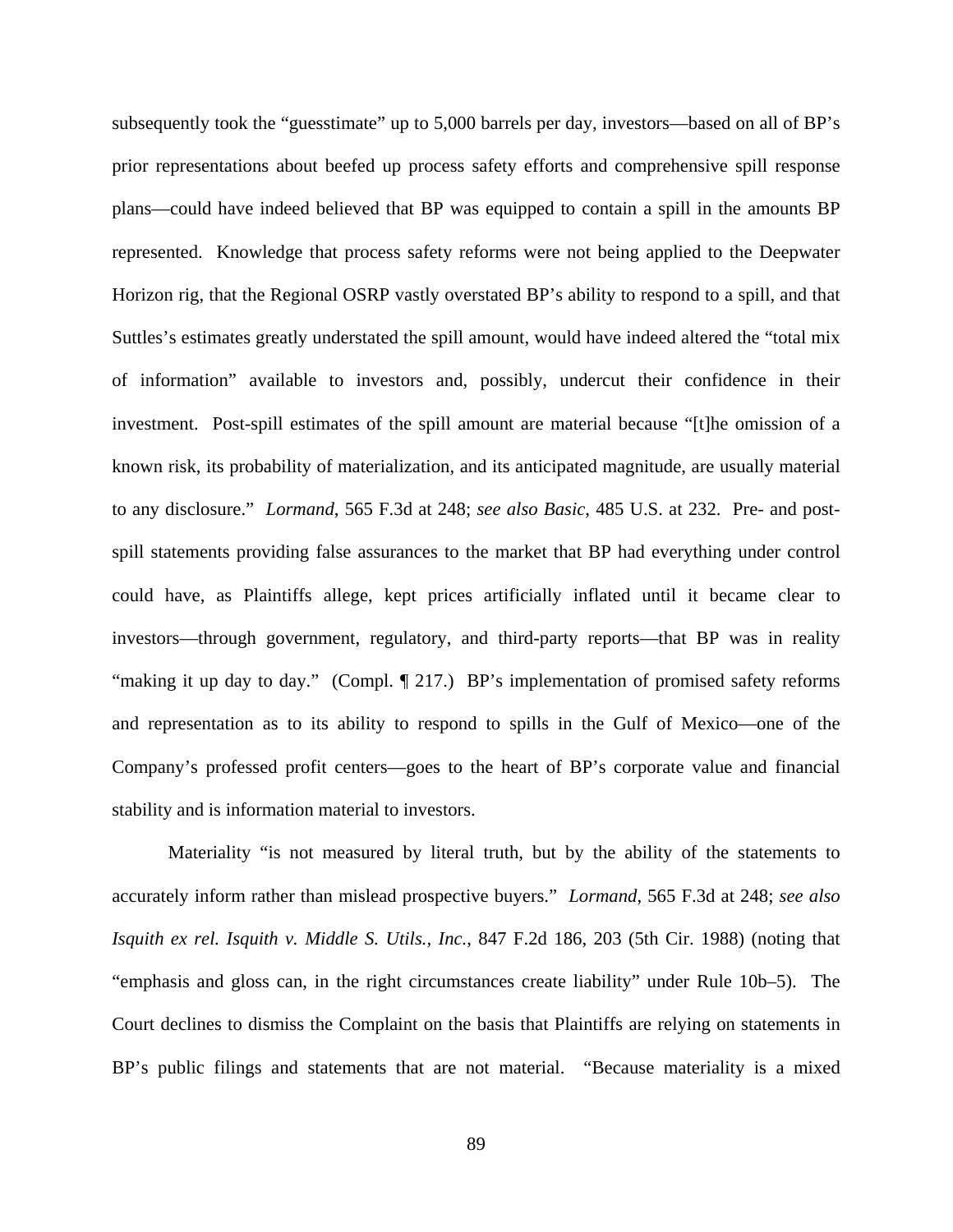question of law and fact, it is usually left for the jury." *United States v. Peterson*, 101 F.3d 375, 380 (5th Cir. 1996). Although on a motion to dismiss "a court can determine statements to be immaterial as a matter of law," the Court cannot say here, on the basis of Plaintiffs' Complaint and Defendants' arguments, that each of the misrepresentations that Plaintiffs have sufficiently alleged to be false and misleading are immaterial as a matter of law. *ABC Arbitrage*, 291 F.3d at 359.

# *3. The Adequately Alleged Misrepresentations are Not Protected Under the PSLRA's Safe Harbor Provisions*

The PSLRA provides a safe harbor for "any forward-looking statement, whether written or oral, if and to the extent that the forward-looking statement is identified as a forward-looking statement, and is accompanied by meaningful cautionary statements identifying important factors that could cause actual results to differ materially from those in the forward-looking statement." 15 U.S.C. § 78u–5(c)(1)(A)(i). If a forward-looking statement is identified as forward-looking and accompanied by meaningful cautionary statements, the statement is not actionable and the defendant's state of mind is irrelevant. *In re Enron Corp. Sec., Derivative & ERISA Litigation*, 235 F. Supp. 2d 549, 575 (S.D. Tex. 2002) (citing *Harris v. Ivax Corp.*, 182 F.3d 799, 803 (11th Cir.1999)). "If the representation or omission is fraudulent, independent of the existence of a forward-looking statement, the representation or omission is not shielded simply because a forward-looking statement exists." *In re Blockbuster Inc. Sec. Litig.*, 2004 WL 884308, at \*7 (N.D. Tex. April 26, 2004).

Defendants contend that eight of the alleged misrepresentations are forward-looking statements protected by the PSLRA's safe harbor provision. $30\,$  (Doc. No. 150, App. C.) The

1

 $30$  The misrepresentations Defendants categorize as forward-looking statements are Misrepresentation Nos. 3 (Compl. ¶ 261), 5 (*Id.* ¶ 264), 14 (*Id.* ¶ 281), 15 (*Id.* ¶ 283), 25 (*Id.* ¶ 302), 32 (*Id.* ¶ 319), 34 (*Id.* ¶ 322), and 35 (*Id.*  ¶ 324).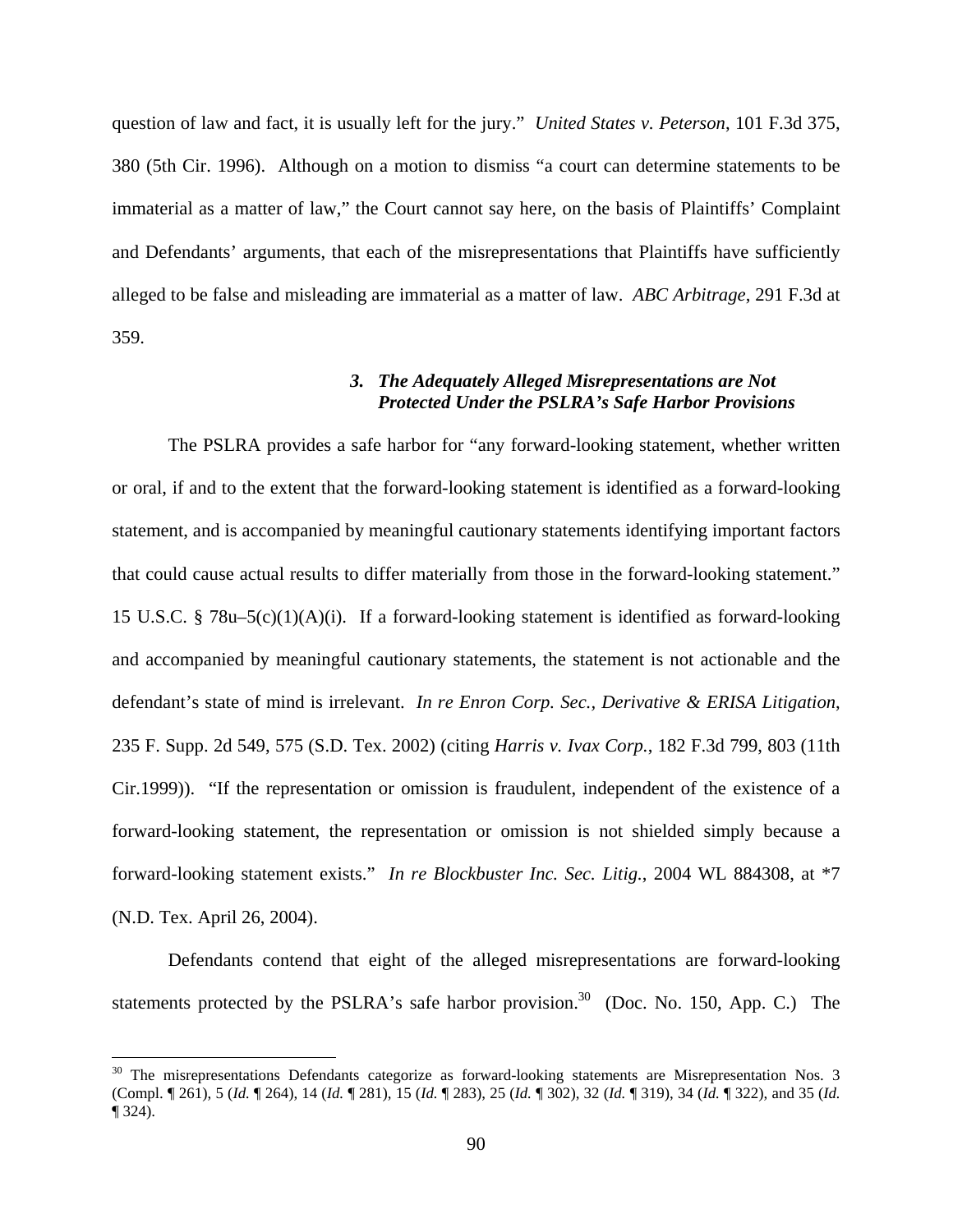Court has already determined that six of the eight statements Defendants identify as forwardlooking are not actionable. *See supra* Section I.D.1. In addition, while the two remaining statements Defendants list—those contained in the 2008 Strategy Presentation and BP's 2009 Annual Report, Form 20-F—are part of the documents containing actionable misrepresentations, the portions Defendants contend are forward-looking are not the actionable portions of the documents. *See supra* Section I.D.1.i. Thus, because the statements Defendants identify as forward-looking do not contain actionable misrepresentations, the Court need not consider whether the statements are protected under the PSLRA's safe harbor provision.

# *4. Plaintiffs Have Adequately Pleaded Scienter Against Some of the Individual Defendants*

To adequately plead scienter and survive Defendants' motion to dismiss, the Complaint must state with particularity enough facts to raise an inference of scienter on the part of at least one Individual Defendant with regard to at least one allegedly fraudulent statement, and that inference must be such that a reasonable person would conclude that it is at least as compelling as any opposing inference. *See Tellabs*, 155 U.S. at 326; *Shaw Group*, 537 F.3d at 533–34. "The critical issue in a motion to dismiss based on insufficient allegations of scienter is whether the allegations of fraud contained in a plaintiff's complaint are sufficiently connected to each of the defendants such that a strong inference of scienter on their part is appropriate." *In re Franklin Bank*, 782 F. Supp. 2d at 387. Thus, the Court must consider whether Plaintiffs have satisfied the heightened pleading requirements for proving scienter for each allegedly fraudulent misrepresentation as to each Individual Defendant.

Defendants take issue with Plaintiffs' repeated "group pleading," *i.e.*, that the Complaint references "Defendants," "BP," "BP managers," or "BP leadership," rather than specifically alleging actions or omissions attributable to each named defendant. (Doc. No. 150, at 37–38.)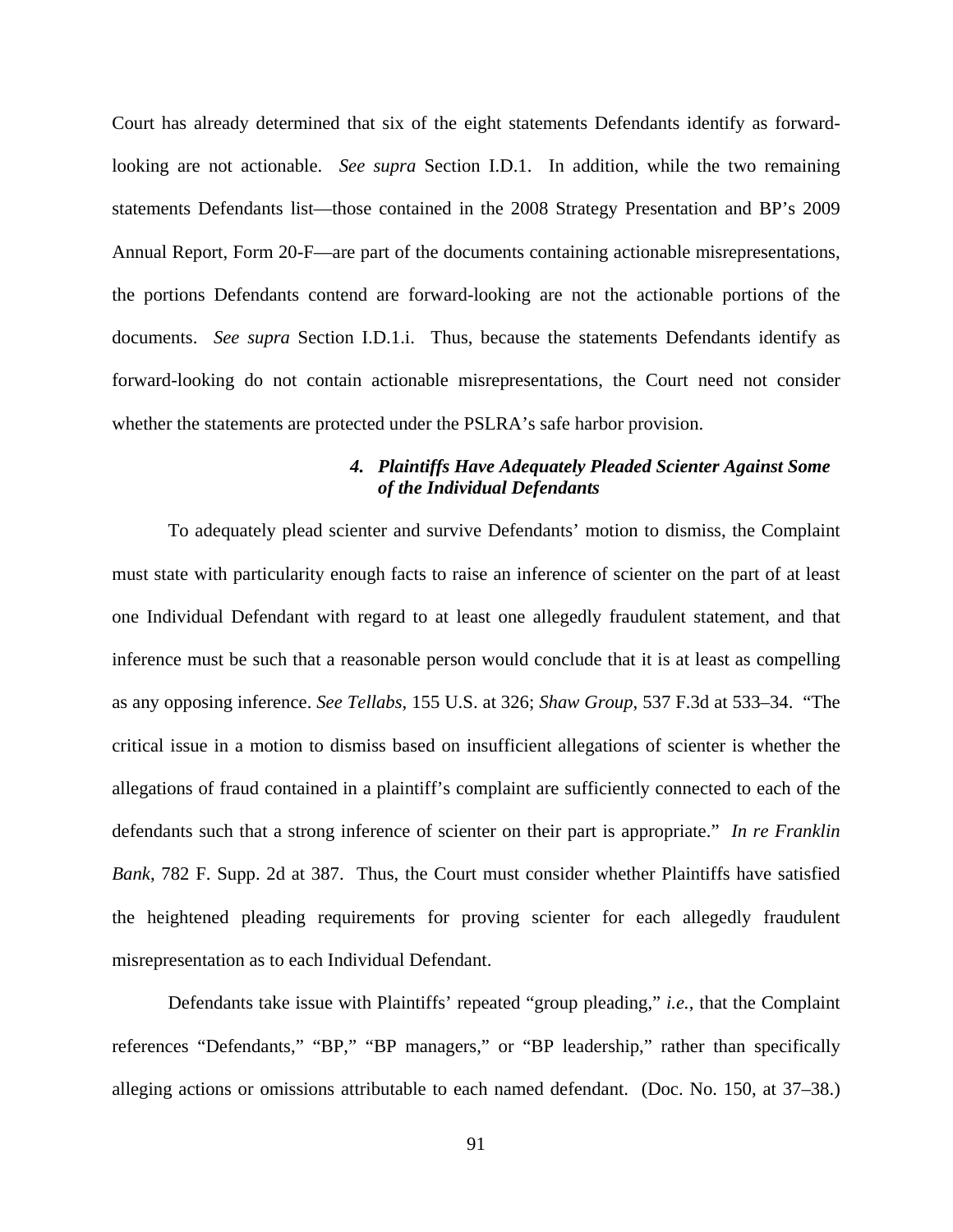Because the Fifth Circuit has rejected the group pleading approach, Plaintiffs must "distinguish among defendants and allege the role of each with respect to 'each act or omission' in the alleged fraud." *In re TETRA Techs.*, No. 4:08-cv-0965, 2009 WL 6325540, at \*3 (S.D. Tex. 2008); *see also Shaw Group*, 537 F.3d at 533 (rejecting the group pleading approach to scienter in the Fifth Circuit). While Plaintiffs frequently present only what "BP" allegedly knew in their factual allegations, Plaintiffs do tether the majority of the alleged misrepresentations and omissions they identify to one or more of the Individual Defendants and name the specific speaker or responsible party. Therefore, although the Court must disregard group pleaded allegations in the Complaint, Plaintiffs have distinguished among the roles of each Individual Defendant to a sufficient degree to require this Court to undertake scienter analysis with respect to each Individual Defendant.

Plaintiffs name ten Individual Defendants. Defendants argue that Plaintiffs have not made individualized scienter allegations as to six of them: Browne, Conn, Dudley, Grote, Hayward, and Rainey. With respect to the other four defendants—Inglis, McKay, Suttles, and Malone—Defendants contend that the scienter allegations are inadequate. The Court addresses scienter with respect to each Individual Defendant separately below.<sup>31</sup>

#### **a. McKay**

McKay has served as Chairman and President of BP American since January 2009. (Compl. ¶ 39.) In 2007, McKay worked as the Senior Group Vice President of BP and Executive Vice President of BP America. (*Id.*) According to Plaintiffs, these positions made McKay responsible for BP's negotiations on the settlements in both the Texas City and Prudhoe

<sup>&</sup>lt;sup>31</sup> In their response to the motion to dismiss, Plaintiffs make additional scienter allegations. Specifically, Plaintiffs allege that Hayward, Conn, and Inglis "reviewed copious information relating to safety deficiencies through their membership on the Group Operations Committee ("GORC")." (Doc. No. 186, at 29.) Because Plaintiffs did not include any mention of the GORC in their Complaint, the Court does not consider this information in its scienter analysis.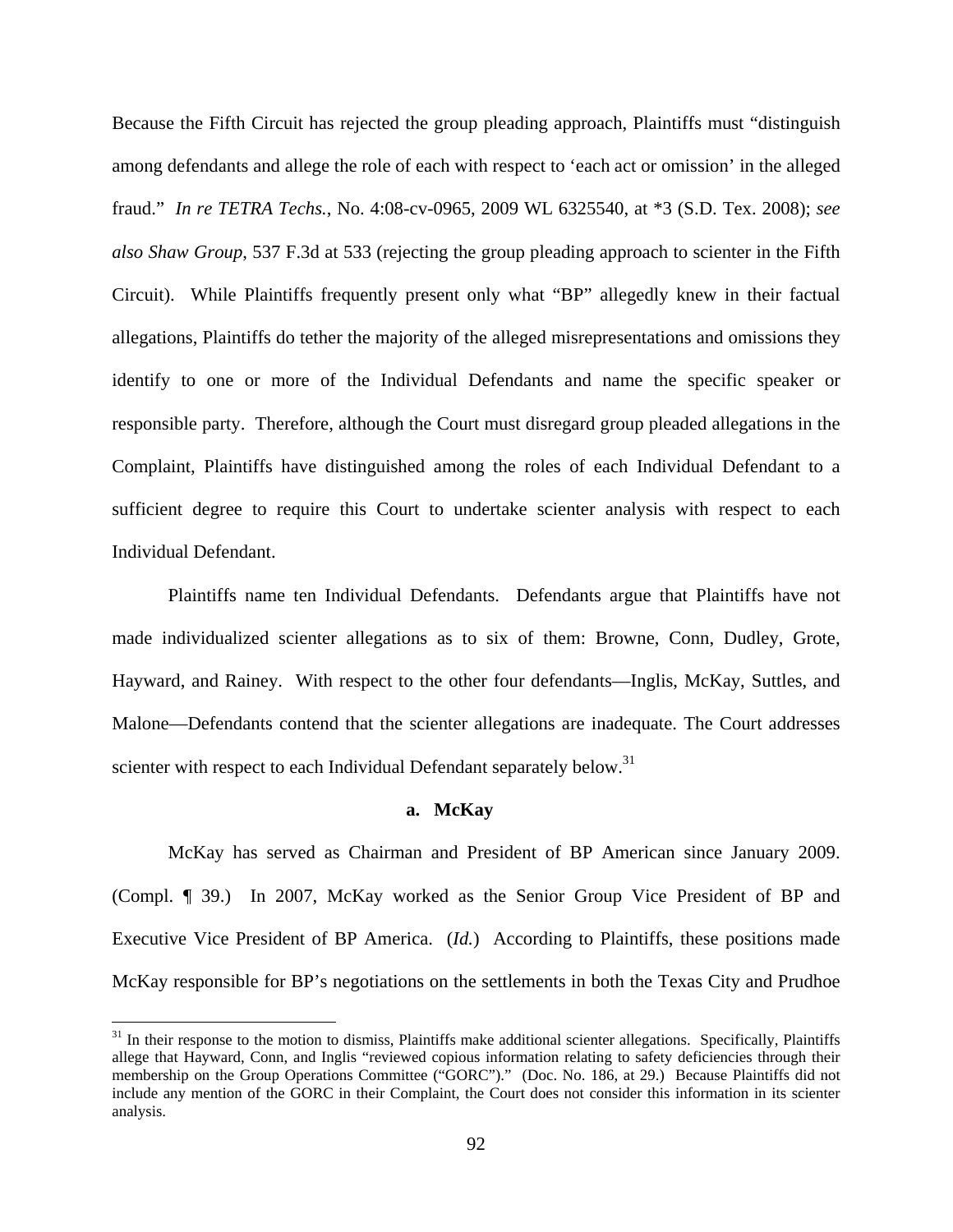Bay incidents. (*Id.*) Plaintiffs also allege that McKay communicated with the BP Ombudsman, Judge Sporkin, regarding the concerns an EPA attorney, Jeanne Pascal, expressed about BP's operations. (Compl. ¶ 133.) Defendants concede that Plaintiffs did assert individualized allegations of scienter against McKay, but claim that such allegations are inadequate. (Doc. No. 150, at 43.)

McKay is alleged to have made two of the forty-six misrepresentations identified in the Complaint, one in his testimony before the U.S. House of Representatives in February 2009, and another at the Howard Weil Conference in New Orleans in March 2009. (Misrep. Nos. 23 & 27; Compl. ¶¶ 297–99, 308–09.) Because the Court has already determined above that the two alleged misrepresentations attributable to McKay are not actionable, Plaintiffs cannot demonstrate scienter as to Defendant McKay. *See Blackwell*, 440 F.3d at 287 (explaining that a complaint must specifically tie individual defendants to the statements or omissions, or it will fail under the PSLRA's heightened pleading standard.).The Court therefore dismisses Plaintiffs' claims against McKay.

#### **b. Conn**

Defendant Conn is BP's Chief Executive for BP Refining and Marketing, and he also serves as a member of BP's executive management. (Compl.  $\P$  42.) Conn is alleged to have participated in three separate strategy presentations made to investors, one in February 2008 (Misrep. No. 14; Compl. ¶ 281), one in March 2009 (Misrep. No. 24; Compl. ¶ 300–01), and one in March 2010 (Misrep. No. 34; Compl. ¶ 322–23). The Court has determined above that two of these presentations contained no actionable misrepresentations. The only remaining actionable misrepresentation is contained in the February 2008 Strategy Presentation conference call with investors, in which Conn is alleged to have participated. (Misrep. No. 14; Compl. ¶ 281.)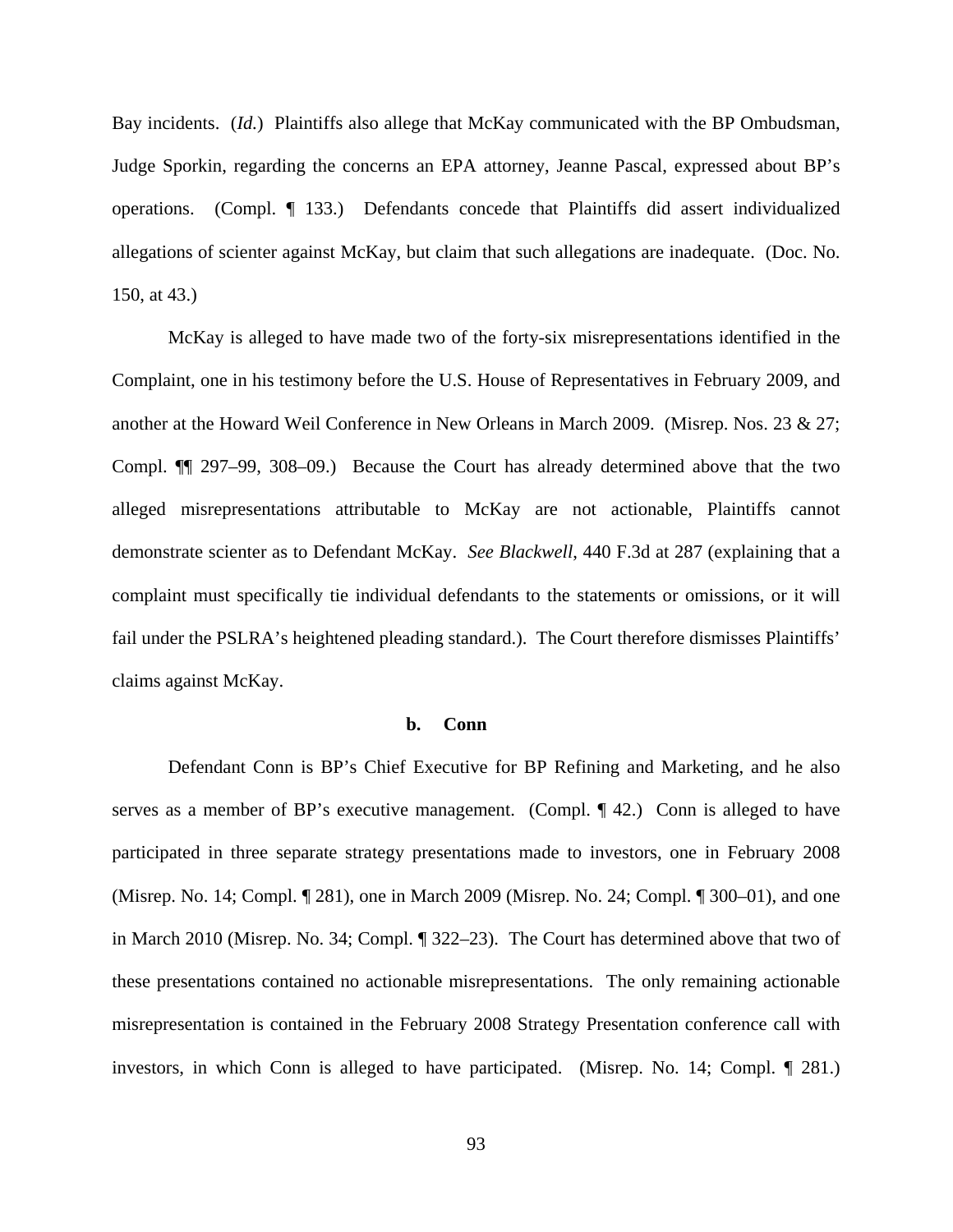Plaintiffs identify some specific statements made by Defendants Hayward and Inglis during the call, but they tie no specific statement to Conn. (*Id.*) The only actionable misrepresentation is contained in the portion of the call transcript attributed to Hayward; the remaining unattributed section contains no actionable misrepresentation. (*Id.*) Because Plaintiffs' allegation that Conn participated in the call is insufficient to connect him to any actionable misrepresentation, the Court dismisses Plaintiffs' claims against Conn.

## **c. Grote**

Defendant Grote is BP's CFO. He has held the position since 2002 and, in addition, has served as one of BP's directors since 2000. (Compl. ¶ 40.) Plaintiffs link Defendant Grote to seven of the alleged misrepresentations. Only one statement is attributed to Grote individually. With respect to all of the others, Grote is alleged to have participated on conference calls with investors (Misrep. Nos. 2, 14; Compl. ¶¶ 258, 281) or signed BP's public filings in his capacity as CFO (Misrep. Nos. 5, 15, 25, 35; Compl. ¶¶ 264, 283, 302, 324). The one misrepresentation attributed to Grote individually was also part of a conference call that took place in April 2007. (Misrep. No. 7, Compl. ¶ 267.) Following this Court's analysis above, only two of the alleged misrepresentations involving Defendant Grote are actionable, Misrepresentations 14 and 35. *See supra* Section I.D.1.a.

Misrepresentation 14 is contained in a strategy presentation made during a conference call in which Grote, along with Hayward, Inglis, Dudley, and Conn, allegedly participated. Plaintiffs identify some specific statements made by Defendants Hayward and Inglis during the call, but they tie no specific statement to Grote. (Compl. ¶ 281.) The only actionable misrepresentation is contained in the portion of the call transcript attributed to Hayward; the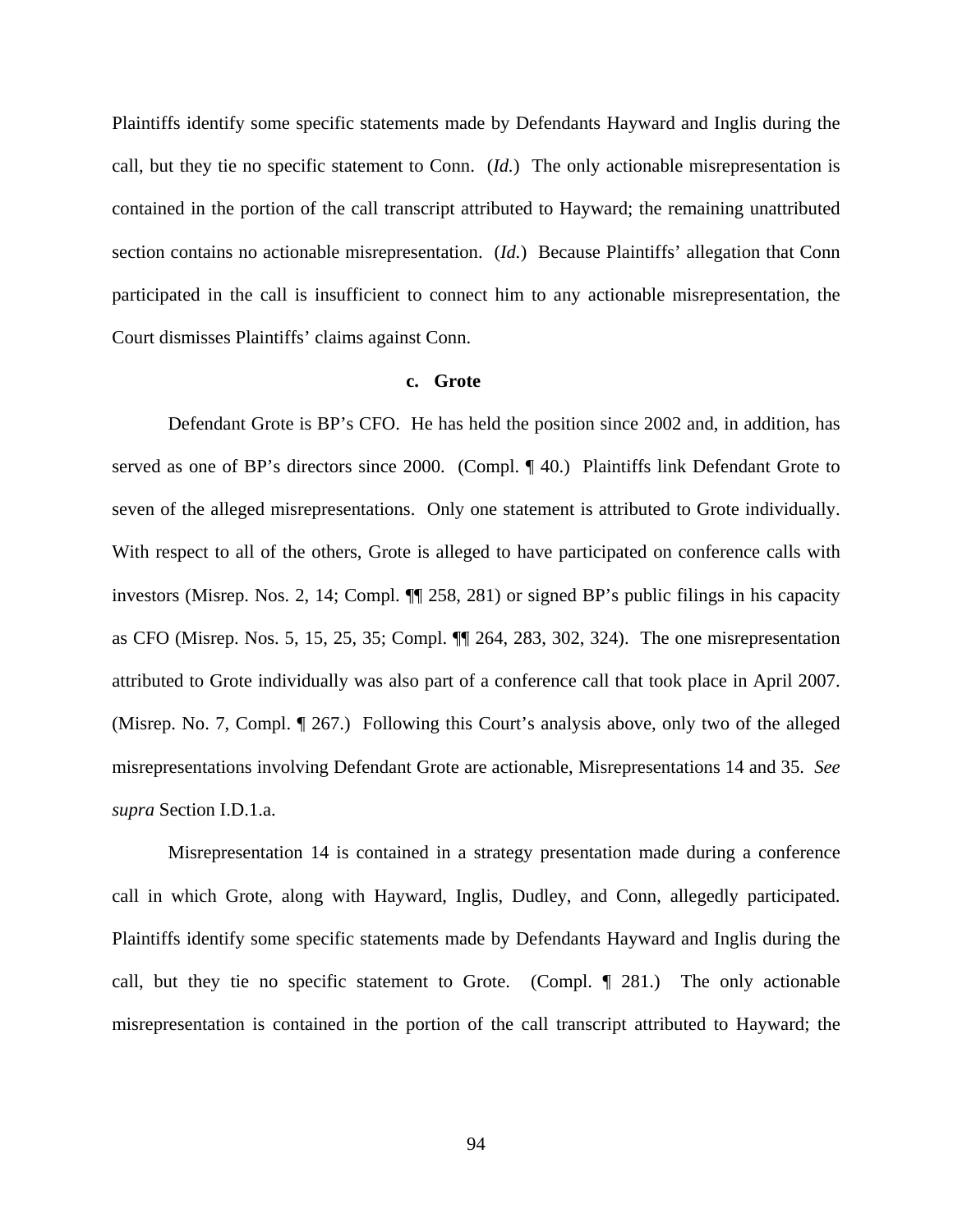remaining unattributed section contains no actionable misrepresentation.<sup>32</sup> (*Id.*) Plaintiffs' allegation that Grote generally participated in the call is insufficient to connect him to this misrepresentation.

Misrepresentation 35 refers to statements in BP's 2009 Annual Report, Form 20-F, which BP filed with the SEC on March 5, 2010. (*Id.* ¶ 324.) Corporate officers such as Grote cannot be liable for allegedly fraudulent statements solely because of their positions at BP. *See Southland*, 365 F.3d at 364–65. Corporate statements can, however, be tied to directors and officers if plaintiffs allege that the officer or director signed the document containing the statements or allege their involvement in creating the documents. *Blackwell*, 440 F.3d at 287; *see also Southland*, 365 F.3d at 365 (explaining that a corporate officer can be connected to an unattributed corporate document by pleading a signature on the document or "particular factual allegations explaining the individual's involvement in the formulation of either the entire document, or that specific portion of the document, containing the statement"). Plaintiffs have alleged that Grote signed the Annual Report.<sup>33</sup> (Compl. ¶ 324.) Because the Complaint pleads that Grote signed the Annual Report, the allegedly fraudulent statements in the Form 20-F can be attributed to him.However, connecting the statement to Grote does not answer the question of whether Plaintiffs have adequately pleaded scienter on the part of Grote with respect to the 2009 Annual Report.

 $32$  Plaintiffs also identify an additional statement made by Grote in an October 2007 conference call. According to Plaintiffs, Grote told analysts that plans to reorganize the company were "designed to simplify the organization and improve productivity and accountability, bringing up operating units to enable them to focus on safe, reliable, and profitable operations." (Compl. ¶ 115.) However, Plaintiffs do not identify this statement in the section of their<br>Complaint devoted to misrepresentations and omissions and, therefore, the Court does not consider it.

 $^{33}$  Plaintiffs did not attach a copy of BP's 2009 Annual Report to their Complaint, but the Court takes judicial notice of the contents of this publicly filed document. *See* BP's 2009 Form 20-F, Exhibit 13 (Certificates Certification), *available at: http://www.sec.gov/Archives/edgar/data/313807/000095012310021364/u08439exv13.htm*; *see also Lovelace v. Software Spectrum Inc.*, 78 F.3d 1015, 1018 & n. 1 (5th Cir. 1996) (explaining that, in securities cases, courts may take judicial notice of the contents of public disclosure documents that the law requires to be filed with the SEC). While Defendants did attach the 2009 Form 20-F as an exhibit to their motion to dismiss, they did not include the certification page relevant for the Court's scienter analysis. (Doc. No. 150, Ex. G).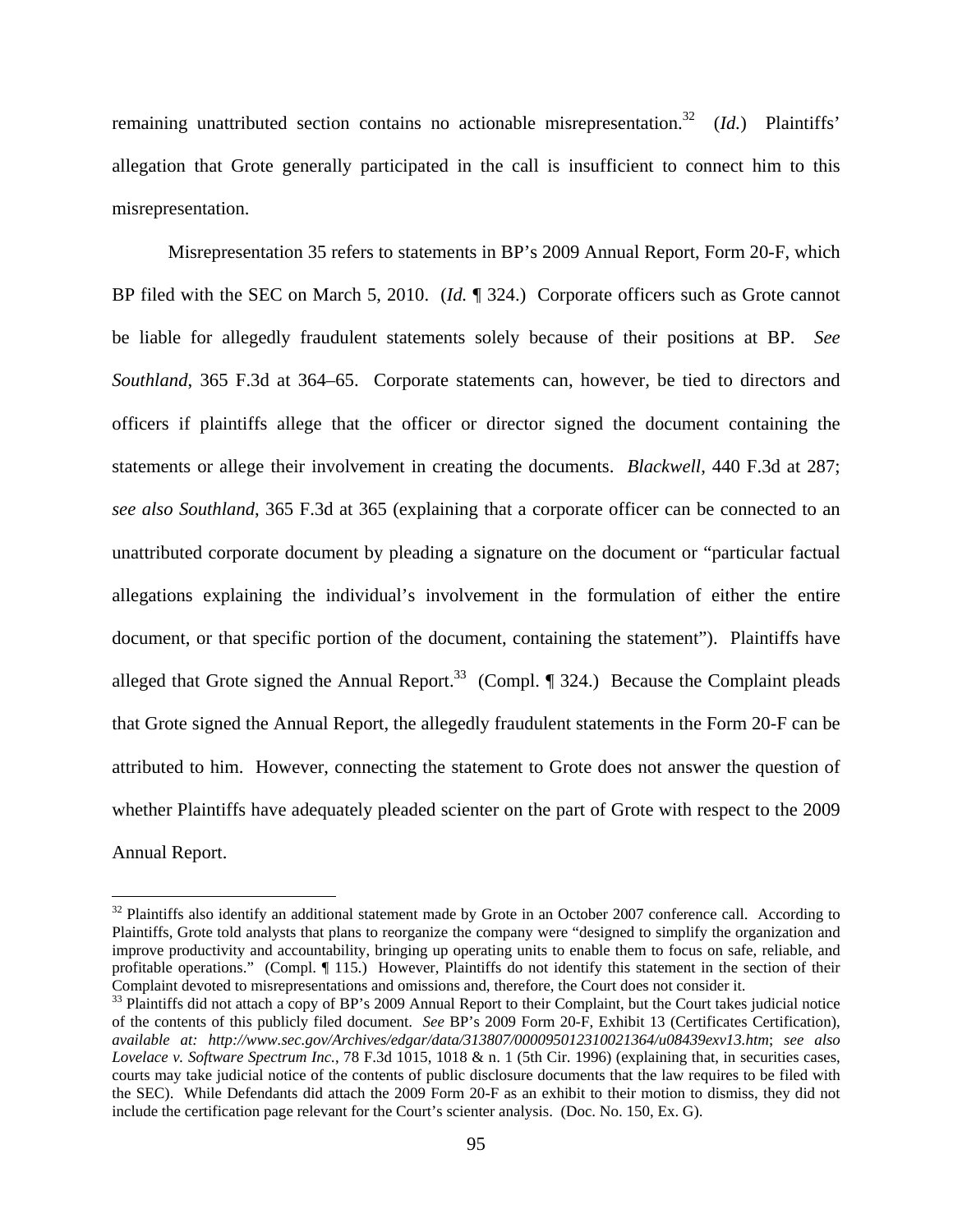In alleging that Grote signed BP's Annual Report, Plaintiffs are referring to the certification furnished pursuant to the Sarbanes-Oxley Act of 2002 ("SOX"), which requires senior executives of public companies to certify the accuracy of quarterly and annual financial reports. *See* 15 U.S.C. § 7241(a). But a SOX certification, standing alone, is not indicative of scienter. The Fifth Circuit has made clear that "a Sarbanes-Oxley certification is only probative of scienter if the person signing the certification was severely reckless in certifying the accuracy of the financial statements." *Shaw Group*, 537 F.3d at 545 (quoting *Garfield v. NDC Health Corp.*, 466 F.3d 1255, 1266 (11th Cir. 2006)). "There must be, in other words, facts establishing that the officer who signed the certification had a reason to know, or should have suspected, due to the presence of . . . 'red flags,' that the financial statements contained material misstatements or omissions." *Id.* (internal quotation marks omitted). Although the Complaint nominally pleads that "Defendants" and "BP" were aware of BP's failure to make progress on process safety following issuance of the Baker Report, not one of the statements listed in the Complaint to demonstrate this knowledge is attributed to Grote specifically. Instead, the Complaint merely states that Grote, as a member of BP's executive management, was "responsible for the day-today running of BP." (Compl. ¶ 40.) The Complaint pleads no facts to support this allegation. *See In re Franklin Bank*, 782 F. Supp. 2d at 376 ("Conclusory allegations that a defendant 'should have known' about internal corporate problems based merely on his position or status within the corporation will not suffice to establish scienter."). Accordingly, Plaintiffs' allegation that Grote committed securities fraud with respect to the 2009 Annual Report fails to adequately plead scienter under the heightened pleading requirements of Rule 9(b) and the PSLRA. The Court therefore dismisses Plaintiffs' claims against Grote.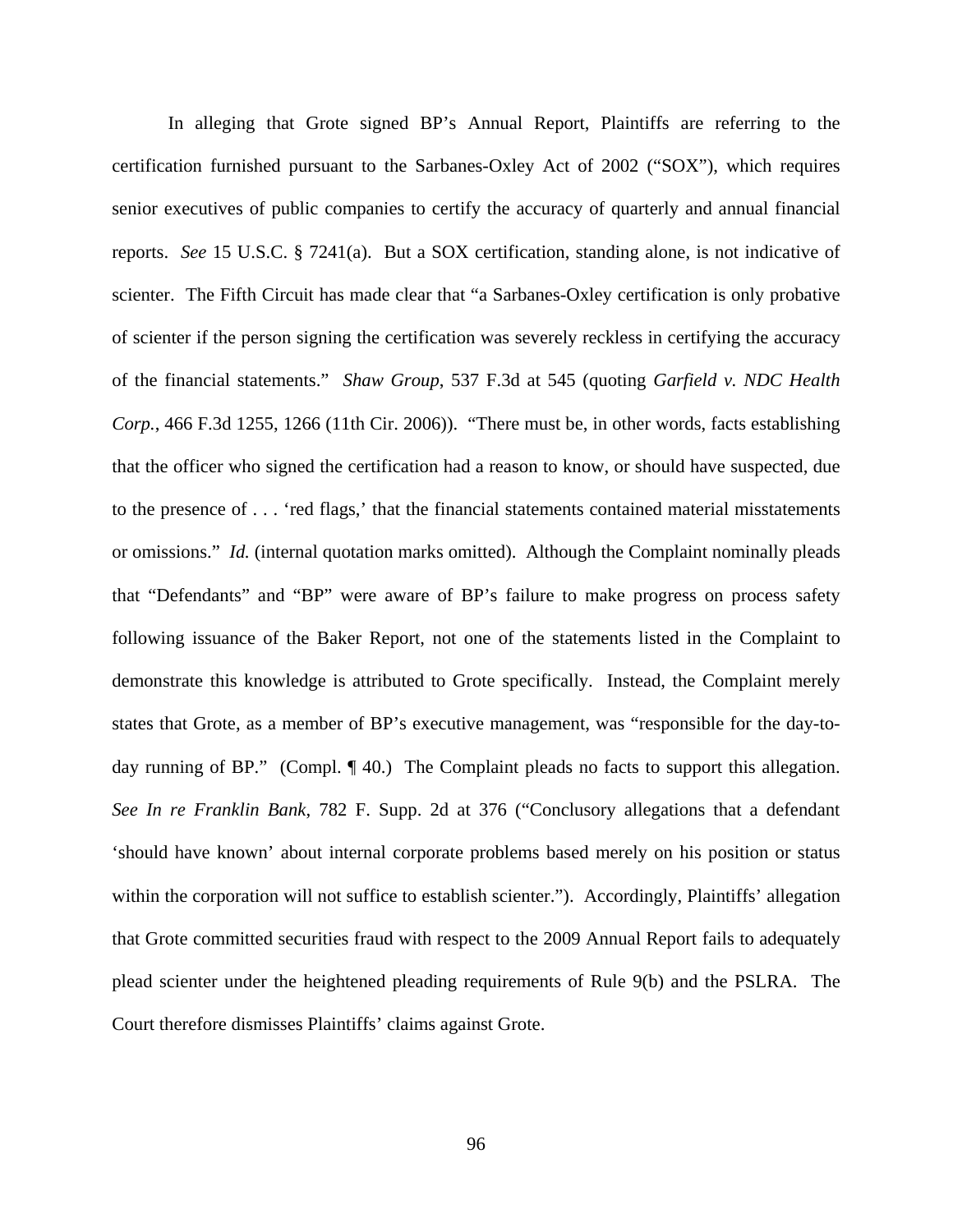## **d. Browne**

Browne served as BP's CEO from 1995 until April 2007, when he was succeeded by Hayward. (Compl. ¶ 18, 37.) Browne worked for BP for less than four months of Plaintiffs' three and a half year Class Period. Plaintiffs attribute five misrepresentations to Browne. (Misrepresentation Nos. 1–5, Compl. ¶¶ 256–65.) Because the Court has found that all five of the misrepresentations are not actionable, Plaintiffs cannot adequately plead scienter with respect to Browne. *See supra* Section I.D.1.a. Accordingly, the Court dismisses Plaintiffs' claims against Browne.

#### **e. Rainey**

Rainey is BP's Vice President of Exploration for the Gulf of Mexico. Plaintiffs allege that Rainey made one of the forty-six misrepresentations identified in the Complaint. Specifically, Plaintiffs point to testimony Rainey gave before the U.S. Senate Committee on Energy and Natural Resources on November 19, 2009. (Compl. ¶ 316.) The Court determined above that the actionable portion of Rainey's testimony relates to Rainey's representation that BP's production facilities had the necessary contingency plans in place to respond to incidents. *See supra* Section. I.D.1.b. By identifying specific portions of Rainey's testimony, Plaintiffs have adequately attributed an actionable misrepresentation to him. However, the Court must still determine whether Plaintiffs have adequately pleaded scienter on the part of Rainey with respect to the alleged misrepresentation.

In this Court's determination, Plaintiffs have failed to do so. The Complaint alleges that Rainey misrepresented BP's true risk profile by failing to disclose prior safety failures and problems revealed in BP's audit of the Deepwater Horizon, misrepresented the BOP's system of safety controls while failing to disclose that BP had removed redundant systems, and falsely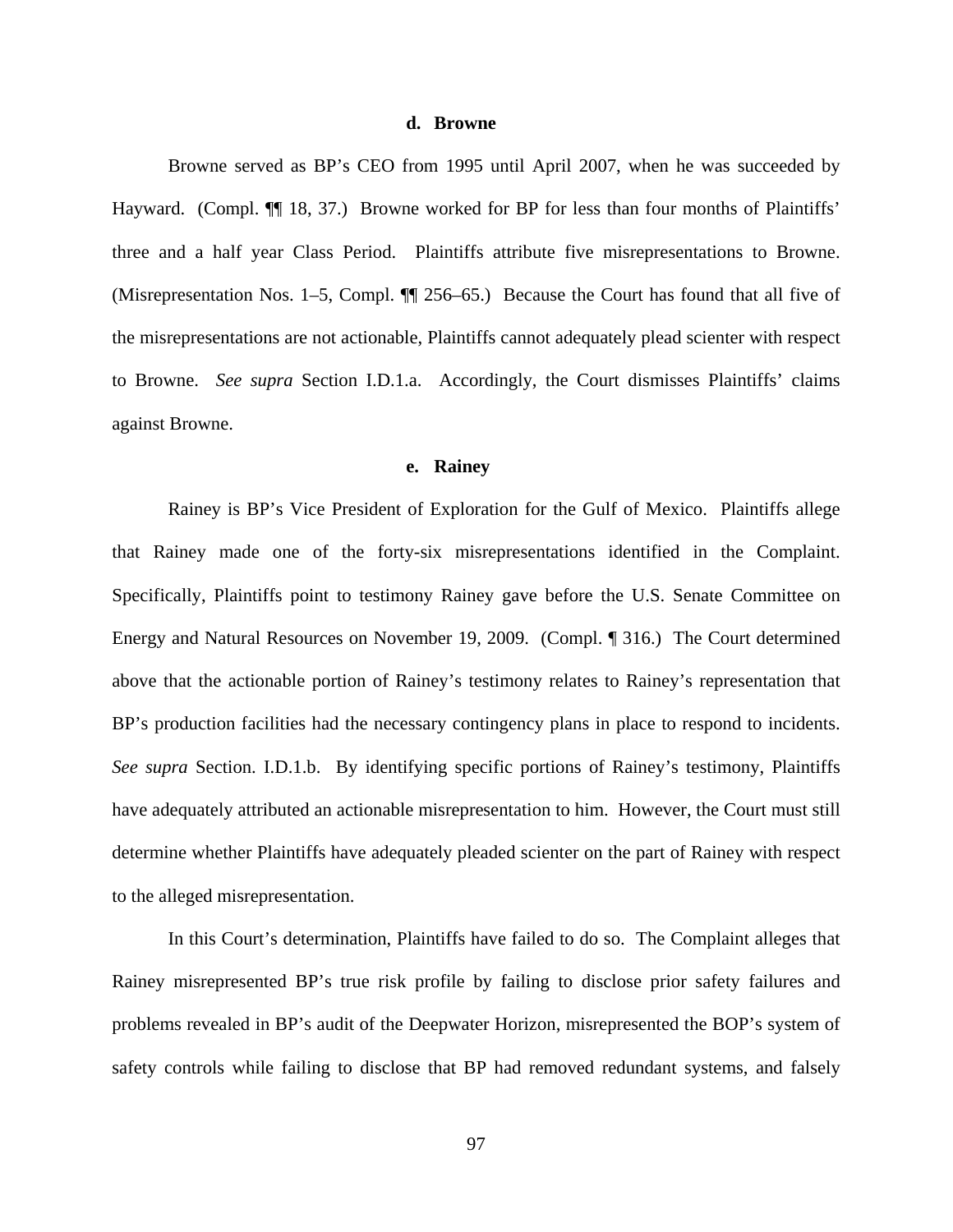represented that BP could conduct safe operations when BP did not have adequate controls in place. (Compl. ¶¶ 318(c)-(e).) Yet the Complaint pleads no facts to support Rainey's knowledge of any of these facts. $34$ 

Instead, the Complaint merely states that Rainey, as a member of BP's executive management, was "responsible for the day-to-day running of BP." (*Id.* ¶ 40.) No facts are given in support of this conclusion. Because "[c]onclusory allegations that a defendant 'should have known' about internal corporate problems" based solely on his position within the company are insufficient to establish scienter, Plaintiffs' have not adequately pleaded scienter with respect to Rainey under the heightened pleading requirements of Rule 9(b) and the PSLRA. *See In re Franklin Bank*, 782 F. Supp. 2d at 376. The Court therefore dismisses Plaintiffs' claims against Rainey.

## **f. Inglis**

Inglis was BP's Chief Executive of Exploration and Production and an executive director from February 2007 until October 2010. (Compl. ¶ 38.) Plaintiffs attribute six alleged misrepresentations to Inglis. (Misrep. Nos. 9, 14, 24, 34, 36 & 37; Compl. ¶¶ 271, 281, 300, 322, 326–329.) Following the Court's analysis above, only one of the misrepresentations Plaintiffs attribute to Inglis is actionable. (Misrep. No. 14; Compl. ¶ 281.)

The actionable statement, Misrepresentation 14, is contained in a strategy presentation made during a conference call in which Inglis, along with Hayward, Grote, Dudley, and Conn,

1

 $34$  At oral argument, Plaintiffs referenced, for the first time, additional allegations of scienter with respect to the postspill statements. Specifically, Plaintiffs asserted that Rainey acted as Suttles' "right-hand man" in BP's spill response efforts. Rainey apparently worked as "BP Deputy Incident Commander from the Unified Area Command." (Transcript, Doc. No. 305, at 64, lns. 23-25). Plaintiffs claimed that, since the filing of the Complaint, they have obtained "absolutely clear evidence, deposition testimony from Mr. Suttles and Mr. Rainey, that Mr. Rainey was delegated by Mr. Suttles to prepare these spread flow worksheets every day and prepared multiple ones every day. He spoke twice on the phone with Suttles and others every day." (*Id.*, at 73, lns. 5-9). Plaintiffs alleged no post-spill misrepresentations attributed to Defendant Rainey in the Complaint and the Court will not consider any of the additional information provided for the first time during oral argument.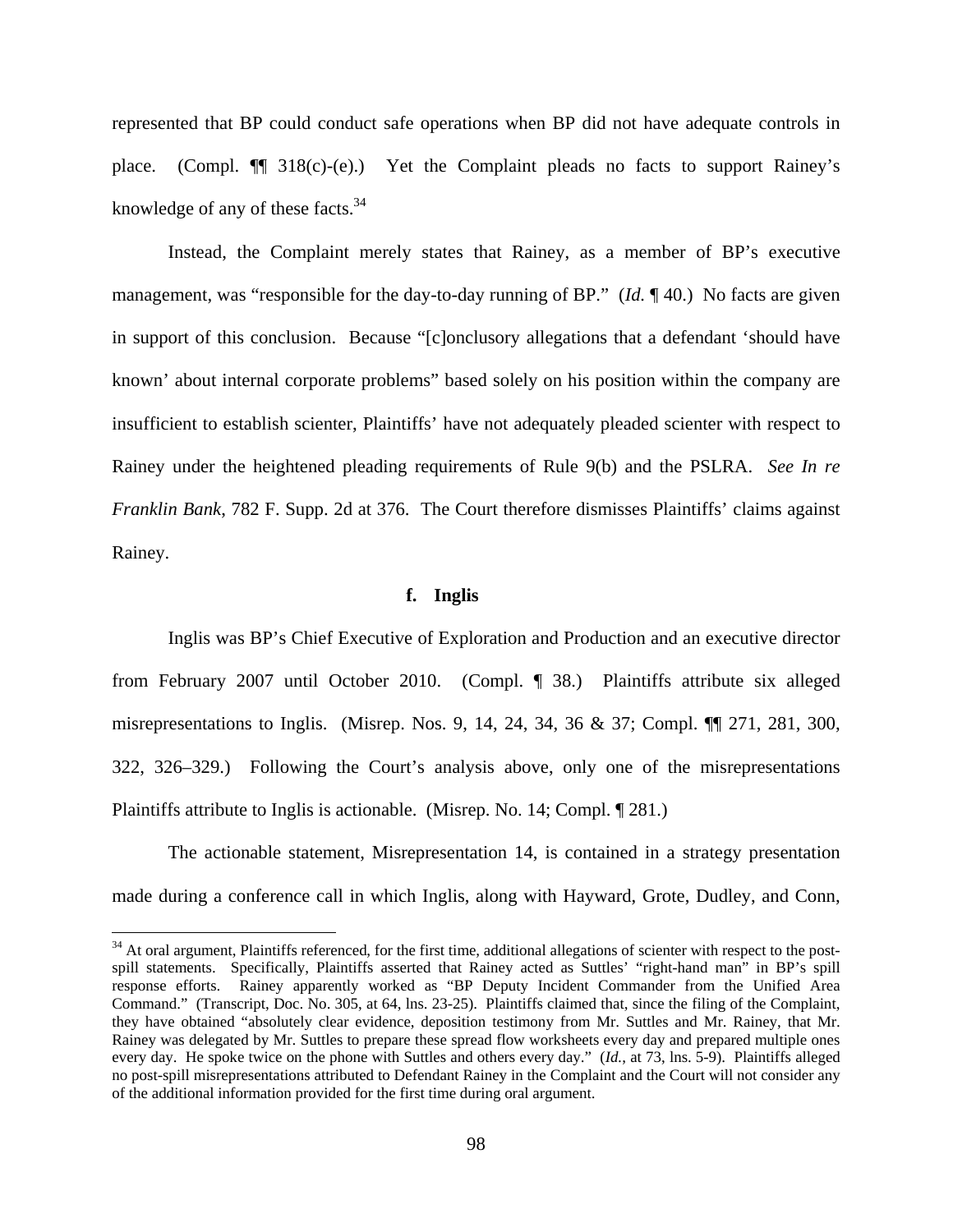allegedly participated. (Compl. ¶ 281.) Plaintiffs identify as misrepresentations one specific statement made by Inglis and two made by Hayward during the call. (*Id.*) However, the only actionable misrepresentation is contained in the portion of the call transcript attributed to Hayward; the remaining unattributed section contains no actionable misrepresentation. (*Id.*) Because Plaintiffs have identified no actionable misrepresentations attributable to Defendant Inglis, Plaintiffs cannot adequately plead scienter with respect to Inglis. The Court therefore dismisses Plaintiffs' claims with respect to Inglis.<sup>35</sup>

#### **g. Hayward**

Hayward was BP's CEO from May 2007 until October 2010. (Compl. ¶ 36.) Before assuming the position of CEO, Hayward was CEO of BP's Exploration and Production business segment, which "oversees exploration and drilling in the Gulf of Mexico, among other places." (*Id.*)He also served as an executive director from 2003 until November 2010. (*Id.*) Plaintiffs portray Hayward as the driving force behind BP's campaign to "turn the corner on safety," and they attribute more of the alleged misrepresentations to Hayward—nineteen out of the total forty-six—than to any other Individual Defendant. The Court has determined that nine of the nineteen statements attributable to Hayward are actionable. *See supra* Section I.D.1. The actionable misrepresentations include: statements made by Hayward at the Houston Forum in 2007 (Misrep. No. 11; Compl. ¶ 275); portions of BP's 2007 Annual Review, which Hayward signed (Misrep. No. 12; Compl. ¶ 278); statements attributed to Hayward from a 2008 Strategy Presentation conference call with investors (Misrep. No. 14; Compl. ¶ 281) and the 2009 General Meeting (Misrep. No. 28; Compl. ¶ 310); a speech Hayward gave during BP's 2008 Annual

<sup>&</sup>lt;sup>35</sup> Defendants argue that Plaintiffs' one specific scienter allegation with respect to Inglis—that former BP employee Kevin Lacy communicated concerns about safety protocols in BP's drilling practices to Inglis—is insufficient to allege scienter. Because there are no actionable misrepresentations or omissions attributed to Defendant Inglis, the Court need not determine the adequacy of the scienter allegation.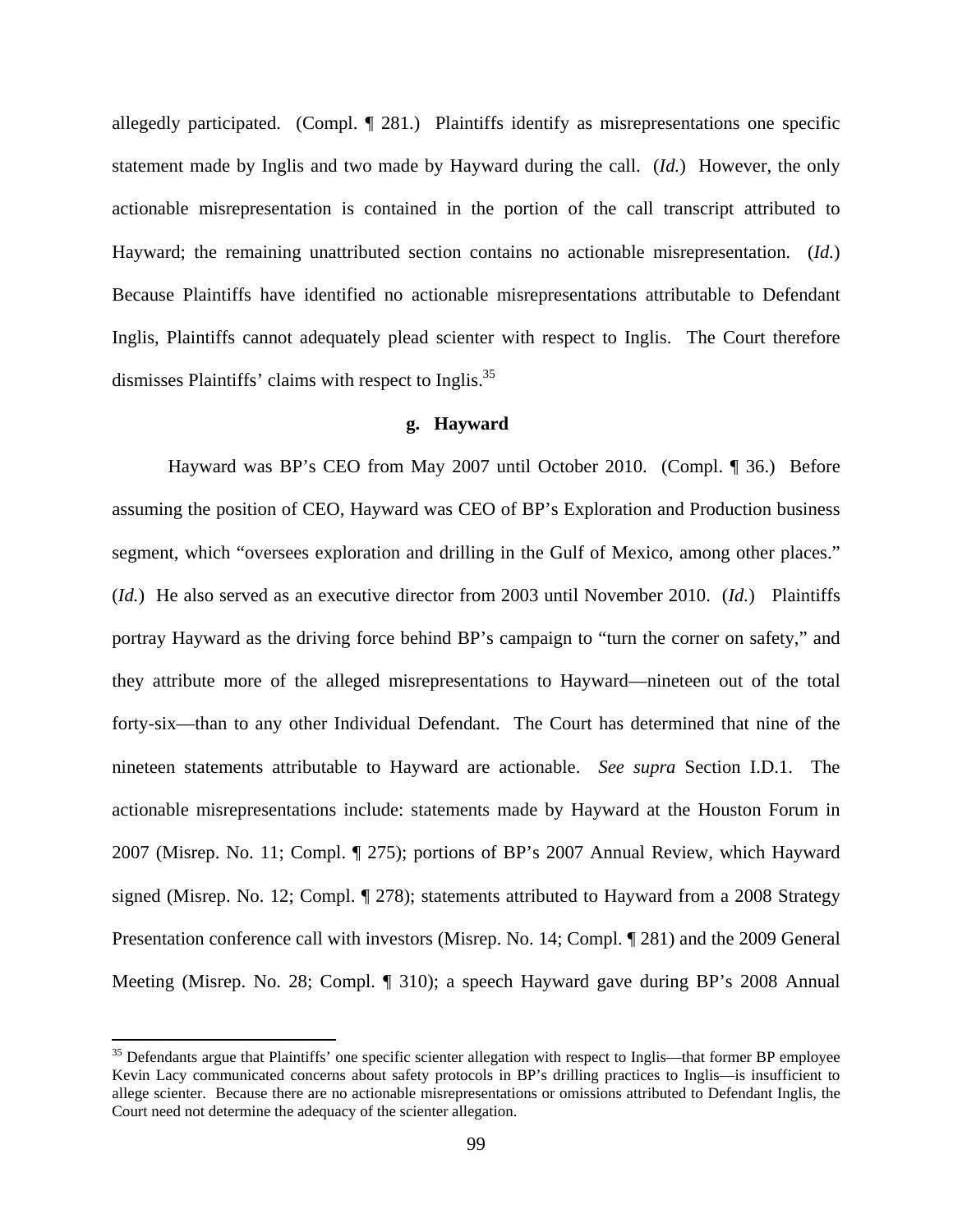General Meeting (Misrep. No. 16; Compl. ¶ 285); a speech Hayward gave at the HRH Prince of Wales 3rd Annual Accounting for Sustainability Forum in December 2008 (Misrep. No. 18; Compl. ¶ 289); statements in BP's 2009 Annual Report (Misrep. No. 35; Compl. ¶ 324); a speech at the Peterson Institute for International Economics in Washington, D.C. in March 2010 (Misrep. No. 38; Compl. ¶ 330); and post-spill estimates of the spill rate Hayward gave during interviews following the Deepwater Horizon incident (Misrep. No. 45; Compl. ¶ 353). Aside from the one post-spill statement, all of the actionable misrepresentations Plaintiffs attribute to Hayward involve Hayward's representations that BP was making progress in addressing the recommendations of the Baker Panel Report and improving its process safety systems following the Texas City incident.

Defendants claim Plaintiffs have failed to adequately plead scienter with respect to Hayward. They have not. Plaintiffs adequately allege scienter with respect to Hayward by pointing to Hayward's own admissions as to what his job as CEO entailed, including verbal commitments revealing that he took responsibility for BP's process safety efforts and was the key individual tracking that progress. From the very beginning, when he succeeded Browne as CEO in May 2007, Hayward committed to "focus on safety like a laser." (Compl. ¶ 18.) As outgoing CEO, Browne, too, stated that Hayward intended to "take a lead . . . by championing process safety." (*Id.* ¶ 75.) As CEO, Hayward implemented an "Operations Academy," a safety course for BP executives. (*Id.* ¶ 20–21.) Hayward attended the Operations Academy and took coursework specifically focused on process safety. (*Id.*) Hayward claimed he was following the implementation of BP's OMS program and repeatedly mentioned the Company's goals for the program. (*Id.* ¶¶ 104, 279.) Hayward also had a hand in BP's reorganization efforts; in fact, he was the first to announce BP's plans to undergo reorganization. (*Id.* ¶ 115.) Throughout his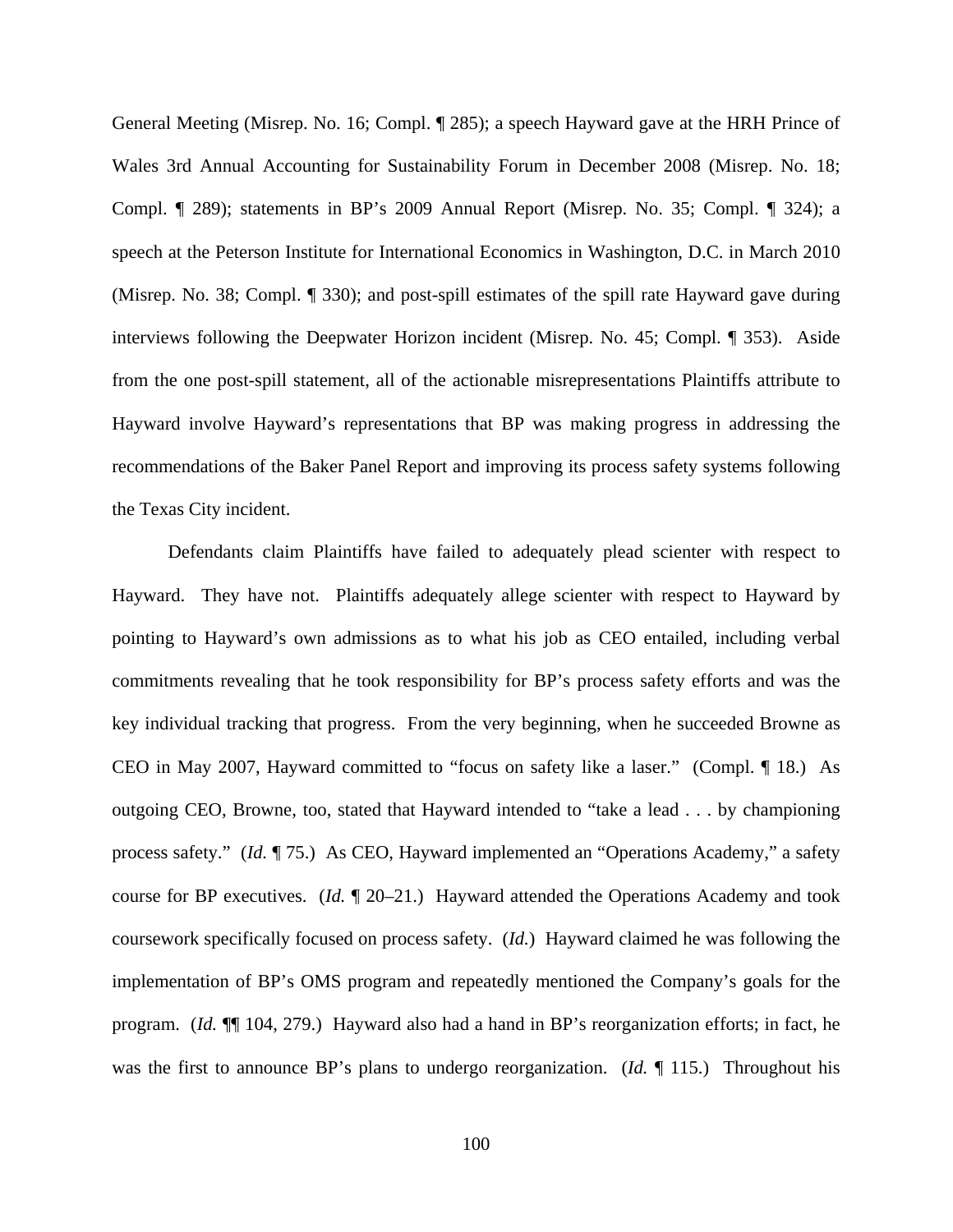time as CEO, Hayward continued to tout BP's safety improvements, even stating in 2009 that he was "so bored with saying 'safety, people, and performance,' but I have determined that I'm not going to say anything else." (*Id.* ¶ 254.) Although not all of the statements are actionable, Plaintiffs point to at least eighteen separate occasions on which Hayward spoke of BP's progress in process safety or its progress as measured since the Texas City accident in 2005. Hayward's own actions as the spokesperson and champion for BP's reform efforts weigh strongly in favor of the inference that Hayward paid special attention to BP's process safety efforts or, at the least, was reckless in not doing so while continuing to publicly tout improvements. *See*, *e.g.*, *In re NetSolve, Inc. Sec. Litig.*, 185 F. Supp. 2d 648, 697 (W.D. Tex. 2001) (finding allegations of scienter adequate where undisclosed problems should have been obvious to the company's high ranking executives); *see also Abrams*, 291 F.3d at 351–54 (explaining that a securities fraud complaint may survive where plaintiffs have "alleged facts demonstrating that defendants failed to review or check information that they had a duty to monitor"); *see also In re Washington Mut., Inc. Sec., Derivative & ERISA Litig.*, 694 F. Supp. 2d 1192, 1209–1210 (W.D. Wash. 2009) (finding a strong inference of scienter pleaded as to statement about risk management where defendant was responsible for overseeing risk management). The competing inference that Hayward professed to be focused on process safety but remained unaware of actual process safety concerns in BP's operations on the ground—is far less compelling.

In addition, Hayward acknowledged his failures following the spill. In November 2010, Hayward confirmed that BP was "making it up day to day" following the Deepwater Horizon spill and had failed to draw up sufficient emergency plans. (Compl.  $\llbracket 217$ .) Hayward also stated during an NPR interview about the spill that, "It is indeed BP's responsibility to deal with this, and we are dealing with it.  $\dots$ . There is no doubt about that. It's our responsibility – we accept it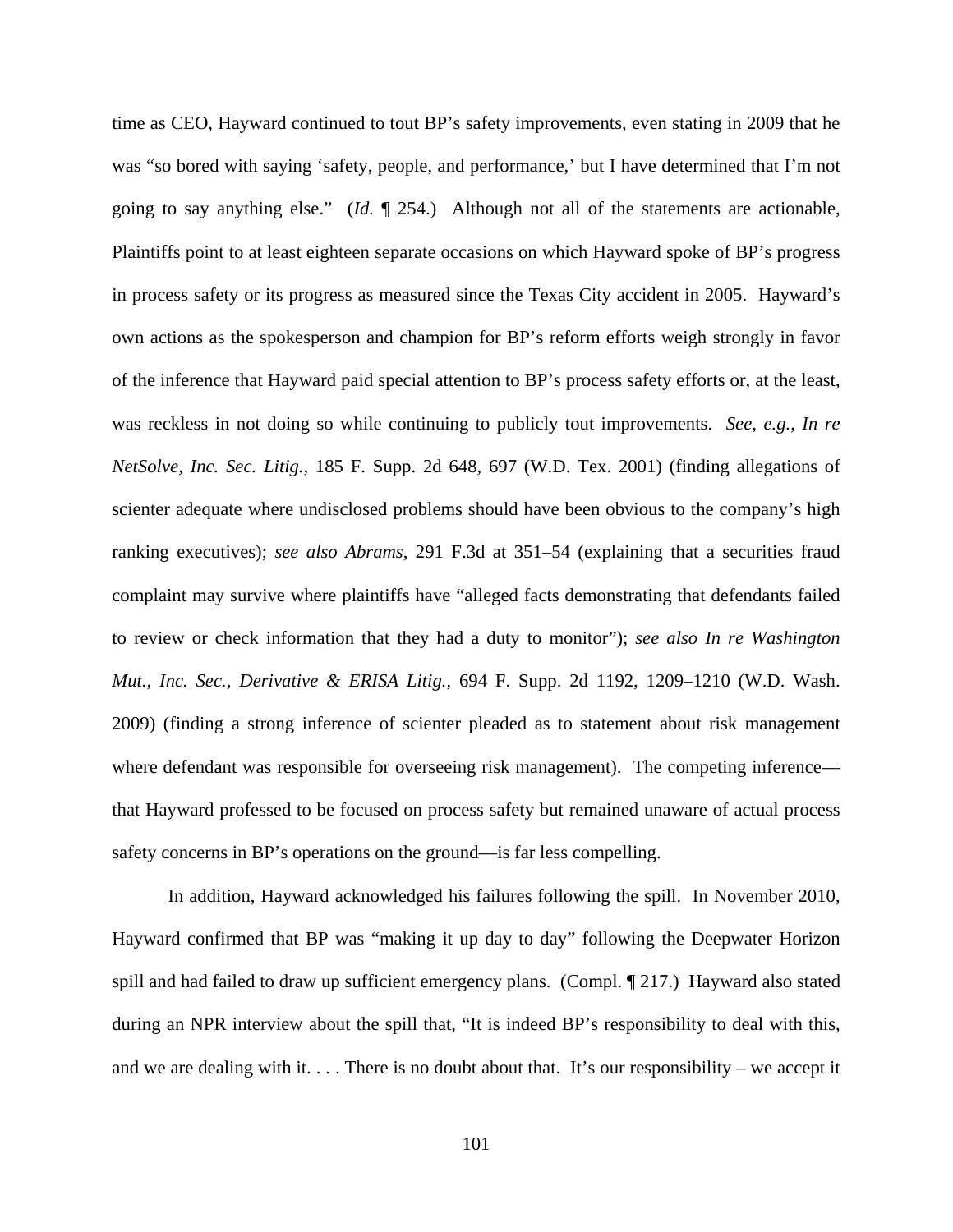fully." (*Id.* ¶ 350.) In June 2010, Hayward admitted that it was "an entirely fair criticism" to blame BP for the poor cleanup effort because "[w]hat's undoubtedly true is that we did not have the tools you'd want in your tool kit." (*Id.* ¶ 360.) Further, with respect to the post-spill estimates, Hayward later acknowledged, about a month after he provided public estimates, that the volume of oil spilling into the Gulf was far greater than BP's initial statements indicated. (*Id.*  ¶ 372.)

Hayward's admissions of the breakdowns in BP's process safety plans further support the inference that he was aware of inadequacies. *See*, *e.g.*, *In re Toyota Motor Corp. Sec. Litig.*, No. CV 10-922 DSF, 2011 WL 2675395, at \*4 (C.D. Cal. July 7, 2011) (finding that "the defects at issue were simply too significant for it to be plausible that top . . . management was not aware of the possible ramifications of the problem by the time the statements at issue were made."); *see also Plotkin v. IP Axess Inc.*, 407 F.3d 690, 700 (5th Cir. 2005) (explaining that "an egregious refusal to see the obvious, or to investigate the doubtful, may in some cases give rise to an inference of recklessness."); *see also In re Enron Corp.*, 2003 WL 2148157 at \*3, \*15–16 (holding that red flags, along with the defendants' positions within the company, were sufficient to demonstrate scienter). The "number, size, timing, nature, frequency, and context" of the misrepresentations are all factors that may "shift the balance of the inferences to be drawn from such allegations . . . significantly in favor of scienter." *In re Fleming Co. Inc. Sec. & Derivative Litig.*, No. MD1530, 2004 WL 5278716, at \*11 (E.D. Tex. June 16, 2004). Mere weeks after assuming the position of CEO, Hayward began promoting BP's efforts to improve its process safety program. The success of the efforts, in turn, were to determine the success of Hayward's tenure as CEO. Over the course of the Class Period, Hayward made numerous and frequent statements about BP's progress in the safety arena—so many statements that even Hayward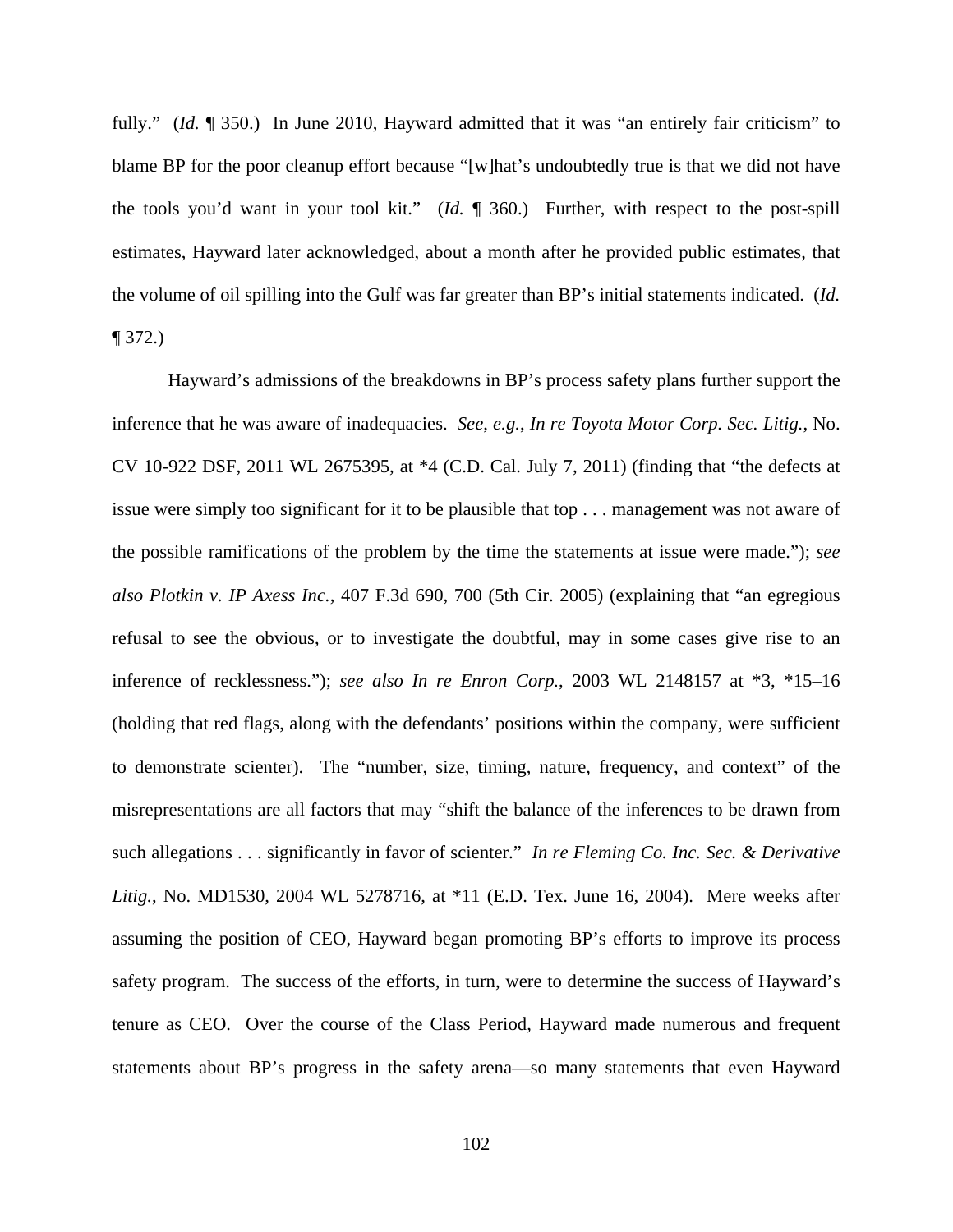admitted he got "bored with saying 'safety, people, and performance.'" (Compl. ¶ 254.) These statements, coupled with Hayward's own representation of his job description and the responsibility he assumed to spearhead BP's safety reform efforts, make him more than a run of the mill corporate officer.<sup>36</sup> Hayward defined his position as CEO to include a special and targeted focus on process safety. Taking him at his own word, the Court finds that Plaintiffs have sufficiently pleaded scienter with respect to Hayward.<sup>37</sup>

## **h. Malone**

Malone was Chairman and President of BP America from July 2006 until February 2009, and Executive Vice President of BP until March 2009. (Comp. ¶ 45.) Plaintiffs tie Malone to two of the forty-six alleged misrepresentations. One of the alleged misrepresentations by Malone occurred during his testimony before the U.S. House of Representatives in May 2007. (Misrep. No. 8; Compl. ¶ 269.) The second is found in a transcript of a BP press release issued in October 2007. (Misrep No. 10; Compl. ¶ 273–74.) The first statement allegedly falsely represented that BP did not take retaliatory action against employees who reported safety concerns; the second statement concerned BP's progress in safety following the Texas City and Prudhoe Bay incidents. The Court has already determined that both of these misrepresentations are actionable. However, the Court must still determine whether Plaintiffs have adequately alleged scienter with respect to these actionable misrepresentations.

 $36$  In their briefing, Plaintiffs argue that the timing of Hayward's resignation, in October 2010, provides an additional indicia of scienter. While true that a forced departure is "another factor supporting a strong inference of scienter," the Court does not find that Plaintiffs have alleged a forced resignation with respect to Hayward. *Kaltman v. Key Energy Servs.*, 447 F. Supp. 2d 648, 664 (W.D. Tex. 2006). The Complaint merely states that Hayward held the position of CEO from May 2007 until October 2010. (Compl. ¶ 36.) Plaintiffs have pleaded no facts to support their suggestion that Hayward's resignation was forced. Therefore, the Court does not consider this allegation as providing further support for Plaintiffs' scienter argument.<br><sup>37</sup> For the same reasons discussed below with respect to Defendant Suttles, the Court finds that there is also scienter

with respect to Hayward's post-spill statement providing lower estimates to the public than those BP actually possessed. *See infra* Section I.D.4.j.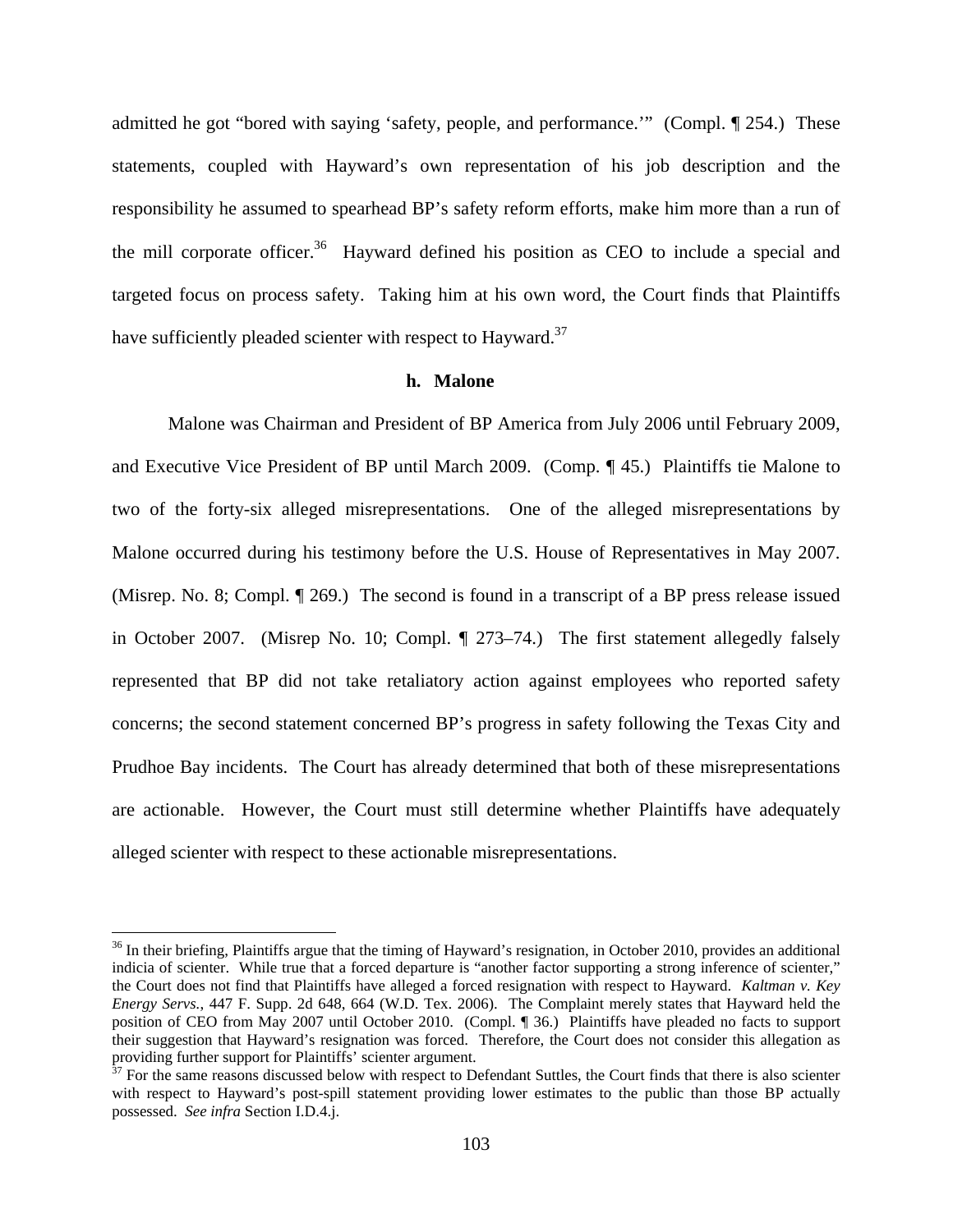During his testimony before Congress, Malone claimed that BP did not retaliate against workers. (Compl. ¶ 269.) In support of scienter, Plaintiffs allege that Malone had direct knowledge of concerns over BP's retaliation against employees through communications Malone had with BP's Ombudsman, Judge Sporkin. (*Id.* ¶ 146.) The fact that Malone allegedly possessed direct knowledge of retaliation would be evidence of scienter with respect to Malone's representations to the contrary *if* Plaintiffs had alleged that Malone possessed such knowledge when he made the statement. *See In re Entrust Sec. Litig.*, No. 2:00CV119, 2002 WL 31968321, at \*5 (E.D. Tex. Sept. 30, 2002) (finding no scienter where "plaintiffs have pleaded no specific facts that indicate at the time the alleged [misrepresentations] were made, the defendants had actual knowledge of contradictory facts"). Malone testified before Congress in May 2007. (*Id.* ¶ 269.) Malone is not alleged to have received information from the Ombudsman contradicting his representation until 2008. (*Id.* ¶ 146.) Because "[a] plaintiff cannot charge a defendant with intentionally misleading investors about facts the defendant may have become aware of *after*  making an allegedly misleading statement," the knowledge Malone allegedly gained in 2008 cannot support Plaintiffs' allegation of scienter as to his 2007 statement. *In re Franklin Bank*, 782 F. Supp. 2d at 376; *see also Plotkin v. IP Axess Inc.*, 407 F.3d 690, 698 (5th Cir. 2005).

Misrepresentation 10 relates to BP's progress in the area of process safety following the Texas City and Prudhoe Bay incidents. (Compl. ¶ 273.) Plaintiffs only allegation of scienter relates to Malone's knowledge of retaliation and does not demonstrate that Malone was aware of any of BP's failures to implement adequate safety protocols in the Gulf. Because Plaintiffs have merely alleged that Malone "served on BP's executive management team" and, as a result, was "responsible for the day-to-day running of BP," their scienter allegations are insufficient to meet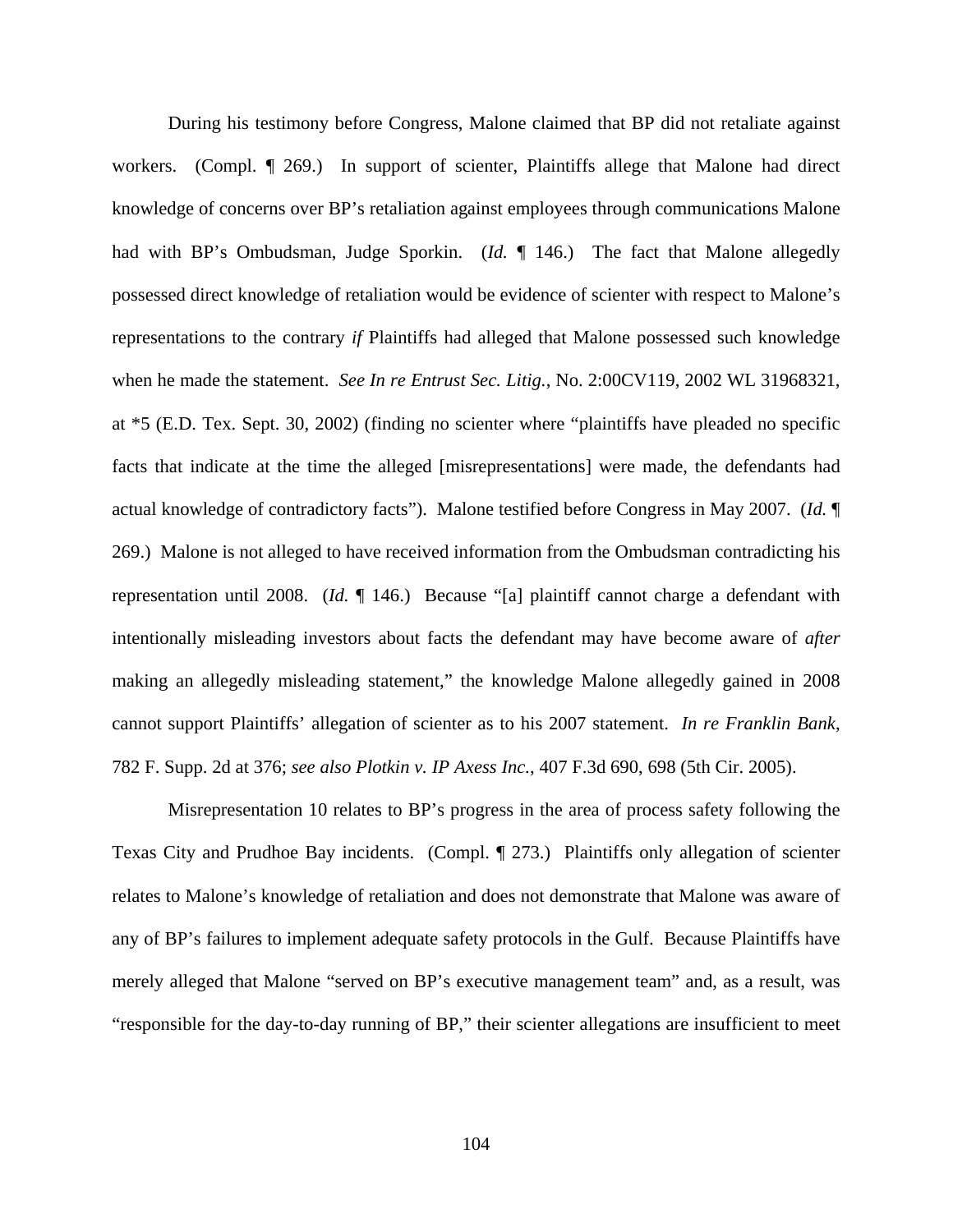the heightened pleading standard required under Rule 9(b) and the PSLRA. The Court therefore dismisses Plaintiffs' claims with respect to Malone.

## **i. Dudley**

Dudley is BP's Group Chief Executive but has only held the position since October 2010. (Compl. ¶ 44.) He has also served as an executive director since April 2009. (*Id.*) Plaintiffs attribute three of the alleged misrepresentations to Dudley. With respect to the first two misreprsentations, Plaintiffs allege that Dudley participated in two conference calls with investors, one in February 2007 and the other in February 2008. (Misrep. Nos. 2 & 14; Compl. ¶¶ 258, 281.) The Court has already determined, above, that statements that were made during the February 2007 call are not actionable. *See supra* Section I.D.1.a. With respect to the conference call in February 2008, Plaintiffs attribute no specific statements to Dudley; instead, they simply allege that he "participated" in the call. (Compl. ¶ 281.) However, Plaintiffs fail to explain how Dudley could have participated in this particular call when he did not join BP's executive management team until April 2009, over a year after the call took place, and did not assume his current position of Group Chief Executive until October 2010, over two and a half years after the call took place and almost five months after the Class Period ended. (*Id.* ¶ 44.) Plaintiffs thus fail to adequately attribute this second misrepresentation to Dudley.

The remaining actionable misrepresentation relates to a speech Dudley gave at the Chief Executives' Club in Boston, Massachusetts following the Deepwater Horizon spill. (Misrep. No. 46; Compl. ¶ 355.) During the speech, Dudley allegedly portrayed the Deepwater Horizon's safety record in a false light and claimed that the rig underwent regular inspection and testing. (*Id.*) As discussed above, Plaintiffs alleged sufficient facts to call into question the truth of this statement; they fail, however, to adequately allege scienter.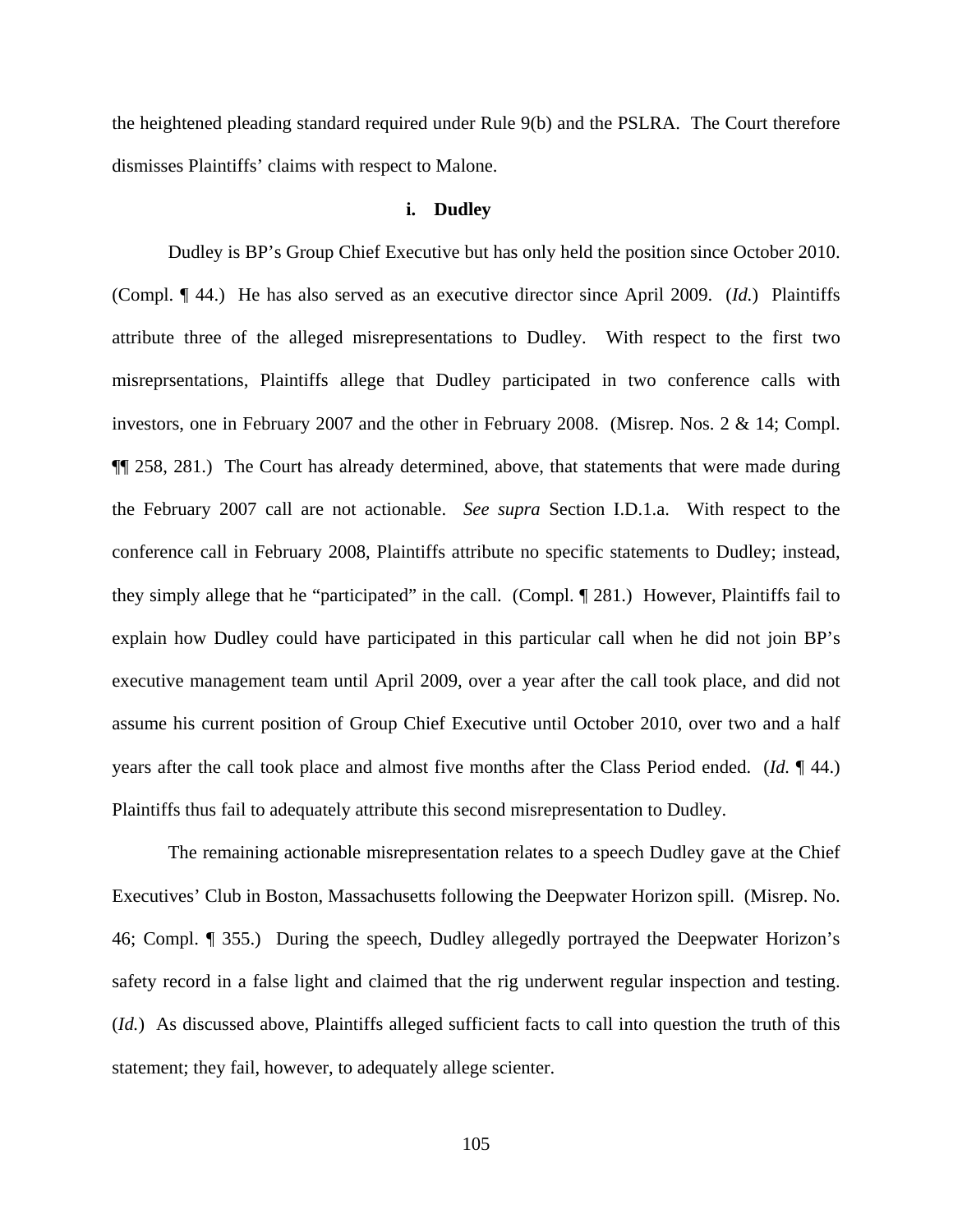Plaintiffs claim that Dudley failed to disclose "problems dating back to the 2005 audit of the Deepwater Horizon's BOP," removal of the second blind shear ram on the BOP, and intentional delays and postponement of routine inspections of the Deepwater Horizon's BOP. (Compl. ¶¶ 356(a)-(e).) The Complaint nominally pleads these facts, but does not explain how this knowledge is attributable to Dudley. Instead, the Complaint merely states that Dudley was a "member of BP's executive management" and, therefore, was "responsible for the day-to-day running of BP." (*Id.* ¶ 44.) Yet Plaintiffs do not allege that Dudley joined BP's executive management until April 2009, years after the BOP audit (in 2005) and the removal of the second blind shear ram (in 2004). (*Id.* **[1]** 61, 94.) Plaintiffs' broad, conclusory allegations as to Dudley, based solely on his position within BP, are insufficient to meet the heightened pleading standard enumerated under Rule 9(b) and the PSLRA. *See*, *e.g.*, *Shaw Group*, 537 F.3d at 535 (explaining that pleadings of scienter may not rest on the inference that a defendant must have been aware of a fraudulent statement based on his position in the company). The Court therefore dismisses Plaintiffs' claims with respect to Dudley.

### **j. Suttles**

Suttles was BP's Chief Operating Officer for Exploration and Production from January 2009 until at least January 2011" (Compl. ¶ 41.) Plaintiffs have adequately alleged actionable misrepresentations attributable to Suttles with respect to two post-spill statements presenting spill estimates lower than the estimates BP actually possessed. (Misrep. Nos. 42–43; Compl.  $\P$ 342–344.) Plaintiffs allege scienter with respect to Suttles by claiming that he was in possession of the two internal BP documents providing different, and higher, spill estimates than those that Suttles gave to the public. (*Id.*  $\sqrt{ }$  346.) Suttles was "the top BP official co-managing the 45,000person spill response with the Coast Guard." (Doc. No. 220, at 23.) Defendants contend that,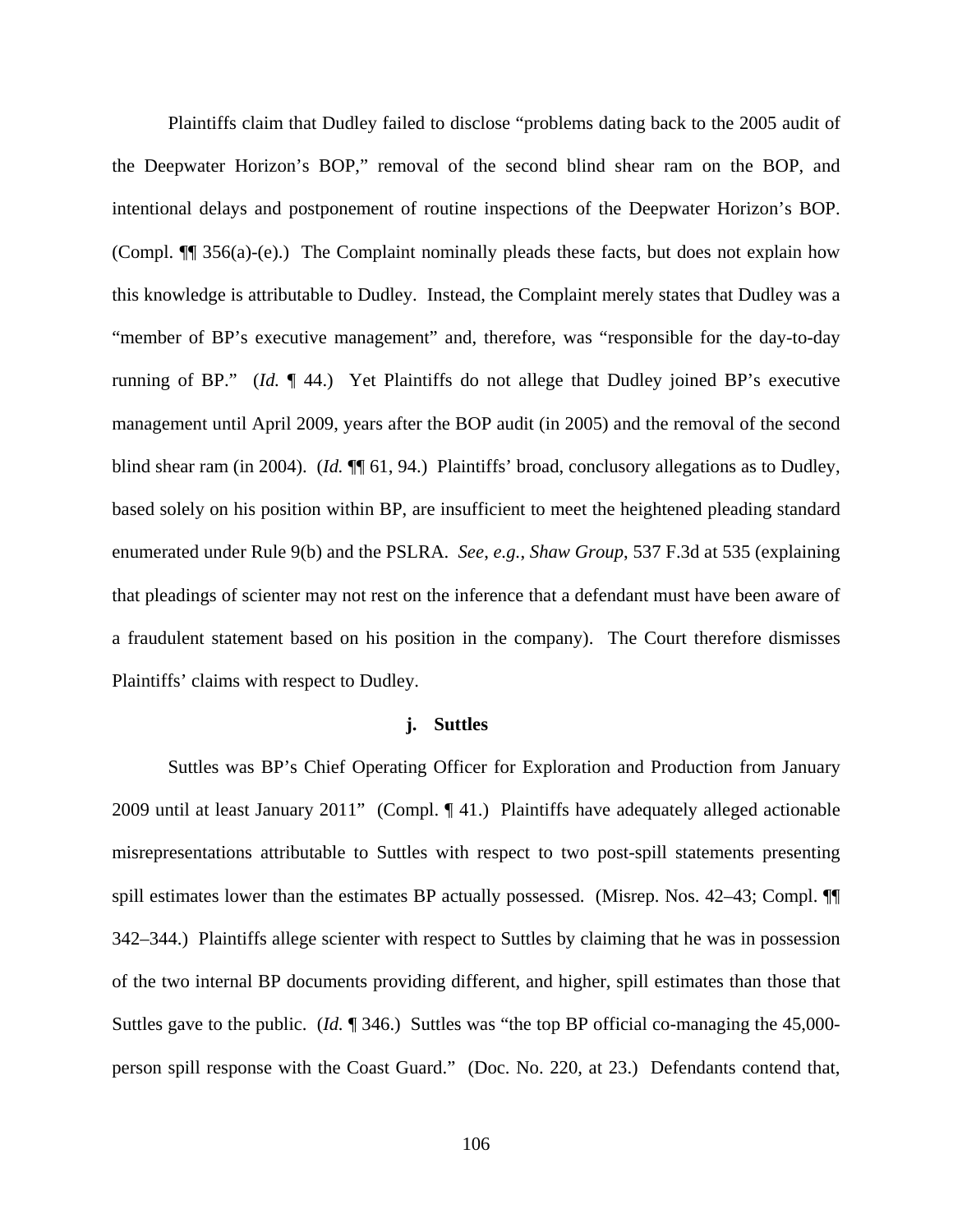based on Suttles' position as head of BP's spill response team, it is conceivable that he was unaware of particular estimates at any particular time. (*Id.*) Plaintiffs argue the opposite: that it is inconceivable that Suttles, who led BP's media response effort after the oil spill, would not have known of "BP's very *own estimates* of the flow rate." (Doc. No. 186, at 36.) Plaintiffs' argument is more persuasive here. *See*, *e.g.*, *see also Abrams*, 291 F.3d at 351–54 (explaining that a securities fraud complaint may survive where plaintiffs have alleged facts demonstrating that defendants failed to review or check information that they had a duty to monitor); *see also In re Washington. Mut., Inc.*, 694 F. Supp. 2d at 1209–1210 (finding a strong inference of scienter pleaded as to statement about risk management where defendant was responsible for overseeing risk management).

Review of the complete transcript of Suttles' interview on The Early Show, the interview alleged to contain one of the misrepresentations, suggests that Suttles indeed was aware of the internal BP documents when he gave the public an estimate of only 1,000 barrels. The relevant portion of the interview from April 29, 2010, reads as follows:

MAGGIE RODRIGUEZ: Thank you sir. This morning, we're learning that the leak from the well is five times worse than originally estimated. Yet, we just heard you say in our report that you don't believe this will change the amount that's estimated to be released in to the ocean. I'm not an expert. But how is it possible that four thousand additional gallons leaking a day does not change the equation?

DOUG SUTTLES: Well, Maggie. Let me—let—first, as you probably say, just like everybody, you know, our—our real focus and what we want to occur is to stop this leak as quick as we can. . . . But I should probably explain that on the the difference between one and five thousand barrels a day and—and what we tried to explain is that, what we're seeing through the remote-operated vehicle cameras on the floor hasn't actually changed. . . . We think that the range has increased of what the estimate has been. So, I think that somewhere between one and five thousand barrels a day is probably the best estimate we have today.

MAGGIE RODRIGUEZ: It's a big difference though between one and five, isn't it?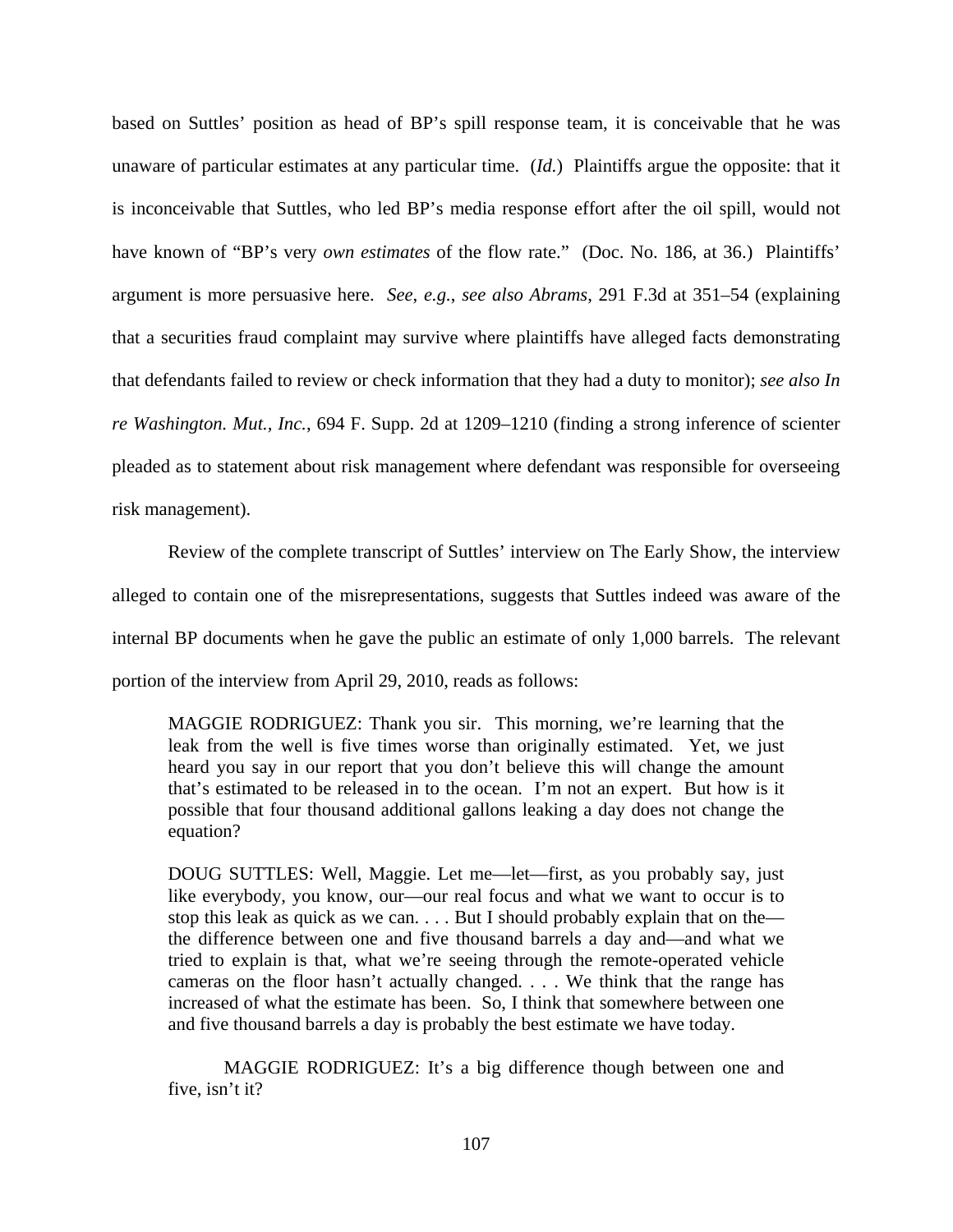DOUG SUTTLES: Well it clearly is. Clearly there's—there's a difference between one and five. But in terms of our response, it actually doesn't change. Our spill plan actually recognized these amounts and actually what we're going to do out—out in the field, out on the surface of the sea actually doesn't change based on that number.

(Doc. No. 150-30, Ex. Z.) Suttles's interview suggests that he was indeed aware of BP's estimate amounts, even though in his opinion they did not affect BP's response efforts. Additionally, Suttles's responses—all professing a clear knowledge of the estimates and the rationale behind the estimates—belie Defendant's suggestion that, as head of BP's spill response team, Suttles would be unaware of BP's own estimates.

The inference of scienter "need not be irrefutable, i.e., of the 'smoking-gun' genre." *Tellabs*, 155 U.S. at 324. In determining whether the inference of scienter is cogent and compelling, the Court must consider plausible, nonculpable explanations for the defendant's conduct, as well as inferences favoring the plaintiff. *Id.* BP's internal document dated April 27, 2010, provided three different estimates for the spill rate: a low of 1,063 barrels per day, a best estimate of 5,758 barrels per day, and a high estimate of 14,266 barrels per day. (Doc. No. 150- 28, Ex. X.) Even BP's very first internal estimate, available on April 26, 2010, gave an estimate of "roughly 5000" barrels per day. (Doc. No. 150-27, Ex. W.) Despite these two documents, Suttles gave an estimate of 1,000 barrels on April 28, 2010. (Compl. ¶ 342.) On April 29, two days after the BP document containing the low, best, and high estimates was created, Suttles provided the public with a "best estimate" of "somewhere between one and five thousand barrels a day." (*Id.* ¶ 344.)

Defendants argue that Suttles "acknowledged that the flow rate . . . could be 5,000 barrels a day" and claimed that the difference between a best estimate of 5,000 barrels per day and 5,758 barrels per day is "not material enough." (Transcript, Doc. No. 305, at 50, lns. 11–12, 25.) The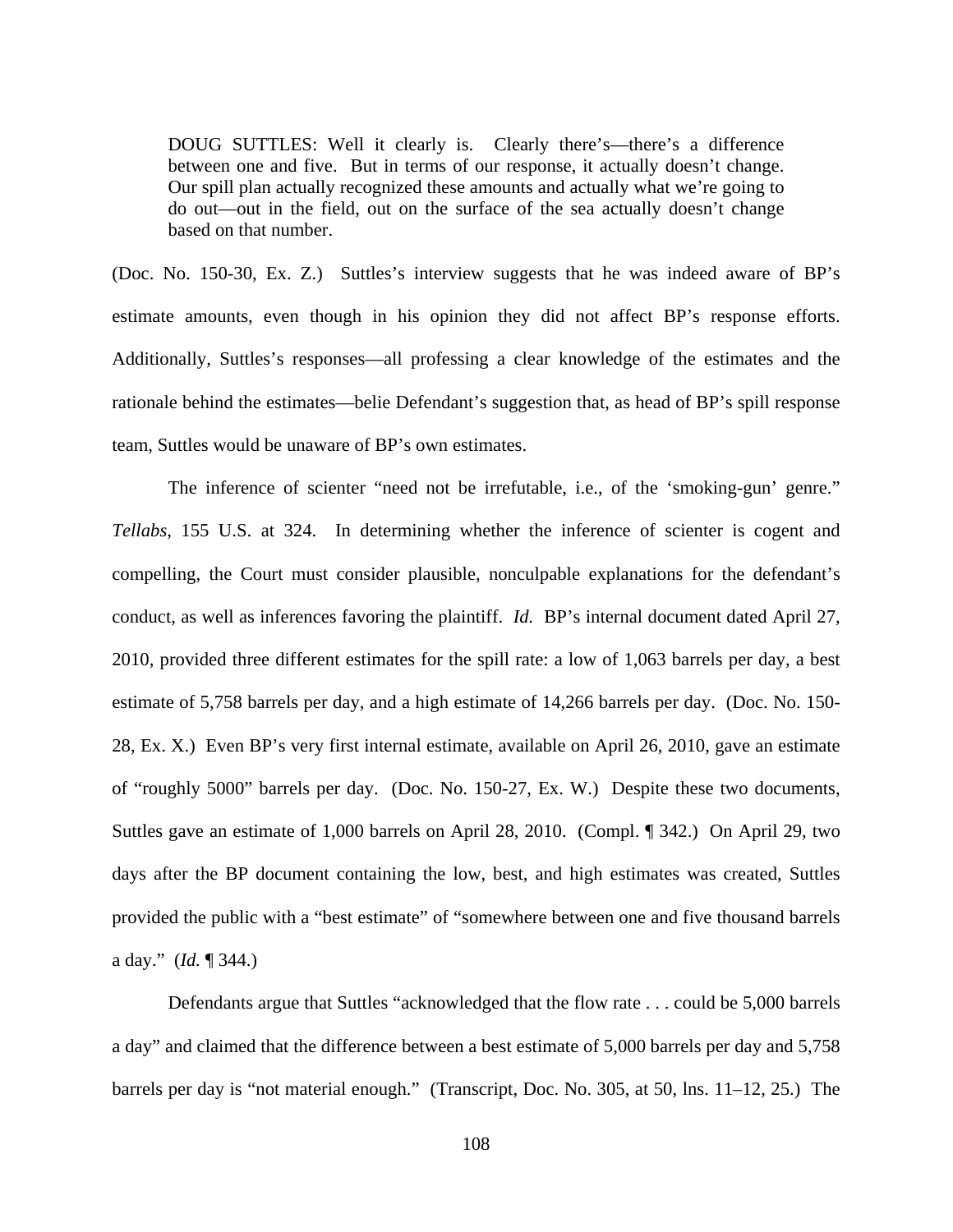Court disagrees, and, further, finds that Plaintiffs have adequately alleged scienter with respect to Suttles. BP's share prices began to drop the day after the Deepwater Horizon explosion. On April 26, share prices fell more than 3%. (Compl. ¶ 340.) On April 27, they fell 5%. (*Id.*) On April 29, share prices fell almost 7%. (*Id.* ¶ 345.) By April 30, shares had fallen another 4%. (*Id.* ¶ 350.) Suttles appeared before the press on April 27, April 28, April 29, May 3, and additional days thereafter.

Considering the circumstances *in toto*, the Court finds that the stronger inference is that Suttles, the representative at the head of BP's spill response team tasked with interfacing with the press, was acutely aware of BP's spill estimates and the market's reaction to the increasing uncertainty shrouding the potential for a successful recovery. There is no equally strong competing inference to explain why Suttles repeatedly gave a lower "best estimate" than the estimates BP itself prepared. Plaintiffs have alleged that Suttles was head of BP's oil spill response team and that BP had prepared its own internal estimates that provided a spill range with a worst-case ceiling of more than double what Suttles announced to the public. Here where every passing second affected (and increased) the total damage to the Gulf—Plaintiffs have alleged facts sufficient to establish that Suttles intended to deceive investors, or was at the very least reckless, in revealing a much lower spill estimate than BP actually possessed at the time of Suttles's public statements.<sup>38</sup>

1

<sup>&</sup>lt;sup>38</sup> The Court is cognizant of the fact that Plaintiffs have included other allegations of scienter with respect to Defendant Suttles as well, such as Suttles' early retirement, his communications with EPA Debarment Counsel Jeanne Pascal, and post-spill findings by the Presidential Commission. (Compl. ¶¶ 41, 133, 217, 245.) Because the Court finds that the facts discussed above sufficiently support Plaintiffs' scienter allegations with respect to Suttles, the Court does not address any additional support the other facts may provide.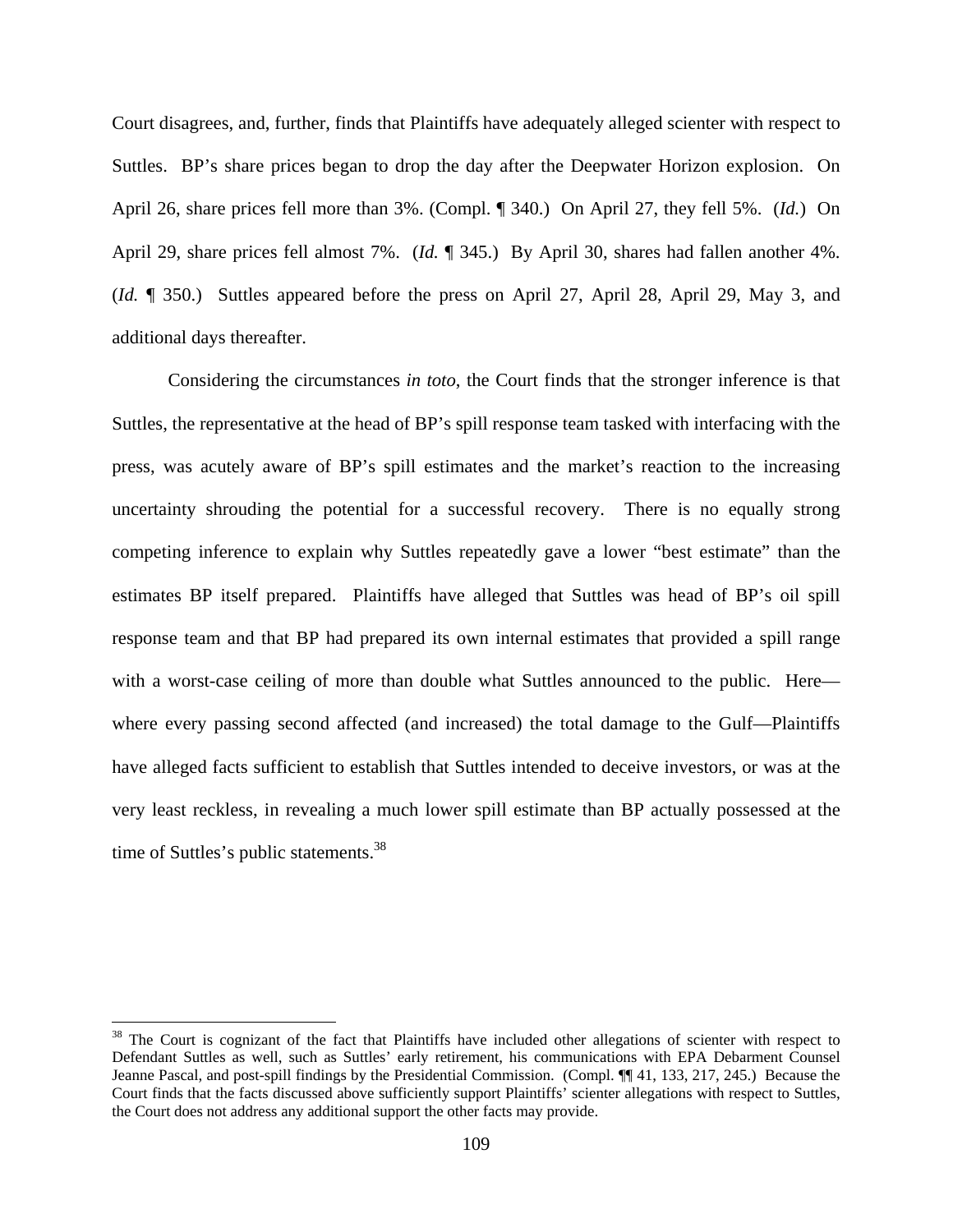## *4. Plaintiffs Have Adequately Pleaded Scienter Against the Corporate Defendants*

Turning to the potential section 10(b) liability of BP itself, the Court can treat as having been made by BP all the actionable misrepresentations contained in SEC filings, press releases, and other reports issued in BP's name because all of the Individual Defendants were executive officers of the Company whose actions were intended to benefit the Company. *See Southland*, 365 F.3d at 366. In addition, all misrepresentations attributable to Individual Defendants are also treated as having been made by BP, as "all of them appear from the face of the Complaint to have been made pursuant to their positions of authority within the company." *Id.* Thus, the actionable misrepresentations discussed above that are attributable to Hayward and Suttles are sufficient to give rise to an inference of scienter with respect to BP.

However, the Court must still determine whether Plaintiffs have adequately alleged scienter for the remaining corporate statements not attributed to any Individual Defendant. The unattributed statements appear in BP's 2006 Sustainability Report (Compl. ¶ 266), BP's 2009 Sustainability Review (Compl. ¶ 334), portions of BP's four Annual Reviews published between 2006 and 2009 that are not signed by or connected to any Individual Defendant (Compl. ¶¶ 261, 277–278, 294, 319), and the two press releases issued by BP on April 21, 2010 (Compl. ¶ 337). The Court has already determined that the statement in the 2006 Sustainability Report is the only actionable misrepresentation attributed to BP alone.

In addition, three of the remaining actionable misrepresentations are attributed to nondefendants; these include the IEP, Regional OSRP, and a presentation given at the Microsoft Global Energy Forum in 2009. (Compl. ¶¶ 291, 304–06, 314.) The IEP for the Macondo well identifies a "contact person" named Scherie Douglas of BP Exploration & Production, Inc. (Doc. No. 150, Ex. DD.) The Regional OSRP lists Dan R. Replogle, "GoM EMS Mgmt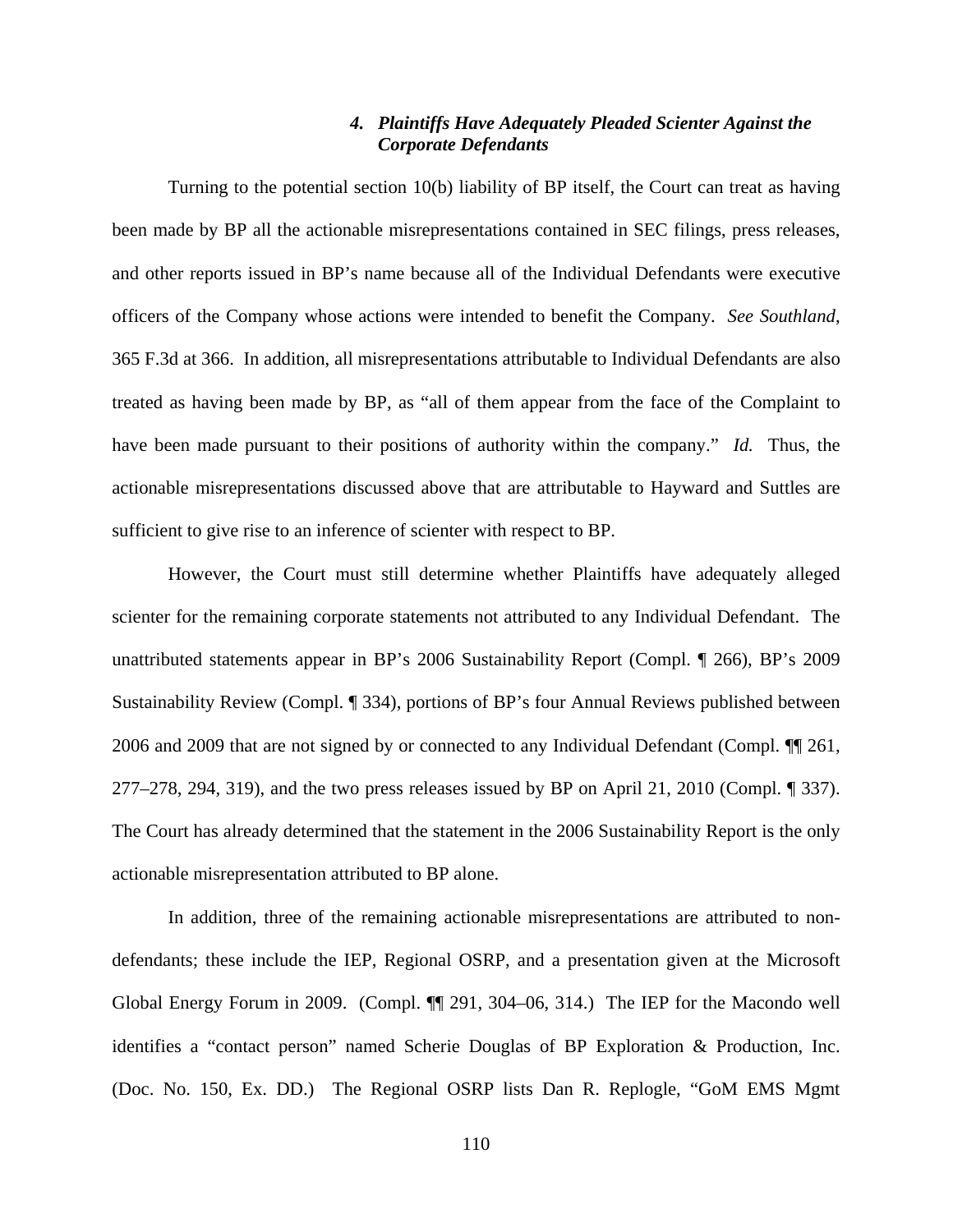Representative," as the "Authority," Earnest Bush, "Environmental Coordinator," as the "Custodian," and Kristy McNease, "GoM HSSE Document Mgmt Administrator," as the "Document Administrator." (*Id.*, Ex. T.) The February 2009 presentation to the Microsoft Global Energy Forum was made by Danny Williams, "BP Business Information Manager." (*Id.*, Ex. DD.)

In order to adequately plead scienter as to a corporate defendant, Plaintiffs must link the statement to a corporate officer who can be seen as acting on behalf of the corporation in making the statement. *Southland*, 365 F.3d at 366 ("A defendant corporation is deemed to have the requisite scienter for fraud only if the individual corporate officer making the statement has the requisite level of scienter, i.e., knows that the statement is false, or is at least deliberately reckless as to its falsity, at the time he or she makes the statement."). General common law principles support the logic in circumscribing corporate scienter. Because "an essentially subjective state of mind" is an element of a cause of action for fraud, "the required state of mind must actually exist in the individual making (or being a cause of the making of) the misrepresentation," and may not simply be imputed to the corporation on general principles of agency. *Id.*; *see also Makor Issues & Rights, Ltd. v. Tellabs Inc.*, 513 F.3d 702, 707 (7th Cir. 2008) ("*Tellabs II*") ("The problem with inferring a collective intent to deceive behind the act of a corporation is that the hierarchical and differentiated corporate structure makes it quite plausible that a fraud, though ordinarily not a deliberate act, could be the result of a series of acts none of which was done with scienter and imputable to the company by the doctrine of respondeat superior.").

The Seventh Circuit recently outlined the only way around this dead-end for unattributed corporate statements, hypothesizing that "it is possible to draw a strong inference of corporate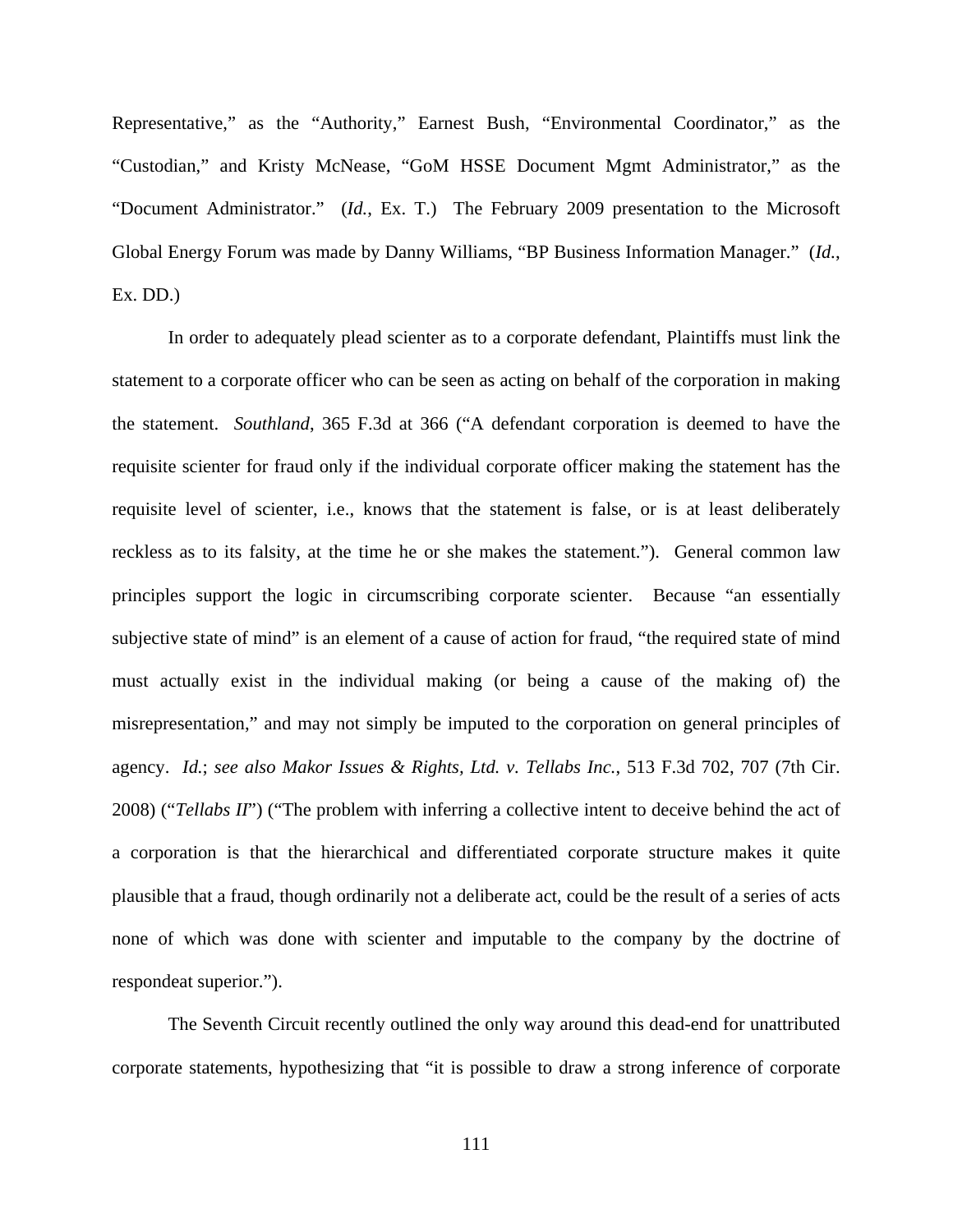scienter without being able to name the individuals who concocted the fraud." *Tellabs II*, 513 F.3d at 710. By way of example, the *Tellabs II* court cited a hypothetical announcement by General Motors that it had sold one million SUVs in a given year when it had in fact sold zero. *Id.* Subsequent courts to have considered application of this potential roundabout have underscored that it is narrow indeed. *See*, *e.g.*, *In re Dell Sec. Litig.*, 591 F. Supp. 2d 877, 899 (W.D. Tex. 2008) (noting that "the situation envisioned by the [Tellabs] court was one where the false or misleading announcement was so dramatic [it] would have been approved by corporate officials sufficiently knowledgeable about the company to know that the announcement was false.") (citation omitted) (internal quotation marks omitted).

The only two statements that could possibly surmount *Tellab II*'s standard are those contained in the IEP and the Regional OSRP. In examining corporate scienter with respect to these statements, the "critical question, therefore, is how likely is it that the allegedly false statements . . . were the result of merely careless mistakes at the management level based on false information fed it from below, rather than of an intent to deceive or a reckless indifference to whether the statements were misleading." 513 F.3d at 709. In this Court's opinion, it is a close call indeed. On the one hand, the errors contained in the IEP and the Regional OSRP are glaring and egregious. The Regional OSRP estimated the worst case discharge scenario for a spill in the Gulf at between 28,033 barrels of oil per day up to 250,000 barrels per day. (Compl. ¶ 156.) The IEP estimated the worst case scenario of a spill occurring in the Mississippi Canyon Block 252 specifically at 162,000 barrels per day. (*Id.* ¶ 158.) The Regional OSRP explicitly stated that BP and its contractors could recover approximately 491,721 barrels of oil per day, or more than 20.6 million gallons. (*Id.* ¶ 156.)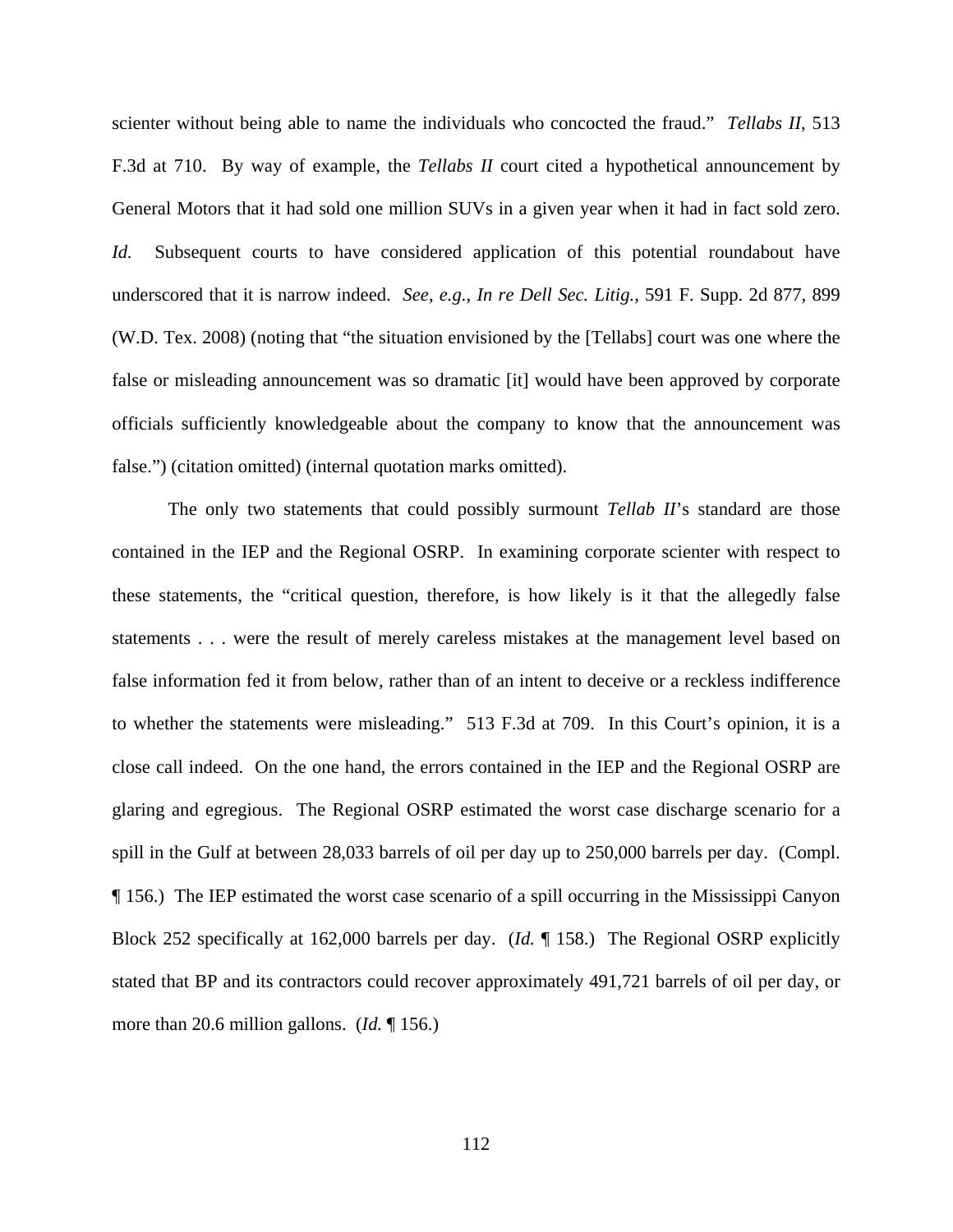The difference between what BP was actually able to recover and what it claimed it could recover is so great that the projected numbers in the IEP and the Regional OSRP appeared to have been invented out of thin air. Over the course of the spill, over four million barrels of oil, or more than 206 million gallons, spilled into the Gulf at a rate of about 60,000 barrels per day. (*Id.* ¶ 5.) By June 18, 2010, forty-nine days after the explosion, BP's recovery operation was collecting only 15,000 barrels of oil per day. (*Id.* ¶ 243.) Despite BP's claims that it could recover nearly 500,000 barrels of oil per day, its "oil-spill removal organizations were quickly outmatched," even though the actual spill amount was almost a third less than what BP predicted as a worst case scenario for the Mississippi Canyon Block and eight times less than what BP said it could recover in the Gulf. (*Id.* ¶ 218.) In *Tellabs II*, the Seventh Circuit contemplated a ratio of one million to zero as an example of a falsity so egregious as to give rise to sicenter even for an unattributed corporate statement. 513 F.3d at 710. Here, BP claimed it could recover 491,721 barrels of oil per day when it could recover only 15,000. Taking into consideration the added gravity of the fact that the numbers here refer to barrels of oil being spilled into an ocean as opposed to SUV production (the hypothetical in *Tellabs II*), the erroneous estimates climb very close to—if not exceed—the extraordinary nature of the facts envisioned by the Seventh Circuit.

Further, additional errors in the Regional OSRP exacerbate the misrepresentation. The Presidential Commission found that the Regional OSRP "evidenced [a] serious [lack] of attention to detail." (Compl. ¶ 219.) For example, "half of the 'Resource Identification' appendix (five pages) . . . was copied from material on NOAA [National Oceanic and Atmospheric Administration] websites, without any discernable effort to determine the applicability of that information to the Gulf of Mexico." (Compl. ¶ 220; Doc. No. 150, Ex. R.)

113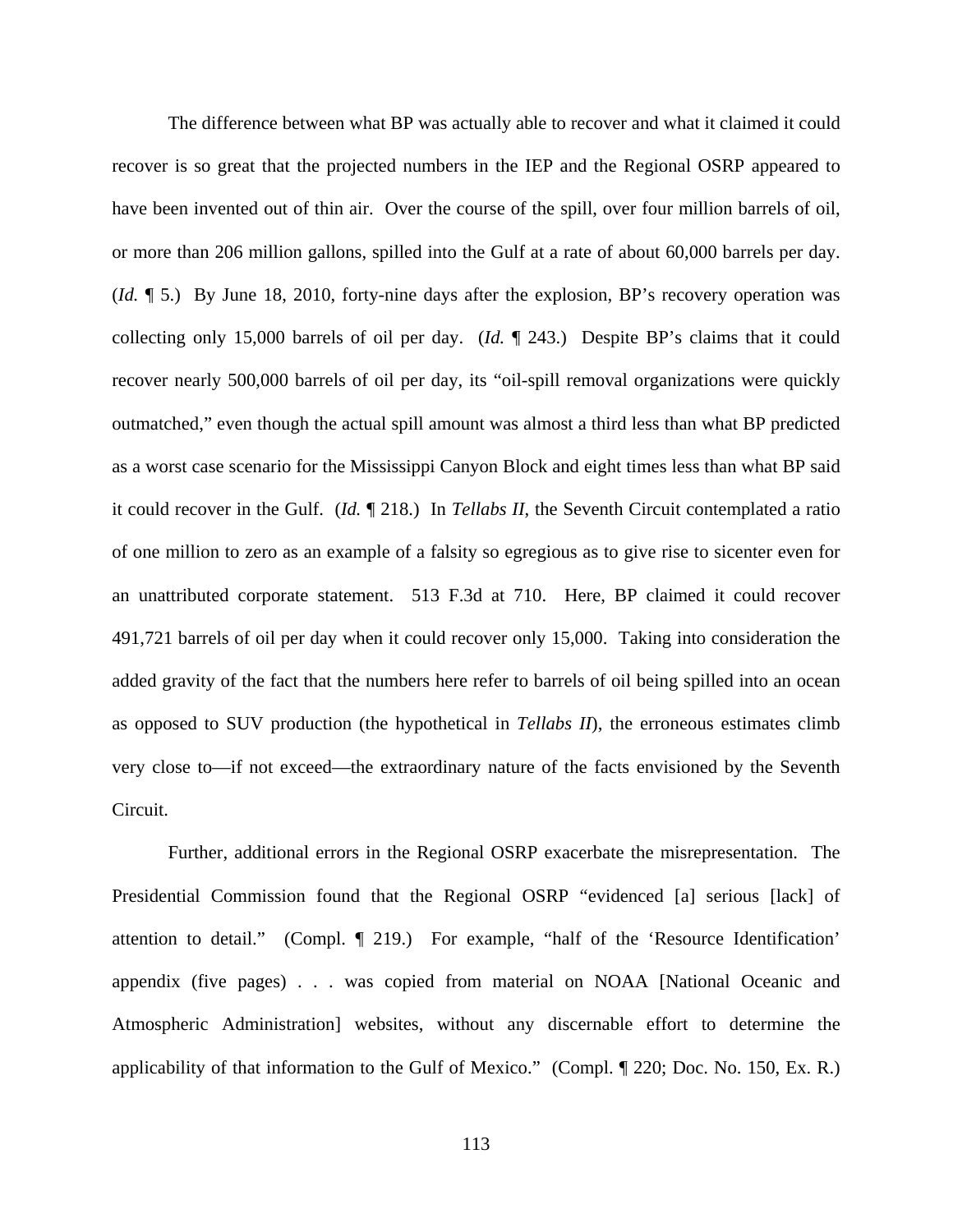The Regional OSRP also designated as a wildlife expert a professor who had died several years before BP prepared its plan. (Compl. ¶ 221.) Perhaps most absurdly, the Regional OSRP laid out concerns for "biological resources nonexistent in the Gulf—including sea lions, sea otters, and walruses." The farcicality of such glaring errors in sections of the Regional OSRP, sections which the Presidential Commission determined had been cut and paste from nearly identical plans prepared for other oil companies, sufficiently support an allegation of reckless indifference. (Doc. No. 150, Ex. R, at 84.) The invented estimates and inapplicable paragraphs weigh in favor of an adequate pleading of reckless indifference as such blatant errors seem to reflect BP's utter disregard for the potential magnitude of the damage an uncontainable spill could cause—and did cause—in the Gulf of Mexico.

On the other hand, both the IEP and the Regional OSRP name specific individuals ostensibly charged with creation, or at least management and distribution, of the two documents. The Regional OSRP lists the titles of three non-defendant individuals. These three individuals a "Gulf of Mexico EMS Management Representative," an "Environmental Coordinator," and a "Gulf of Mexico HSSE Document Management Administrator"—likely occupied fairly low positions on BP's corporate totem pole. This could support a conclusion that the glaring errors were merely careless mistakes. At the very least, it raises a question as to whether the individuals with direct control over the misrepresentations in the IEP and the Regional OSRP occupied positions that would allow this Court to impute scienter to BP. Corporate documents that have no stated author or statements within documents not attributed to any individual may only be charged to a corporate officer, thereby imputing scienter as to the corporation itself, where there are specific factual allegations linking the individual to the statement. *Southland*, 365 F.3d at 365. However, even *Southland* allows unattributed corporate documents to be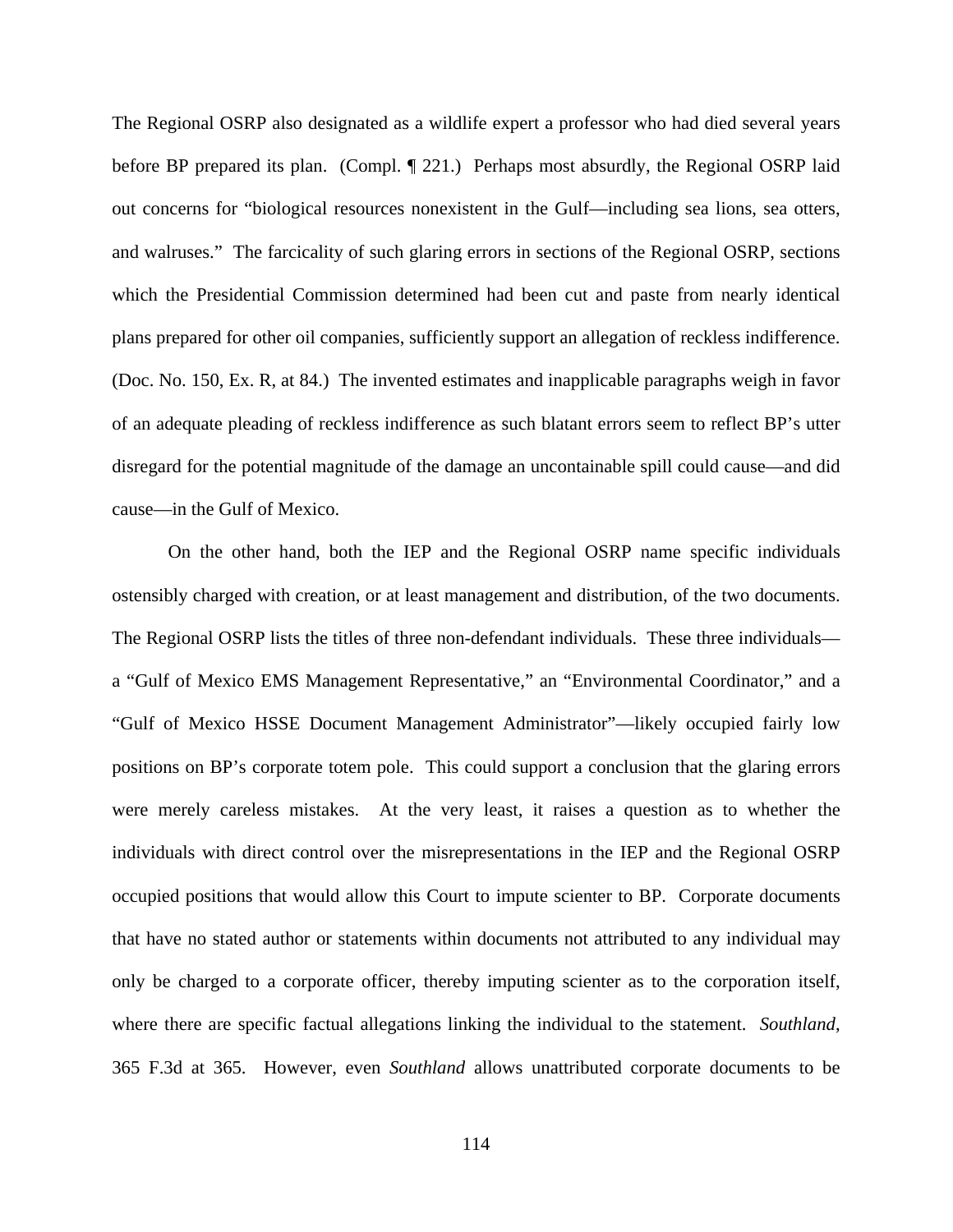attributed to a corporation where the statements were "made by its authorized officers to further the interests of the corporation." *Id.* It is unclear whether these individuals would have qualified as "authorized officers" for purposes of corporate scienter analysis.

Nonetheless, application of corporate scienter is appropriate here. The errors in the IEP and the Regional OSRP are so egregious as to rise to the level of extraordinary and dramatic falsity contemplated by the Seventh Circuit in *Tellabs II*. These statements, presented to the MMS and the public as realistic projections for BP's ability to contain a spill in the Gulf, were so far from the truth as to support a finding of reckless indifference. Plaintiffs have therefore adequately alleged corporate scienter with respect to the misrepresentations contained in the IEP and the Regional OSRP.Plaintiffs have not adequately alleged corporate scienter with respect to the remaining two unattributed misrepresentations—those contained in the 2006 Sustainability Report and the Microsoft Global Energy Forum presentation—which do not rise to the level of falsity contemplated under *Tellabs II*. 39

## *5. The Complaint Adequately Pleads a § 20(a) Claim*

Section 20(a) of the Exchange Act makes those who control others who violate section 10(b) jointly and severally liable "unless the controlling person acted in good faith and did not directly or indirectly induce the act or acts constituting the violation or cause of action." 15 U.S.C. § 78t(a). Thus, to prove a violation of section 20(a), a plaintiff must first prove an underlying securities fraud violation and prove that the controlling person had actual power over the controlled person and induced or participated in the alleged violation. *Dennis v. General Imaging, Inc.*, 918 F.2d 496, 509 (5th Cir. 1990).The Individual Defendants move to dismiss Plaintiffs' section 20(a) claim, arguing that Plaintiffs have failed to plead a primary violation

 $\overline{a}$ 

 $39$  By the Court's numbering system, these are statements contained in Misrepresentations 6 (Compl.  $\P$  266) and 19 (Compl. ¶ 291).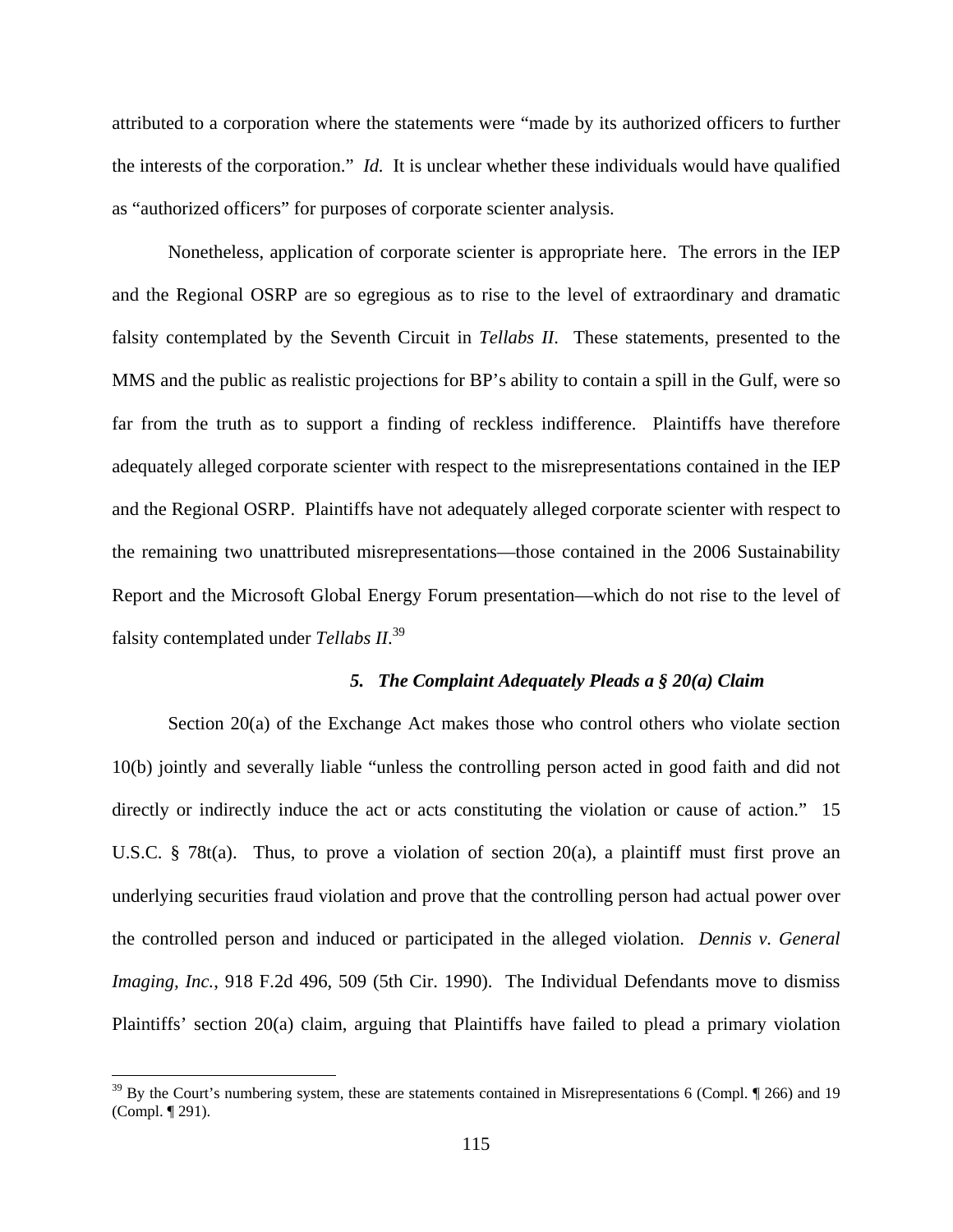under section 10(b). Section 20(a) claims are subject only to the pleading requirements of Rule 8, not the heightened requirements of Rule 9(b); therefore, to adequately state a claim under section 20(a), Plaintiffs need only provide the defendant fair notice of the claim and the basis of the allegations. *Abbott v. Equity Group, Inc.*, 2 F.3d 613, 620 (5th Cir. 1993). Plaintiffs have adequately pleaded a violation of section 10(b) only with respect to Individual Defendants Hayward and Suttles. *See supra* Section I.D.4.vii, x.

Under the control person doctrine, even corporate officers who did not personally make a representation or play a significant role in the preparation of a misrepresentation may still be liable under section 20(a). *See In re Enron*, 235 F. Supp. 2d at 594–96. However, a plaintiff must plead facts indicating that defendants not directly involved in the making of actionable misrepresentations nonetheless "had the requisite power to directly or indirectly control or influence corporate policy." *G.A. Thompson & Co.*, 636 F.2d 945, 958 (5th Cir. 1981). Such a showing can be made by pointing to day-to-day control of a company's operations, knowledge of the underlying primary violation by the controlled person, or facts showing the defendant had the requisite power to influence corporate policies. *Id.* Here Plaintiffs have alleged that all of the Individual Defendants participated in the day-to-day operations of the Company, but they have pointed to no specific knowledge or facts demonstrating such control. As a result, Plaintiffs have not pleaded the requisite factual basis for their claim that McKay, Grote, Conn, Browne, Rainey, Inglis, Malone, and Dudley controlled Hayward, Suttles or BP, or that they otherwise participated in an alleged violation.

The Court therefore **GRANTS** the motion to dismiss with respect to Individual Defendants McKay, Conn, Grote, Browne, Inglis, Dudley, Malone, and Rainey and **DENIES** the motions of Hayward and Suttles (Doc. No. 149).

116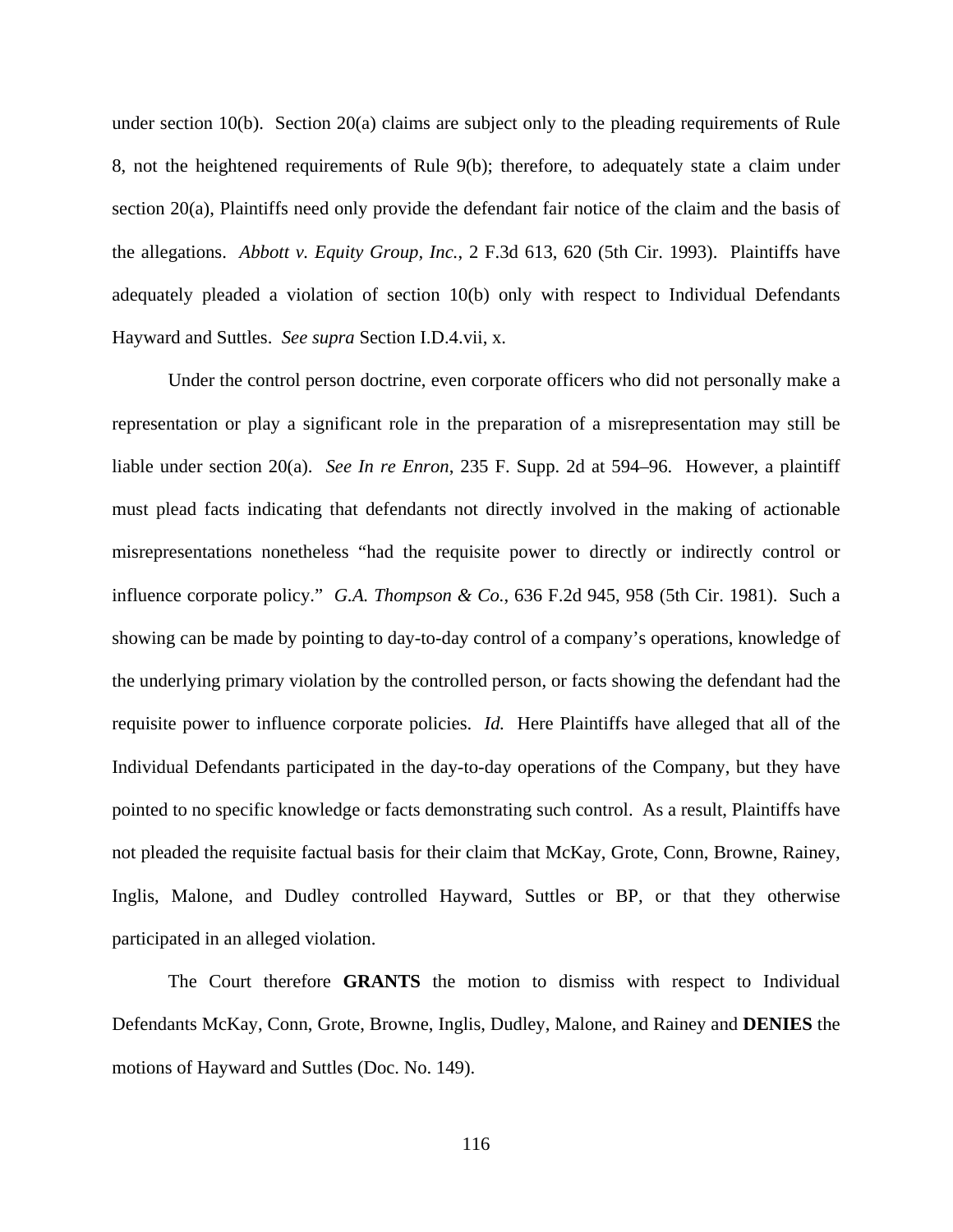## **II. DEFENDANTS' MOTION TO DISMISS THE CLAIMS OF BP ORDINARY SHARE PURCHASERS IS GRANTED**

## **A. The Allegations**

 The factual allegations, including the misrepresentations alleged in the Complaint, have been described in detail above. Plaintiffs' proposed class includes both ADS Purchasers and Ordinary Share Purchasers. The Ordinary Share Purchasers advance New York common law and English common law claims, in addition to their section 10(b) claims. The ADS Purchasers bought BP ADSs on the NYSE. The Ordinary Share Purchasers, a group comprised of U.S. investors, bought ordinary shares on the London Stock Exchange ("LSE"). Defendants contend that the difference in the location of the purchase requires this Court, before moving into the substance of the Ordinary Share Purchasers' section 10(b) claims, to consider preliminarily whether the Ordinary Share Purchasers can bring Exchange Act claims at all in light of the Supreme Court's recent decision in *Morrison v. National Australia Bank Ltd.*, 130 S.Ct. 2869 (2010).

 In addition to their argument that *Morrison* requires dismissal of the Ordinary Share Purchasers' Exchange Act claims, Defendants contend that non-Exchange Act claims asserted under New York common law and English law should also be dismissed. Defendants argue that the Securities Litigation Uniform Standards Act precludes both Plaintiffs' New York common law and English law claims. Defendants further contend that the Court should decline supplemental jurisdiction over Plaintiffs' English law claims or, in the alternative, dismiss on forum non conveniens grounds.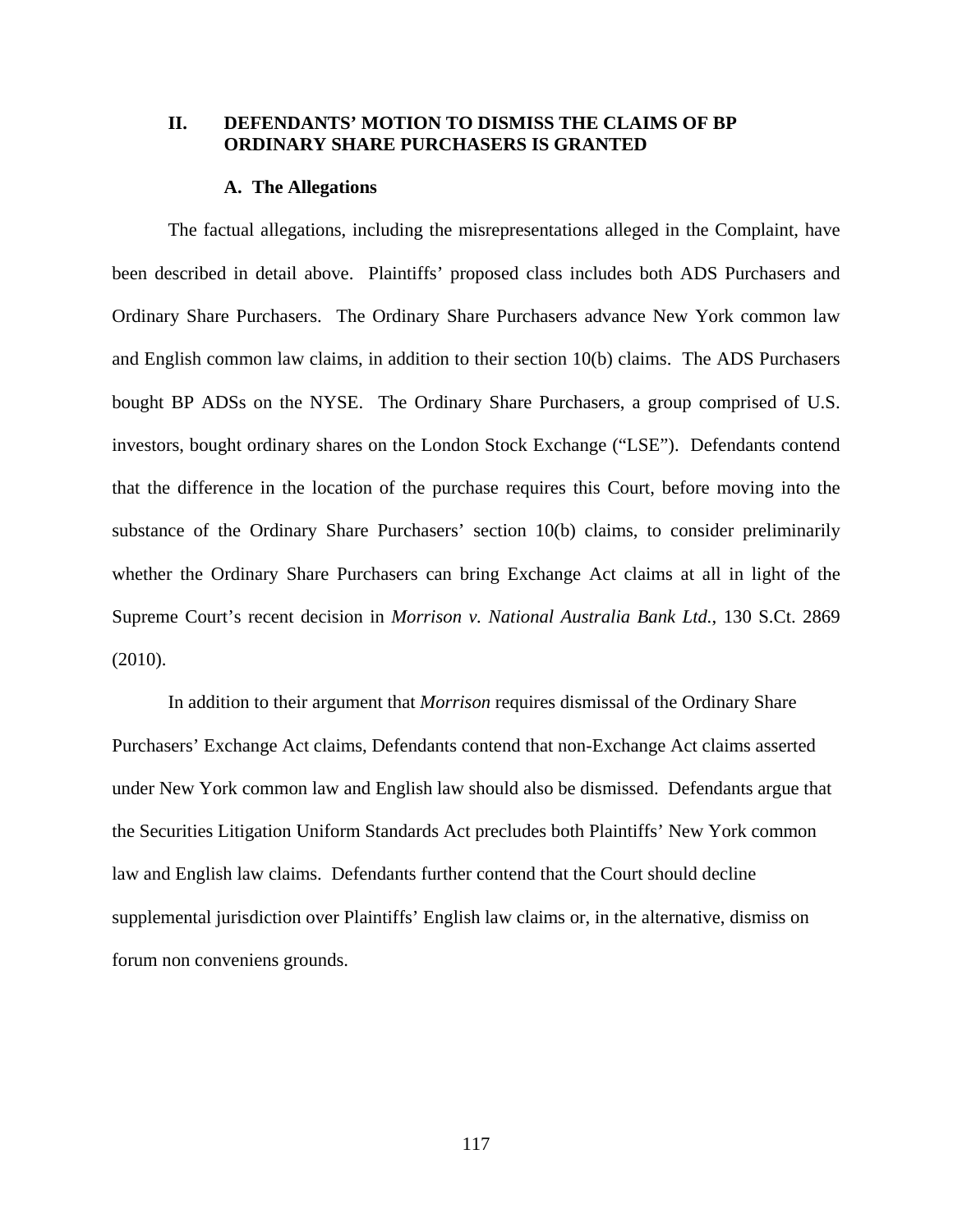## **B. Legal Standard**

### *1. Review of State Common Law Claims*

## **i. SLUSA**

The Securities Litigation Uniform Standards Act of 1998 ("SLUSA") provides that "no covered class action based upon the statutory or common law of any State or subdivision thereof may be maintained in any State or Federal court by any private party alleging": (a) a misrepresentation or omission of a material fact in connection with the purchase or sale of a covered security; or (b) that the defendant used or employed any manipulative or deceptive device or contrivance in connection with the purchase or sale of a covered security. 15 U.S.C. § 78 bb(f)(1). The term "covered class action" refers to "any single lawsuit" or "any group of lawsuits" meeting certain statutory definitions. 15 U.S.C. § 78bb(f)(5)(B)(i)(III). The term "covered securities" includes securities "listed, or authorized for listing, on the New York Stock Exchange." 15 U.S.C. § 77r(b)(1)(A).

#### **ii. CAFA**

 Under the Class Action Fairness Act ("CAFA"), a court has diversity jurisdiction over class action claims arising under foreign law where (1) the class exceeds one hundred members, (2) the amount in controversy exceeds \$5 million, and (3) there is minimal diversity. 28 U.S.C. § 1332(d)(2). CAFA does not apply to claims solely involving "covered securities." *Id.* at § 1332(d)(9). "Covered securities include securities "listed, or authorized for listing, on the New York Stock Exchange." 15 U.S.C. § 77r(b)(1)(A).

#### *2. Supplemental Jurisdiction*

 Supplemental jurisdiction under 28 U.S.C. § 1367 may provide an alternative basis for jurisdiction over foreign law claims. "[I]n any civil action of which the district courts have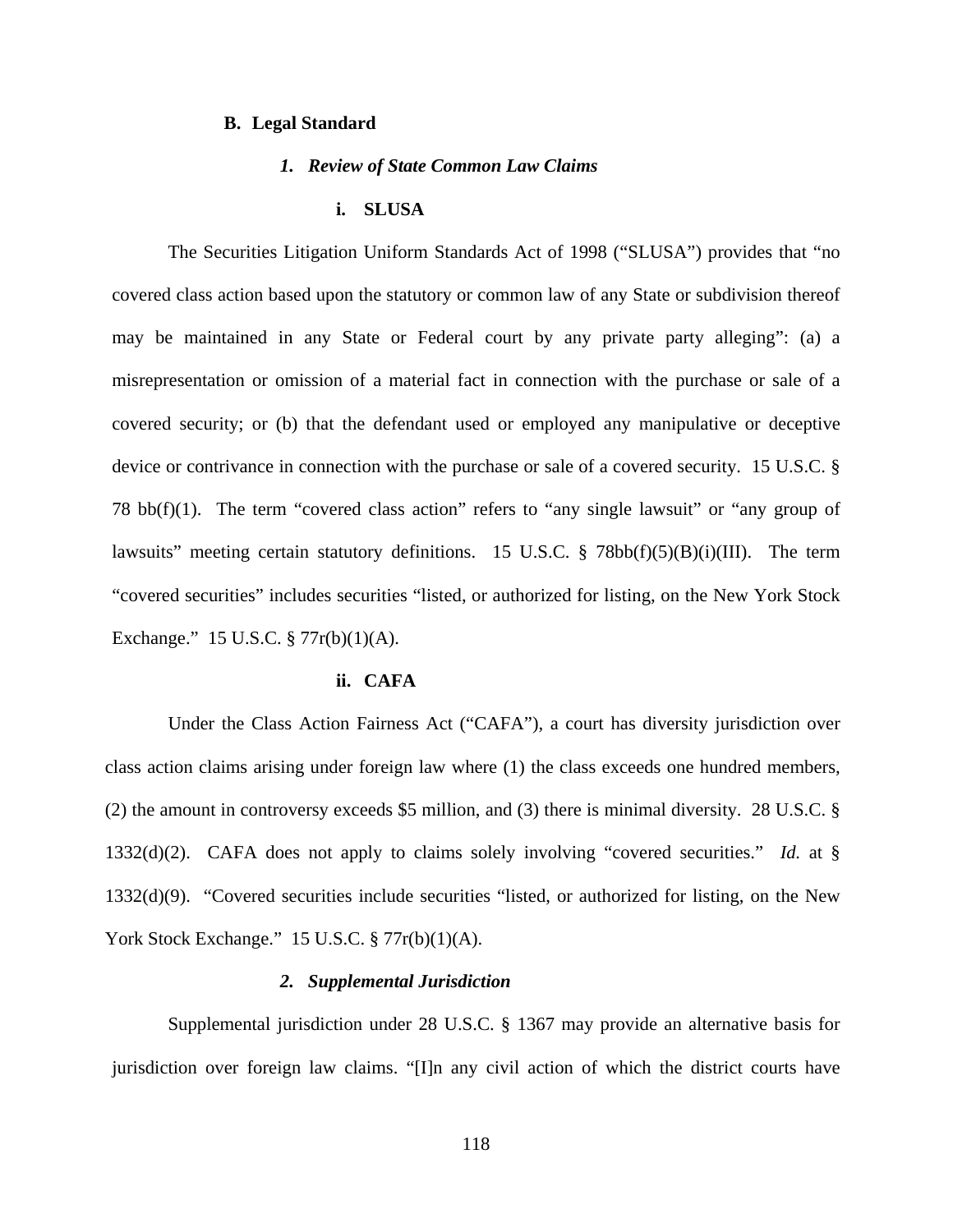original jurisdiction," the statute provides a district court with supplemental jurisdiction "over all other claims that are so related to claims in the action within such original jursidction that they form part of the same case or controversy under Article III of the United States Constitution." 28 U.S.C. § 1367(a). The statute also permits district courts to decline to exercise supplemental jurisdiction where: (1) the claim raises a novel or complex issue of State law, (2) the claim substantially predominates over the claim or claims over which the district court has original jurisdiction, (3) the district court has dismissed all claims over which it has original jurisdiction, or (4) in exceptional circumstances, there are other compelling reasons for declining jurisdiction. 28 U.S.C. § 1367(c)(1)-(3).

#### **C. Analysis**

Defendants make three arguments in support of their motion to dismiss the claims brought by the Ordinary Share Purchasers. First, Defendants claim the Supreme Court's decision in *Morrison v. Nat'l Australia Bank* requires dismissal of Exchange Act claims brought by holders of ordinary shares purchased on a foreign exchange. Second, Defendants contend that SLUSA precludes Plaintiffs' New York common law and English law claims. Third, Defendants urge this Court to decline supplemental jurisdiction over Plaintiffs' English common law claims or, in the alternative, dismiss the English law claims on forum non conveniens grounds.

## **1.** *The Supreme Court's Decision in* **Morrison** *Requires Dismissal of the § 10(b) Claims*

By its plain language, section 10(b) of the Exchange Act prohibits securities fraud only where it occurs "in connection with the purchase or sale of a security listed on an American stock exchange or any security not so registered." 15 U.S.C. § 78j. In *Morrison*, the Supreme Court interpreted this language and determined that section 10(b) does not provide a cause of action for "f-cubed" claims, that is, claims where foreign plaintiffs sue foreign defendants for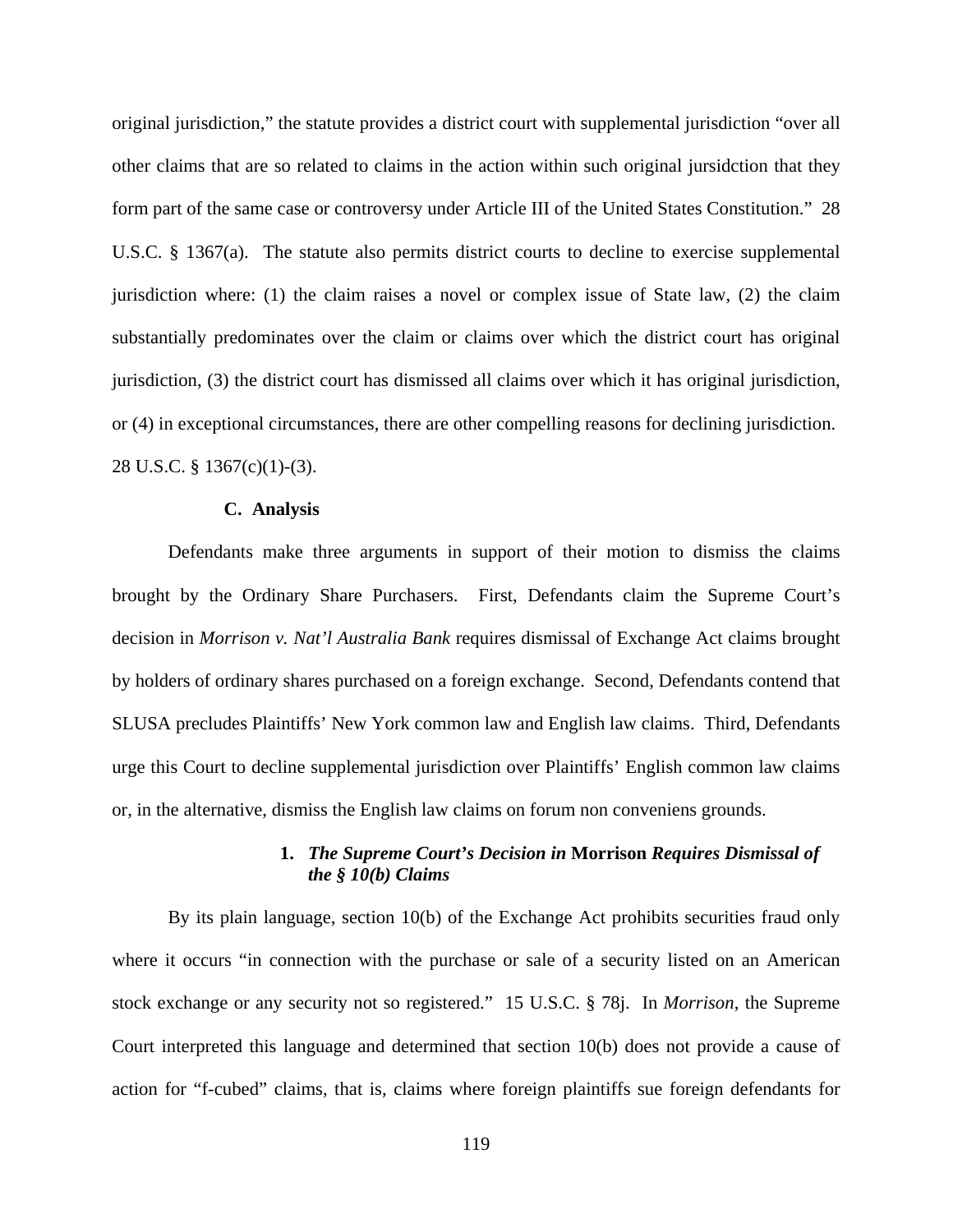misconduct in connection with securities traded on foreign exchanges. *Morrison v. Nat'l Australia Bank Ltd.*, 130 S.Ct. 2869, 2888 (2010). Promoting the "primacy of the domestic exchange," the *Morrison* Court curtailed section 10(b)'s extraterritorial reach, limiting it to "domestic transactions." *Id.* at 2884. Subsequent courts interpreting the decision have characterized the Supreme Court's decision as one that "roundly (and derisively) buried the venerable 'conduct or effect' test" previously devised by the Second Circuit and used by courts nationwide to determine whether section 10(b) protections apply extraterritorially. *Id.* at 2879 (explaining that the Second Circuit had previously "established that application of § 10(b) could be premised upon either some effect on American securities markets or investors . . . or significant conduct in the United States").

Plaintiffs contend that *Morrison* does not prevent the Ordinary Share Purchasers from maintaining their claims. They are incorrect. The Ordinary Share Purchasers' section 10(b) claims fall squarely into the category of claims that *Morrison* seeks to curtail. BP ordinary shares trade only on the LSE. (Doc. No. 175, at 2.) The shares are registered on the NYSE, but, as Plaintiffs concede, the shares never traded on a U.S. exchange and were listed on the NYSE solely to comply with SEC requirements governing BP's ADS program. (*Id.*) Because the ordinary shares traded only on the LSE, Plaintiffs cannot point to the "domestic transaction," which must include a "domestic purchase or sale," required for section 10(b) liability following *Morrison*.

Plaintiffs advance two arguments in an attempt to point to a "domestic transaction." Plaintiffs' first argument hinges on the residency of the investors and the locus of the purchase decision. Plaintiffs highlight that many of the investors in the NY/OH Plaintiff class, including those who purchased BP ordinary shares, are U.S. residents. (*Id.*, at 5.) In addition to the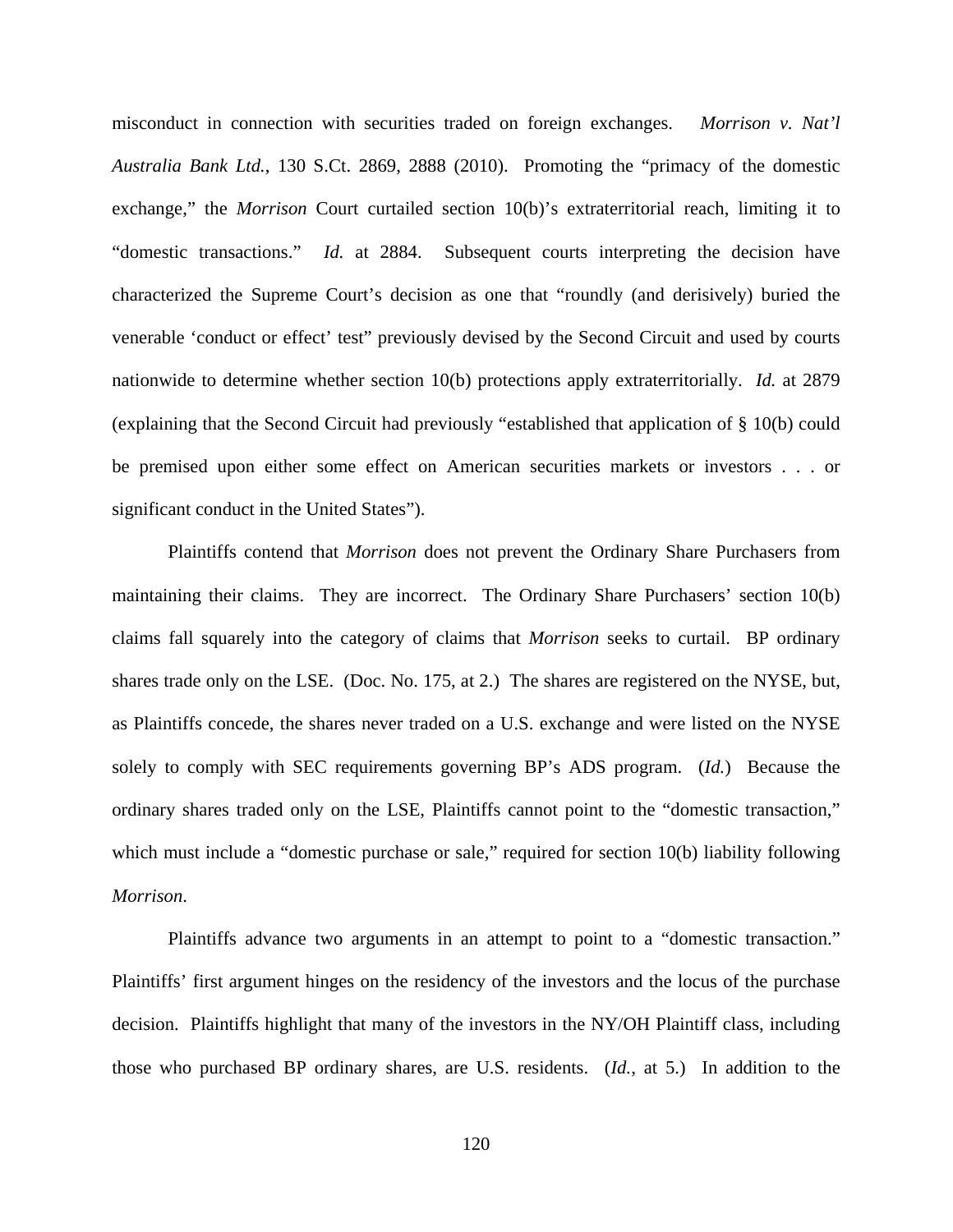residency of the purchasers linking the shares to the United States, Plaintiffs claim that several "pivotal aspects of the purchases"—including the initial purchase decision—were made in the United States. (*Id.* at 6.) Plaintiffs' second argument grasps at a technicality that Plaintiffs believe works in their favor: the LSE rules allow trades to occur directly through third-party, U.S.-based market makers. (*Id.*, at 8.) Plaintiffs believe this raises an issue as to whether such a trade occurs "physically" in the United States or in England. Plaintiffs' arguments have already been rejected by other courts, and there is no justification for a different outcome here.

Plaintiffs first attempt to distinguish this case based on the citizenship of the investors involved. But even Justice Stevens, who disagreed with the *Morrison* majority's complete trouncing of the Second Circuit's conduct and effects test, acknowledged that the addition of a U.S. investor to the *Morrison* scenario would be insufficient to create liability under section 10(b).40 In applying *Morrison*, a majority of district courts have found the citizenship of the investors involved or mere "listing" on the NYSE insufficient reasons to extend section 10(b) liability. *See*, *e.g.*, *Cornwell v. Credit Suisse Group*, 729 F. Supp. 2d 620, 623–24 (S.D.N.Y. 2010) (holding that section 10(b) does not extend to foreign securities traded on foreign exchanges even if purchased or sold by U.S. investors and even if the foreign issuer had ADRs listed on U.S. exchanges); *In re Alstom SA Sec. Litig.*, 741 F. Supp. 2d 469, 472–73 (S.D.N.Y. 2010) (holding that *Morrison* precludes securities claims brought by U.S. investors who purchase securities on a foreign exchange, even where those securities are also "listed on" a U.S. exchange); *In re Infineon Techs. AG Sec. Litig.*, No. C 04-04156 JW, 2011 WL 7121006, at 3 (N.D. Cal. Mar. 17, 2011) (finding that "f-squared" claims are precluded by *Morrison* because

1

<sup>&</sup>lt;sup>40</sup> "Imagine, for example, an American investor who buys shares in a company listed only on an overseas exchange. That company has a major American subsidiary with executives based in New York City; and it was in New York City that the executives masterminded and implemented a massive deception which artificially inflated the stock price—and which will, upon its disclosure, cause the price to plummet. . . . [This] investor would, under the Court's new test, be barred from seeking relief under § 10(b)." *Morrison*, 130 S.Ct. at 2894 (Stevens, concurring).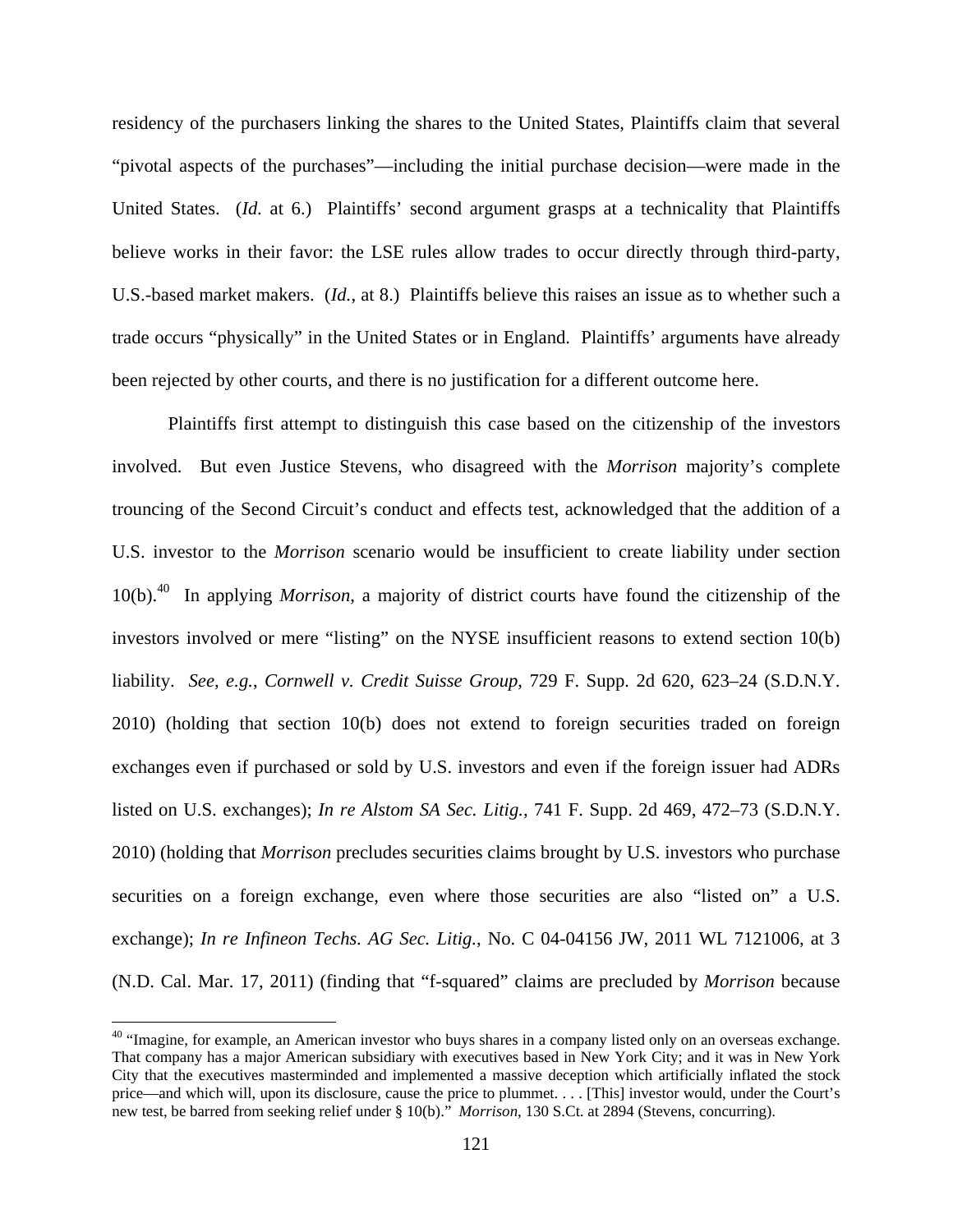the location of the exchange where the purchase is made, not factors like the location or citizenship of the purchaser, is the only relevant consideration).<sup>41</sup>

Plaintiffs' second, more novel argument hinges on the trading rules governing the LSE. Plaintiffs explain that "ordinary shares can be purchased directly from a third-party market maker over an electronic communications network that could result in matching U.S. purchasers and sellers, or internally within a broker-dealer from its own inventory." (Doc. No. 175, at 8.) Thus, Plaintiffs dispute that that the physical locus of the trade is necessarily London, even if ordinary shares only trade on the LSE. As Defendants correctly point out, courts have refused to adopt as technical a reading as Plaintiffs would require for their section 10(b) claim to survive *Morrison*. *See*, *e.g.*, *Plumbers' Union Local No. 12 Pension Fund v. Swiss Reinsurance Co.*, 753 F. Supp. 2d 166, 177–78 (S.D.N.Y. 2010) (deeming shares to be purchased on a foreign exchange even where the initial purchase orders were placed by brokers in Chicago and reasoning that, for *Morrison* purposes, a purchase does not *per force* occur where the order has been placed); *Stackhouse v. Toyota Motor Co.*, 2010 WL 3377409, at \*1 (C.D. Cal. July 16, 2010) ("'[D]omestic transactions' or 'purchase[s] or sale[s] … in the United States' means purchases and sales of securities explicitly solicited by the issuer within the U.S. rather than transactions in foreign-traded securities where the ultimate purchaser or seller has physically remained in the U.S."); *In re Vivendi Universal, S.A. Sec. Litig.*, 765 F. Supp. 2d 512, 530 (S.D.N.Y. 2011) (finding that "foreign-cubed" transactions cannot survive *Morrison* where ordinary shares are listed but not traded on a domestic exchange as a result of a foreign issuer's ADR program because such a technical argument runs "contrary to the spirit of *Morrison*"); *Cascade Fund, LLP v. Absolute Capital Mgmt. Holdings Ltd.*, No. 08-cv-01381, 2011 WL

 $\overline{a}$ 

<sup>&</sup>lt;sup>41</sup> In connection with the motion to consolidate, even the Ludlow Plaintiffs argued that BP ordinary shares are not covered by U.S. securities laws post-*Morrison*.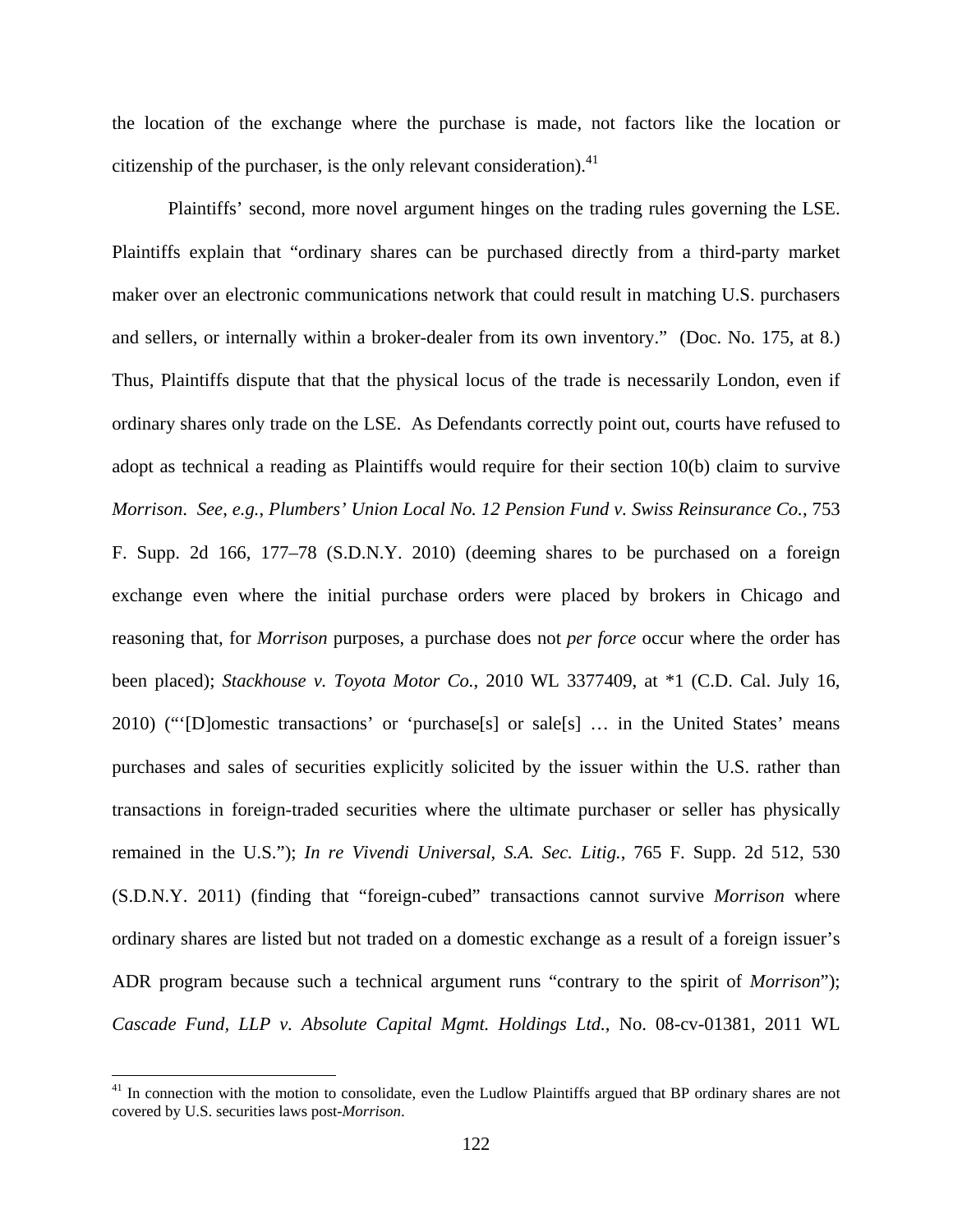1211511, at \*6 (D. Col. Mar. 31, 2011) (finding unpersuasive "the proposition that a domestic investor's purchase of foreign stocks on foreign exchanges are nevertheless 'domestic transactions' subject to § 10(b) if the issuer solicited the investments in the United States," "particularly where *Morrison* makes no mention whatsoever of the significance of the place of solicitation."). The most recent decision on this issue is directly on point, holding that claims asserted by U.S. investors who purchased UBS stock on a foreign exchange were barred, even though the orders were placed from the United States. *In re UBS Sec. Litig.*, No. 07-cv-11225(RJS), 2011 WL 4059356, at \*5 (S.D.N.Y. Sept. 13, 2011) (rejecting "Plaintiffs' hypertechnical parsing of the opinion and find[ing], consistent with the overwhelming majority of other courts to have addressed the issue, that foreign-cubed claims asserted against issuers whose securities are crosslisted on an American exchange are outside the scope of § 10(b).").

As one court recently explained, "the conduct and effect analysis as applied to § 10(b) extraterritoriality disputes is now dead letter. Plaintiffs' cosmetic touch-ups will not give the corpse new life." *Cornwell v. Credit Suisse Group*, 729 F. Supp. 2d 620, 622 (S.D.N.Y. 2010). Following *Morrison* out to its logical conclusion requires us to adopt the reasoning of the other district courts to have considered this issue.<sup>42</sup> Plaintiffs would exclude from operation of the *Morrison* standard securities traded on exchanges abroad if the purchase or sale involves a U.S. investor or if some aspect of the foreign transactions occurs in the United States. But the

 $\overline{a}$ 

<sup>42</sup> During oral argument, Plaintiffs urged the Court to find that all subsequent decisions interpreting *Morrison* were simply wrong. The Court cannot discount the jurisprudence of the Second Circuit—a circuit with extensive securities experience—so easily. However, the Court is cognizant of the potential for legislative action on the horizon. Enacted last year, the Dodd-Frank Wall Street Reform and Consumer Protection Act (Dodd-Frank) directed the SEC to conduct a study and issue recommendations to Congress as to whether private rights of action under section 10(b) should be extended to "conduct within the United States that constitutes a significant step in the furtherance of the violation, even if the securities transaction occurs outside the United States and involves only foreign investors." Dodd-Frank § 929Y. The period for comments has already closed, and the SEC is due to submit its report to Congress in early 2012. Although there is the possibility of legislative action directly addressing this subject, a number of contingencies prevent the Court from delaying this case to await such a possibility. Not only is the speed of any such action impossible to predict, but the Court is not aware that such action—even if it were to benefit similarly situated plaintiffs—would be retroactive.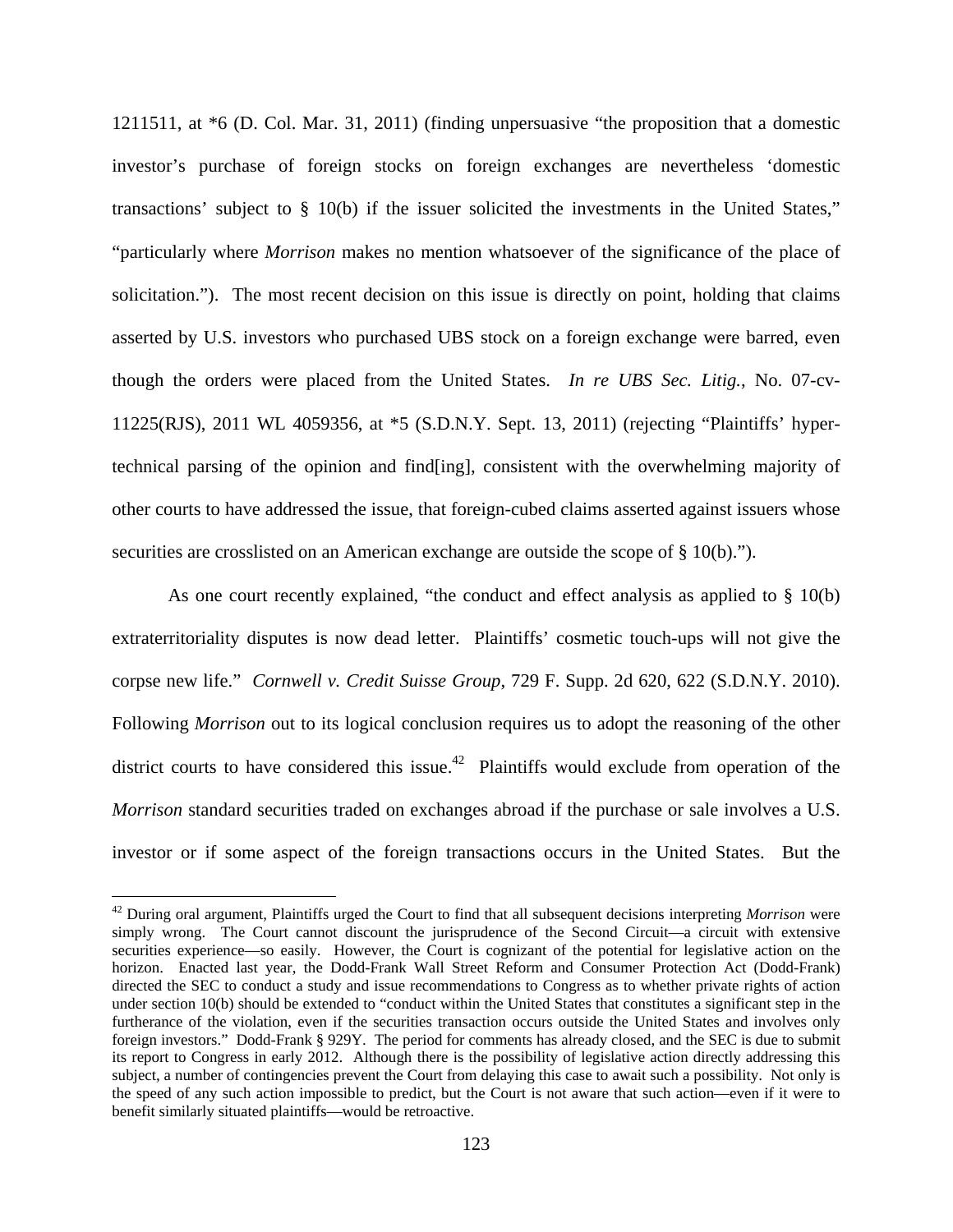*Morrison* standard, "promulgated to govern the application of § 10(b) in transnational securities purchases and sales[,] does not leave open any of the back doors, loopholes or wiggle room to accommodate the distinctions Plaintiffs urge to overcome the decisive force of that ruling on their § 10(b) claims here." *Cornwell*, 729 F. Supp. 2d at 622–23.

The arguments Plaintiffs advance here "simply amount to a restoration of the core element of the effect test." *Id.* at 624. Similarly, carving out an exception for the purchase of securities on the LSE because some acts that ultimately result in the execution of a transaction abroad take place in the United States would be to reinstate the conduct test. *Id.* Post *Morrison*, the only relevant inquiry is *where the transaction occurred*, *i.e.*, whether it was a "domestic transaction." 130 S.Ct. at 2884. Regardless of their U.S. residency and the LSE trading rules, the Ordinary Share Purchasers bought BP ordinary shares on the LSE, the only exchange where BP ordinary shares trade. Because Plaintiffs cannot point to a domestic transaction involving BP ordinary shares, the Court must dismiss the section 10(b) claims brought by the BP Ordinary Shareholders in the NY/OH Plaintiff class.

### *2. SLUSA Precludes Plaintiffs' New York Common Law Claims*

In addition to their section 10(b) claims, Plaintiffs assert common law fraud claims under New York law. (Compl. ¶ 399–406.) BP argues that SLUSA bars these claims. SLUSA precludes a securities action if: (1) the action is a "covered class action"; (2) the claims are based on state law; (3) the action involves one or more "covered securities"; and (4) the claims allege a misrepresentation or omission of a material fact "in connection with the purchase or sale" of a security. 15 U.S.C. § 78bb(f)(1). The parties do not dispute that Plaintiffs' New York common law claims involve a "covered class action" and state law claims. However, the parties do disagree as to whether the action involves "covered securities" and whether the alleged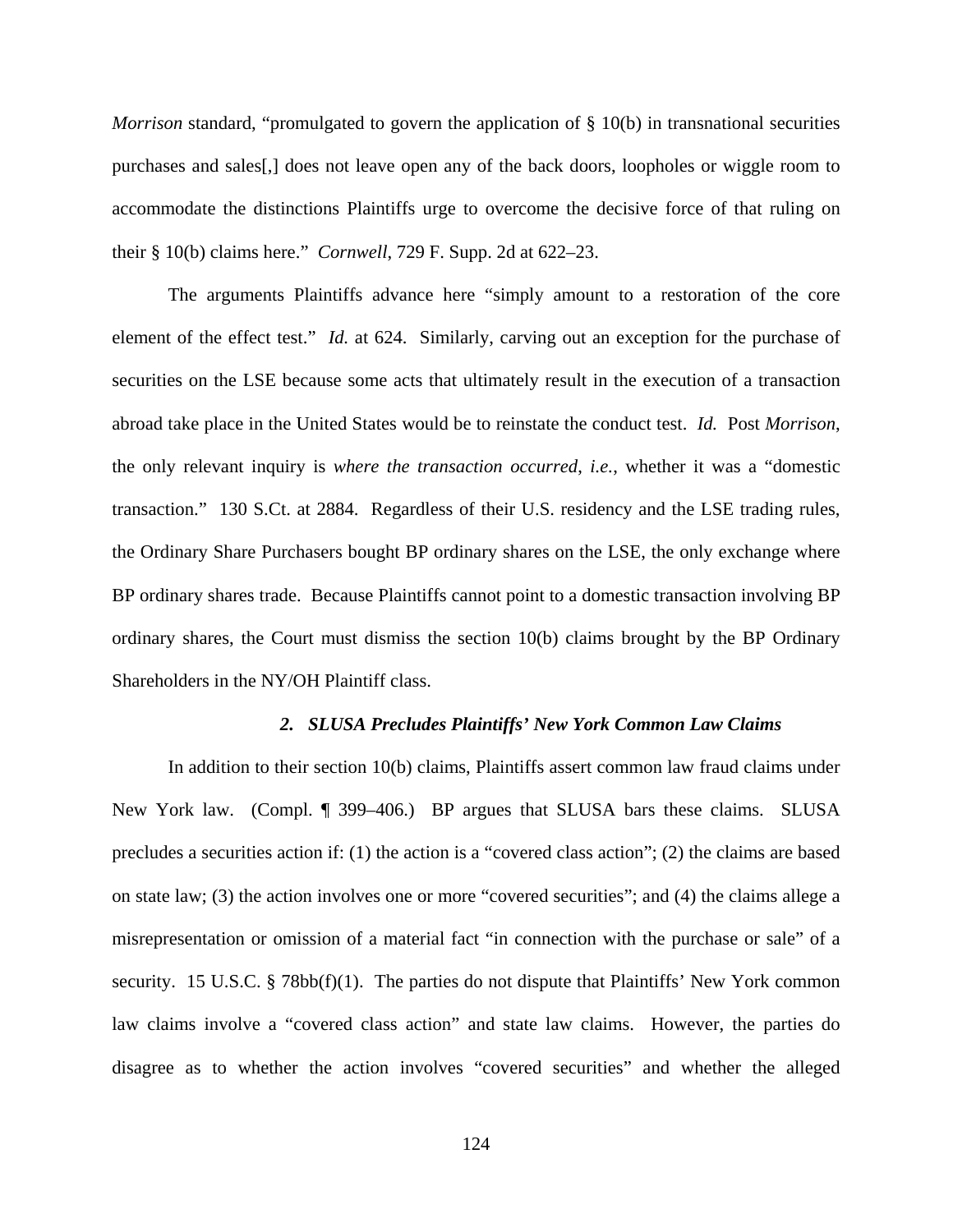misrepresentations and omissions were made "in connection with" the purchase or sale of securities.

## **i. BP ordinary shares qualify as "covered securities"**

Defendants argue that BP ordinary shares fall within the definition of "covered securities" under SLUSA and that Plaintiffs' New York law claims are, therefore, precluded. Plaintiffs dispute this, arguing that Defendants are attempting to "have it both ways" by arguing that BP ordinary shares are not a "domestic transaction" under *Morrison* while simultaneously arguing that the same shares are "covered securities" for SLUSA purposes. (Doc. No. 175, at 10.) Plaintiffs contend that the definition of "covered securities" under SLUSA requires shares to be registered or listed *and traded* on a U.S. exchange since mere listing is insufficient for section 10(b) liability post-*Morrison*. (*Id.*) In sum, Plaintiffs argue that the "trading requirement" of *Morrison* must be applied in the SLUSA context. (*Id.*)

The definition of "covered securities" under SLUSA is straightforward; it includes securities "listed, or authorized for listing, on the New York Stock Exchange." 15 U.S.C. §  $77r(b)(1)(A)$ . In the Complaint, Plaintiffs state explicitly that BP ordinary shares are listed on the NYSE. (Compl. ¶ 33.) Indeed, Plaintiffs rely on this fact to counter Defendants' argument for dismissal under *Morrison*. (Doc. No. 175, at 4.) Despite this clear definition, Plaintiffs urge the Court to look to the subsection heading of the statute, which refers to the "Exclusive Federal regulation of nationally traded securities." 15 U.S.C.  $\S 77r(b)(1)$ . Plaintiffs claim the inclusion of "trading" in the heading implies a trading requirement for qualification as a "covered security," even though the definition portion of the statute, which follows, makes no reference to trading. (Doc. No. 175, at 10.) Plaintiffs' reliance on the heading of the SLUSA subsection is misplaced. *See*, *e.g.*, *Penn. Dep't of Corr. V. Yeskey*, 524 U.S. 206, 212 (1998) ("[T]he title of a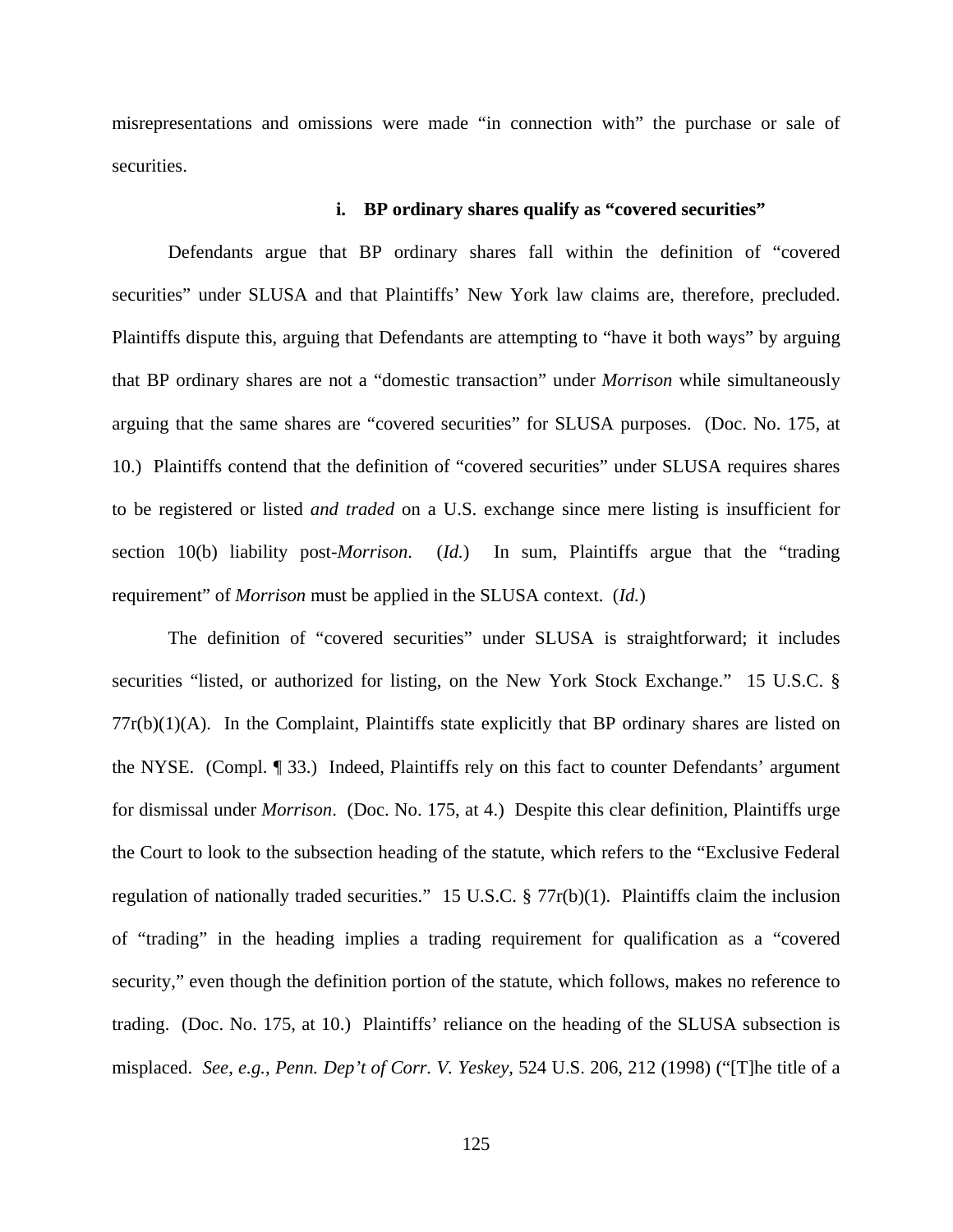statute . . . cannot limit the plain meaning of the text" and is "of use only when [it] shed[s] light on some ambiguous word or phrase."); *see also United States v. Hoang*, 636 F.3d 677, 681 (5th Cir. 2011) (finding reference to a subtitle "unnecessary and inappropriate" where there was no ambiguity in the subsection).

In addition, other courts to have considered the issue have refused to read a trading requirement into the definition of "covered securities" where the plain language of the statue is clear. *See*, *e.g.*, *In re Toyota Motor Corp.*, 2011 WL 2675395 at \*6 (refusing to exercise jurisdiction over plaintiffs' Japanese law claims where Toyota's common shares were listed on the NYSE and therefore were "covered securities" ); *In re Metro Sec. Litig.*, 532 F. Supp. 2d 1260, 1298–99 (E.D. Wash. 2007) ("The plain language of SLUSA illustrates that a security need not actually be traded on a national scale in order to be considered a covered security."). Plaintiffs' New York common law claims meet the third element of the SLUSA preclusion test as the ordinary shares at issue are clearly "covered securities" for purposes of SLUSA.

## **ii. The "in connection with" requirement is satisfied**

Plaintiffs further argue that SLUSA does not preclude their New York common law claims because such claims are not made "in connection with" the purchase or sale of covered securities. In support of this argument, Plaintiffs contend that their non-Exchange Act claims are "separate and distinct" from violations in connection with the ADSs (Doc. No. 175, at 11.) Because the Court has decided, above, that the BP ordinary shares are covered securities for purposes of SLUSA, the allegations Plaintiffs advance in their Complaint (all of which are pleaded identically on behalf of both the ADS Purchasers and the Ordinary Share Purchasers) are clearly in connection with the purchase of BP ordinary shares. Therefore, the Court need not decide whether conduct "in connection with" the BP ADSs alone, which both parties concede are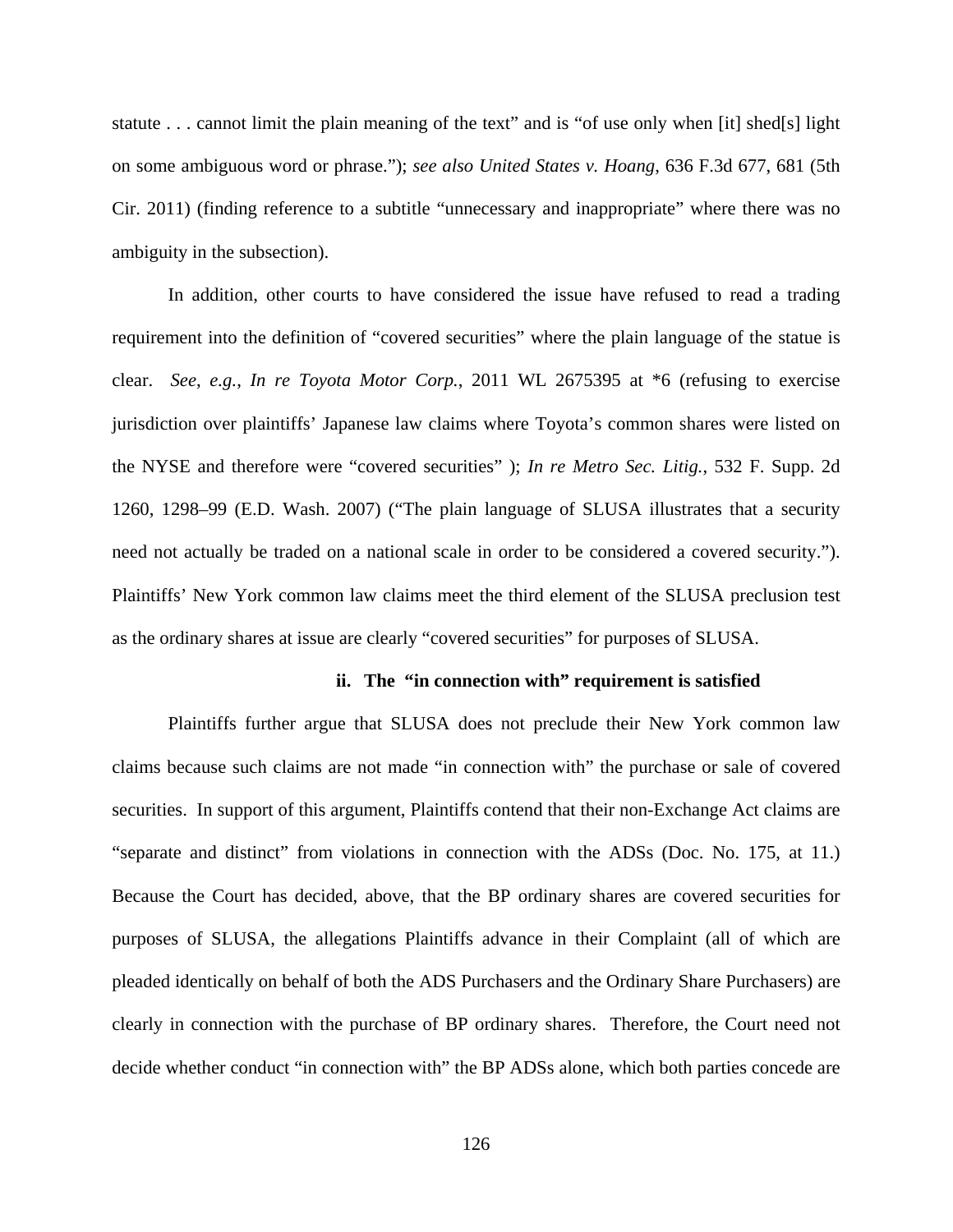covered securities, creates a link between the ADSs and the ordinary shares sufficient to preclude the latter under SLUSA. Because the BP ordinary shares themselves are "covered securities," Plaintiffs' New York common law claims, founded on allegations of misrepresentations and omissions advanced in connection with the ordinary shares, are precluded under SLUSA.

## *3. Plaintiffs' English Law Claims Must Also Be Dismissed*

Plaintiffs have raised several claims under English law, including claims for alleged violations of the Financial Services and Markets Act of 2006, common law fraud, and negligent misrepresentation and misstatement. *See* Compl. ¶¶ 404–19 (Claims Three, Four, and Five). Defendants argue that Plaintiffs' English law claims must be dismissed for lack of jurisdiction or on forum non conveniens grounds.

## **i. The Court does not have original jurisdiction over the English law claims**

Plaintiffs assert that this Court has original jurisdiction over their English law claims pursuant to CAFA. Under CAFA, a court has diversity jurisdiction over class action claims arising under foreign law where (1) the class exceeds one hundred members, (2) the amount in controversy exceeds \$5 million, and (3) there is minimal diversity. 28 U.S.C. § 1332(d)(2). CAFA does not apply to claims involving solely "covered securities." *Id.* at § (d)(9). CAFA looks to the same definition as SLUSA for the meaning of the phrase "covered securities"; "covered securities" thus include securities "listed, or authorized for listing, on the New York Stock Exchange." 15 U.S.C. § 77r(b)(1)(A).

Because CAFA and SLUSA look to the same definition of "covered securities," the Court's analysis with respect to CAFA tracks its SLUSA analysis above. Plaintiffs have conceded that the BP ordinary shares at issue are listed on the NYSE. Yet, once again, Plaintiffs contend that BP ordinary shares are not "covered securities" for purposes of CAFA because they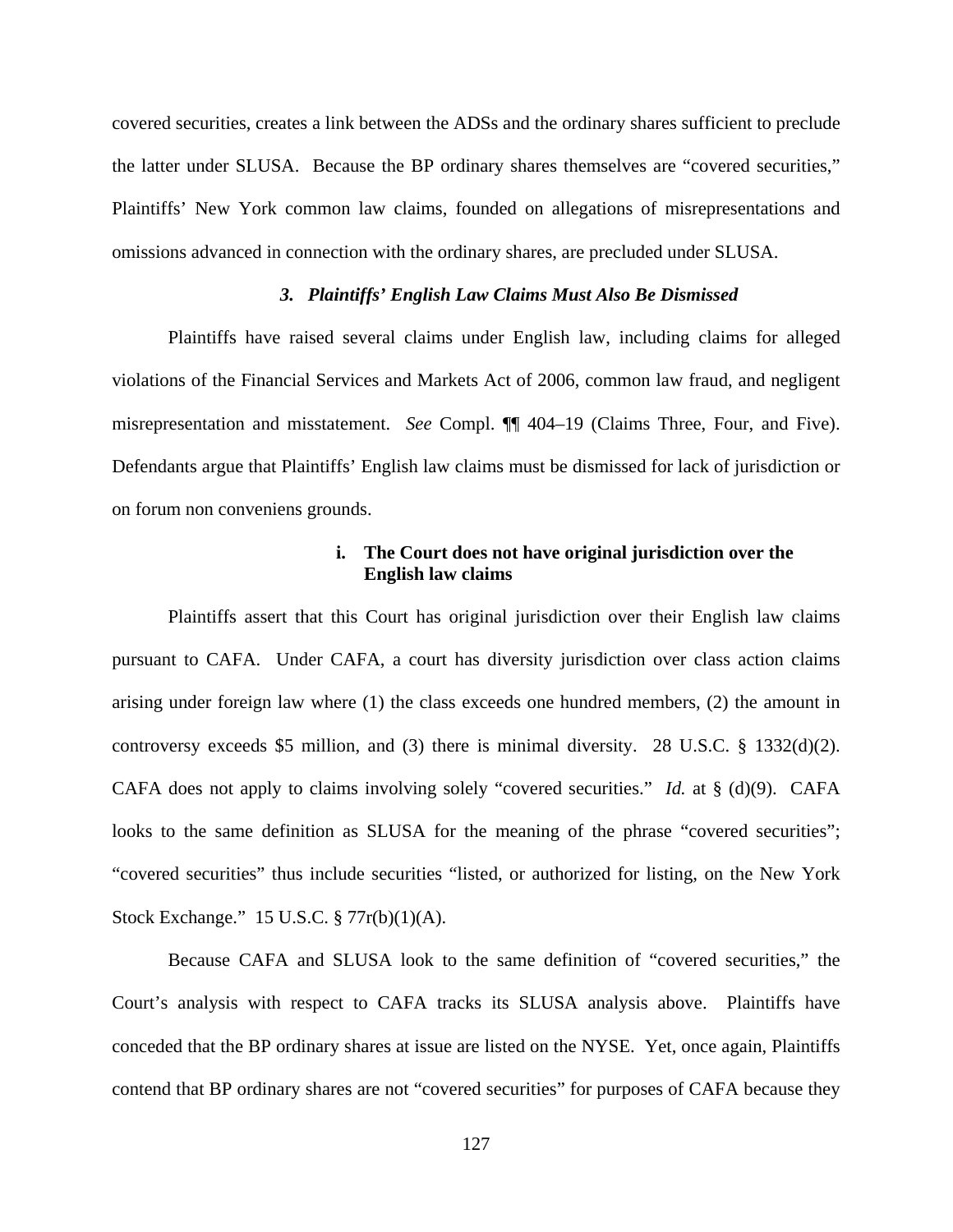are only "listed" on the NYSE, not traded. Courts have refused to read a trading requirement into the definition of "covered securities." *See*, *e.g.*, *In re Toyota Motor Corp.*, 2001 WL 2675395 at \*6 (refusing to exercise jurisdiction over plaintiffs' Japanese law claims where Toyota's common shares were listed on the NYSE and therefore were covered securities under CAFA). Just as they were "covered securities" for purposes of SLUSA, BP ordinary shares are "covered securities" under CAFA. Therefore, this Court lacks original jurisdiction over Plaintiffs' English law claims.

# **ii. The Court may not exercise supplemental jurisdiction where it lacks jurisdiction over Plaintiffs' securities fraud claims**

Plaintiffs also urge the Court to exercise supplemental jurisdiction over their English law claims. A district court may exercise supplemental jurisdiction where foreign law claims form part of the same case or controversy and arise from a common nucleus of operative facts. *See* 28 U.S.C. § 1367(c). A court may decline to exercise supplemental jurisdiction over a claim if: (1) the claim raises novel issues of state law; (2) the claim substantially predominates over claims as to which the district court has original jurisdiction; (3) the district court has dismissed all claims as to which it has original jurisdiction; or (4) exceptional circumstances or other compelling reasons exist for declining jurisdiction. *Id.* Because this Court does not have jurisdiction over the Ordinary Share Purchasers' section 10(b) claims, the Court cannot exercise supplemental jurisdiction over Plaintiffs' English law claims.

## **III. CONCLUSION**

It is ordered that Defendants' Motion to Dismiss the ADS Purchasers in the NY/OH Plaintiff class (Doc. No. 149) is **PARTIALLY GRANTED** to the extent that the Court dismisses claims against Individual Defendants H. Lamar McKay, Iain Conn, Bryon Grote, Lord